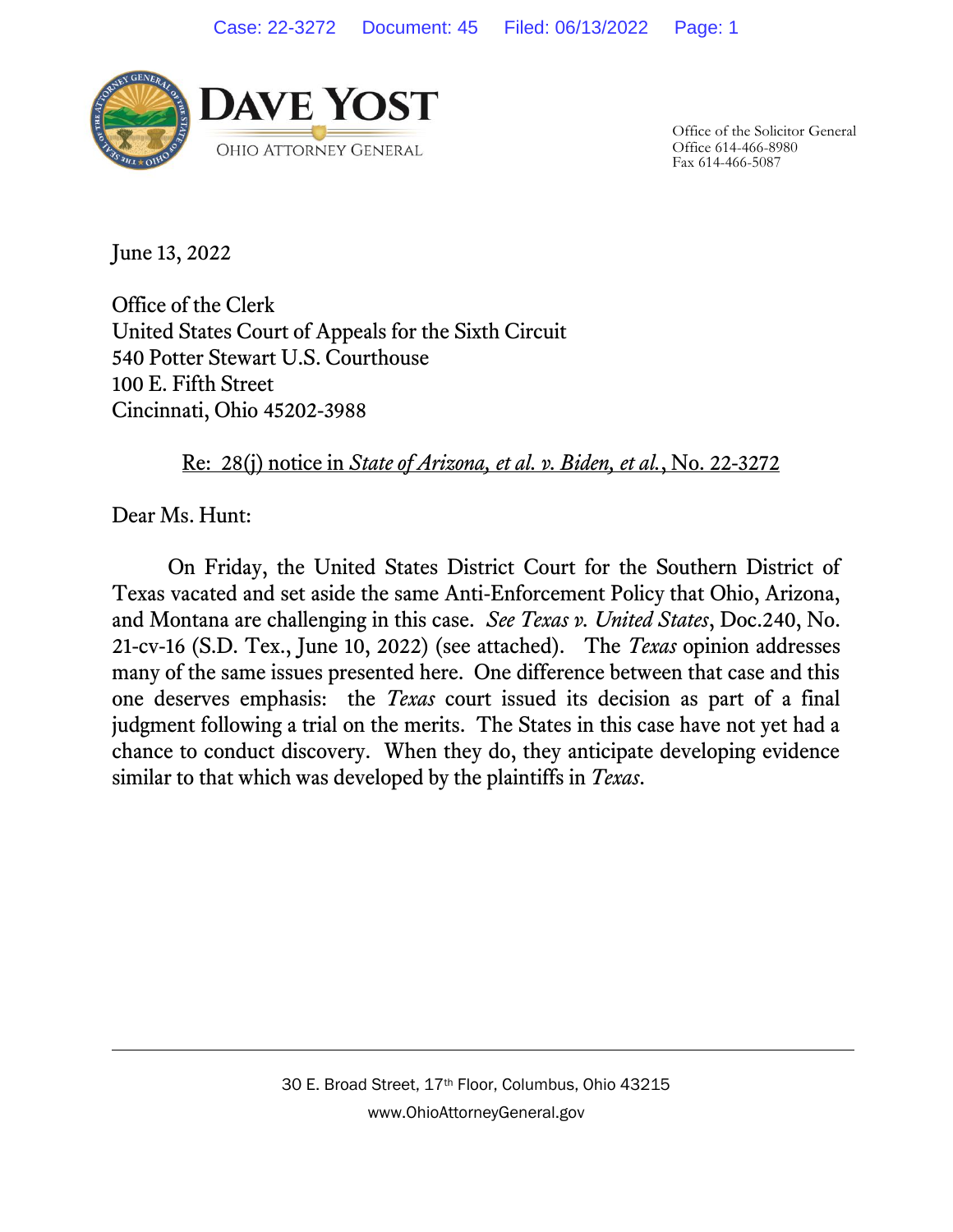DAVE YOST Ohio Attorney General

/s/ *Benjamin M. Flowers* BENJAMIN M. FLOWERS\* Solicitor General \**Counsel of Record* SYLVIA MAY MAILMAN Deputy Solicitor General 30 East Broad Street, 17th Floor Columbus, Ohio 43215 614-466-8980 614-466-5087 fax bflowers@ohioattorneygeneral.gov

*Counsel for State of Ohio*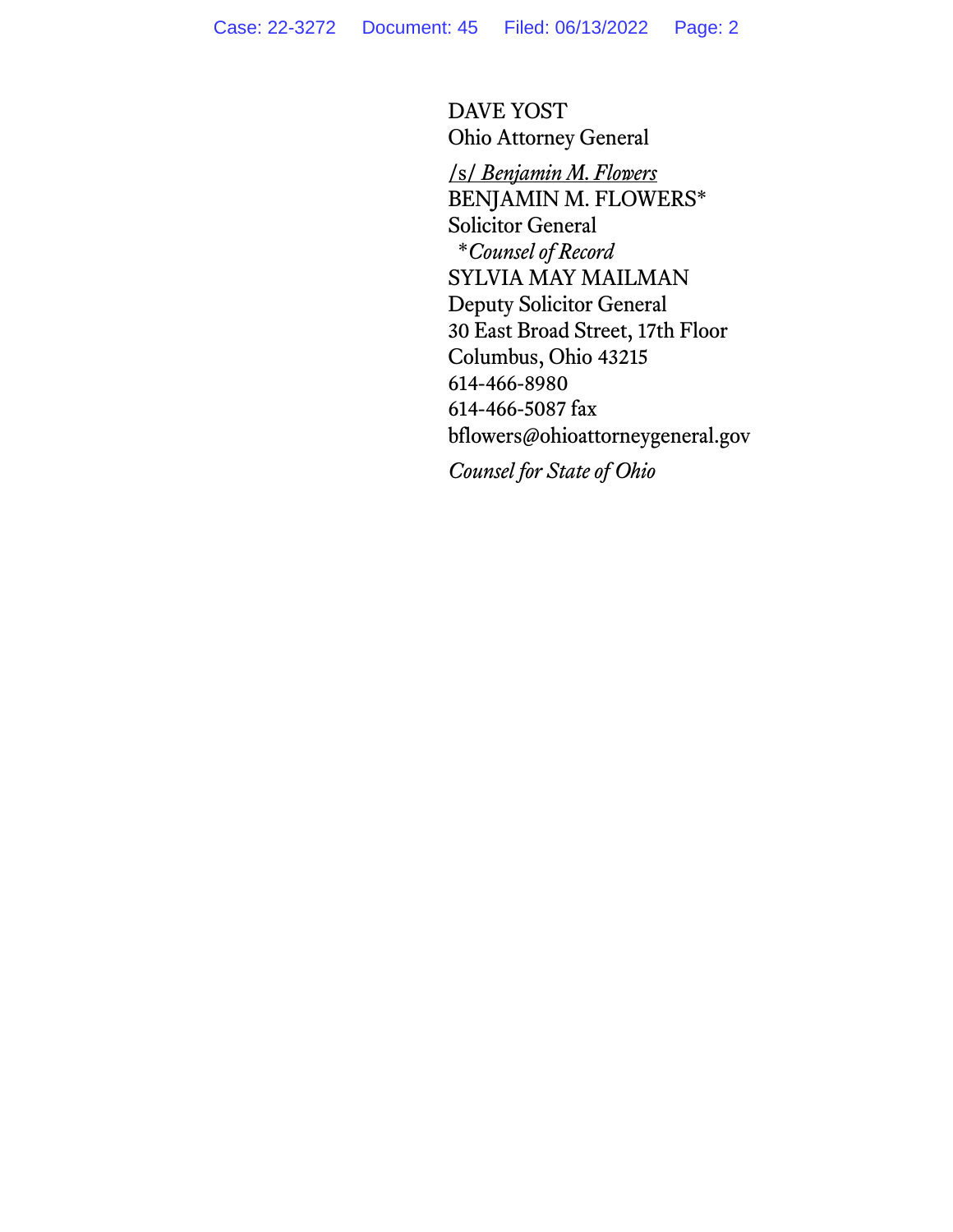# **CERTIFICATE OF SERVICE**

I hereby certify that on June 13, 2022, the foregoing was filed electronically.

Notice of this filing will be sent to all parties for whom counsel has entered an appearance by operation of the Court's electronic filing system.

> /s/ Benjamin M. Flowers Benjamin M. Flowers Solicitor General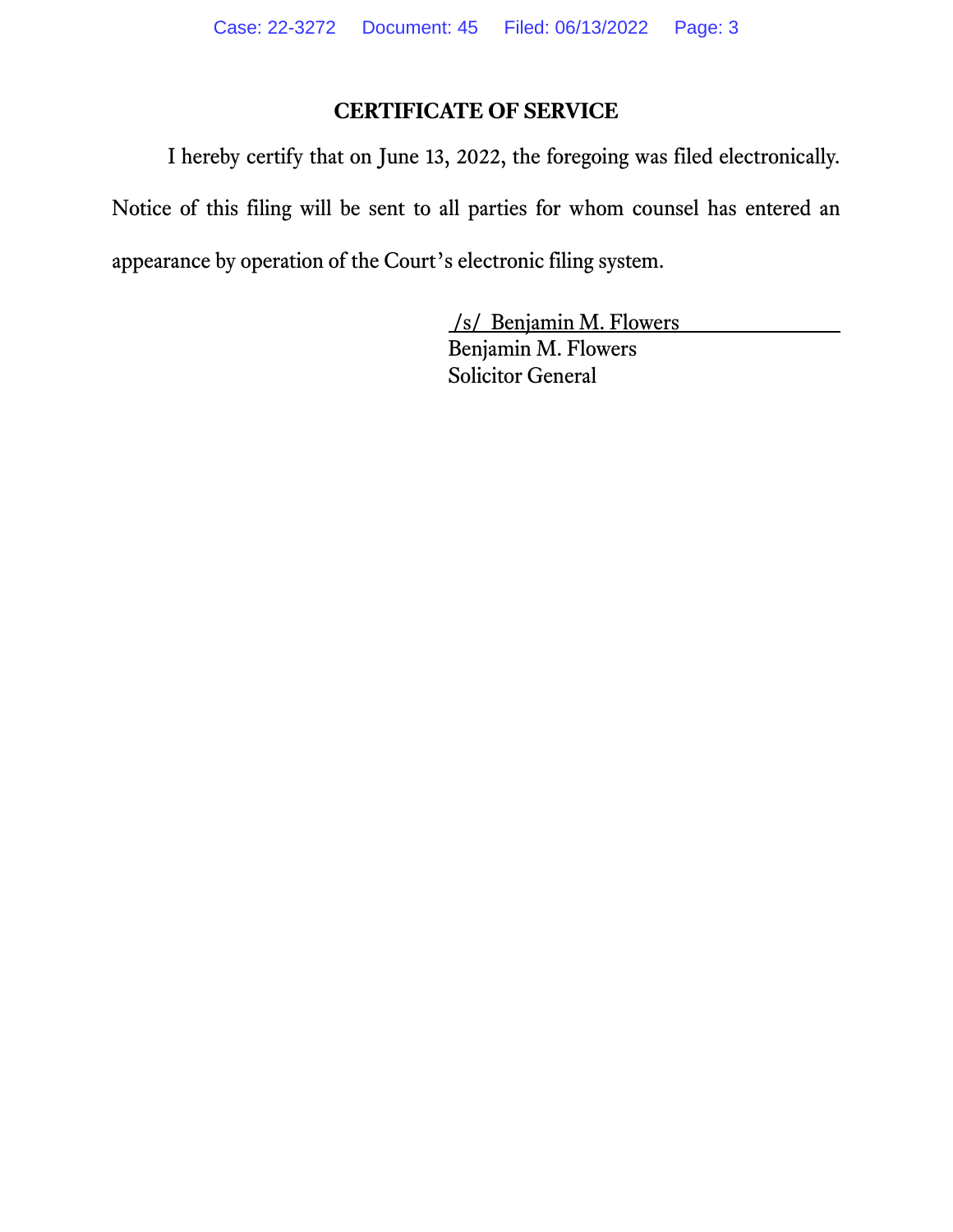## Case 6:21-cv-00016 Document 240 Filed on 06/10/22 in TXSD Page 1 of 96

United States District Court Southern District of Texas

**ENTERED**

# **UNITED STATES DISTRICT COURT SOUTHERN DISTRICT OF TEXAS VICTORIA DIVISION**

June 10, 2022 Nathan Ochsner, Clerk

| The STATE OF TEXAS and the                   |                             |   |
|----------------------------------------------|-----------------------------|---|
| <b>STATE OF LOUISIANA,</b>                   |                             |   |
|                                              |                             |   |
| Plaintiffs,                                  |                             |   |
|                                              |                             |   |
| v.                                           |                             | ( |
|                                              |                             |   |
| The UNITED STATES OF AMERICA;                |                             |   |
| ALEJANDRO MAYORKAS, Secretary                |                             |   |
| of the United States Department of           |                             |   |
| Homeland Security, in his official           |                             |   |
| capacity; UNITED STATES                      |                             |   |
| <b>DEPARTMENT OF HOMELAND</b>                |                             |   |
| <b>SECURITY; TROY MILLER, Senior</b>         |                             |   |
| <b>Official Performing the Duties of the</b> |                             |   |
| <b>Commissioner of U.S. Customs</b>          | S<br>S<br>S                 |   |
| and Border Protection, in his official       | Ŝ                           |   |
| capacity; U.S. CUSTOMS AND BORDER            | Ŝ                           |   |
| PROTECTION; TAE JOHNSON, Acting              | S                           |   |
| Director of U.S. Immigration and             |                             |   |
| <b>Customs Enforcement, in his official</b>  |                             |   |
| capacity; U.S. IMMIGRATION AND               |                             |   |
| <b>CUSTOMS ENFORCEMENT; TRACY</b>            |                             |   |
| <b>RENAUD, Senior Official Performing</b>    |                             |   |
| the Duties of the Director of the U.S.       |                             |   |
| <b>Citizenship and Immigration Services,</b> |                             |   |
| in her official capacity; and U.S.           |                             |   |
| <b>CITIZENSHIP AND IMMIGRATION</b>           |                             |   |
| <b>SERVICES,</b>                             |                             |   |
|                                              | ៃ ១ ៣ ៣ ៣ ៣ ៣ ៣ ៣ ៣ ៣ ៣ ៣ ៣ |   |
| Defendants.                                  |                             |   |
|                                              |                             |   |
|                                              |                             |   |

# **v. § Civil Action No. 6:21-CV-00016**

## **MEMORANDUM OPINION AND ORDER**

 This case is the culmination of a series of challenges to immigration-related memoranda issued within the Department of Homeland Security. The legal issues are varied and complicated. But the core of the dispute is whether the Executive Branch may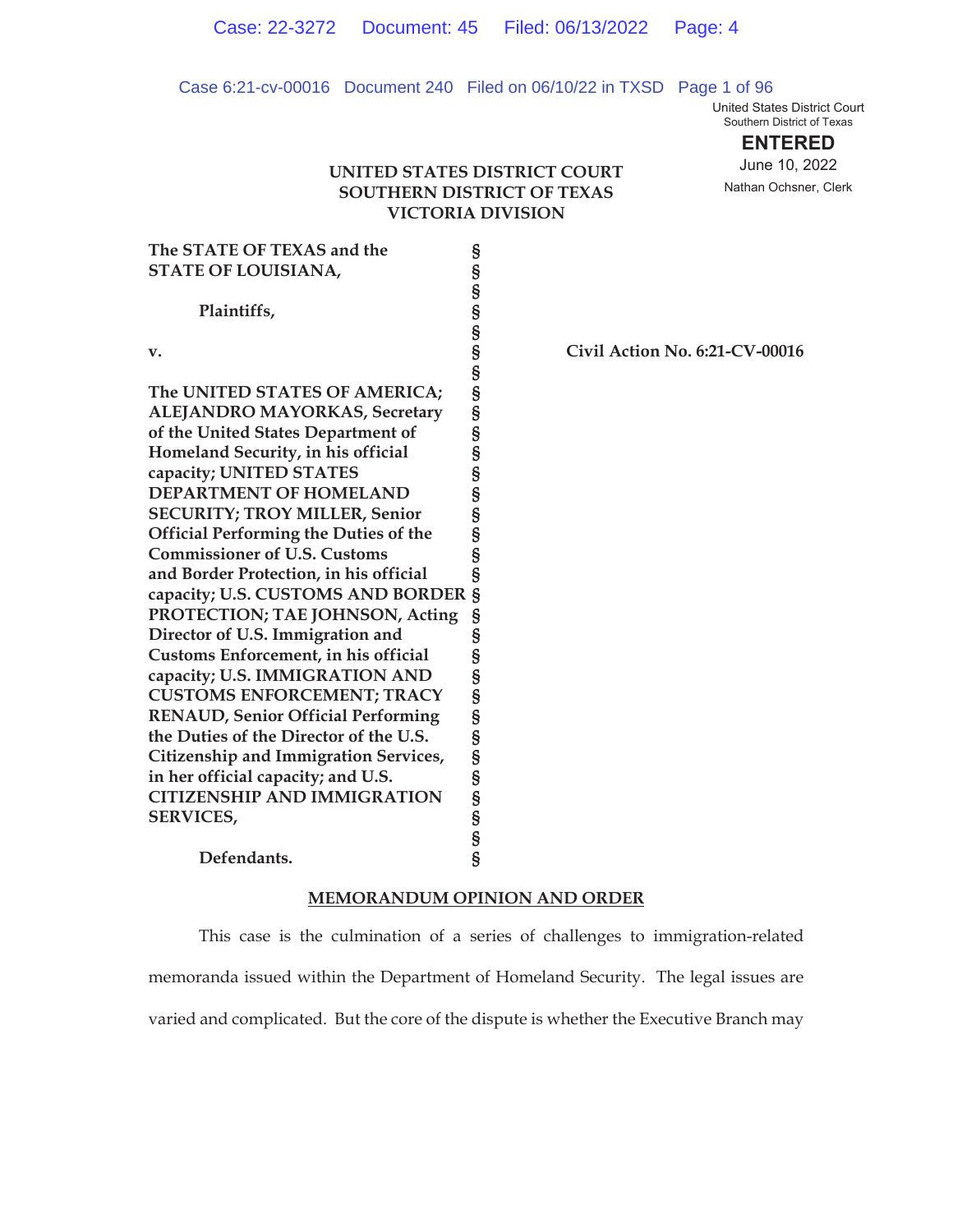# Case 6:21-cv-00016 Document 240 Filed on 06/10/22 in TXSD Page 2 of 96

require its officials to act in a manner that conflicts with a statutory mandate imposed by Congress. It may not.

This past September, the Secretary of the Department of Homeland Security issued a rule—self-styled as a memorandum—governing civil immigration enforcement. The States of Texas and Louisiana say this memorandum conflicts with detention mandates under federal law. The Federal Government, in response, tries to reconcile the apparent contradiction between its memorandum and federal law. The Federal Government's explanations fall short.

Lawmaking is vested by the People in Congress. Congress has long used its legislative power to craft immigration law which will ultimately be enforced by the Executive Branch. The Executive Branch's *statutorily* authorized discretion on civil immigration enforcement has historically ebbed and flowed. In the 1990s, Congress reigned in the Executive Branch's discretion by mandating detention of criminal aliens<sup>1</sup> or aliens with final orders of removal. The wisdom of the statute passed by Congress and signed into law by the President has no bearing here. The passions of the present sometimes conflict with the views of the past. But the law remains unless it is repealed or replaced. And the two statutes at issue in this case are still the law of the land.

<sup>1 &</sup>quot;Criminal alien" is the term used by Congress in the statute. 8 U.S.C. § 1226(c); *see also Johnson v. Guzman Chavez*, \_\_\_\_ U.S. \_\_\_\_, \_\_\_\_ n.2, 141 S.Ct. 2271, 2280 n.2, 210 L.Ed.2d 656 (2021) (discussing detention of "certain criminal aliens" under Section 1226(c)). When used in this opinion, the Court refers to criminal aliens as those who have committed the offenses articulated in the statute.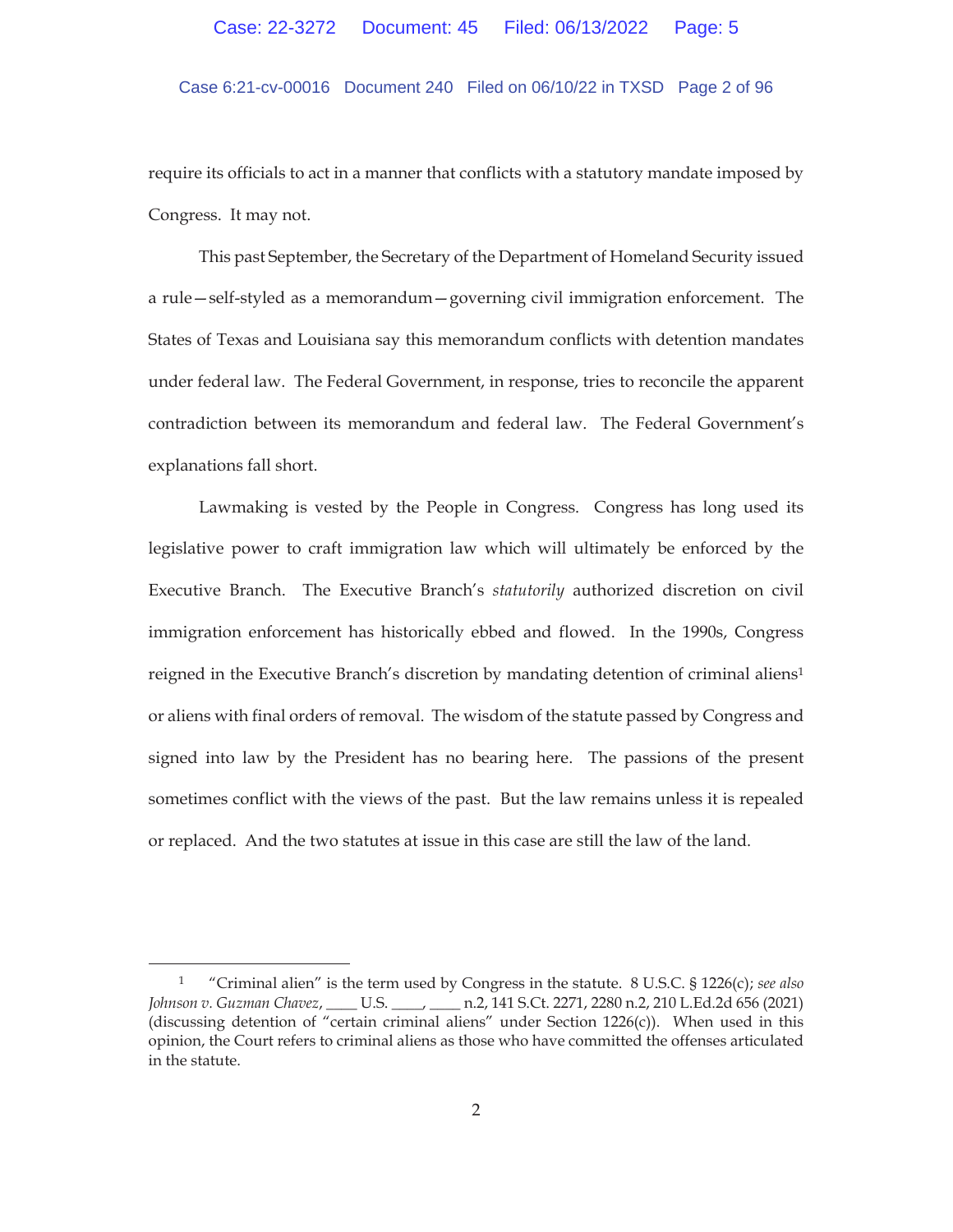# Case 6:21-cv-00016 Document 240 Filed on 06/10/22 in TXSD Page 3 of 96

That brings us to the relevant immigration statutes. This case is not about aliens in general, or even aliens who are in the United States illegally. Sections 1226(c) and 1231(a)(2) of Title 8 of the United States Code state that the Executive Branch "shall" detain aliens convicted of specific types of crimes or who have final orders of removal. The Federal Government acknowledges that *some* immigration statutes mandate detention. But it disputes that Sections  $1226(c)$  and  $1231(a)(2)$  are among those statutes. In support, the Federal Government offers an implausible construction of federal law that flies in the face of the limitations imposed by Congress. It also invokes discretion and prioritization in an effort to evade meaningful judicial review.

True, the Executive Branch has case-by-case discretion to abandon immigration enforcement as to a particular individual. This case, however, does not involve individualized decisionmaking. Instead, this case is about a rule that binds Department of Homeland Security officials in a generalized, prospective manner—all in contravention of Congress's detention mandate.

It is also true that the Executive Branch may prioritize its resources. But it must do so within the bounds set by Congress. Whatever the outer limits of its authority, the Executive Branch does not have the authority to change the law.

Using the words "discretion" and "prioritization," the Executive Branch claims the authority to suspend statutory mandates. The law does not sanction this approach. Accepting the Executive Branch's position would have profound consequences for the separation of powers.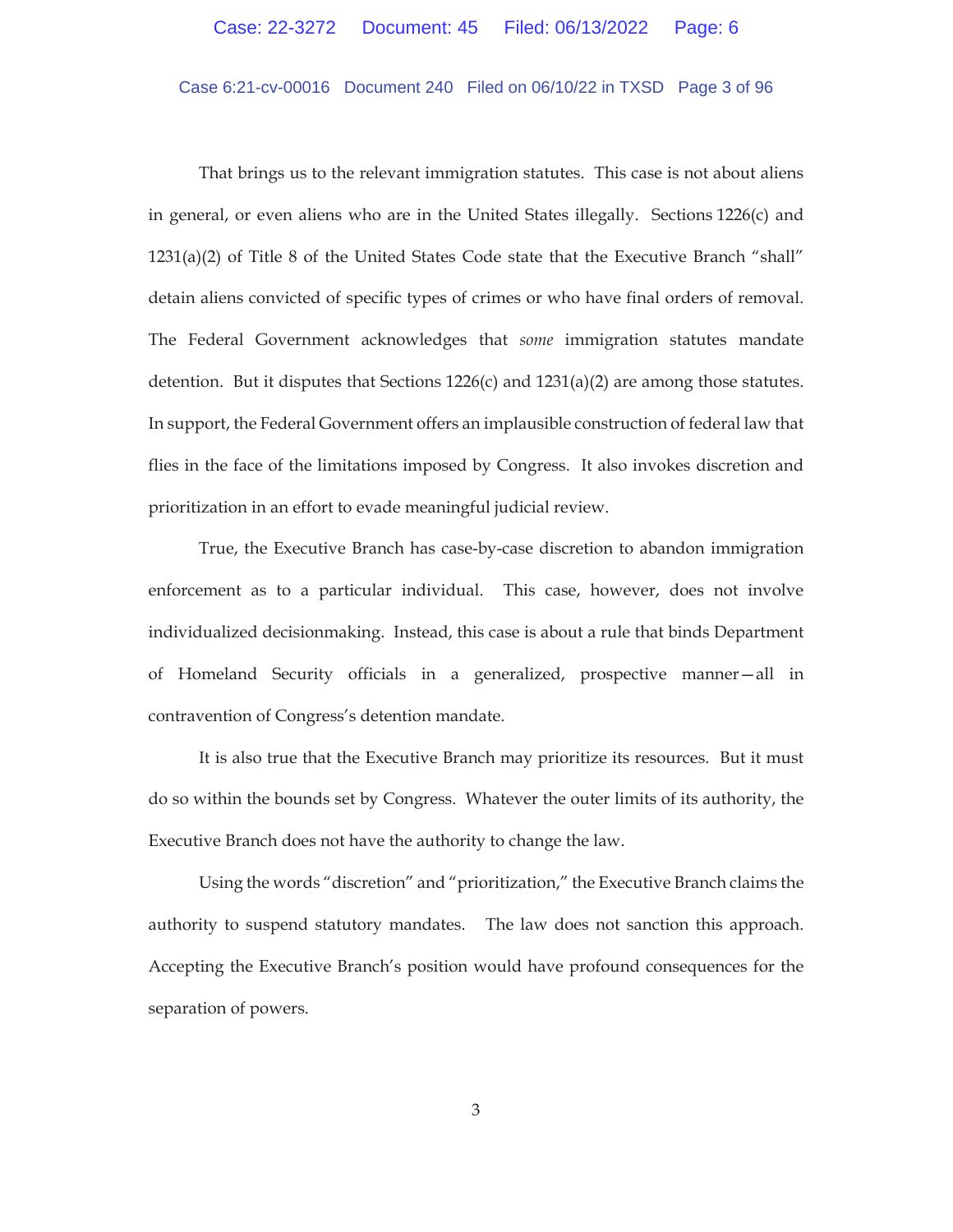## Case 6:21-cv-00016 Document 240 Filed on 06/10/22 in TXSD Page 4 of 96

It is worth repeating that the Federal Government agrees that certain immigration statutes contain mandatory detention provisions. The question, then, is whether the statutes here are mandatory. The answer is yes: Sections  $1226(c)$  and  $1231(a)(2)$  mandate detention. All of this matters because the Administrative Procedure Act compels federal courts to set aside agency rules that are contrary to law, are arbitrary and capricious, or failed to observe the requisite procedure. After a trial on the merits, the States have shown that the Secretary's memorandum is all three. For the reasons that follow, the Court vacates the memorandum.2

<sup>&</sup>lt;sup>2</sup> The Court understands that some may find the terms "alien" and "illegal alien" offensive, and the Court's intent is certainly not to offend. These terms are used in this opinion because they are contained in the statutes as well as official government documents quoted by the Supreme Court in a seminal immigration case. *See Arizona v. United States*, 567 U.S. 387, 397, 132 S.Ct. 2492, 2500, 183 L.Ed.2d 351 (2012). Moreover, "alien" and "immigrant" are different and defined statutory terms. *Compare* 8 U.S.C. § 1101(a)(3) *with Id.* § 1101(a)(15). Furthermore, the Fifth Circuit explained why "illegal alien" is a preferable (and not pejorative) term in a case like this:

The usual and preferable term in [American English] is *illegal alien*. The other forms have arisen as needless euphemisms, and should be avoided as neargobbledygook. The problem with *undocumented* is that it is intended to mean, by those who use it in this phrase, "not having the requisite documents to enter or stay in the country legally." But the word strongly suggests "unaccounted for" to those unfamiliar with this quasi-legal jargon, and it may therefore obscure the meaning.

More than one writer has argued in favor of *undocumented alien* . . . [to] avoid[ ] the implication that one's unauthorized presence in the United States is a crime .... Moreover, it is wrong to equate illegality with criminality, since many illegal acts are not criminal. *Illegal alien* is not an opprobrious epithet: it describes one present in a country in violation of the immigration laws (hence "illegal").

*Texas v. United States*, 809 F.3d 134, 148 n.14 (5th Cir. 2015) (quoting Bryan A. Garner, Garner's Dictionary of Legal Usage 912 (Oxford 3d ed. 2011)); *see also* Matthew R. Salzwedel, *The Lawyer's Struggle to Write*, 16 Scribes Journal of Legal Writing 69, 76 (2015) ("[I]llegal alien has going for it both history and well-documented, generally accepted use.").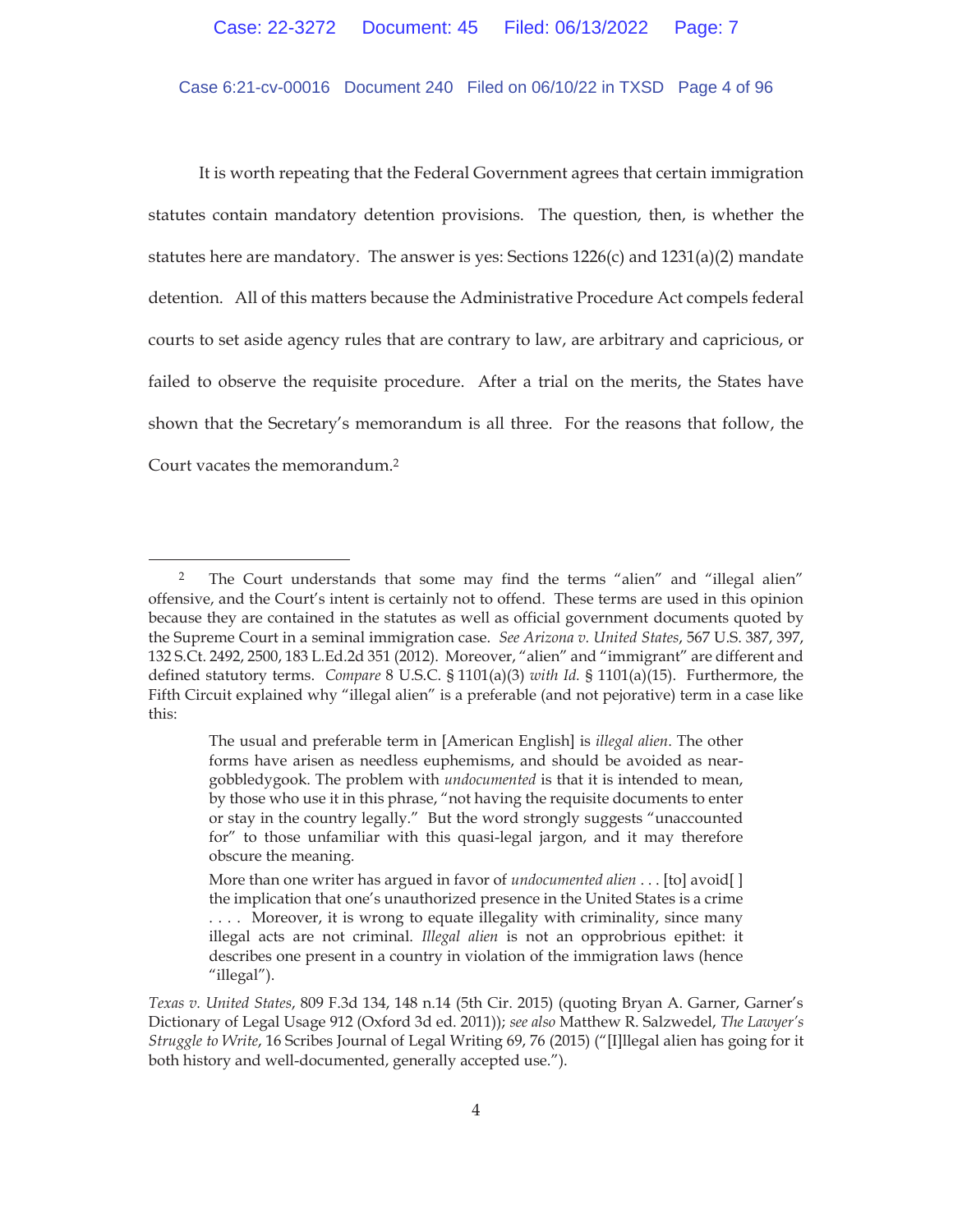Case 6:21-cv-00016 Document 240 Filed on 06/10/22 in TXSD Page 5 of 96

# **I. FINDINGS OF FACT**

The Court finds that the following facts have been established by a preponderance

of the evidence.3

# **A. THE PARTIES**

1. The States of Texas and Louisiana are the plaintiffs in this case.

2. Defendant Alejandro Mayorkas is the Secretary of the United States Department of Homeland Security ("DHS"). He issued and currently administers the memorandum titled *Guidelines for the Enforcement of Civil Immigration Law* (the "Final Memorandum"). (Dkt. No. 109-5 at 2–8).

3. Defendant DHS implemented the Final Memorandum, which became effective on November 29, 2021. (*Id.* at 7).

4. DHS oversees Defendants United States Citizenship and Immigration Services ("USCIS"), United States Customs and Border Protection ("CBP"), and United States Immigration and Customs Enforcement ("ICE").

5. Defendant Troy Miller is the Deputy Commissioner of CBP.

6. Defendant Tae Johnson is the Acting Director of ICE.

7. Defendant Tracy Renaud is currently employed by USCIS and has worked in various capacities, including as the Acting Director of USCIS.

# **B. THE RELEVANT STATUTES**

8. Certain statutes are at issue in this case. The first is 8 U.S.C. § 1226(c). Paragraph 1 of that subsection states:

(1) Custody

The Attorney General shall take into custody any alien who—

(A) is inadmissible by reason of having committed any offense covered in section 1182(a)(2) of this title,

<sup>3</sup> The Court consolidated the hearing on the States' Motion to Postpone the Effective Date of Agency Action or, in the Alternative, for Preliminary Injunction with the trial on the merits in this case. *See* Fed. R. Civ. P. 65(a)(2).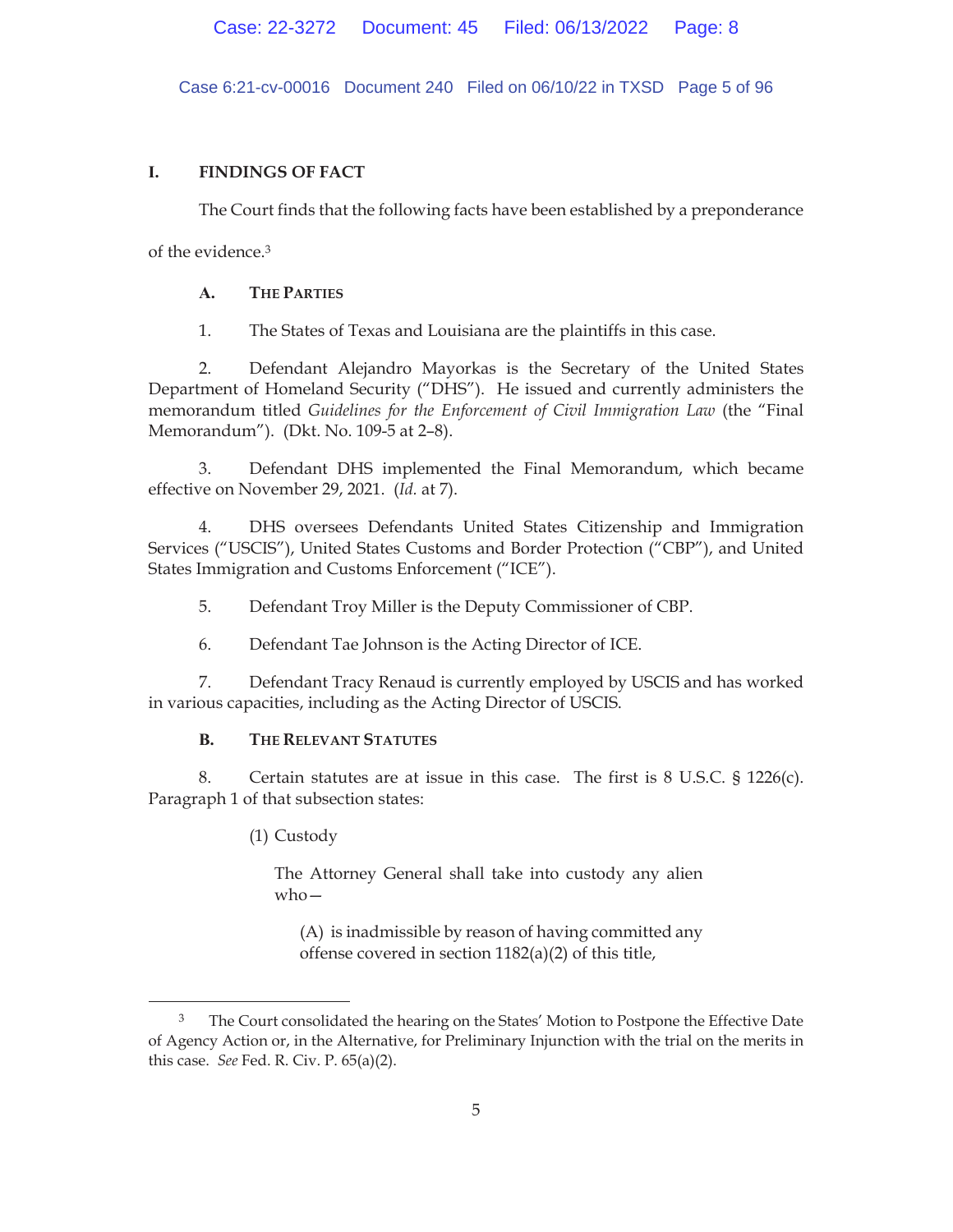## Case 6:21-cv-00016 Document 240 Filed on 06/10/22 in TXSD Page 6 of 96

(B) is deportable by reason of having committed any offense covered in section  $1227(a)(2)(A)(ii)$ ,  $(A)(iii)$ ,  $(B)$ , (C), or (D) of this title,

(C) is deportable under section  $1227(a)(2)(A)(i)$  of this title on the basis of an offense for which the alien has been sentence [sic] to a term of imprisonment of at least 1 year, or

(D) is inadmissible under section  $1182(a)(3)(B)$  of this title or deportable under section  $1227(a)(4)(B)$  of this title,

when the alien is released, without regard to whether the alien is released on parole, supervised release, or probation, and without regard to whether the alien may be arrested or imprisoned again for the same offense.

8 U.S.C. § 1226(c)(1).

9. Paragraph 2 of that subsection states:

(2) Release

The Attorney General may release an alien described in paragraph (1) only if the Attorney General decides pursuant to section 3521 of Title 18 that release of the alien from custody is necessary to provide protection to a witness, a potential witness, a person cooperating with an investigation into major criminal activity, or an immediate family member or close associate of a witness, potential witness, or person cooperating with such an investigation, and the alien satisfies the Attorney General that the alien will not pose a danger to the safety of other persons or of property and is likely to appear for any scheduled proceeding. A decision relating to such release shall take place in accordance with a procedure that considers the severity of the offense committed by the alien.

8 U.S.C. § 1226(c)(2).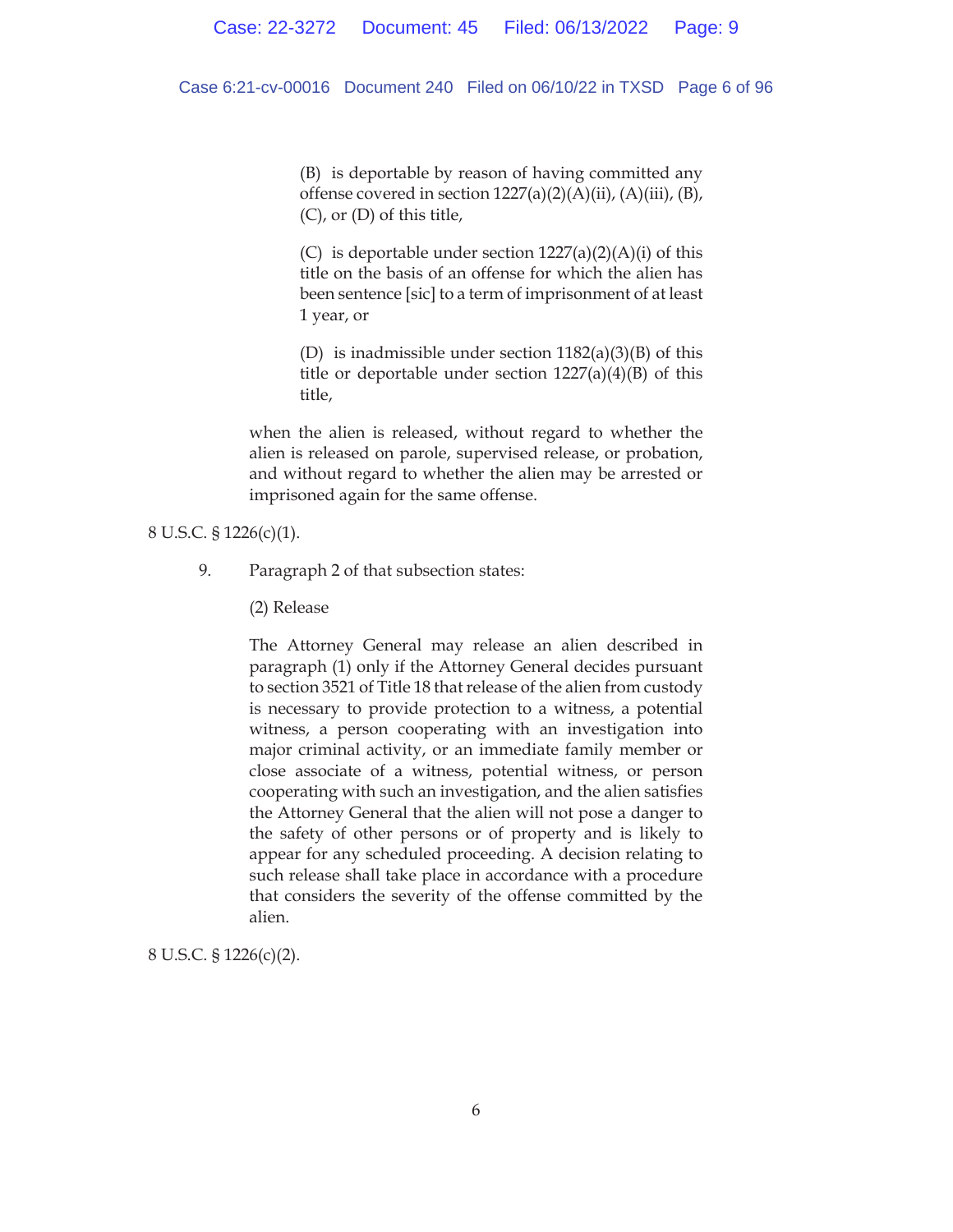Case 6:21-cv-00016 Document 240 Filed on 06/10/22 in TXSD Page 7 of 96

10. This case also implicates 8 U.S.C. § 1231. The relevant portions of that statute state:

> Except as otherwise provided in this section, when an alien is ordered removed, the Attorney General shall remove the alien from the United States within a period of 90 days (in this section referred to as the "removal period").

8 U.S.C. § 1231(a)(1)(A).

During the removal period, the Attorney General shall detain the alien. Under no circumstance during the removal period shall the Attorney General release an alien who has been found inadmissible under section  $1182(a)(2)$  or  $1182(a)(3)(B)$ of this title or deportable under section 1227(a)(2) or  $1227(a)(4)(B)$  of this title.

*Id*. § 1231(a)(2).

# **C. CIVIL IMMIGRATION ENFORCEMENT PRINCIPLES**

11. Enforcement of U.S. immigration law by United States executive branch agencies such as USCIS, CBP, ICE, and DHS ("Immigration Enforcement Authorities") is also at issue in this case.

12. In light of resource constraints, Immigration Enforcement Authorities must decide how to focus their immigration enforcement actions. This is done regardless of whether there is express agency-wide guidance or not.<sup>4</sup> (Dkt. No. 146-2 at 1); (Dkt. No. 146-3 at 4); (Dkt. No. 146-7 at 2).

13. Since it began operations in 2003, DHS has never apprehended and removed all removable aliens.

14. As of August 2021, the Enforcement and Removal Operations ("ERO") division of ICE had approximately 34,000 detention beds nationwide. (Dkt. No. 153-21 at 15).

15. At these resource levels, it would be impossible to detain all aliens covered in Section 1226(c) or Section 1231(a)(2) at one time. (Dkt. No. 153-21 at 14–16).

<sup>4</sup> Throughout this opinion, all docket-entry cites are to the ECF-imposed "Page ID."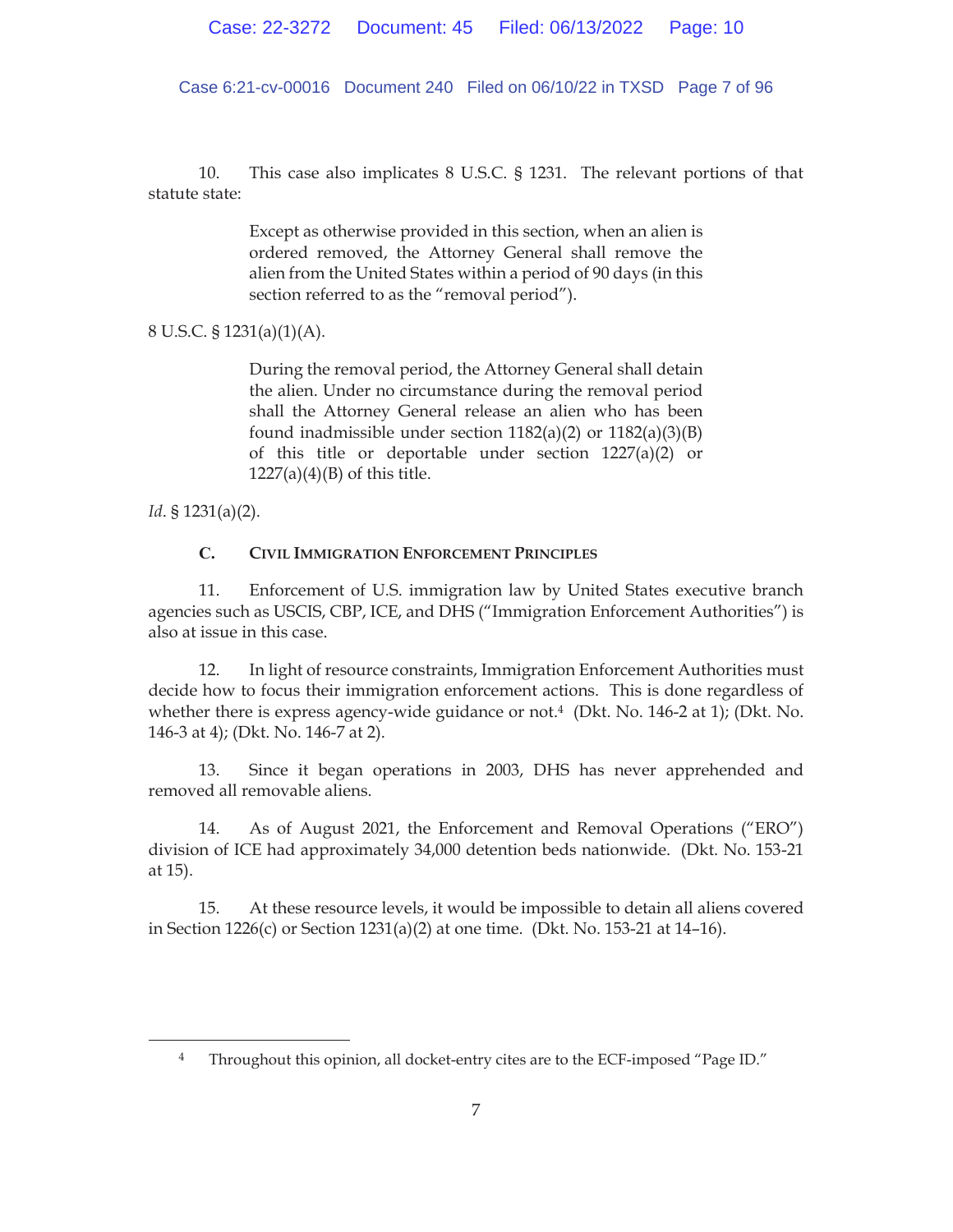Case 6:21-cv-00016 Document 240 Filed on 06/10/22 in TXSD Page 8 of 96

16. Despite this, DHS has requested a dramatic reduction in detention bed capacity.5 Most recently, DHS's 2023 budget request asks for a reduction to 25,000 detention beds. This amounts to a requested reduction of 26% over the course of the two years of the current administration. DHS's 2023 budget request also seeks to eliminate funding for family detention beds.

17. ICE has also persistently underutilized its existing resources since 2021. For example, an April 2022 Office of Inspector General Report regarding one of ICE's outside contractors found that "none of the [contractor's] facilities used more than half of the number of beds ICE paid for under its contract. For example, usage ranged from an average of 21 percent at one hotel in El Paso to an average of 45 percent at one hotel in Phoenix. As a result, ICE spent \$16.98 million[] for unused beds at the hotels between April and June 2021."6

18. DHS's detention capacity is elastic. That is, DHS can reallocate resources based on existing needs. (Dkt. No. 153-10 at 6); (Dkt. No. 210 at 89, 92–93).

19. For example, from Fiscal Year 2019–present, ICE had an average daily population by month that peaked at 55,238 in August 2019 and reached a low of 14,084 in February 2021. The April 2022 average daily population was 19,176.7

20. Shifting resources is not without cost. For example, reallocating resources to the border may come at the expense of interior enforcement, and vice-versa. (Dkt. No. 153-10 at 6); (Dkt. No. 210 at 176, 178).

21. There is also velocity to DHS's detention capacity. (Dkt. No. 210 at 200–01). That is, DHS's detention capacity is not just a function of the number of "beds" DHS possesses, but also how quickly it removes aliens. For example, from fiscal year 2019– present, the ICE average length of stay by month peaked at 91.5 days in September 2020

<sup>5</sup> *U.S. Immigration and Customs Enforcement Budget Overview*, Department of Homeland Security at p. 19, 29, https://www.dhs.gov/sites/default/files/2022-03/U.S.%20Immigration %20and%20Customs%20Enforcement\_Remediated.pdf (last visited June 9, 2022); *U.S. Immigration and Customs Enforcement Budget Overview*, Department of Homeland Security at p. 17, https://www.dhs.gov/sites/default/files/publications/u.s.\_immigration\_and\_customs\_enfor cement.pdf (last visited June 9, 2022).

<sup>6</sup> *ICE Spent Funds on Unused Beds, Missed COVID-19 Protocols and Detention Standards while Housing Migrant Families in Hotels*, Office of Inspector General at p. 6, https://www.oig. dhs.gov/sites/default/files/assets/2022-04/OIG-22-37-Apr22.pdf (last visited June 9, 2022).

<sup>7</sup> *Detention Management*, U.S. Immigration and Customs Enforcement, https://www.ice. gov/detain/detention-management (last visited June 9, 2022) (download Detention FY 2022 YTD (Detention FY22 tab, line 76); FY 2021 Detention Statistics (Detention FY 2021 YTD tab, line 76); FY 2020 Detention Statistics (Detention EOFY2020 tab, line 59); and FY 2019 Detention Statistics (Detention FY19 tab, line 59)).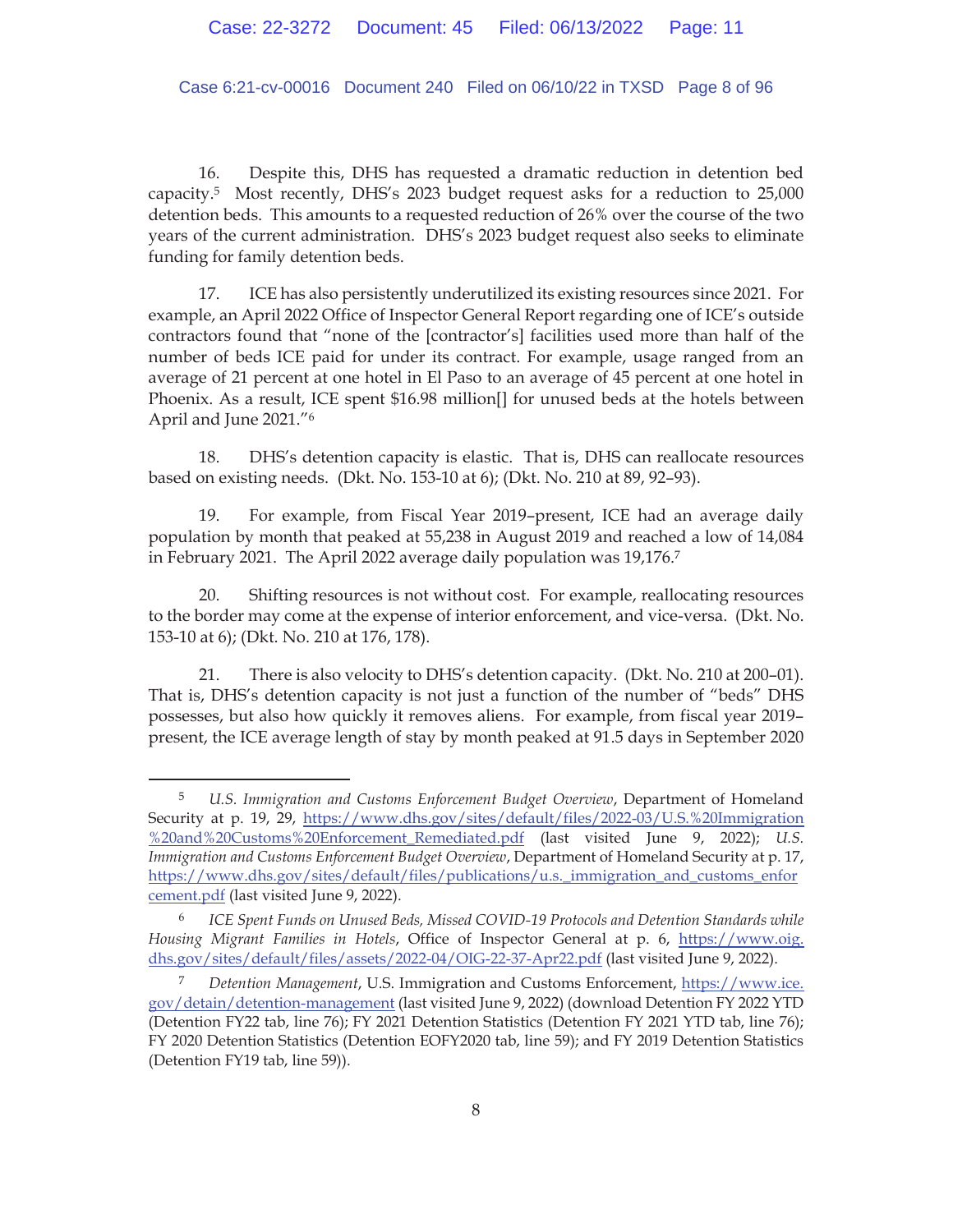Case 6:21-cv-00016 Document 240 Filed on 06/10/22 in TXSD Page 9 of 96

and reached a low of 21.1 days in September 2021. The April 2022 average length of stay was 23.8 days.8

22. As referenced in paragraphs 19 and 21 above, 55,238 total beds coupled with an average length of stay of 21.1 days equates to a total annual detention capacity of approximately 955,539 individuals. In contrast, 14,084 total beds coupled with an average length of stay of 91.5 days equates to a total annual detention capacity of approximately 56,182 individuals. This demonstrates that DHS's discretionary decisions have significant aggregate consequences.

23. Also relevant is the process by which DHS takes custody of aliens with criminal convictions, which often happens through the use of a "detainer."

24. A detainer is an administrative notice from DHS to a Federal, state, or local law enforcement agency. A detainer informs the law enforcement agency that DHS intends to take custody of a removable alien detained by the jurisdiction upon their release. A detainer asks the law enforcement agency to (1) notify DHS of the alien's release date and (2) hold the alien for up to 48 hours, so that DHS can take custody. 8 C.F.R. § 287.7.

25. In Texas, the Texas Department of Criminal Justice ("TDCJ") administratively interviews every inmate at intake. If an inmate indicates that either his citizenship or place of birth is not the United States, TDCJ enters that information into its database and sends a packet on the inmate to ICE. The packet includes the inmate's fingerprints, biography, and family history. TDCJ regularly sends and updates the packets. ICE relies on these packets to determine whether a detainer should be issued. (Dkt. No. 210 at 54–55).

# **D. DHS OFFICIALS ISSUED IMMIGRATION ENFORCEMENT MEMORANDA**

# **1. The January Memorandum**

26. On January 20, 2021, then-Acting Secretary of Homeland Security David Pekoske issued a memorandum titled *Review of and Interim Revision to Civil Immigration Enforcement and Removal Policies and Priorities* (the "January Memorandum"). By its own terms, it took effect on February 1, 2021. (Dkt. No. 146-8).

<sup>8</sup> *Detention Management*, U.S. Immigration and Customs Enforcement, https://www.ice. gov/detain/detention-management (last visited June 9, 2022) (download Detention FY 2022 YTD (Detention FY22 tab, line 93); FY 2021 Detention Statistics (Detention FY 2021 YTD tab, line 93); FY 2020 Detention Statistics (Detention EOFY2020 tab, line 76); and FY 2019 Detention Statistics (Detention FY19 tab, line 75)).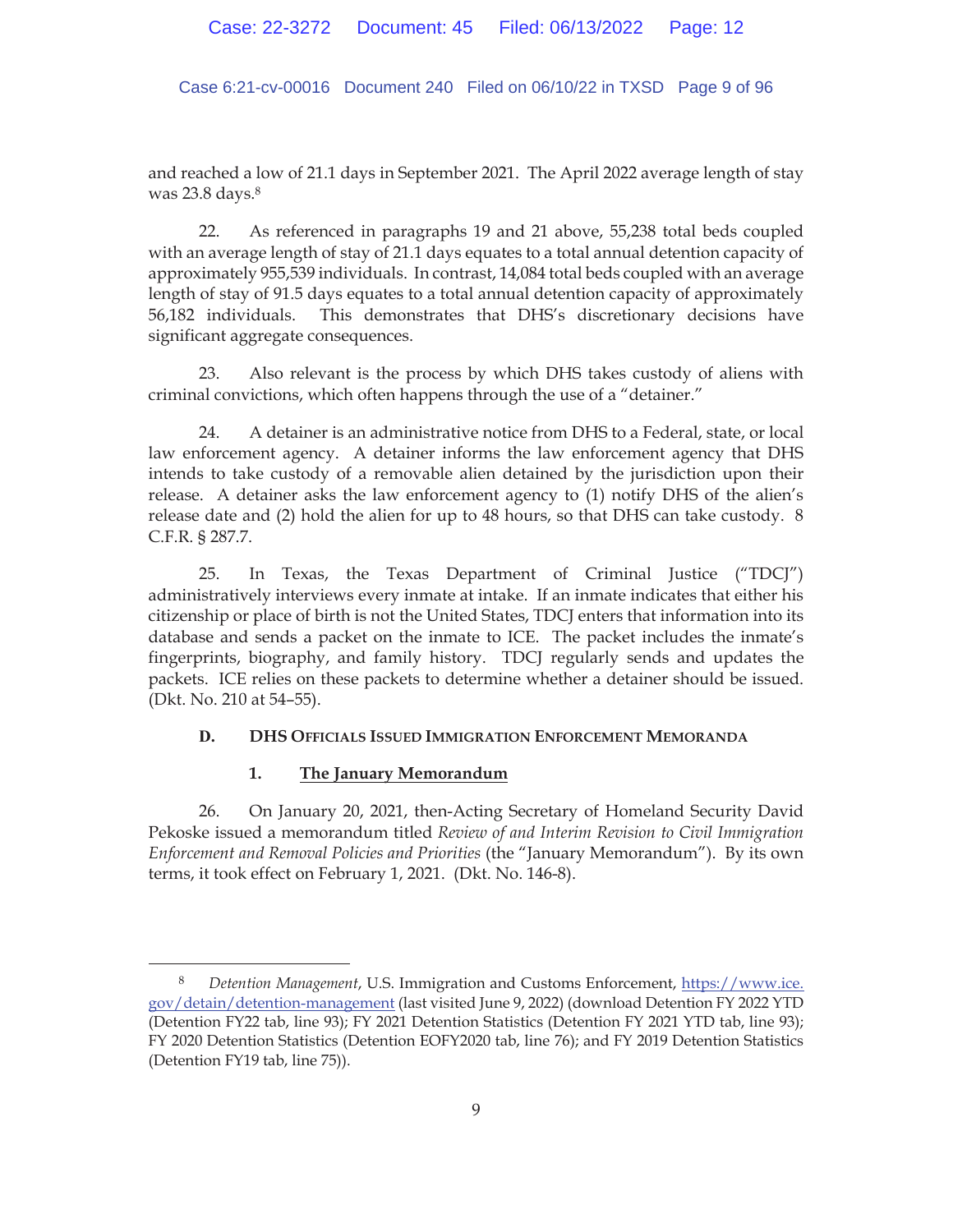Case 6:21-cv-00016 Document 240 Filed on 06/10/22 in TXSD Page 10 of 96

27. The January Memorandum announced substantial changes to the enforcement of the Nation's immigration laws. (*Id.*).

28. The January Memorandum identified three enforcement priorities: national security, border security, and public safety. (*Id.* at 2).

29. The January Memorandum defined the national security priority as pertaining to those "[i]ndividuals who have engaged in or are suspected of terrorism or espionage, or whose apprehension, arrest and/or custody is otherwise necessary to protect the national security of the United States." (*Id.* at 2).

The January Memorandum defined the border security priority as pertaining to those "[i]ndividuals apprehended at the border or ports of entry while attempting to unlawfully enter the United States on or after November 1, 2020, or who were not physically present in the United States before November 1, 2020." (*Id.* at 2).

31. Finally, the January Memorandum defined the public safety priority as pertaining to those "[i]ndividuals incarcerated within federal, state, and local prisons and jails released on or after the issuance of this memorandum who have been convicted of an 'aggravated felony,' as that term is defined in section  $101(a)(43)$  of the Immigration and Nationality Act at the time of conviction, and are determined to pose a threat to public safety." (*Id.* at 2).

32. The January Memorandum did not instruct officers to prioritize aliens convicted of crimes of moral turpitude, $9$  aliens convicted of drug offenses, $10$  aliens convicted of multiple offenses with an aggregate sentence of confinement of five years or more,<sup>11</sup> aliens who are traffickers of controlled substances,<sup>12</sup> aliens who participate in the commercialized sex industry,13 aliens who served in foreign governments and committed "particularly severe violations of religious freedom,"<sup>14</sup> aliens who participate in the human trafficking industry,<sup>15</sup> aliens who engage in money laundering,<sup>16</sup> aliens convicted of certain firearms offenses,<sup>17</sup> and aliens with final orders of removal.<sup>18</sup>

- 14 *See* 8 U.S.C. § 1182(a)(2)(G).
- 15 *See* 8 U.S.C. § 1182(a)(2)(H).
- 16 *See* 8 U.S.C. § 1182(a)(2)(I).
- 17 *See* 8 U.S.C. § 1227(a)(2)(C).

18 *See* 8 U.S.C. § 1231(a)(1)(A).

<sup>9</sup> *See* 8 U.S.C. §§ 1182(a)(2)(A)(i)(I), 1227(a)(2)(A)(i)–(ii).

<sup>10</sup> *See* 8 U.S.C. § 1182(a)(2)(A)(i)(II).

<sup>11</sup> *See* 8 U.S.C. § 1182(a)(2)(B).

<sup>12</sup> *See* 8 U.S.C. § 1182(a)(2)(C).

<sup>13</sup> *See* 8 U.S.C. § 1182(a)(2)(D).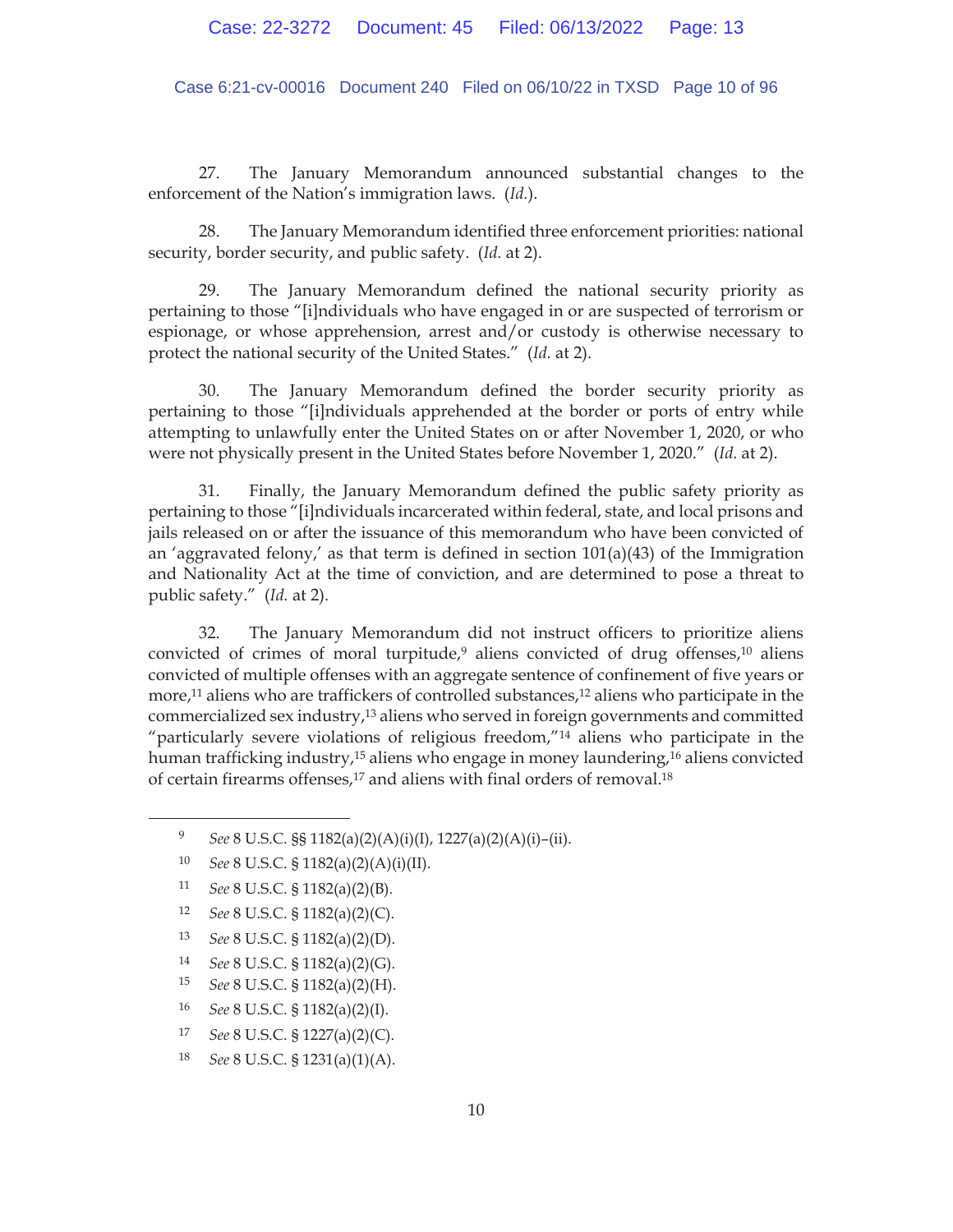Case 6:21-cv-00016 Document 240 Filed on 06/10/22 in TXSD Page 11 of 96

33. The January Memorandum further stated that its "guidelines and priorities are not intended to, do not, and may not be relied upon to create any right or benefit, substantive or procedural, enforceable at law by any party in any administrative, civil, or criminal matter." (Dkt. No. 146-8 at 4).

34. The January Memorandum called on the Acting Director of ICE to "issue operational guidance on the implementation of" the priority framework. (*Id.* at 3).

35. The January Memorandum stated that it did not "prohibit[] the apprehension or detention of individuals unlawfully in the United States who are not identified as priorities" in the memorandum. (*Id.*).

36. The January Memorandum was not issued following notice-and-comment procedures. (Dkt. No. 211 at 69).

## **2. The February Memorandum**

37. As required by the January Memorandum, on February 18, 2021, Acting ICE Director Tae Johnson issued a memorandum titled *Interim Guidance: Civil Immigration Enforcement and Removal Priorities* (the "February Memorandum"). (Dkt. No. 146-9).

38. The February Memorandum noted that it provided only "interim guidance" and would "remain in effect until Secretary Mayorkas issue[d] new enforcement guidelines." (*Id.* at 1).

39. The February Memorandum acknowledged that the January 20 Memorandum "established interim civil immigration enforcement priorities," and it restated those priority categories: national security, border security, and public safety. (*Id.* at 2, 4–5).

40. The February Memorandum defined the national security priority as pertaining to those aliens who have engaged in, or are suspected of engaging, in terrorism or espionage. (*Id.* at 4).

41. The February Memorandum defined the border security priority as pertaining to those aliens "apprehended at the border or a port of entry while attempting to unlawfully enter the United States on or after November 1, 2020" or who were "not physically present in the United States before November 1, 2020." (*Id.* at 4).

42. Finally, the February Memorandum defined the public safety priority as pertaining to those aliens who "pose[] a threat to public safety" and have been "convicted of an 'aggravated felony'" or are involved with criminal gangs. (*Id.* at 4–5).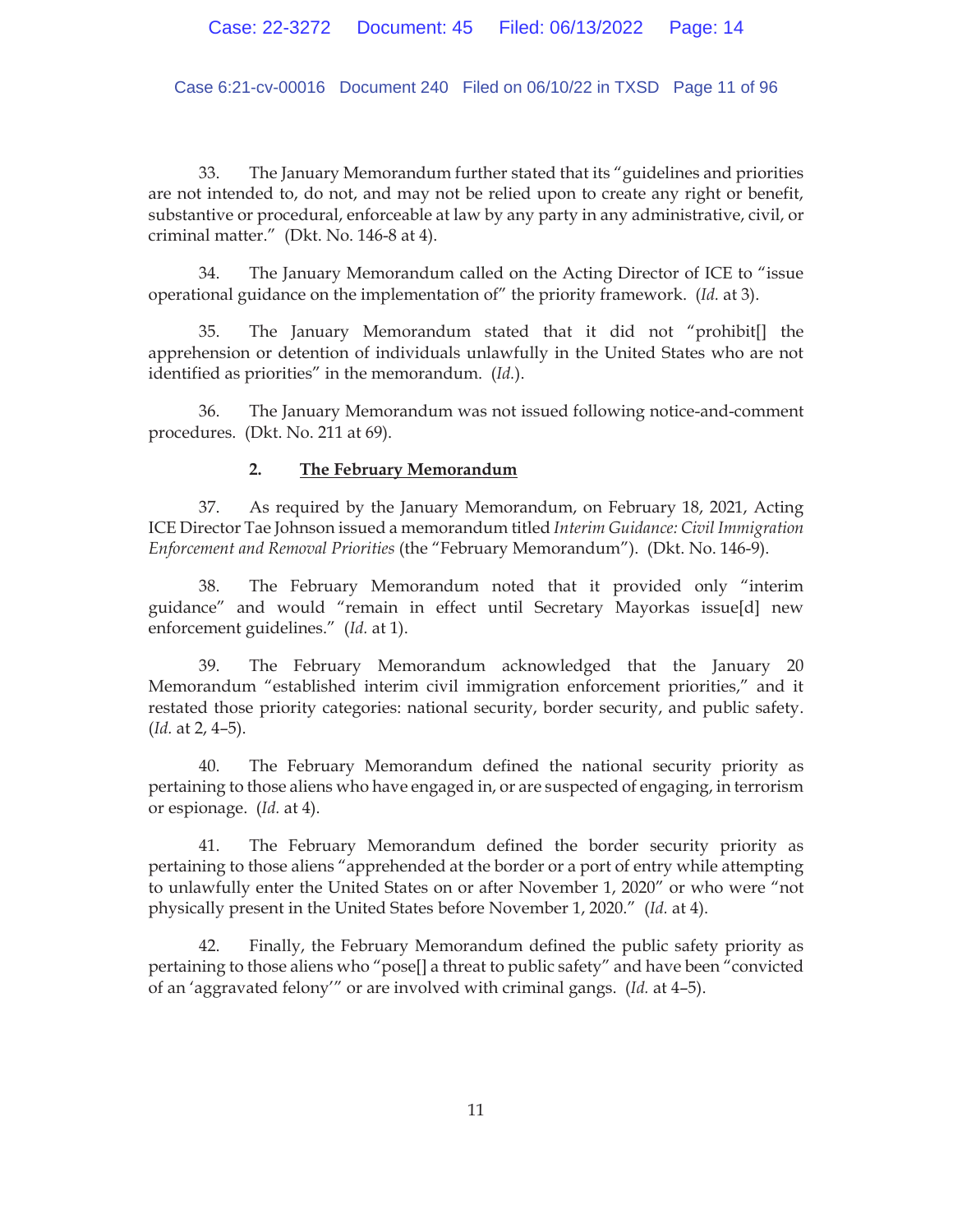Case 6:21-cv-00016 Document 240 Filed on 06/10/22 in TXSD Page 12 of 96

43. The February Memorandum did not instruct officers to prioritize aliens convicted of crimes of moral turpitude, $19$  aliens convicted of drug offenses, $20$  aliens convicted of multiple offenses with an aggregate sentence of confinement of five years or more,<sup>21</sup> aliens who are traffickers of controlled substances,<sup>22</sup> aliens who participate in the commercialized sex industry,23 aliens who served in foreign governments and committed "particularly severe violations of religious freedom,"24 aliens who participate in the human trafficking industry,<sup>25</sup> aliens who engage in money laundering,<sup>26</sup> aliens convicted of certain firearms offenses,<sup>27</sup> and aliens with final orders of removal.<sup>28</sup>

44. The February Memorandum stated that it would generally not require "[o]fficers and agents . . . [to] obtain preapproval for enforcement or removal actions" against those who fall within the three "presumed priority" categories. But it generally required "preapproval" for enforcement actions, which includes detention, against other criminal aliens. The February Memorandum noted, "[i]f preapproval is impractical, an officer or agent should conduct the enforcement action" and then seek approval within 24 hours. (Dkt. No. 146-9 at 5–6).

45. The approval rate for "other priority" enforcement actions varied by ICE field office. Several offices approved more than 99% of all requests. The lowest approval rates were in the New York (82%) and Denver (89%) field offices. The median approval rate was 98%. (Dkt. No. 146-15 at 1, 3).

46. However, under the February Memorandum, many ICE offices had a practice of pre-vetting cases so that officers obtained informal approval from their supervisors before they formally submitted an approval request. This made the approval rate for non-priority cases appear deceptively high. (*Id.* at 3).

47. This practice artificially inflated the approval rate for "other priority" enforcement actions. It is unlikely that officers would seek preapproval for an

- 22 *See* 8 U.S.C. § 1182(a)(2)(C).
- 23 *See* 8 U.S.C. § 1182(a)(2)(D).
- 24 *See* 8 U.S.C. § 1182(a)(2)(G).
- 25 *See* 8 U.S.C. § 1182(a)(2)(H).
- 26 *See* 8 U.S.C. § 1182(a)(2)(I).
- 27 *See* 8 U.S.C. § 1227(a)(2)(C).
- 28 *See* 8 U.S.C. § 1231(a)(1)(A).

<sup>19</sup> *See* 8 U.S.C. §§ 1182(a)(2)(A)(i)(I), 1227(a)(2)(A)(i)–(ii).

<sup>20</sup> *See* 8 U.S.C. § 1182(a)(2)(A)(i)(II).

<sup>21</sup> *See* 8 U.S.C. § 1182(a)(2)(B).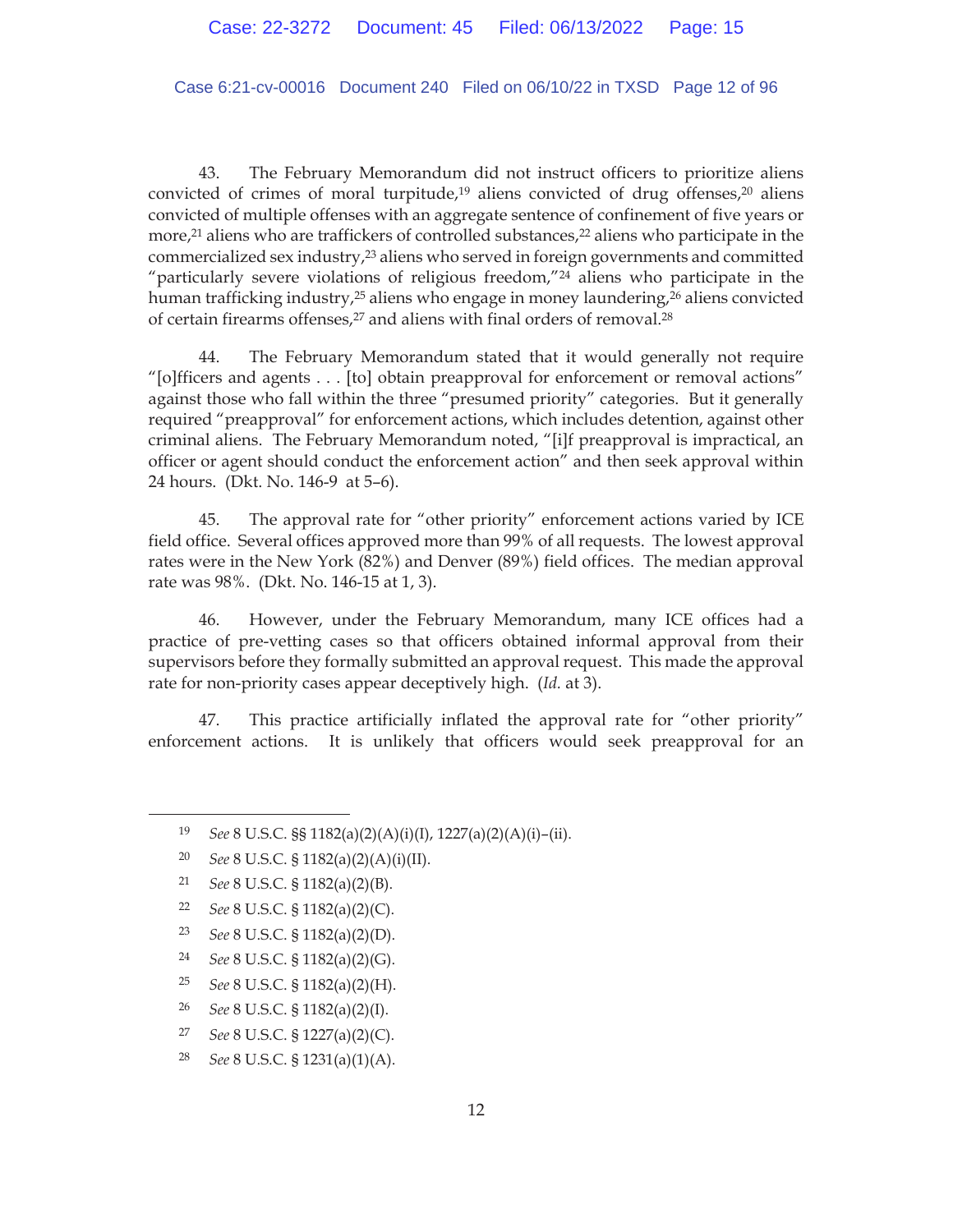Case 6:21-cv-00016 Document 240 Filed on 06/10/22 in TXSD Page 13 of 96

enforcement action, let alone take an enforcement action, that did not survive this informal pre-vetting process. (*Id.*); (Dkt. No. 210 at 79–80).

48. To "ensure compliance" and "consistency" across the country and to allow for an assessment of the effectiveness of the priority framework, the February Memorandum required field offices to "collect data on the nature and type of enforcement and removal actions they perform." (Dkt. No. 146-9 at 5).

49. The February Memorandum stated that it did "not require or prohibit the arrest, detention, or removal of any noncitizen" and that "officers and agents are expected to exercise their discretion thoughtfully, consistent with ICE's important national security, border security, and public safety mission." (*Id.* at 3).

50. The February Memorandum further stated that its "guidelines and priorities are not intended to, do not, and may not be relied upon to create any right or benefit, substantive or procedural, enforceable at law by any party in any administrative, civil, or criminal matter." (*Id.* at 7).

51. The February Memorandum was not issued following notice-and-comment procedures. (Dkt. No. 211 at 69).

## **3. The Final Memorandum**

52. On September 30, 2021, Secretary Mayorkas issued the Final Memorandum from DHS. (Dkt. No. 109-5).

53. Secretary Mayorkas provided that the Final Memorandum would become effective on November 29, 2021, and that, upon its effective date, the Final Memorandum would "serve to rescind" the January and February Memoranda. (*Id.* at 7).

54. In developing the Final Memorandum, Secretary Mayorkas and DHS received input from certain individuals and groups. (Dkt. No. 145-1).

55. Secretary Mayorkas and DHS considered issues raised in litigation and the views of members of Congress and state and local officials. *See*, *e.g.*, (Dkt. No. 148-9); (Dkt. No. 148-8); (Dkt. No. 148-15); (Dkt. No. 150-1).

56. The Final Memorandum by its terms sets out "guidance for the apprehension and removal of noncitizens." (Dkt. No. 109-5 at 2). The Final Memorandum expressly applies to detainers. (*Id.* at 3).

57. The Final Memorandum identifies the same three priority enforcement categories as the previous two memoranda: national security, border security, and public safety. *Compare* (*Id.* at 4–5) *with* (Dkt. No. 146-8 at 2) *and* (Dkt. No. 146-9 at 4–5).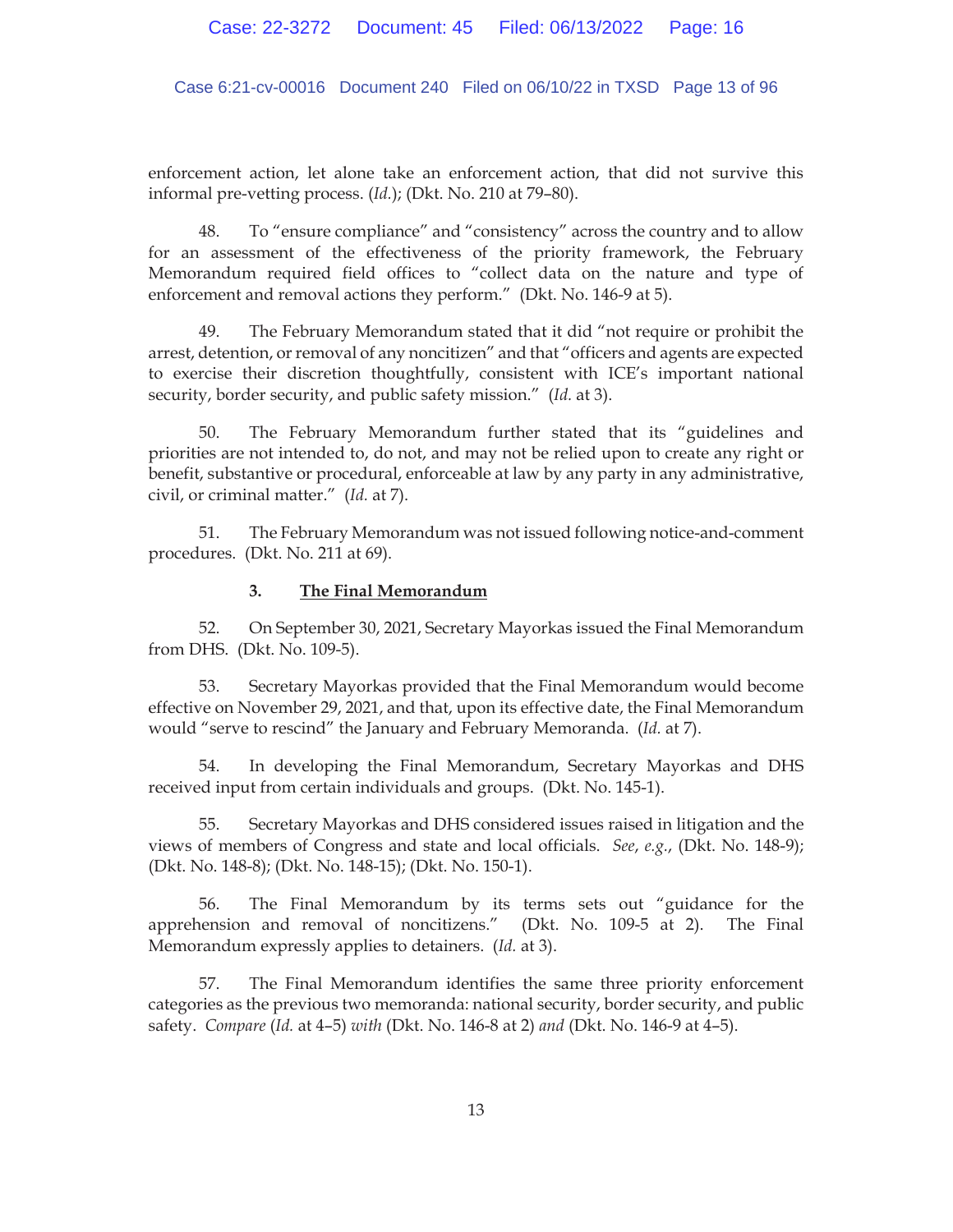Case 6:21-cv-00016 Document 240 Filed on 06/10/22 in TXSD Page 14 of 96

58. Unlike the February Memorandum, the Final Memorandum's priorities are not presumptively subject to enforcement action. *Compare* (Dkt. No. 109-5 at 4–5) *with* (Dkt. No. 146-9 at 4–5).

59. For example, under the "border security" priority, the Final Memorandum admonishes "there could be mitigating or extenuating facts and circumstances that militate in favor of declining enforcement action. [DHS] personnel should evaluate the totality of the facts and circumstances and exercise their judgment accordingly." (Dkt. No. 109-5 at 5).

60. Unlike the February Memorandum, the Final Memorandum's "public safety" priority no longer presumptively subjects aliens convicted of aggravated felonies to enforcement action, including detention. *Compare* (Dkt. No. 109-5 at 4–5) *with* (Dkt. No. 146-9 at 4–5).

61. DHS's explanation for removing the "aggravated felony" category is that it was "both over- and under-inclusive," is "an imperfect proxy for severity of offense," and because the "aggravated felony definition can be challenging to administer in many instances[.]" (Dkt. No. 146-1 at 12).

62. The statute, however, specifically provides that the Defendants ("the Government") "shall take into custody any alien" that has committed an aggravated felony. 8 U.S.C. §§ 1226(c)(1)(B), 1227(a)(2)(A)(iii).

63. Under the "public safety" priority, the Final Memorandum instructs DHS personnel that enforcement, including detention, "is not to be determined according to bright lines or categories." (Dkt. No. 109-5 at 4–5).

64. The Final Memorandum "requires an assessment of the individual and the totality of the facts and circumstances." It states, DHS "personnel should not rely on the fact of conviction or the result of a database search alone," when deciding to enforce the law. Rather, they "should, to the fullest extent possible, obtain and review the entire criminal and administrative record and other investigative information to learn of the totality of the facts and circumstances of the [alien's] conduct at issue." (*Id.*).

65. As with the January and February Memoranda, the Final Memorandum does not instruct officers to prioritize aliens convicted of crimes of moral turpitude,<sup>29</sup> aliens convicted of drug offenses,<sup>30</sup> aliens convicted of multiple offenses with an aggregate sentence of confinement of five years or more, $31$  aliens who are traffickers of

<sup>29</sup> *See* 8 U.S.C. §§ 1182(a)(2)(A)(i)(I), 1227(a)(2)(A)(i)–(ii).

<sup>30</sup> *See* 8 U.S.C. § 1182(a)(2)(A)(i)(II).

<sup>31</sup> *See* 8 U.S.C. § 1182(a)(2)(B).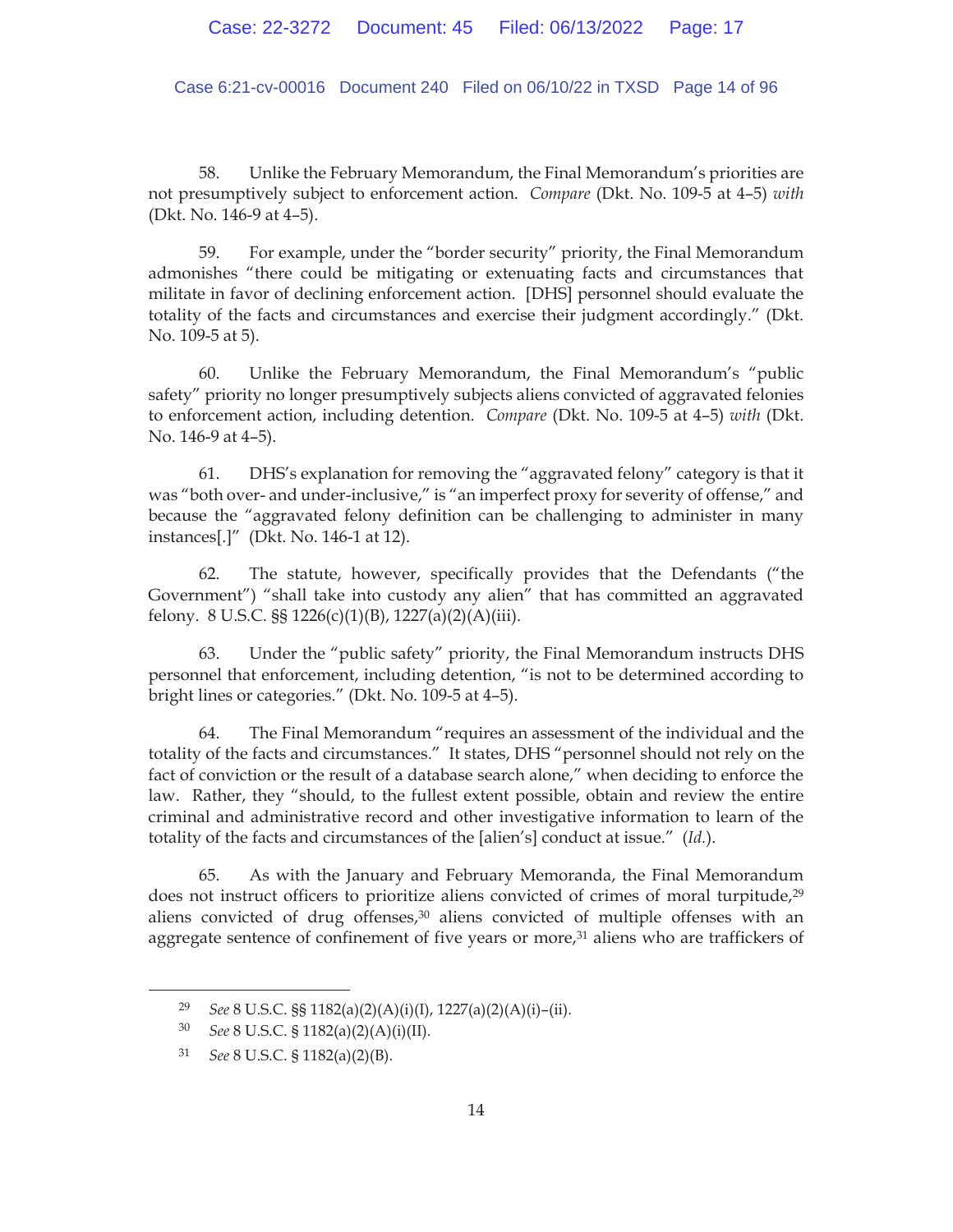Case 6:21-cv-00016 Document 240 Filed on 06/10/22 in TXSD Page 15 of 96

controlled substances, $32$  aliens who participate in the commercialized sex industry, $33$ aliens who served in foreign governments and committed "particularly severe violations of religious freedom,"<sup>34</sup> aliens who participate in the human trafficking industry,<sup>35</sup> aliens who engage in money laundering, $36$  aliens convicted of certain firearms offenses, $37$  and aliens with final orders of removal.38

66. The Final Memorandum states that a "review process should be put in place to ensure the rigorous review of our personnel's enforcement decisions" and "should seek to achieve quality and consistency in decision-making across the entire agency and the Department." (Dkt. No. 109-5 at 7).

67. The Final Memorandum also states that DHS "will work to establish a fair and equitable case review process to afford noncitizens and their representatives the opportunity to obtain expeditious review of the enforcement actions taken." (*Id.*). That case review process has been implemented. This "ICE Case Review (ICR)" process allows aliens to challenge enforcement actions taken against them if they believe they do not meet the Final Memorandum's priorities.39 The ICR process allows aliens to request further review of their initial determination by "a Senior Reviewing Official, who, where appropriate, will communicate the ultimate resolution" with the requesting alien.40 The ICR process states that cases "involving individuals detained in ICE custody or pending imminent removal will be prioritized" and permits legal counsel to undertake the ICR process on behalf of aliens.41

68. The Final Memorandum further states that it "does not compel an action to be taken or not taken" and "is not intended to, does not, and may not be relied upon to

- 35 *See* 8 U.S.C. § 1182(a)(2)(H).
- 36 *See* 8 U.S.C. § 1182(a)(2)(I).
- 37 *See* 8 U.S.C. § 1227(a)(2)(C).
- 38 *See* 8 U.S.C. § 1231(a)(1)(A).

39 *ICE Case Review*, U.S. Immigration and Customs Enforcement, https://www.ice.gov/ ICEcasereview (last visited June 9, 2022).

40 *ICE Announces Case Review Process*, U.S. Immigration and Customs Enforcement, https://www.ice.gov/news/releases/ice-announces-case-review-process (last visited June 9, 2022).

41 *ICE Case Review*, U.S. Immigration and Customs Enforcement, https://www.ice.gov/ ICEcasereview (last visited June 9, 2022).

<sup>32</sup> *See* 8 U.S.C. § 1182(a)(2)(C).

<sup>33</sup> *See* 8 U.S.C. § 1182(a)(2)(D).

<sup>34</sup> *See* 8 U.S.C. § 1182(a)(2)(G).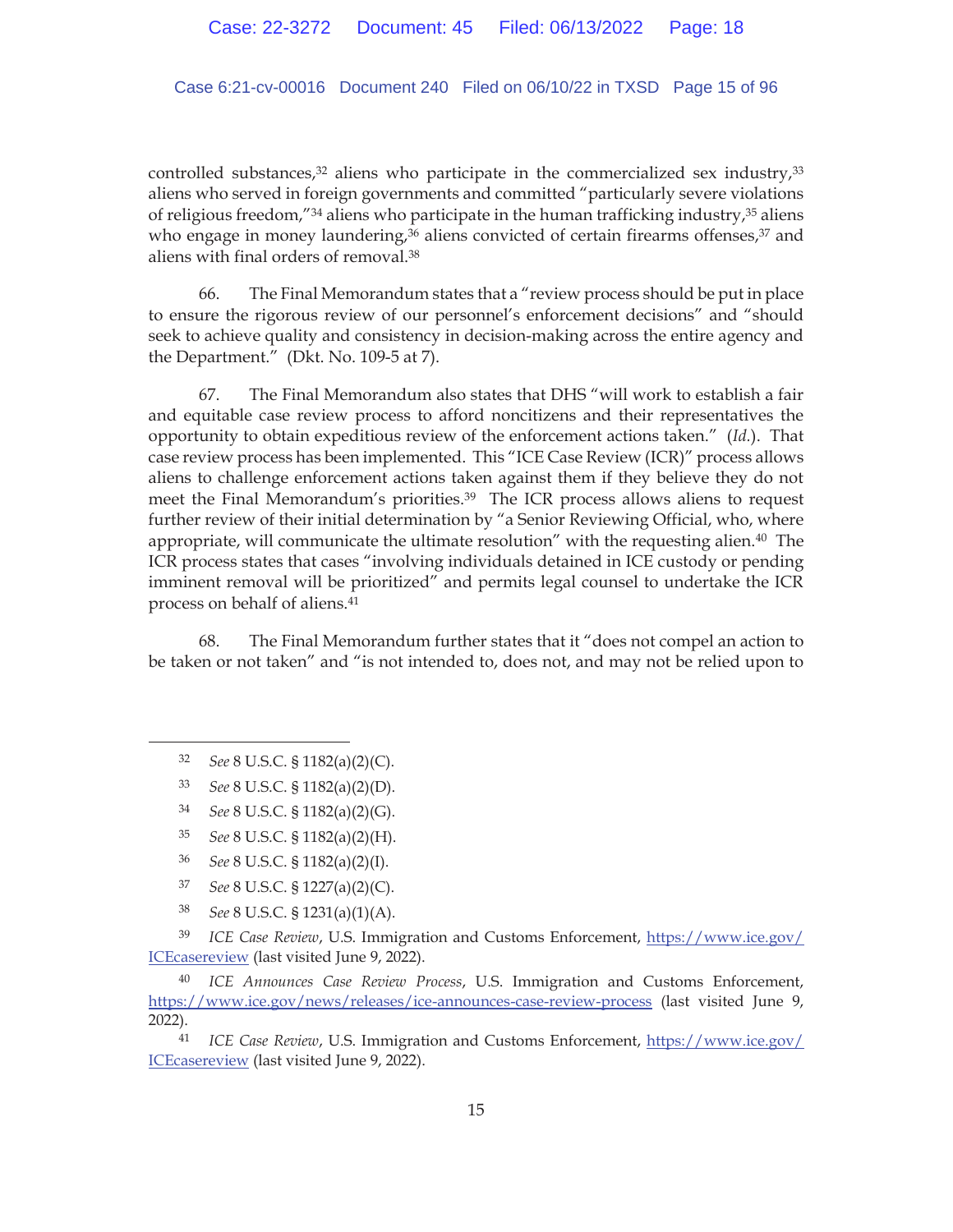Case 6:21-cv-00016 Document 240 Filed on 06/10/22 in TXSD Page 16 of 96

create any right or benefit, substantive or procedural, enforceable at law by any party in any administrative, civil, or criminal matter." (Dkt. No. 109-5 at 6, 8).

69. The Final Memorandum was issued contemporaneously with another document titled *Significant Considerations in Developing Updated Guidelines for the Enforcement of Civil Immigration Law* (the "Considerations Memo"), in which DHS summarized the key aspects informing the Final Memorandum. (Dkt. No. 146-1).

70. In the Considerations Memo, DHS included a section on potential alternative approaches to the Final Memorandum. (*Id.* at 19–21).

71. DHS has coupled the Final Memorandum "with [an] extensive and continuous training program on the new guidelines, the creation of short- and long-term processes to review enforcement decisions to achieve quality and consistency, and comprehensive data collection and analysis." (*Id.* at 20).

72. DHS's Activity Analysis and Reporting Tool ("AART") is used to collect data on whether enforcement actions adhere to the Final Memorandum. (Dkt. No. 217- 18 at 4). The AART requires agents to report which of the three priority categories from the Final Memorandum applies to an enforcement action. (*Id.* at 8). Agents may only choose from the three categories when logging an enforcement action.

73. Agents must also certify that they "considered all relevant case specific information" available at the time of the enforcement action. The submissions are reviewed by the agent's supervisors to verify that "all necessary information has been provided." (*Id.* at 12–13).

74. The Final Memorandum was not issued following notice-and-comment procedures. (Dkt. No. 211 at 69).

# **E. THE FINAL MEMORANDUM INCREASES THE NUMBER OF CRIMINAL ALIENS AND ALIENS WITH FINAL ORDERS OF REMOVAL RELEASED INTO TEXAS, LOUISIANA AND THE UNITED STATES**

75. In Texas, from fiscal year 2017 to fiscal year 2020, detainers were rescinded for various reasons such as discovering that the individual was a U.S. citizen, medical complications, or an inability to be repatriated. (Dkt. No. 203 at 68–69); (Dkt. No. 210 at 37).

76. However, no more than a dozen detainers were dropped per year during that time period. (Dkt. No. 203 at 68–69).

77. Before February 2021, TDCJ did not track daily the number of detainers that ICE dropped because there was no need. Before February 2021, ICE dropped so few detainers that the number could be tracked on a periodic basis. (Dkt. No. 210 at 42).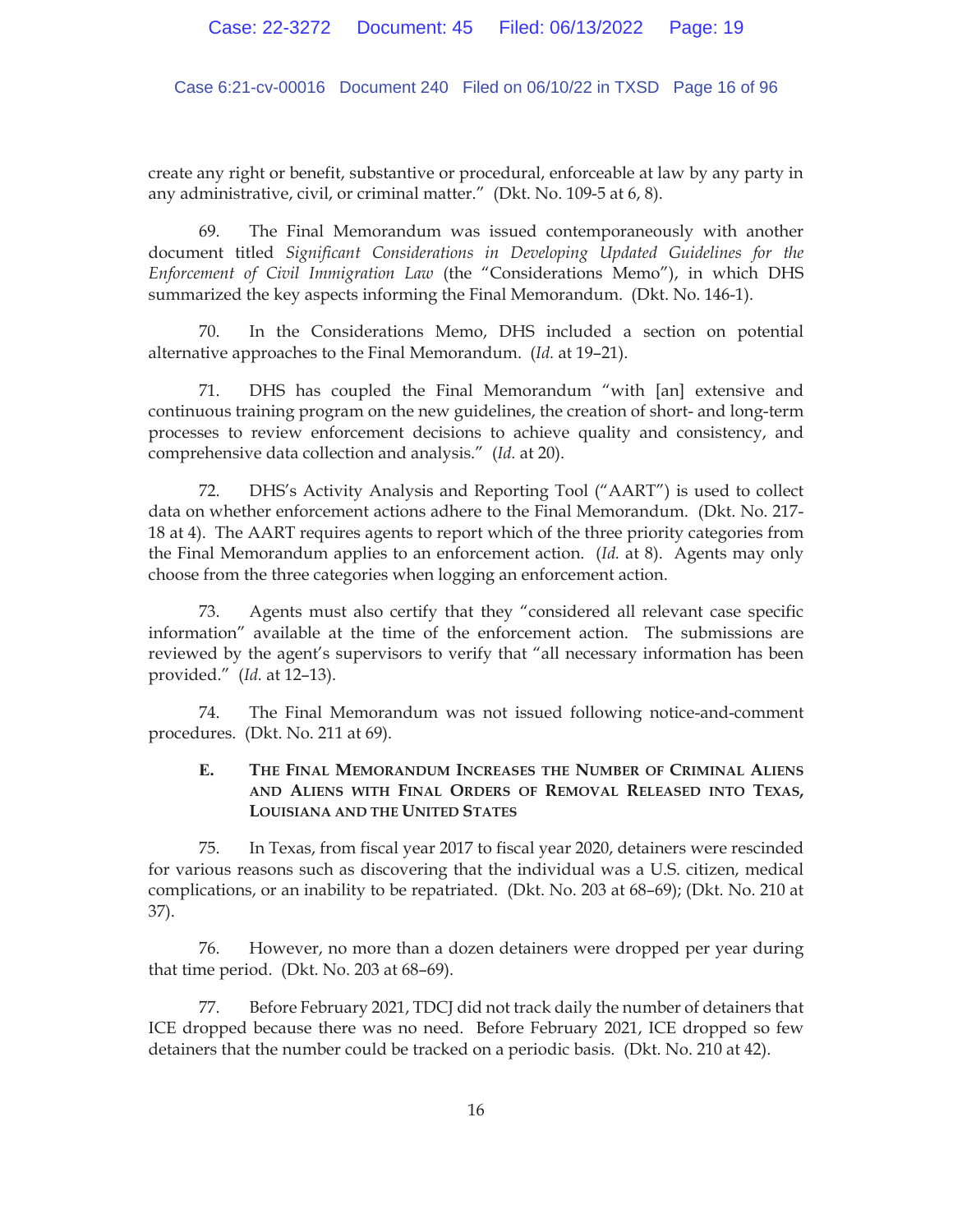Case 6:21-cv-00016 Document 240 Filed on 06/10/22 in TXSD Page 17 of 96

78. Because of the increase in dropped detainers, TDCJ is currently updating its inmate-tracking system to indicate whether criminal alien inmates have had detainers dropped—or never issued in the first place—due to the Final Memorandum. (*Id.* at 46– 47).

79. From January 20, 2021 through February 15, 2022, ICE rescinded detainers on 170 criminal aliens in TDCJ facilities. It later reissued the detainer or took custody of 29 of those inmates. (Dkt. No. 203 at 69); (Dkt. No. 217 at 19–23).

80. ICE took custody of some aliens with rescinded detainers because TDCJ raised questions about the cancelation of their detainers. (Dkt. No. 210 at 8, 51).

81. Of the 141 criminal aliens whose detainers remained rescinded, 55 were serving a sentence for a drug offense. These were serious drug offenses; none were for a single offense involving possession of 30 grams or less of marijuana for one's own use. (Dkt. No. 217 at 19–23).

82. Of the 141 criminal aliens whose detainers remained rescinded, 95 were released on parole supervision. (Dkt. No. 203 at 83). At the time this case was tried, 17 of those 95 had failed to comply with their parole supervision and four had committed new criminal offenses. At least one remains at large in Texas with a warrant for his arrest. (*Id.*).

83. In the months since the Final Memorandum became effective, ICE has continued to rescind detainers placed on criminal aliens in TDCJ custody because of the Final Memorandum. (Dkt. No. 217 at 23); (Dkt. No. 210 at 45); (Dkt. No. 203 at 85); *see also* (Dkt. No. 217-23).

84. From November 29, 2021 to February 15, 2022, ICE rescinded detainers for at least 15 aliens detained within Texas facilities. (Dkt. No. 217 at 23). At least one of those aliens was subject to a final order of removal from the United States, but because of the dropped detainer, he was released into the public rather than ICE's custody. (Dkt. No. 203 at 80–81); (Dkt. No. 217 at 23).

85. Between approximately March to April 2021, the Louisiana Department of Public Safety and Corrections had at least four criminal aliens who were either (1) subject to detainers that were canceled; or (2) released to ICE custody only to later be returned to Louisiana. (Dkt. No. 217-1 at 13–15). These four individuals were thereafter placed on "supervised release" or "supervision by probation and parole." (*Id.*).

86. One of those was convicted of indecent behavior with juveniles and sexual battery. His detainer was rescinded, and he was released subject to supervised release. (*Id.* at 13–14).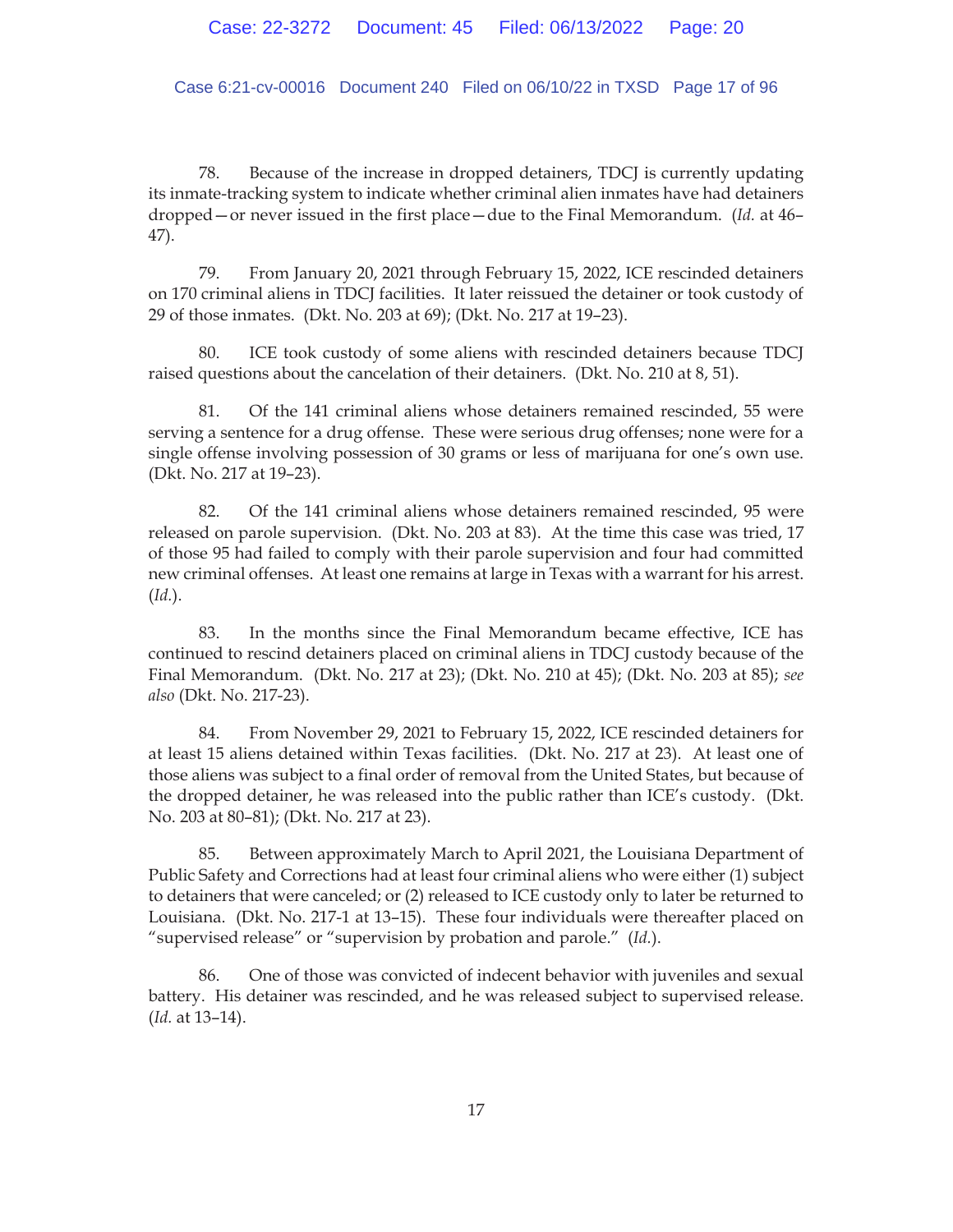Case 6:21-cv-00016 Document 240 Filed on 06/10/22 in TXSD Page 18 of 96

87. Two others, one convicted of possessing Fentanyl and the other of aggravated second-degree battery, were released to ICE but almost immediately returned for supervised release rather than removed. (*Id.* at 14).

88. A fourth, convicted of aggravated assault with a firearm, was released to ICE but later returned to Louisiana's custody for supervised release. (*Id.* at 15).

89. The number of convicted criminal aliens in ICE custody per day has dropped dramatically in the months since the January Memorandum was issued and has continued through today under the subsequent Memoranda. There has been little variation in custody numbers since the January Memorandum was issued.42

90. There has been little practical difference between ICE's detention of aliens with criminal convictions under the February Memorandum and under the Final Memorandum. (Dkt. No. 203 at 85); (Dkt. No. 210 at 40).

91. The average daily number of aliens with pending criminal charges in ICE custody has also dropped in the months since the Final Memorandum was issued.43

<sup>42</sup> *Detention Management*, U.S. Immigration and Customs Enforcement, https://www.ice.gov/detain/detention-management (last visited June 7, 2022) (download Detention FY 2022 YTD (Detention FY22 tab, line 73); FY 2021 Detention Statistics (Detention FY 2021 YTD tab, line 73); FY 2020 Detention Statistics (Detention EOFY2020 tab, line 56); and FY 2019 Detention Statistics (Detention FY19 tab, line 57)).

<sup>43</sup> *Detention Management*, U.S. Immigration and Customs Enforcement, https://www.ice.gov/detain/detention-management (last visited June 7, 2022) (download Detention FY 2022 YTD (Detention FY22 tab, line 74); FY 2021 Detention Statistics (Detention FY 2021 YTD tab, line 74)).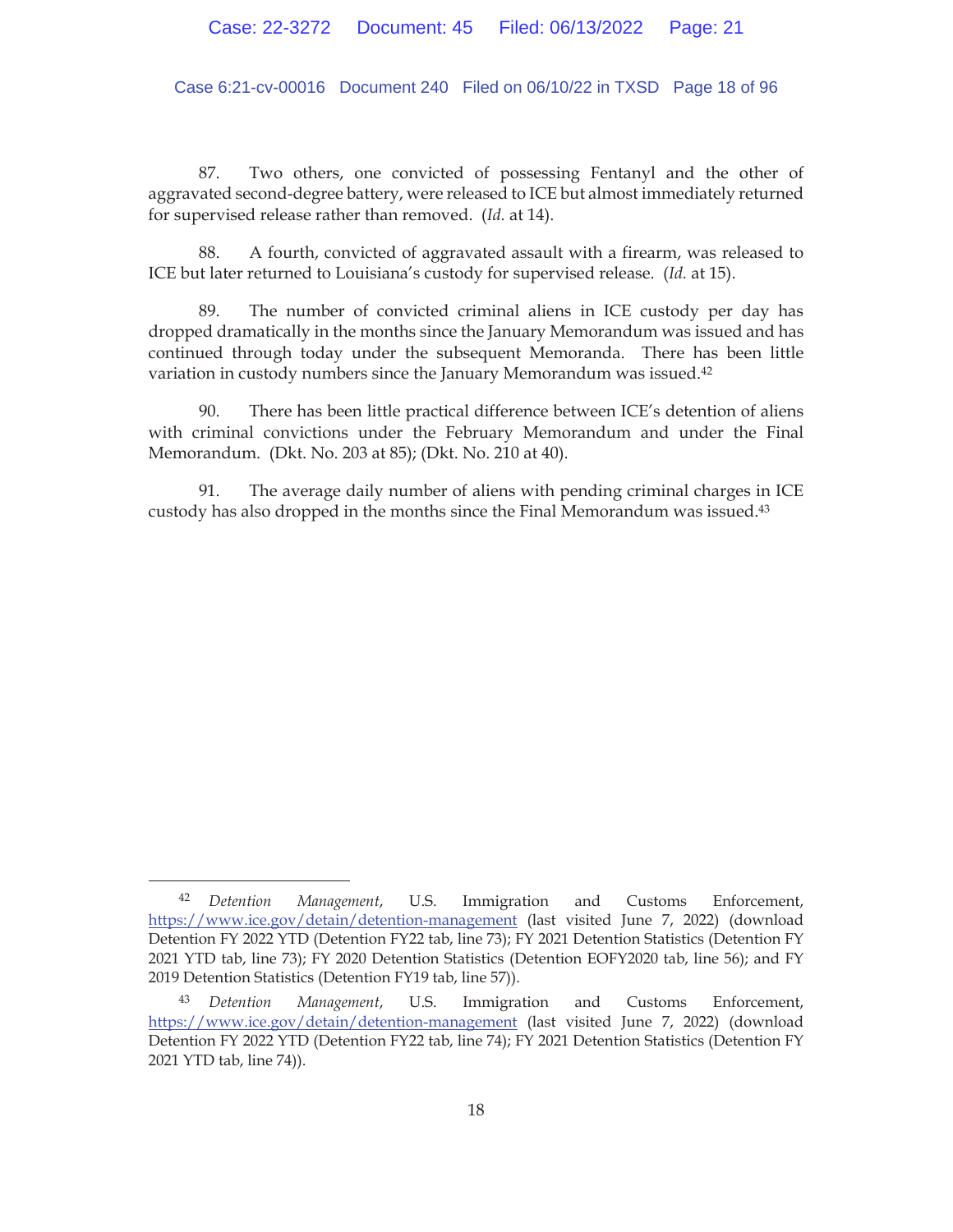Case 6:21-cv-00016 Document 240 Filed on 06/10/22 in TXSD Page 19 of 96

92. A similar pattern exists with respect to convicted criminal aliens in CBP custody.44



93. Even as COVID-19 conditions have improved, detentions of aliens with criminal convictions have remained considerably lower than prior years.

94. As the detention data indicate, officers do not have discretion to go outside the enforcement priorities. The data are not consistent with officers having the ability to disregard the admonitions in the Memoranda. Instead, they demonstrate that officers are expected to only take an enforcement action within much narrower circumstances.

<sup>44</sup> *Detention Management*, U.S. Immigration and Customs Enforcement, https://www.ice.gov/detain/detention-management (last visited June 7, 2022) (download Detention FY 2022 YTD (Detention FY22 tab, line 69); FY 2021 Detention Statistics (Detention FY 2021 YTD tab, line 69)).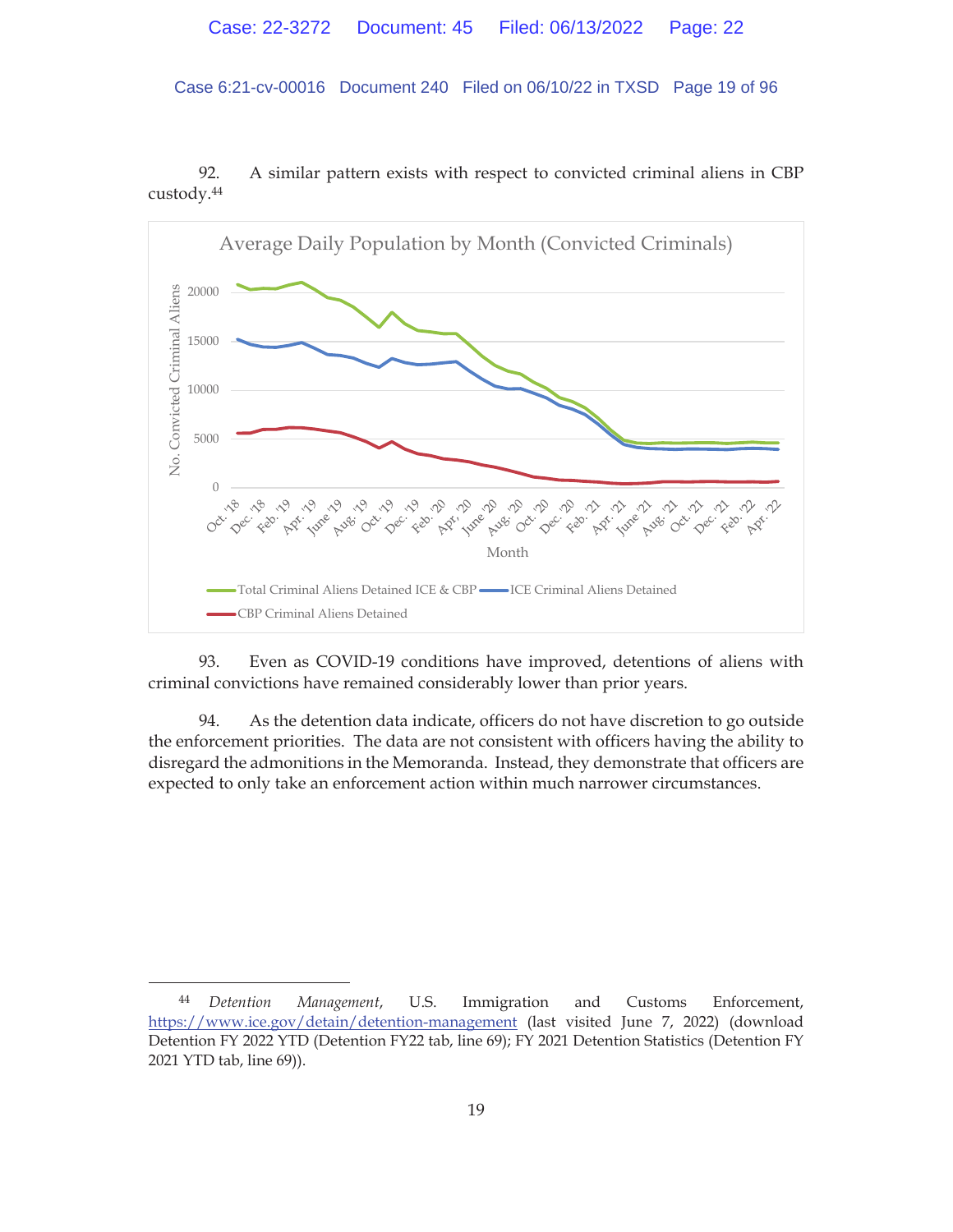Case 6:21-cv-00016 Document 240 Filed on 06/10/22 in TXSD Page 20 of 96



95. The same decline is also evident in removals carried out by ICE, since DHS was created:45

96. These removal numbers—over three-fold below the removals carried out at the height of the pandemic—make clear that the Final Memorandum is dramatically impacting civil immigration enforcement and are a further indication that agents consider the Memoranda to contain mandatory directives that limit the discretion that was available to them in years' past.

97. The Final Memorandum subjects every enforcement action to review for compliance with its priorities and terms. (Dkt. No. 109-5 at 7–8); (Dkt. No. 217-18 at 12– 13). DHS personnel are required to consider the priorities and other factors outlined in the Final Memorandum and are precluded from relying on a conviction, no matter how

<sup>45</sup> *Detention Management*, U.S. Immigration and Customs Enforcement, https://www.ice.gov/detain/detention-management (last visited June 7, 2022) (download FY 2021 Detention Statistics (Detention FY 21 YTD tab, line 29) (for fiscal year 2021); FY 2020 Detention Statistics (Detention EOFY2020 tab, line 29) (for fiscal year 2020)); (Dkt. No. 153-10 at 22) (for fiscal years 2017–2019); *FY 2016 ICE Immigration Removals*, U.S. Immigration and Customs Enforcement, https://www.ice.gov/remove/removal-statistics/2016 (last visited June 7, 2022) (for fiscal years 2008–2016); *FY2003 – 2016 Removal by AOR Stats*, U.S. Immigration and Customs Enforcement, https://www.ice.gov/doclib/foia/immigration\_statistics/Removals-AOR-FY 2003-2016.xlsx (last visited June 7, 2022) (for fiscal years 2003–2007).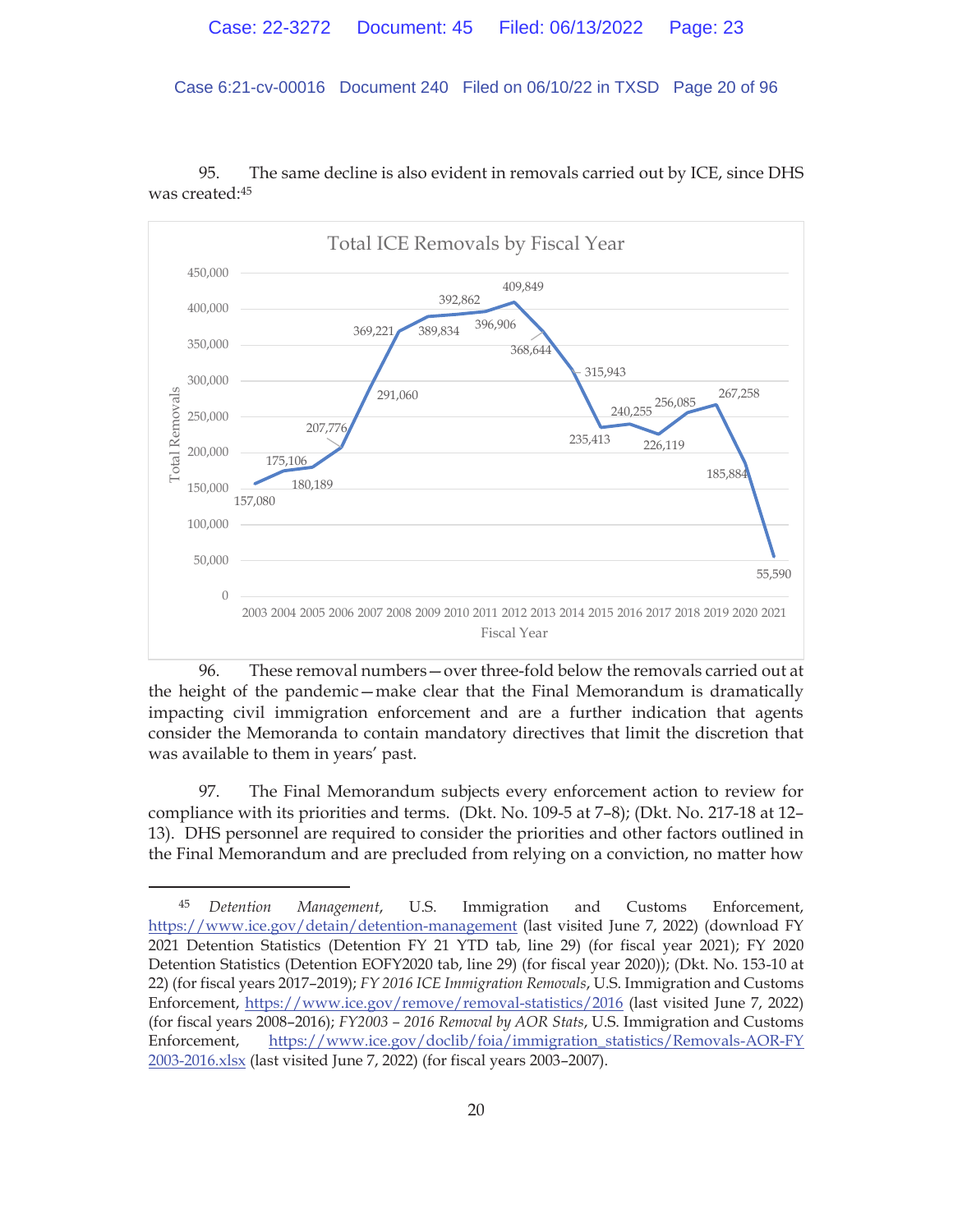Case 6:21-cv-00016 Document 240 Filed on 06/10/22 in TXSD Page 21 of 96

serious, or the result of a database search alone before taking an enforcement action. (Dkt. No. 109-5 at 5, 7–8); (Dkt. No. 217-18 at 8, 12); (Dkt. No. 217-26 at 8–15, 18).

98. Based on the dramatic decrease in detentions of aliens with criminal convictions, the Final Memorandum and its priorities—particularly when viewed in light of the previous Memoranda and how they were implemented and enforced by DHS supervisors—are perceived by many ICE officers and agents as substantially limiting if not eliminating their discretion to make detention decisions. (Dkt. No. 109-5 at 7–8); (Dkt. No. 210 at 46, 163); *see supra* (F.F. No. 89); (F.F. Nos. 91–93); (F.F. No. 95).

99. The result is that an ostensibly permissive Final Memorandum is effectively mandatory at the most important level: the agents and officers who are tasked with enforcing the law.

100. The Memoranda have resulted in ICE officers rescinding detainers and declining to take aliens into custody who are covered by the statutes. (Dkt. No. 203 at 68–69, 73–74); (Dkt. No. 210 at 37–39, 80, 84–85, 87, 161); (Dkt. No. 217 at 19–23).

101. The Final Memorandum has led to the rescission of detainers, which has at least in part contributed to fewer criminal aliens being detained by ICE. (Dkt. No. 217 at 23); (Dkt. No. 210 at 45); (Dkt. No. 203 at 85); *see supra* (F.F. No. 89); (F.F. Nos. 91–93); (F.F. No. 95). It has also led to the release of aliens with final orders of removal. (Dkt. No. 203 at 80–81); (Dkt. No. 217 at 23).

102. The Final Memorandum increases the number of aliens with criminal convictions and aliens with final orders of removal released into the United States.

# **F. INCREASED NUMBERS OF CRIMINAL ALIENS LEAD TO INCREASED STATE COSTS**

## **1. Costs of Incarcerating Criminal Aliens**

103. The average cost to TDCJ for incarcerating an inmate who qualifies for reimbursement under the federal government's State Criminal Alien Assistance Program ("SCAAP") was  $$62.34$  per day for the period of July 1, 2017 through June 30, 2018. (Dkt. No. 115-6 at 3). During that period, TDCJ incarcerated 8,951 eligible inmates for a total of 2,439,110 days. (*Id.*). The total estimated cost of incarcerating these inmates for that period was \$152,054,117. (*Id.* at 3-4). Of that amount, the SCAAP program reimbursed only \$14,657,739. (*Id.*). Thus, the estimated net cost to the State of Texas was approximately \$56.33 per person per day.

104. For the most recently completed period, July 1, 2018 through June 30, 2019, TDCJ incarcerated 8,893 eligible inmates for a total of 2,385,559 days at an estimated total cost of \$165,247,672. The average per-inmate, per-day cost of incarceration for those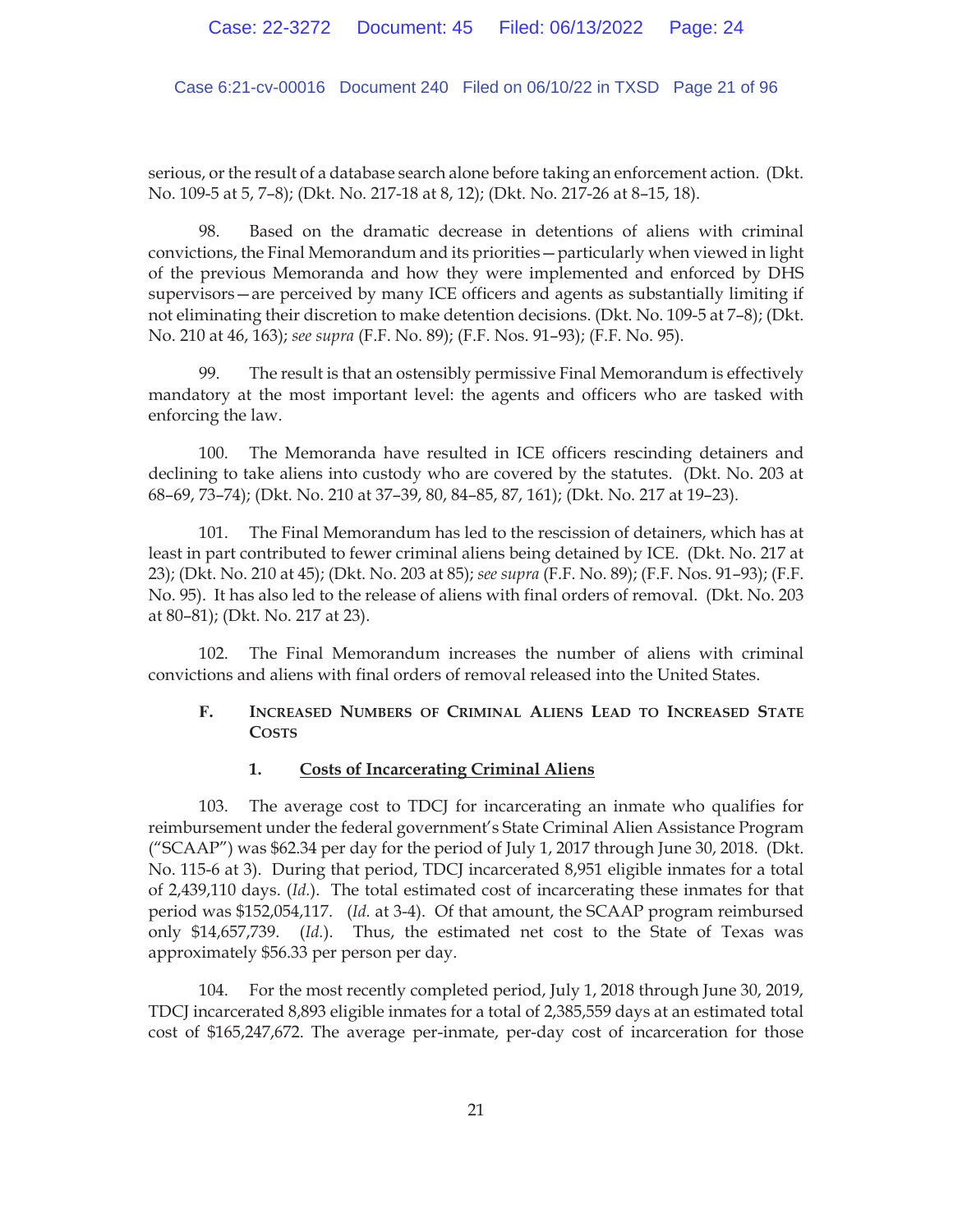Case 6:21-cv-00016 Document 240 Filed on 06/10/22 in TXSD Page 22 of 96

inmates was \$69.27. As of January 2022, SCAAP had not reimbursed any of that amount. (Dkt. No. 217 at 112 ¶¶ 6–7).

105. When ICE rescinds a detainer for an inmate in TDCJ custody, the Board of Pardons and Paroles considers that new information and has revoked parole for aliens who were previously approved for parole, leading to continued custody in TDCJ. (Dkt. No. 203 at 85–89); (Dkt. No. 217 at 19–23).

106. As the number of aliens in TDCJ custody increases, the net cost to the State of Texas of detaining those aliens increases. (Dkt. No. 217 at 112 ¶ 8).

107. TDCJ also incurs costs to keep aliens in custody or add them to parole or mandatory supervision programs when those aliens are not detained or removed by federal immigration authorities. For Fiscal Year 2020, the average per-day cost of these programs for each inmate not detained or removed is \$4.64, which would total \$11,068,994. (*Id.* at 113 ¶ 9).

108. Louisiana incurs costs to supervise aliens not detained by ICE while they are on supervised release. (Dkt. No. 217-1 at 15).

## **2. Recidivism of Criminal Aliens**

109. A 2018 study from the United States Department of Justice's Bureau of Justice Statistics shows that state offenders generally recidivate at a 44% level within the first year following release, 68% within the first three, 79% within the first six, and 83% within the first nine. The same study shows that during the nine-year period following release, there were on average five arrests per released prisoner. (Dkt. No. 217-10 at 2).

110. Tarrant County, Texas averages 246 inmates with immigration detainers at any given time. The Tarrant County Sheriff estimates the average cost of jailing those inmates to be \$3,644,442 per year. (Dkt. No. 217 at 107).

111. As of January 7, 2022, Tarrant County had 145 of these inmates out of a total population in custody of 3,855. (*Id.* at 107–08).

112. The 145 immigration-detainer inmates had 246 pending charges among them. They included, among other crimes, seven charges for murder, twenty-six charges for aggravated assault with a deadly weapon, and eight charges for aggravated sexual assault of a child. (*Id.*).

113. The Tarrant County Sheriff's Office examined the recidivism rates for inmates with immigration detainers by examining the criminal-history files of every such inmate jailed as of that date. In January 2022, it found a recidivism rate (indicated by prior jail time) of roughly 90% for that population, compared to 69% in October 2021. (*Id.* at 108).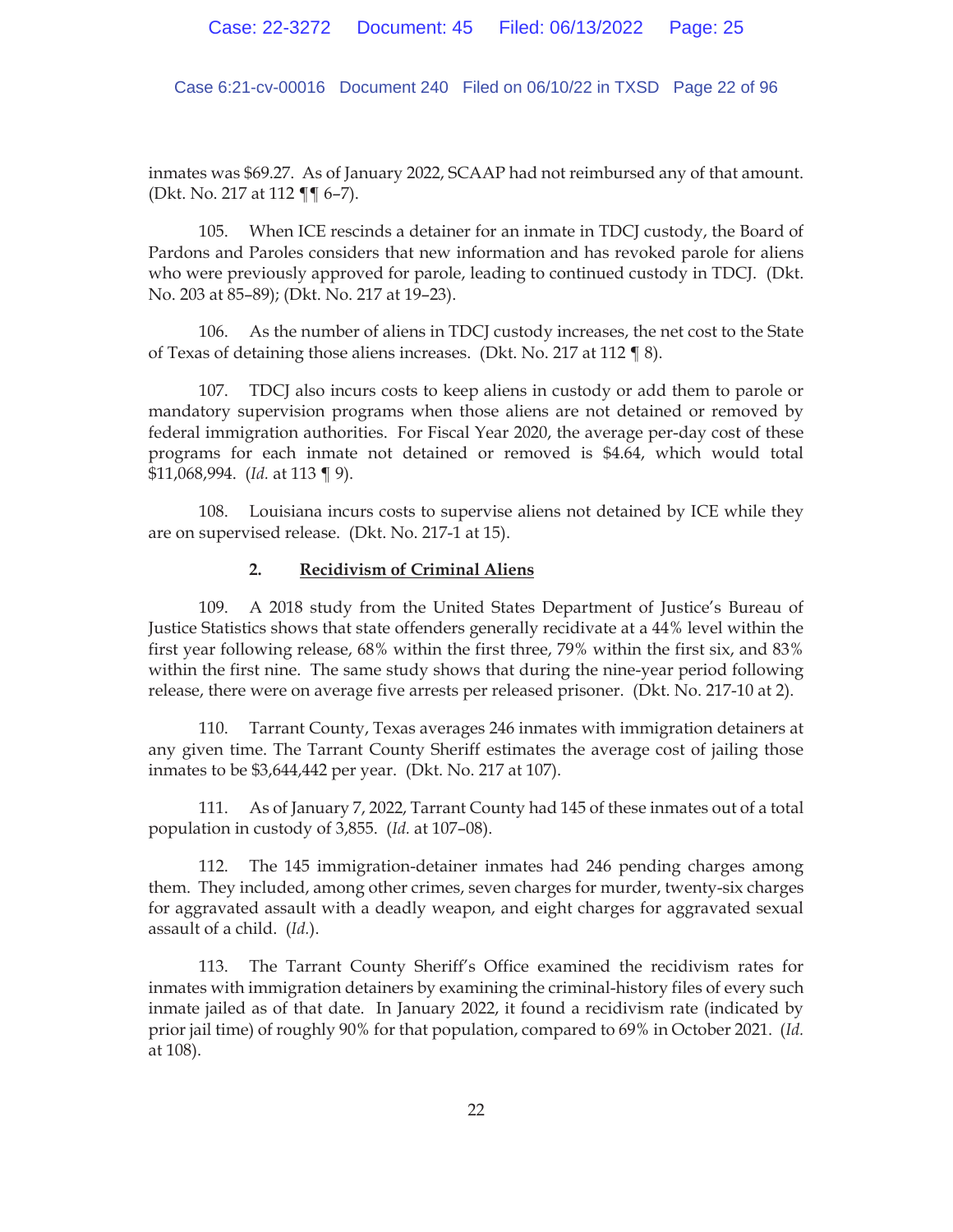Case 6:21-cv-00016 Document 240 Filed on 06/10/22 in TXSD Page 23 of 96

114. DHS itself found that "[o]f the 123,128 ERO administrative arrests in FY 2019 with criminal convictions or pending criminal charges, the criminal history for this group represented 489,063 total criminal convictions and pending charges as of the date of arrest," which equates to "an average of *four* criminal arrests/convictions *per alien*, highlighting the recidivist nature of the aliens that ICE arrests." (Dkt. No. 153-10 at 15) (emphases added).

## **3. Education Provided to Criminal Aliens**

115. The estimated average per-student, per-year funding entitlement for a student in Texas public schools in Fiscal Year 2022 will be \$9,211. For a student who qualifies for English as a second language weighted funding, that amount is \$11,500. (Dkt. No. 217 at 140).

116. While Texas does not have information on the total number of school-aged aliens attending public schools in the State, there is data for a subset of those children. (*Id.*).

117. Data from the U.S. Health and Human Services Office of Refugee Resettlement shows how many unaccompanied children were released to sponsors in Texas during annual October–September periods. Most unaccompanied children detained by the Government and released to sponsors in Texas qualify for English as a second language weighted funding. (*Id.*).

118. For each of those children educated in the Texas public school system the fiscal year following release to a sponsor and who qualified for English as a second language weighted funding, the State and local governments would incur millions of dollars in costs. Since fiscal year 2015, those costs have been as high as \$176.42 million per year and as low as \$26.95 million per year. (*Id.* at 140–41).

119. The total costs to Texas of providing public education to alien children will rise as the number of such children increases. (Dkt. No. 217 at 141).

120. The Texas Juvenile Justice Department ("TJJD") has custody of juvenile offenders who have committed felony-level offenses. When those juveniles are released, they attend public schools. (*Id.* at 155).

121. ICE previously sent detainers to TJJD for juvenile aliens. However, as of April 26, 2021, at least one alien juvenile in TJJD custody for committing aggravated robbery was not issued a detainer. That juvenile will attend a Texas public school upon release. (*Id.* at 155–56).

122. Some aliens with criminal convictions who are not detained by ICE because of the Final Memorandum will cause the Texas public school system to incur additional costs.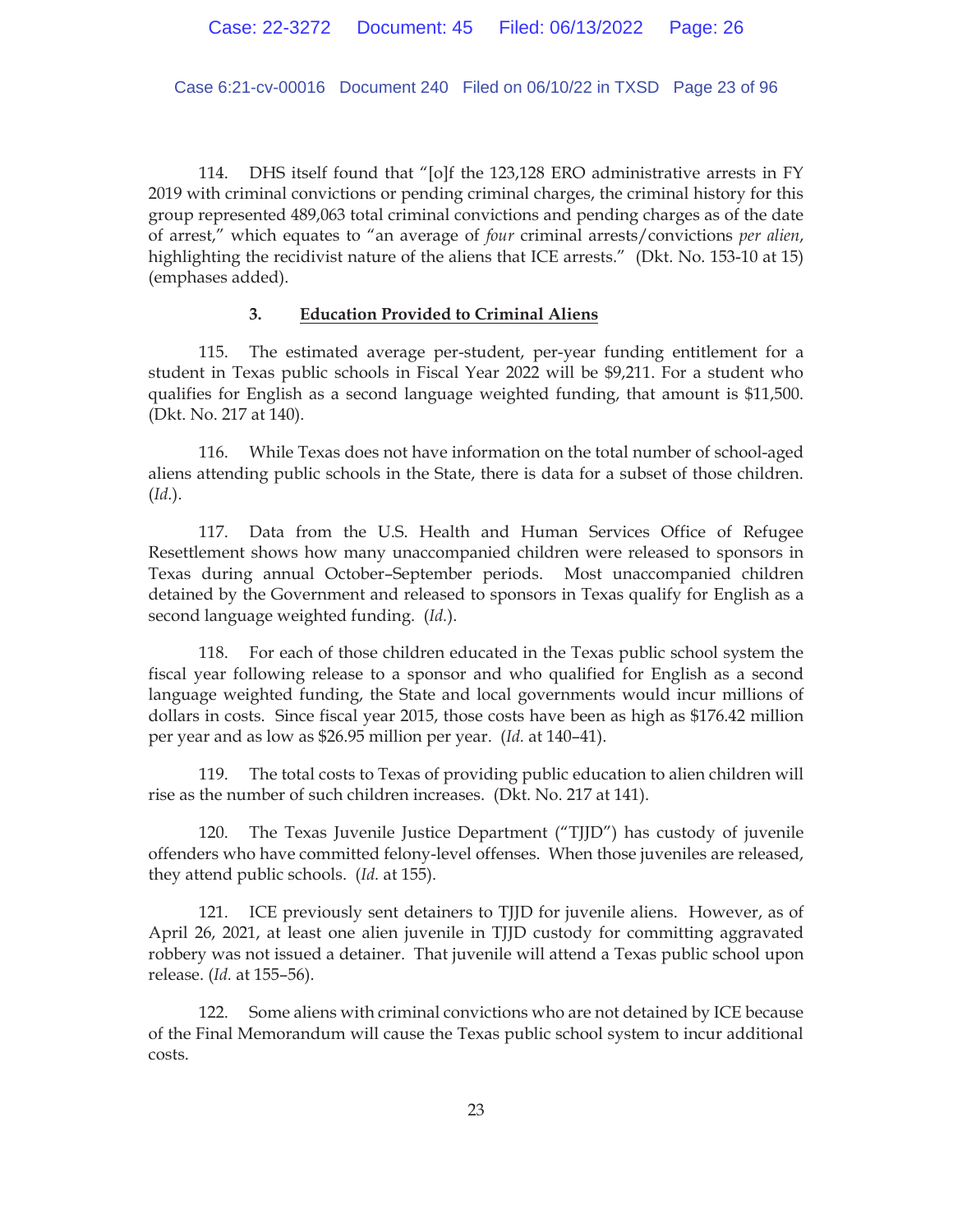Case 6:21-cv-00016 Document 240 Filed on 06/10/22 in TXSD Page 24 of 96

## **4. Healthcare Provided to Criminal Aliens**

123. The Texas Health and Human Services Commission ("HHSC") provides three principal categories of services and benefits to aliens in Texas: (i) Texas Emergency Medicaid; (ii) the Texas Family Violence Program; and (iii) Texas Children's Health Insurance Program ("CHIP") Perinatal Coverage. Aliens also receive uncompensated medical care from public hospitals in the State. (*Id.* at 118).

124. The Emergency Medicaid program is a federally required program jointly funded by the federal government and the states. It provides Medicaid coverage to aliens living in the United States. (*Id.*).

125. Because HHSC Medicaid claims data do not conclusively identify an individual's residency status, HHSC must estimate the portion of Emergency Medicaid payments attributable to aliens. (*Id.*).

126. The Family Violence Program contracts with non-profit agencies across Texas to provide essential services to family violence victims, including aliens, in three categories: shelter centers, non-residential centers, and Special Nonresidential Projects. The Family Violence Program does not ask individuals about their residency status, so HHSC estimates the portion of Family Violence Program expenditures attributable to aliens. (*Id.* at 119).

127. Texas CHIP Perinatal Coverage provides perinatal care to certain lowincome women who do not otherwise qualify for Medicaid. HHSC cannot definitively report the number of aliens served by CHIP Perinatal Coverage because the program does not require citizenship documentation. (*Id.*).

128. The following chart shows HHSC's estimates of the total cost to Texas to furnish coverage under each program to undocumented aliens.

| <b>State Fiscal Year</b> | <b>Emergency Medicaid</b> | <b>Family Violence</b> | <b>CHIP</b> Perinatal |
|--------------------------|---------------------------|------------------------|-----------------------|
| 2009                     | \$62 million              | \$1.3 million          | \$33 million          |
| 2011                     | \$71 million              | \$1.3 million          | \$35 million          |
| 2013                     | \$90 million              | \$1.4 million          | \$38 million          |
| 2015                     | \$73 million              | \$1.0 million          | \$30 million          |
| 2017                     | \$85 million              | \$1.2 million          | \$30 million          |
| 2019                     | \$80 million              | \$1.0 million          | \$6 million           |

(*Id.* at 118–20).

129. HHSC has in the past estimated the amount of uncompensated medical care provided by state public hospital districts to aliens. HHSC estimated that those districts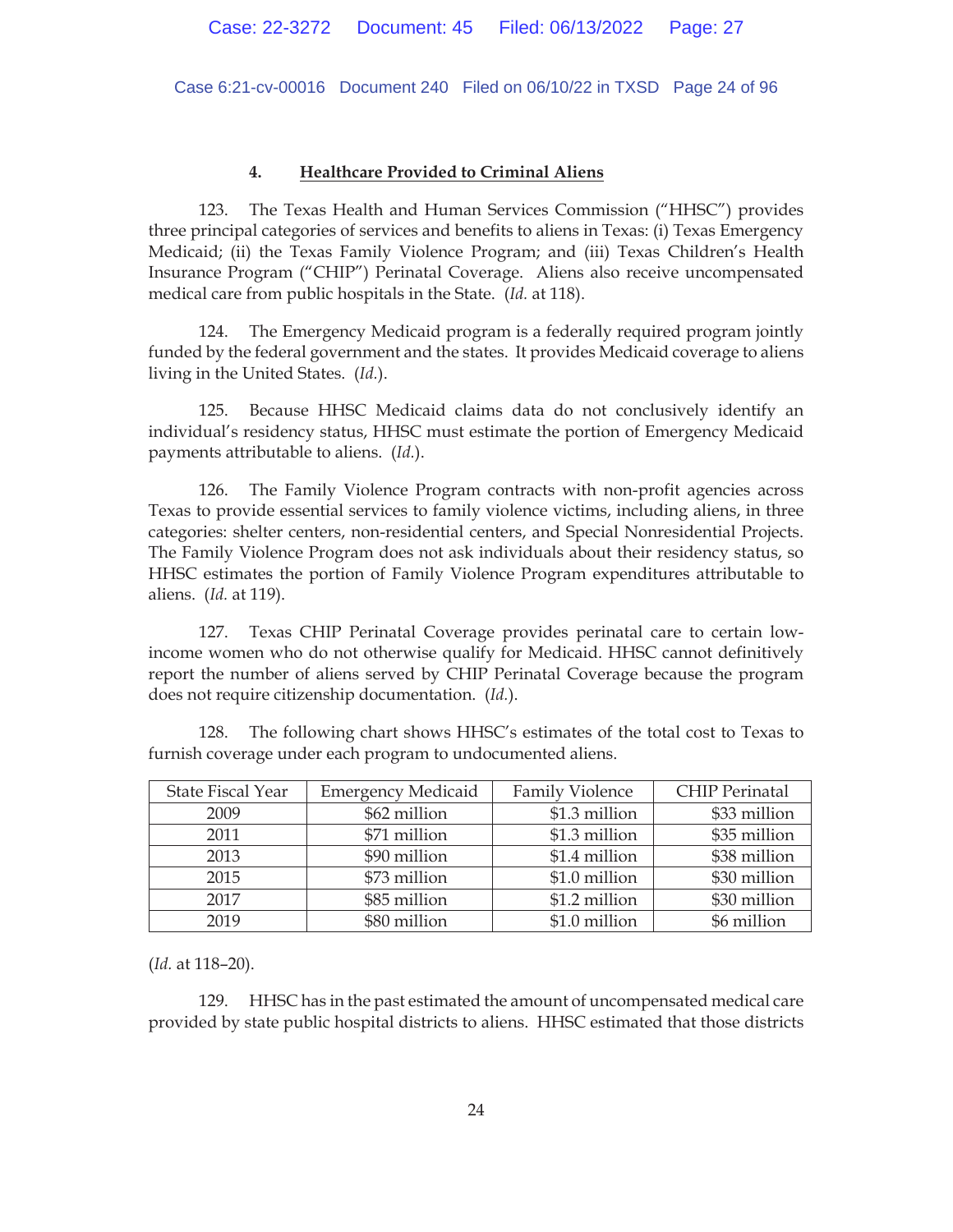Case 6:21-cv-00016 Document 240 Filed on 06/10/22 in TXSD Page 25 of 96

incurred approximately \$596.8 million in uncompensated care for aliens in State Fiscal Year 2006 and \$716.8 million in State Fiscal Year 2008. (*Id.* at 120).

130. Some criminal aliens who are not detained by ICE because of the Final Memorandum will require these services, causing Texas to incur costs.

#### **G. THE AGREEMENTS BETWEEN THE STATES AND DHS**

131. On January 8, 2021, an official in DHS, Ken Cuccinelli, signed agreements with the States of Texas and Louisiana. (Dkt. No. 153-8 at 43–52, 53–56); (Dkt. No. 153-9 at 1–6).

132. These agreements sought to provide individual states with 180-days' written notice before DHS took "any action or [made] any decision that could reduce immigration enforcement, increase the number of removable or inadmissible aliens in the United States, or increase immigration benefits or eligibility for benefits for removable or inadmissible aliens." (Dkt. No. 153-8 at 46); *see also* (*id.* at 56).

133. In letters dated February 2, 2021, signed by Acting DHS Secretary Pekoske and addressed to Texas and Louisiana, DHS stated that the agreements were unenforceable and non-binding. (Dkt. No. 153-14 at 19–20, 22–23). In addition, in each of those letters, Acting Secretary Pekoske stated that, "[n]otwithstanding that the Document is void, not binding, and unenforceable—and preserving all rights, authorities, remedies, and defenses under the law—this letter also provides notice . . . that DHS, CBP, ICE and USCIS rescinds, withdraws, and terminates the Document, effective immediately." (*Id.*).

134. Each of those agreements had a clause stating that termination of those agreements would take effect "180 days after the written termination request was submitted or upon a date agreed upon by all parties, whichever is earlier." (Dkt. No. 153- 8 at 50); (Dkt. No. 153-9 at 4).

135. Texas's purported agreement with DHS was terminated as of August 1, 2021. (Dkt. No. 109 at 20).

## **II. STANDING**

The Court now turns to the legal analysis. To bring a lawsuit in federal court, a

plaintiff must have standing. The Supreme Court has distilled the standing doctrine into

an "irreducible constitutional minimum" whereby a plaintiff must demonstrate (1) that

it suffered an "injury in fact" that is "concrete and particularized" and "actual or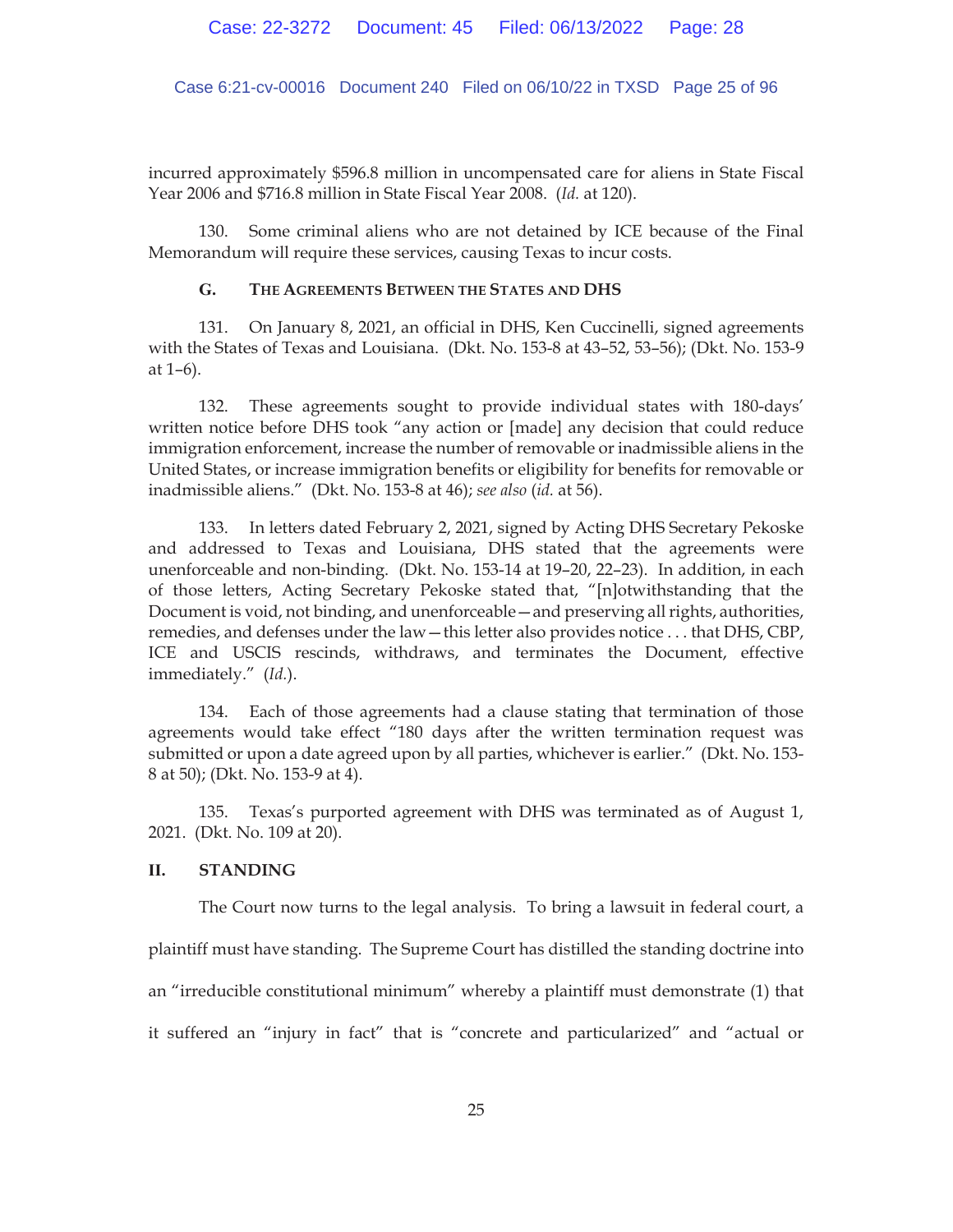## Case 6:21-cv-00016 Document 240 Filed on 06/10/22 in TXSD Page 26 of 96

imminent," (2) that is fairly traceable to the challenged conduct of the defendant, and (3) that is likely to be redressed by a favorable judicial decision. *Spokeo, Inc. v. Robins*, 578 U.S. 330, 338–39, 136 S.Ct. 1540, 1547–48, 194 L.Ed.2d 635 (2016). Both Texas and Louisiana maintain that they have standing, but only one state need have standing to proceed to the merits. *Texas v. Biden*, 20 F.4th 928, 969 (5th Cir. 2021) (hereinafter *Texas MPP*), *cert. granted*, 142 S.Ct. 1098, 212 L.Ed.2d 1 (2022). Since there was a final trial on the merits, the States must prove standing by a preponderance of the evidence. *Id.* The wealth of evidence at trial was as to Texas's claims, so the Court considers Texas's case for standing.46

<sup>&</sup>lt;sup>46</sup> Relevant to this controversy, the Court is mindful that the States are not typical litigants, especially for the purpose of invoking federal jurisdiction in this context. *Massachusetts v. EPA*, 549 U.S. 497, 518, 127 S.Ct. 1438, 1454, 167 L.Ed.2d 248 (2007). The Court holds that the States are entitled to "special solicitude" in their quest to establish standing. *Id.* at 520, 127 S.Ct. at 1454–55. This is not an alternative, state-specific track for them to prove standing, but rather lowers the burden for them to establish constitutional standing when the conditions for special solicitude are met. *Texas MPP*, 20 F.4th at 970.

Special solicitude has two requirements. First, the State must have a procedural right to challenge the action in question. *Id.* at 969. Second, the challenged action must affect one of the State's quasi-sovereign interests—that is, one of the "formerly sovereign prerogatives that are now lodged in the Federal Government." *Id.* (cleaned up). The first element is satisfied because the APA affords Texas a procedural right to challenge DHS's rules. *See Texas v. United States*, 809 F.3d 134, 152 (5th Cir. 2015) (citing 5 U.S.C. § 702) (hereinafter *Texas DAPA*); *see also Texas MPP*, 20 F.4th at 970. The second element is satisfied because at least two of Texas's quasi-sovereign interests are implicated here: Texas's interest in being free from "substantial pressure" from the federal government to change its laws, and Texas's interest in the enforcement of immigration law—the power to regulate immigration being a sovereign prerogative that Texas wholly ceded to the Government when it joined the Union. *Texas DAPA*, 809 F.3d at 152–54; *see also Texas MPP*, 20 F.4th at 970; *see generally Arizona*, 567 U.S. at 394–98, 132 S.Ct. at 2497–500. Indeed, special solicitude is especially apt in this case because of the States' inability to legislate on their own behalf in this area. *Texas DAPA*, 809 F.3d at 152–53; *see Arizona*, 567 U.S. at 394–98, 132 S.Ct. at 2497–500.

Since the States are entitled to special solicitude, at a minimum, this makes it easier for them to establish the imminence and redressability components of standing. *Texas MPP*, 20 F.4th at 970. The Court holds that the States have established standing without the need for special solicitude. But lest any doubt remain, special solicitude certainly pushes them over the line.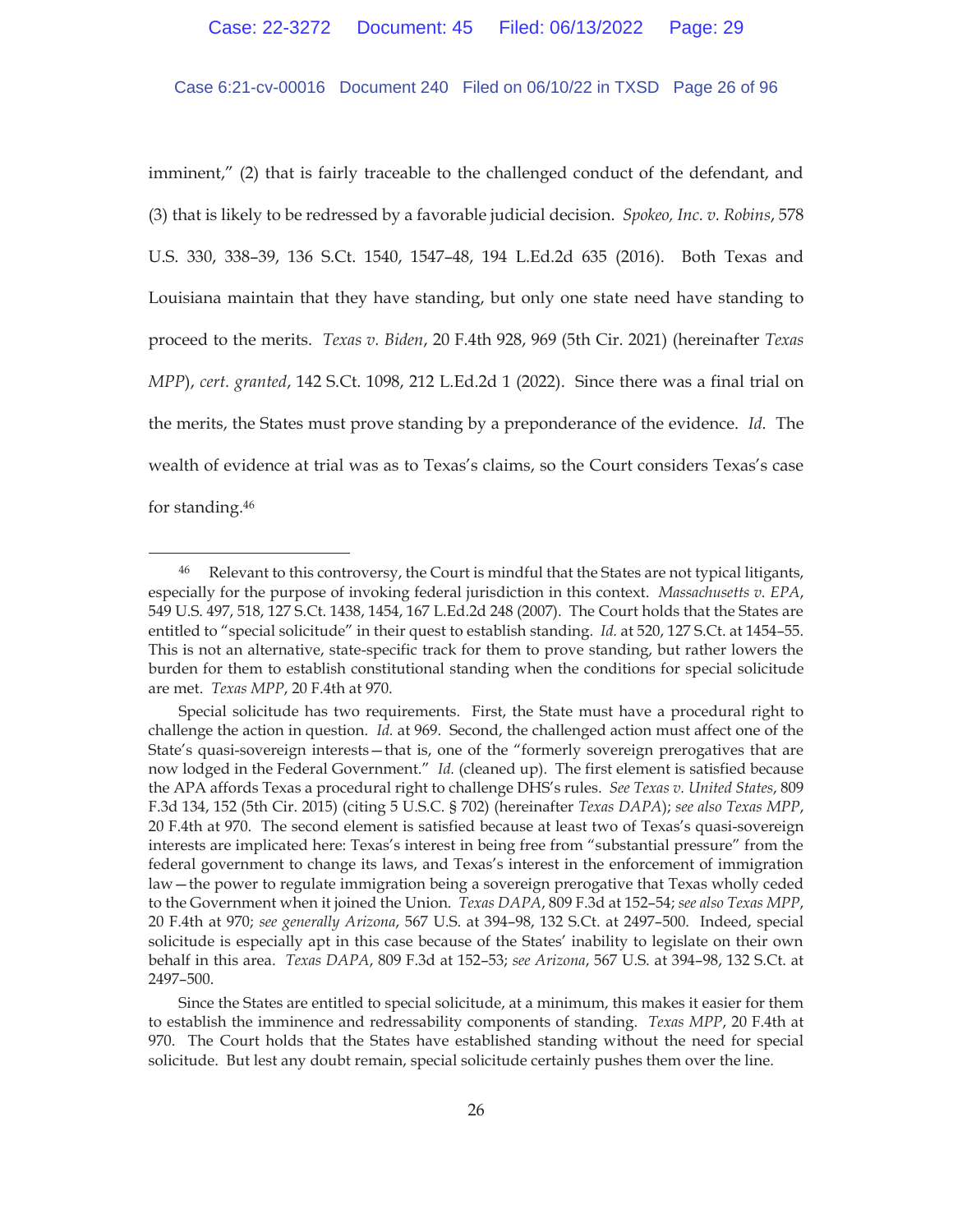Case 6:21-cv-00016 Document 240 Filed on 06/10/22 in TXSD Page 27 of 96

## **A. INJURY IN FACT**

Texas's first task is to establish an injury in fact. The Final Memorandum harms Texas in two ways: financially and as *parens patriae*. As to its finances, Texas has suffered a concrete and particularized, actual injury. (F.F. Nos. 103–30). Texas has also suffered concrete and particularized, actual injuries to its interests as *parens patriae*. 47 Texas possesses a quasi-sovereign interest in protecting its citizens from the criminal activity of aliens subject to mandatory detention under federal law. *Texas v. United States*, 555 F. Supp. 3d 351, 378–79 (S.D. Tex. 2021) (collecting cases) (hereinafter *Texas II*). And, at trial, Texas showed that aliens who are subject to mandatory detention, but that ICE declined to detain, have already committed, and are committing, more crimes in Texas. (F.F. No. 82); (F.F. Nos. 109–14).

These harms are to legally protected interests under both the traditional and *parens patriae* inquiries. *See Texas v. United States*, 809 F.3d 134, 155–56 (5th Cir. 2015) (hereinafter *Texas DAPA*); *see also Texas MPP*, 20 F.4th at 969–72. And they are substantial. (F.F. Nos. 103–04); (F.F. No. 107); (F.F. No. 118); (F.F. Nos. 128–29).

# **B. TRACEABILITY**

 Texas also established a "fairly traceable link" between its injuries and the Government's action. For instance, when ICE rescinds a detainer for an inmate in TDCJ

<sup>47</sup> As discussed at length in this Court's memorandum opinion and order granting a preliminary injunction, *Texas v. United States*, 555 F. Supp. 3d 351, 376–80 (S.D. Tex. 2021), *parens patriae* standing results from the existence of an injury to a "quasi-sovereign" interest. There are "two general categories" in which a quasi-sovereign interest may fall. *Id.* at 377. First, a State has a quasi-sovereign interest in the health and well-being—both physical and economic—of its residents. *Id.* Second, a state has a quasi-sovereign interest in not being discriminatorily denied its rightful status within the federal system. *Id.*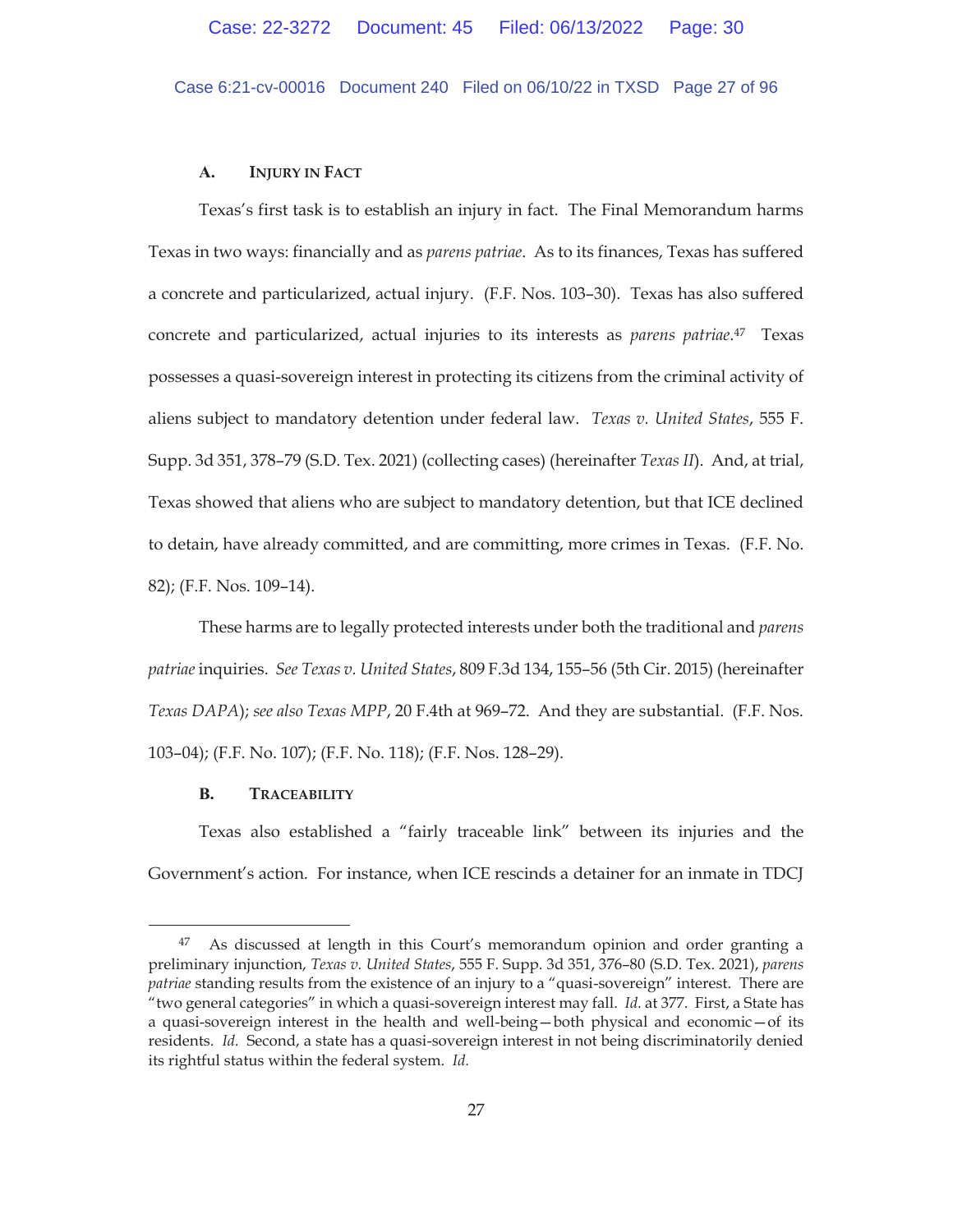## Case 6:21-cv-00016 Document 240 Filed on 06/10/22 in TXSD Page 28 of 96

custody, the Texas Board of Pardons and Paroles considers that new information and has revoked parole for aliens who were previously approved for parole. (F.F. No. 105). This has led to aliens remaining in TDCJ custody longer than they otherwise would, which imposes additional costs on the State of Texas. (F.F. No. 107). It has also caused, and continues to cause, increases in the number of criminal aliens and aliens with final orders of removal released into Texas. (F.F. No. 79); (F.F. Nos. 83–85); (F.F. No. 89); (F.F. Nos. 91–92); (F.F. No. 95); (F.F. Nos. 100–02). It has caused, and continues to cause, increases in Texas's expenditures on public services such as healthcare and education. (F.F. No. 118); (F.F. No. 128). When the Government declines to detain aliens subject to mandatory detention, either the States must pay to continue to detain them or they are released into the States. (F.F. No. 105); (F.F. No. 107). Upon release, some have consumed, and will continue to consume, social services that the States are required to provide. (F.F. No. 122); (F.F. No. 130). In addition, some have recidivated, and others will recidivate. (F.F. No. 82); (F.F. Nos. 109–14). *Cf. Texas DAPA*, 809 F.3d at 160; *see Texas MPP*, 20 F.4th at 972. "The causal chain is easy to see." *Texas MPP*, 20 F.4th at 972.

Here, there is no need to rely on appeals to human nature—that third parties "will likely react in predictable ways"—in response to the action of the Government, thereby causing a traceable harm to Texas. *See Dep't of Com*. *v. New York*, \_\_\_\_ U.S. \_\_\_\_, \_\_\_\_, 139 S.Ct. 2551, 2566, 204 L.Ed.2d 978 (2019). At trial, the States proved by a preponderance of the evidence that aliens with criminal convictions *have* reacted in specific ways that harm Texas.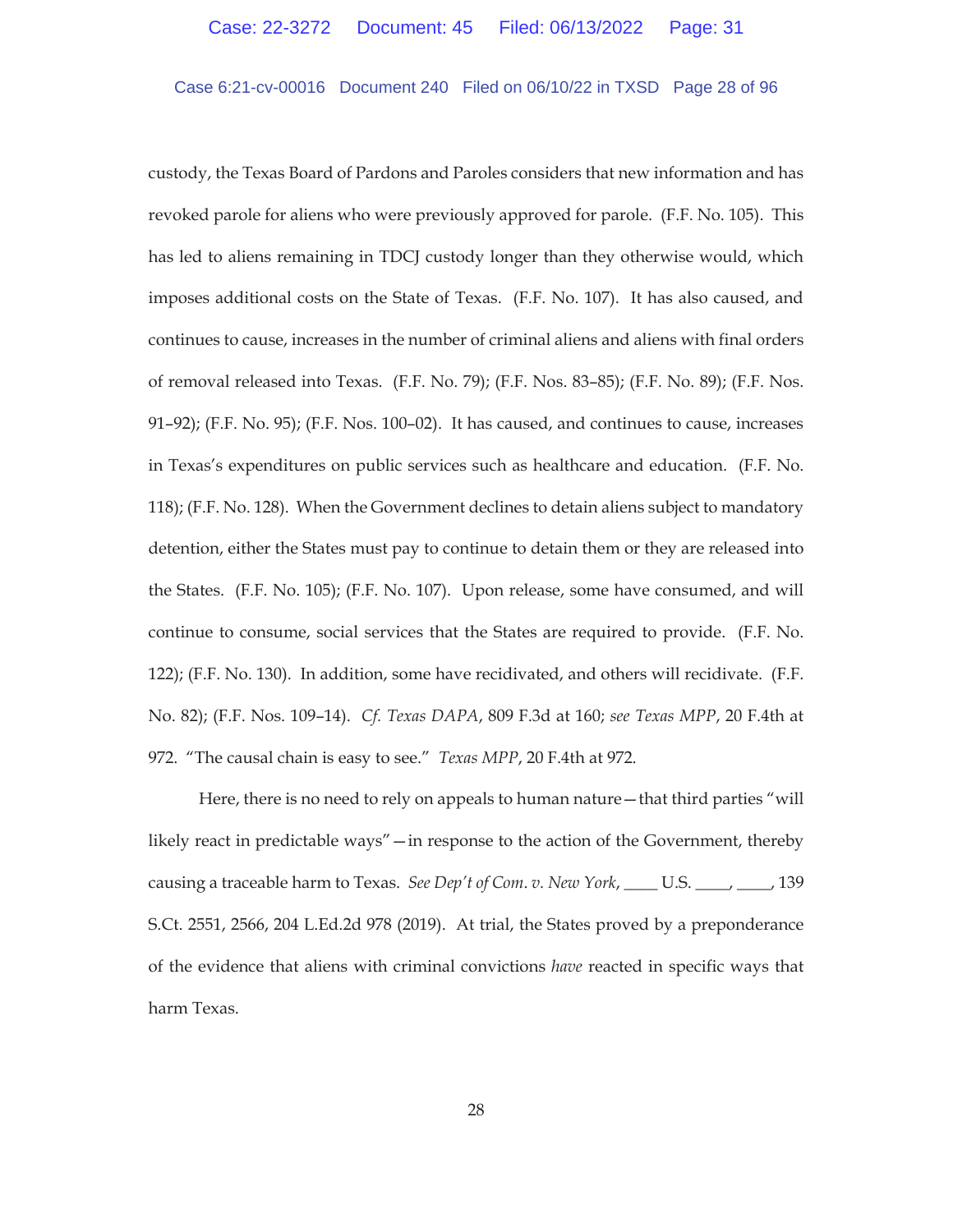Case 6:21-cv-00016 Document 240 Filed on 06/10/22 in TXSD Page 29 of 96

## **C. REDRESSABILITY**

Last, the Court can redress the States' injuries. The APA empowers the Court to "set aside agency action" that is "arbitrary, capricious, an abuse of discretion, or otherwise not in accordance with the law." 5 U.S.C. § 706(2)(A). The Court finds that the Final Memorandum has led to more criminal aliens and aliens with final orders of removal being released into Texas and Louisiana. (F.F. Nos. 79–80); (F.F. Nos. 82–85); (F.F. No. 90–92); (F.F. No. 95); (F.F. No. 102). So vacatur of the Final Memorandum would directly contribute to the decrease in the number of criminal aliens in the States' prisons and the number of aliens who are subject to a final order of removal being released into the States. This would decrease the financial injury and *parens patriae* injury that the States are suffering. Indeed, detention of aliens with criminal convictions was substantially higher before DHS issued the series of memoranda in 2021. (F.F. No. 92).

\*\*\*

The Court holds that the States have standing.48

<sup>48</sup> With the exception of the Sixth Circuit's stay opinion, *Arizona v. Biden*, 31 F.4th 469, 474– 77 (6th Cir. 2022), every court to have considered challenges to the Final Memorandum and its predecessor memoranda has found standing. *Arizona v. Biden*, \_\_\_\_ F. Supp. 3d \_\_\_\_, \_\_\_\_, 2022 WL 839672, at \*14 (S.D. Ohio Mar. 22, 2022); *Texas II*, 555 F. Supp. 3d at 373–85; *Arizona v. DHS*, 2021 WL 2787930, at \*8 (D. Ariz. June 30, 2021); *Florida v. United States*, 540 F. Supp. 3d 1144, 1156 (M.D. Fla. 2021), *vacated as moot*, No. 21-11715, 2021 WL 5910702 (11th Cir. Dec. 14, 2021) (per curiam).

Importantly, the Sixth Circuit noted that it did not have evidence that there was a connection between the decrease in enforcement actions and the Final Memorandum. *Arizona*, 31 F.4th at 475. The Sixth Circuit held that there was no evidence that removing the Final Memorandum would result in DHS "arresting more people, detaining more people, or removing more people." *Arizona*, 31 F.4th at 475. In this case, the States' theory of injury is based on the Final Memorandum causing increased numbers of *criminal* aliens within their borders, and as shown above, the Final Memorandum has caused ICE to detain fewer criminal aliens. (F.F. No. 79); (F.F. Nos. 82–85); (F.F. No. 90); (F.F. No. 92); (F.F. No. 95); (F.F. No. 102).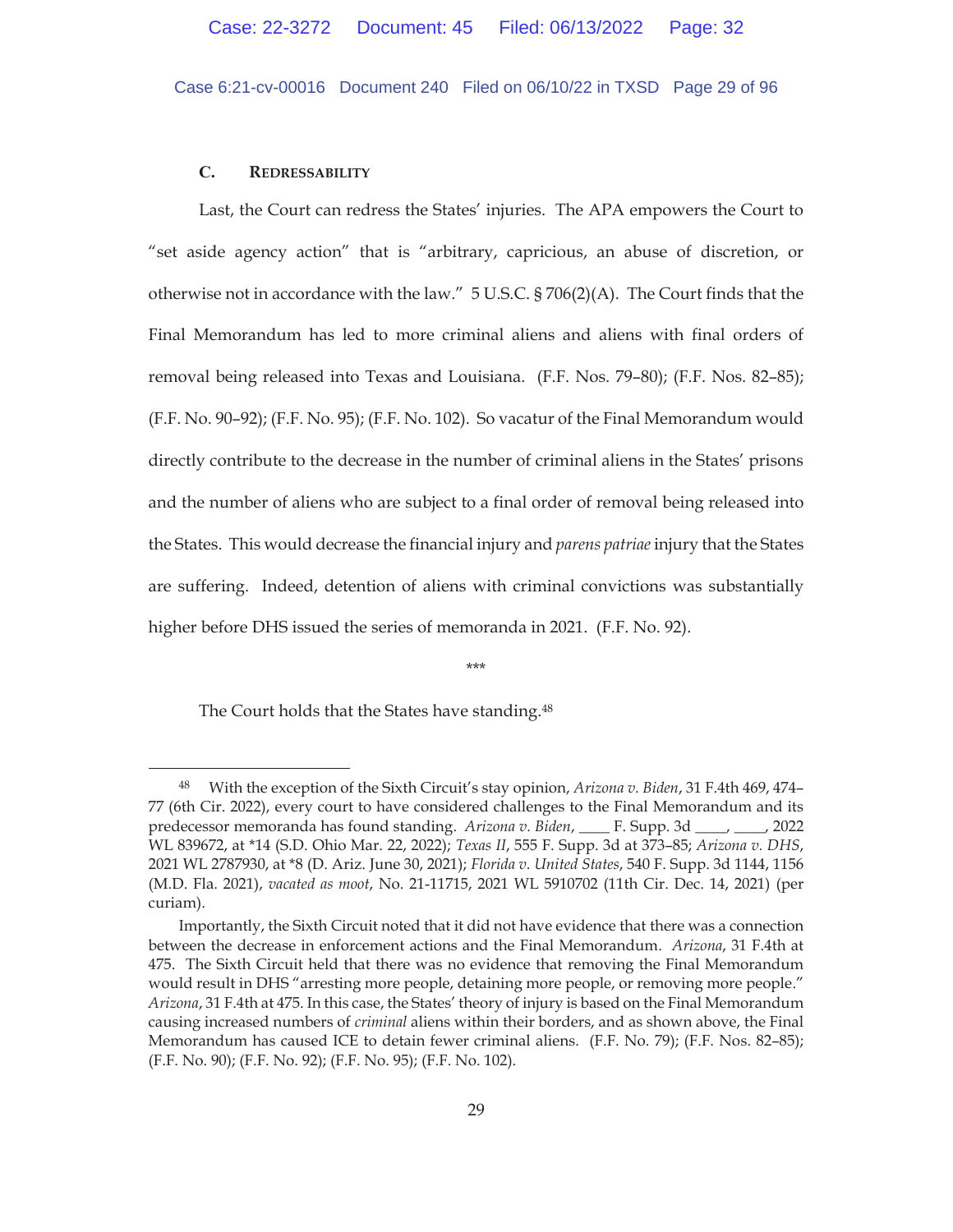Case 6:21-cv-00016 Document 240 Filed on 06/10/22 in TXSD Page 30 of 96

## **III. JUDICIAL REVIEW**

The Court must determine whether the States' claims are judicially reviewable before turning to the merits. There are four inquiries: final agency action, statutory bars to judicial review, committed to agency discretion, and zone of interests. The Court addresses each in turn.

## **A. FINAL AGENCY ACTION**

To be subject to judicial review under the APA, the Final Memorandum must be "final agency action for which there is no other adequate remedy in a court[.]" *See* 5 U.S.C. § 704. The Fifth Circuit considers this determination "a jurisdictional prerequisite of judicial review." *Louisiana v. U.S. Army Corps of Eng'rs*, 834 F.3d 574, 584 (5th Cir. 2016). "The Supreme Court has long taken a pragmatic approach to finality, viewing the APA's finality requirement as flexible." *Texas v. EEOC*, 933 F.3d 433, 441 (5th Cir. 2019) (cleaned up).To constitute final agency action, two conditions must be satisfied. *Bennett v. Spear*, 520 U.S. 154, 177–78, 117 S.Ct. 1154, 1168–69, 137 L.Ed.2d 281 (1997). "First, the action must mark the consummation of the agency's decisionmaking process—it must not be of a merely tentative or interlocutory nature." *Id.* (citations and quotations omitted). Second, "the action must be one by which rights or obligations have been determined, or from which legal consequences will flow." *Id.* (quotations omitted). The Parties do not dispute that the Final Memorandum marks the consummation of the agency's decisionmaking process, (Dkt. No. 122 at 36 n.10), and the Court agrees. *See Bennett*, 520 U.S. at 177–78, 117 S.Ct. at 1168.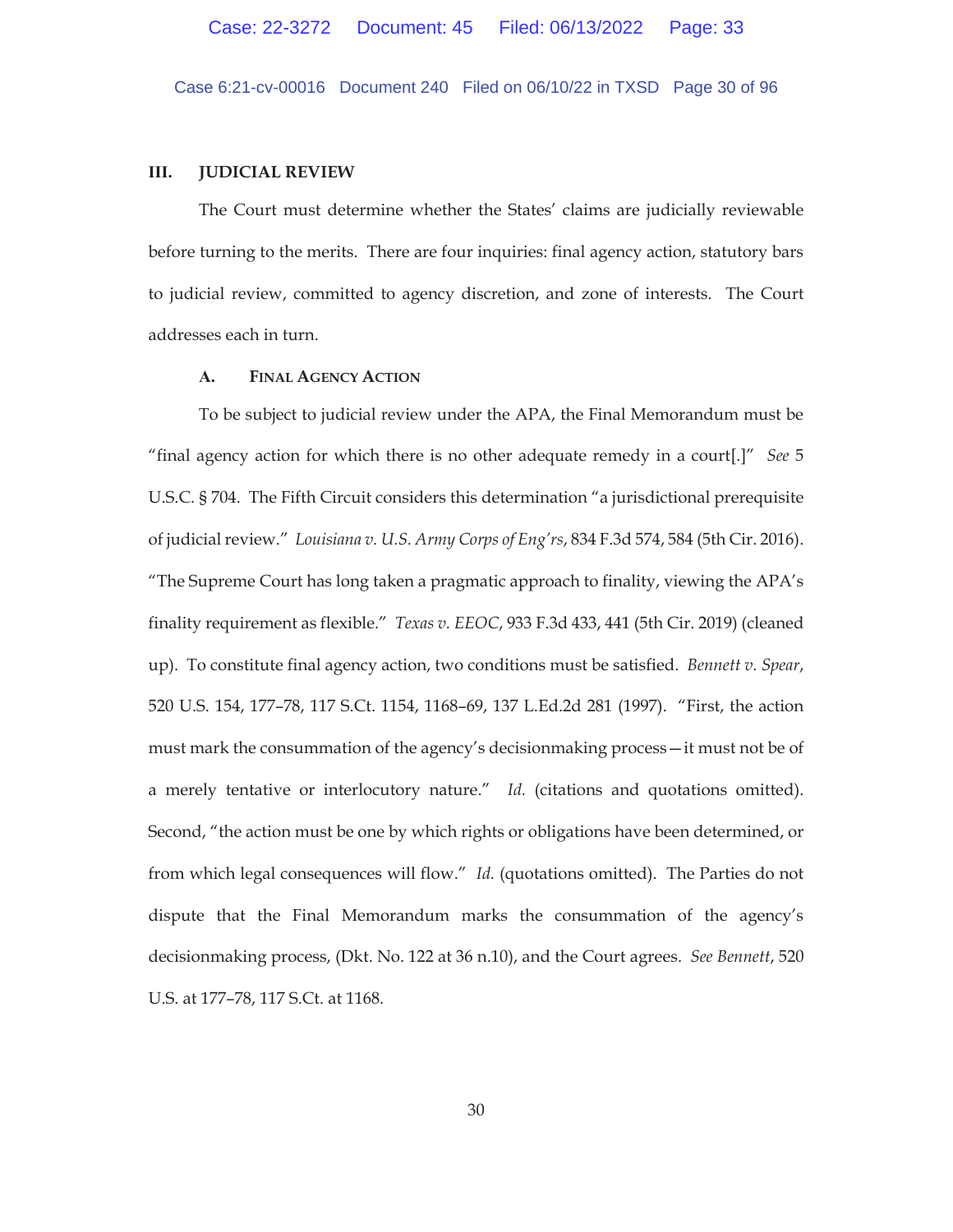### Case 6:21-cv-00016 Document 240 Filed on 06/10/22 in TXSD Page 31 of 96

It is the second condition that is in dispute. The Fifth Circuit has held that an agency guidance document produces legal consequences or determines rights and obligations when the document binds the agency and its staff to a legal position. *EEOC*, 933 F.3d at 441–42; *Texas MPP*, 20 F.4th at 948–49. A guidance document binds the agency and its staff when the document "either appears on its face to be binding or is applied by the agency in a way that indicates it is binding." *EEOC*, 933 F.3d at 441 (cleaned up); *Texas MPP*, 20 F.4th at 948. "[M]andatory language" in an agency's guidance document alone can be sufficient to render it binding. *EEOC*, 933 F.3d at 441–42. Likewise, "where agency action withdraws an entity's previously-held discretion," that action is binding. *Id.* at 442 (citation omitted); *see Texas MPP*, 20 F.4th at 948.

The Final Memorandum is final agency action. First, the Final Memorandum is facially binding on DHS personnel. Second, the Considerations Memorandum and other related evidence of DHS's internal practices demonstrate that the Final Memorandum is being applied in a way that makes it binding. Third, detention data also demonstrate that the Final Memorandum is being applied in a way that makes it binding. Finally, the Final Memorandum creates legal rights for aliens subject to enforcement action.

#### **1. Facially Binding**

The Final Memorandum facially binds DHS personnel using mandatory language. The Final Memorandum states that DHS "personnel *must* evaluate the individual and the totality of the facts and circumstances and exercise their judgment accordingly" and that "[w]hether a noncitizen poses a current threat to public safety *is not to be determined* according to bright lines or categories, [but by] an assessment of the individual and the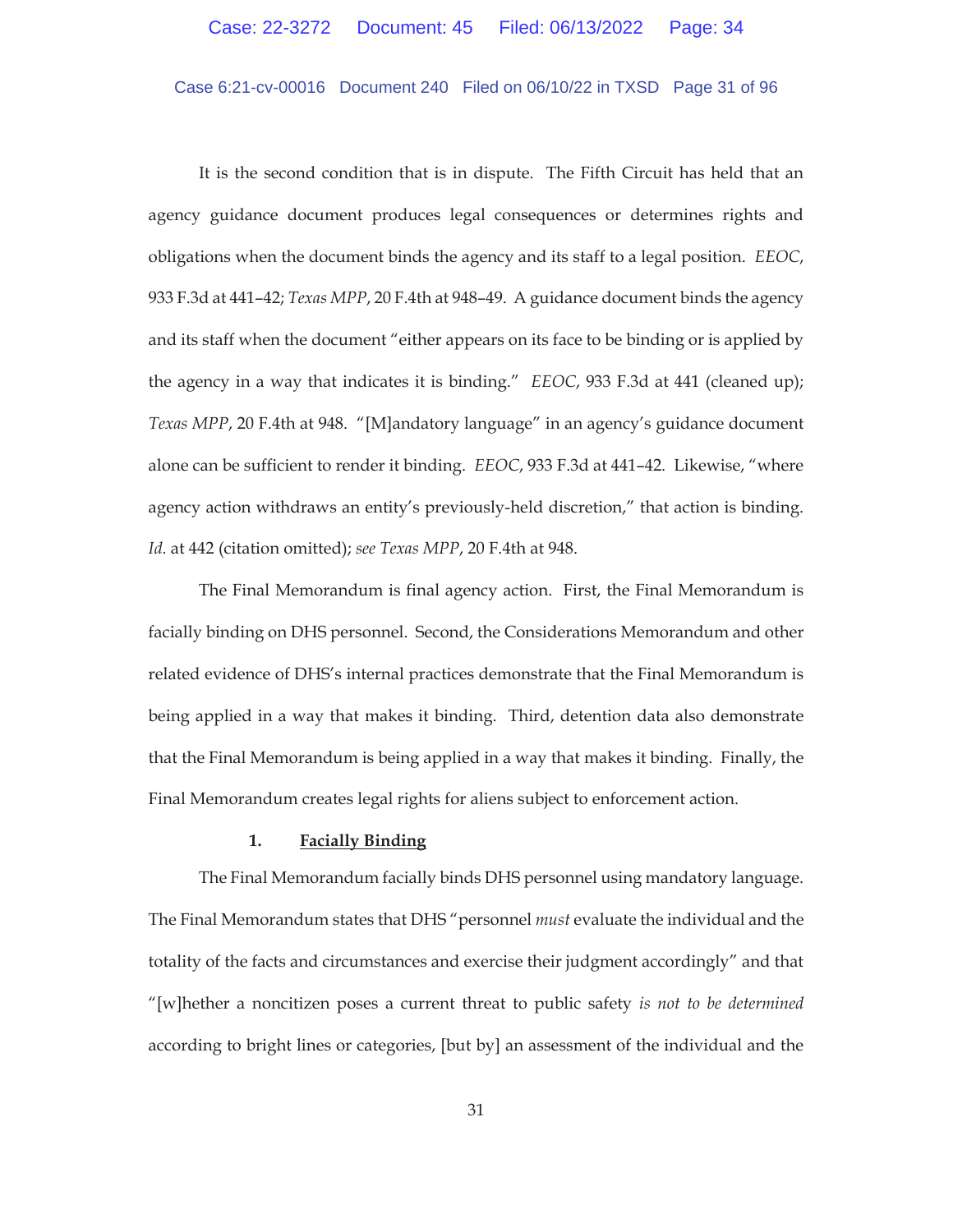Case 6:21-cv-00016 Document 240 Filed on 06/10/22 in TXSD Page 32 of 96

totality of the facts and circumstances." (Dkt. No. 109-5 at 4–5) (emphases added). It also states that "[t]he fact an individual is a removable noncitizen [] *should not* alone be the basis of an enforcement action against them" and that DHS "personnel *should not* rely on the fact of conviction or the result of a database search alone."49 (*Id.* at 3, 5) (emphases added). Additionally, it states that a "review process should be put in place to ensure the rigorous review of our personnel's enforcement decisions" and it "should seek to achieve quality and consistency in decision-making across the entire agency and the Department." (*Id.* at 7). Last, the Final Memorandum "is Department-wide" and states that "[a]gency leaders as to whom this guidance is relevant to their operations will implement this guidance accordingly." (*Id.* at 8). This mandatory language makes the Final Memorandum facially binding. *Cf. EEOC*, 933 F.3d at 443 (approving the holding in *Appalachian Power Co. v. EPA*, 208 F.3d 1015, 1022 (D.C. Cir. 2000) ("a guidance

<sup>&</sup>lt;sup>49</sup> The Government argues that directing agents not to rely on the fact of conviction alone does not actually change anything because agents must still "engage in a categorical or modified categorical analysis" to determine whether a state-court conviction is covered by Section 1226(c), even absent any agency guidance. (Dkt. No. 223 at 12–13). But to detain someone under these statutes, agents only need "reason to believe" that the state-court conviction falls within the statutory categories—certainty is not required. *Diop v. ICE/Homeland Sec.*, 656 F.3d 221, 230 (3d Cir. 2011) (quoting Procedures for the Detention and Release of Criminal Aliens by the Immigration and Naturalization Service and for Custody Redeterminations by the Executive Office for Immigration Review, 63 Fed. Reg. 27,441, 27,444 (May 19, 1998)), *abrogated on other grounds by Jennings v. Rodriguez*, \_\_\_\_ U.S. \_\_\_\_, 138 S.Ct. 830, 200 L.Ed.2d 122 (2018); *Jennings*, \_\_\_\_ U.S. at \_\_\_\_, 138 S.Ct. at 836 ("Detention during [immigration] proceedings gives immigration officials time to determine an alien's status without running the risk of the alien's either absconding or engaging in criminal activity before a final decision can be made."). In addition, if that officer is mistaken, an alien can request a hearing to challenge the detention. *See Matter of Joseph*, 22 I. & N. Dec. 799 (BIA 1999). There are also constitutional limits on detention. *Zadvydas v. Davis*, 533 U.S. 678, 699, 121 S.Ct. 2491, 2503, 150 L.Ed.2d 653 (2001).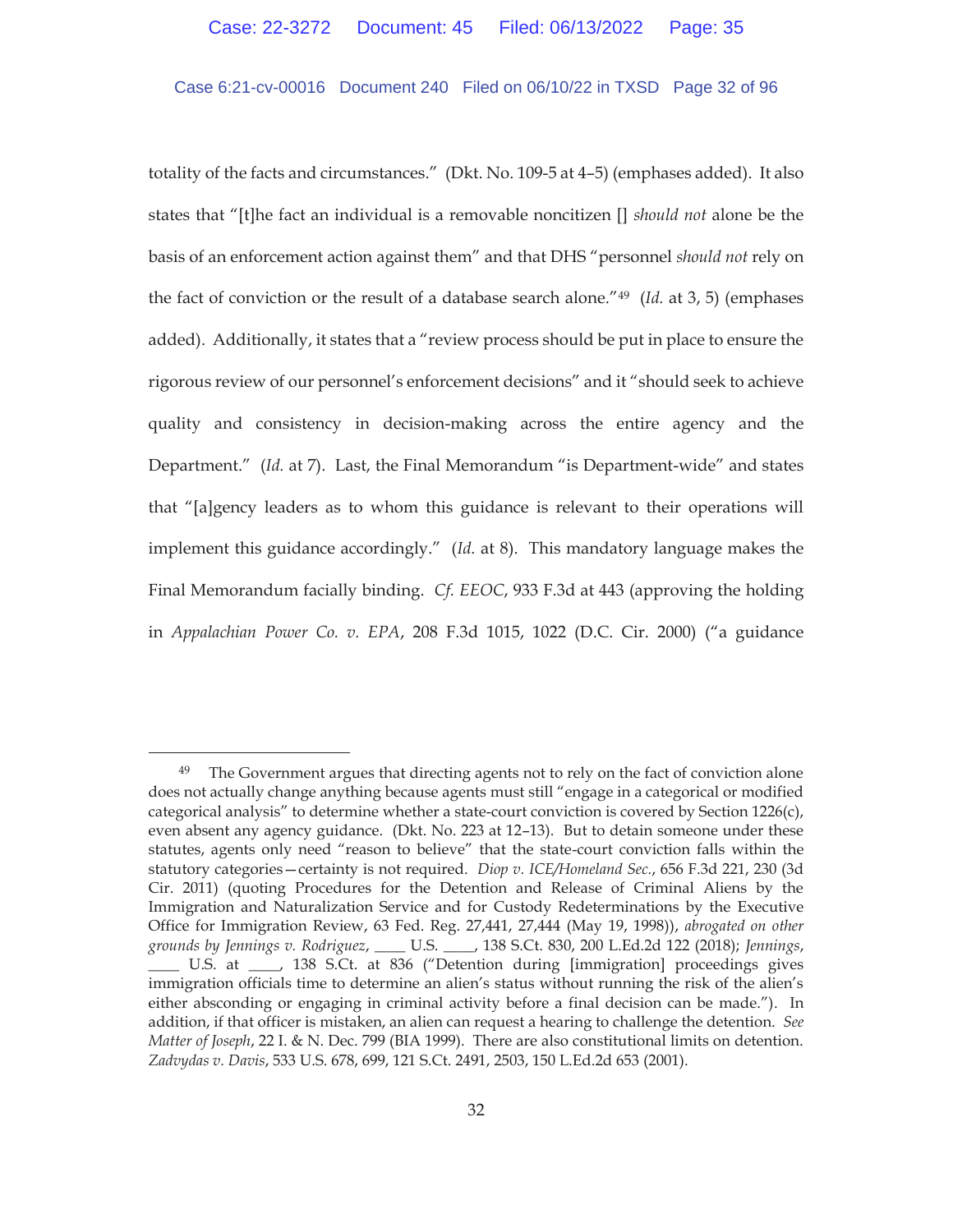Case 6:21-cv-00016 Document 240 Filed on 06/10/22 in TXSD Page 33 of 96

document requiring agency staff to use a multi-factor analysis in deciding whether a regulated entity's activity complied with governing law was a final agency action")).

This mandatory language is not diluted by other lines from the Final Memorandum, which state that it "does not compel an action to be taken or not taken" and leaves the exercise of discretion "to the judgment of our personnel."50 (Dkt. No. 109- 5 at 6). The Final Memorandum's inclusion of these select statements does not subvert the mandatory language throughout the document requiring agents to consider and apply certain priorities and factors and precluding them from relying on the fact of conviction alone. *Cf. Texas v. United States*, 549 F. Supp. 3d 572, 600 (S.D. Tex. 2021) ("The DACA Memorandum itself also includes mandatory language that contradicts its purported conferral of discretion."). The Final Memorandum facially binds DHS staff by using mandatory language to impose requirements on agency personnel. This satisfies the second *Bennett* prong. 520 U.S. at 177–78, 117 S.Ct. at 1168; *Texas MPP*, 20 F.4th at 949; *EEOC*, 933 F.3d at 442–43.

Further, because the Final Memorandum requires consideration and application of additional priorities and factors and precludes reliance on a conviction alone requirements that would not exist in the Final Memorandum's absence—it binds the agency by "withdraw[ing] [agents'] previously-held discretion[.]" *See EEOC*, 933 F.3d at

<sup>&</sup>lt;sup>50</sup> The end of the Final Memorandum also states that this "guidance is not intended to, does not, and may not be relied upon to create any right or benefit, substantive or procedural, enforceable at law by any party in any administrative, civil, or criminal matter." (Dkt. No. 109-5 at 8). But this kind of boilerplate language is given little weight in the final agency action analysis. *See Appalachian Power Co.*, 208 F.3d at 1023.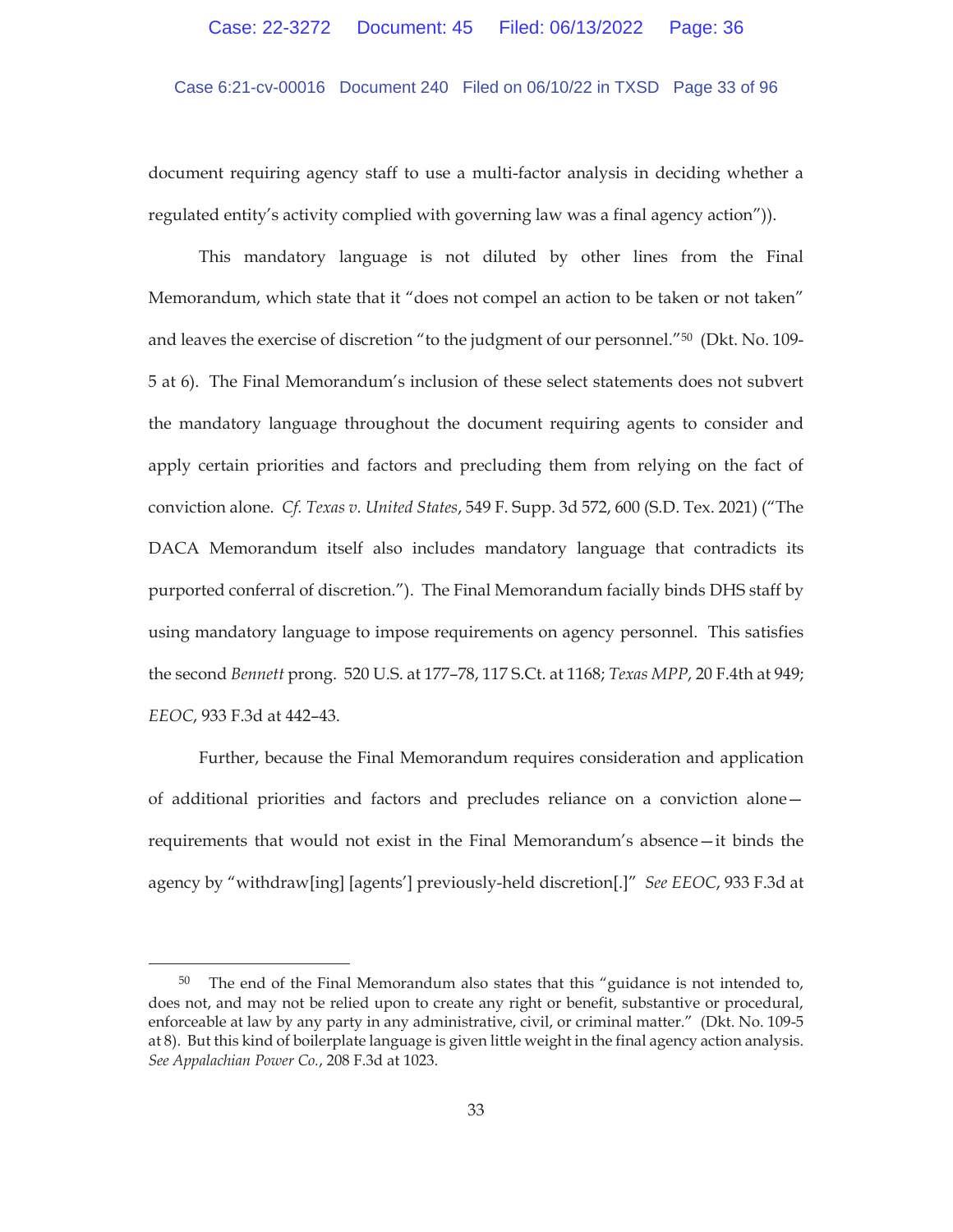### Case 6:21-cv-00016 Document 240 Filed on 06/10/22 in TXSD Page 34 of 96

442. As explained in greater detail below, Sections 1226(c) and 1231(a)(2) mandate detention for certain categories of aliens. *See infra* III.C.1. Prior to the Final Memorandum, agents could detain an alien with a criminal conviction listed in Section  $1226(c)$  based on the simple fact of that conviction alone. Or they could detain an alien based on the simple fact of a final order of removal. Now they must consider the personal history of each covered alien and their family members for aggravating and mitigating circumstances before taking any enforcement action, including detention. (Dkt. No. 217- 26 at 12, 18). If an officer determines that the *only* factor supporting detention is that the alien is covered by the mandatory provisions of Section  $1226(c)$  or Section  $1231(a)(2)$ , the officer may not detain the alien. This imposes additional requirements on DHS personnel that would not otherwise exist and is a separate reason that the Final Memorandum satisfies the second *Bennett* prong.51 *Texas MPP*, 20 F.4th at 951 ("The Termination Decision . . . created legal consequences by stripping preexisting discretion from DHS's own staff."); *see Bennett*, 520 U.S. at 177–78, 117 S.Ct. at 1168; *EEOC*, 933 F.3d at 442–43.

<sup>&</sup>lt;sup>51</sup> The Government also disputes that the Final Memorandum requires agents to consider its priorities and factors before taking an enforcement action. The Government relies on a statistic that, under the February Memorandum, over 90% of requests to take an enforcement action outside of the three priorities were approved. (Dkt. No. 122 at 19); (Dkt. No. 223 at 14–15). This demonstrates, in the Government's view, that the priorities were not binding on DHS personnel. But the same document reporting the 90% statistic also notes that many ICE offices have a practice of pre-vetting cases before they are submitted for approval, which deceptively inflates the percentage. (F.F. Nos. 46–47). Additionally, under the Final Memorandum, the option to report an enforcement action outside the Final Memorandum's priority categories no longer exists. (Dkt. No. 217-18 at 8).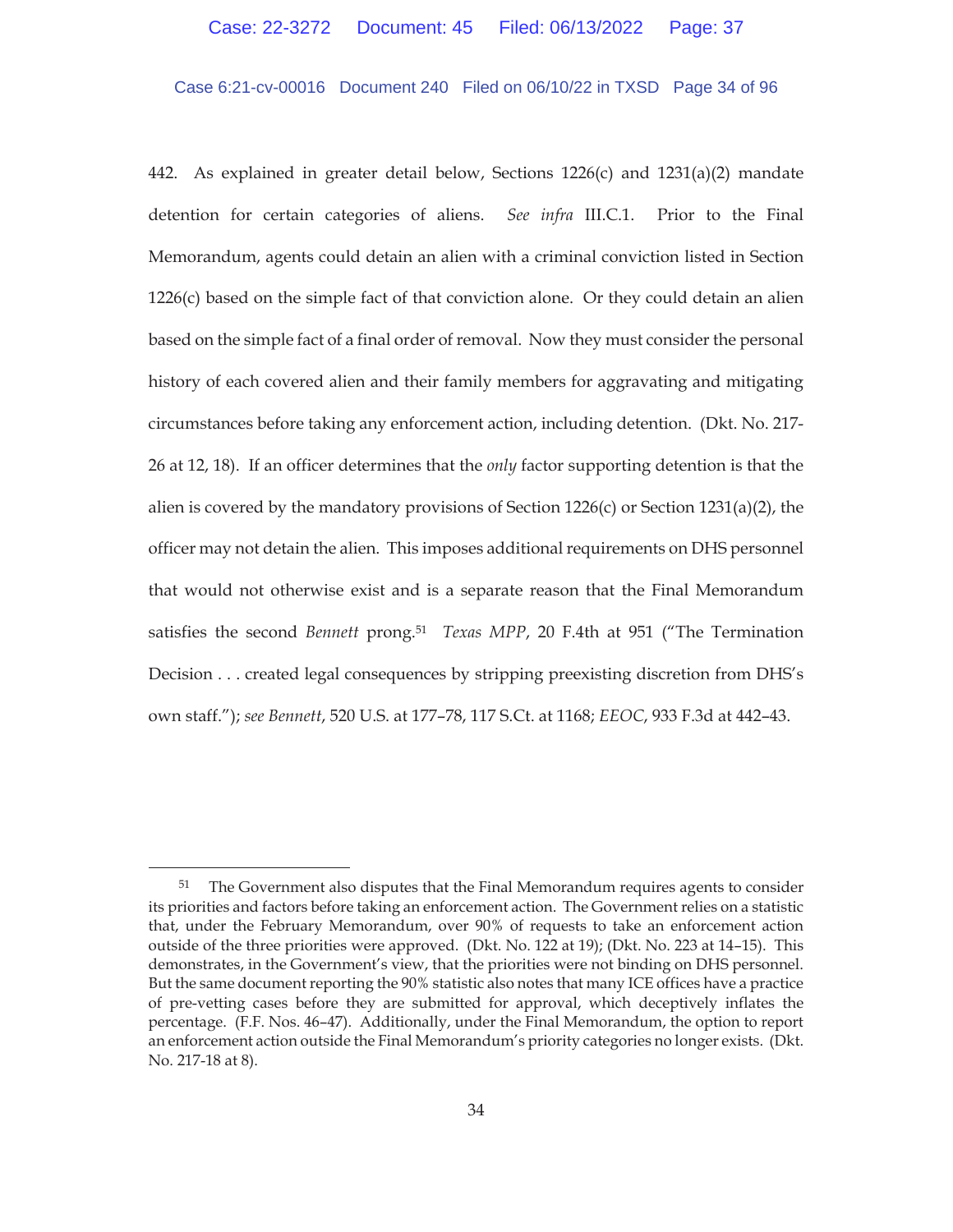Case 6:21-cv-00016 Document 240 Filed on 06/10/22 in TXSD Page 35 of 96

#### **2. Binding Based on Related Evidence**

Other evidence further supports the conclusion that the Final Memorandum is being applied in a way that binds DHS personnel. *See EEOC*, 933 F.3d at 441; *see also Texas MPP*, 20 F.4th at 948. The Considerations Memorandum states that "the new guidelines will *require* the workforce to engage in an assessment of each individual case and make a case-by-case assessment as to whether the individual poses a public safety threat, guided by a consideration of aggravating and mitigating factors." (Dkt. No. 146-1 at 19) (emphasis added).

Additional insight comes from the Quick Reference Guide to ICE's Activity Analysis and Reporting Tool—the database in which it tracks enforcement actions. (Dkt. No. 217-18). When an agent takes an enforcement action (including issuing a detainer), the agent must report which of the three Final Memorandum priority categories applies. (Dkt. No. 217-18 at 8). The Guide requires agents to categorize an enforcement action as falling under one of the priorities in the Final Memorandum—it only includes radio buttons for the three priority categories and contains the disclaimer "*'Other'* **Priority is no longer an option**." (*Id.*) (emphasis in original). When the "Public Safety" category is selected, agents must then select from a list each aggravating factor that applies.52 (*Id.* at 9). Before submitting the information, the agent must certify that he or she has read and

 $52$  The agent must consider whether the individual was convicted of an aggravated felony; charged with an aggravated felony; convicted of a felony; charged with a felony; convicted of multiple misdemeanors; charged with multiple misdemeanors; is a known or suspected gang member; or if the police report indicates "particularly heinous or dangerous behavior not reflected in charges or convictions"; or "other." (Dkt. No. 217-18 at 9). If "other" is selected, a narrative description is required. (*Id.*).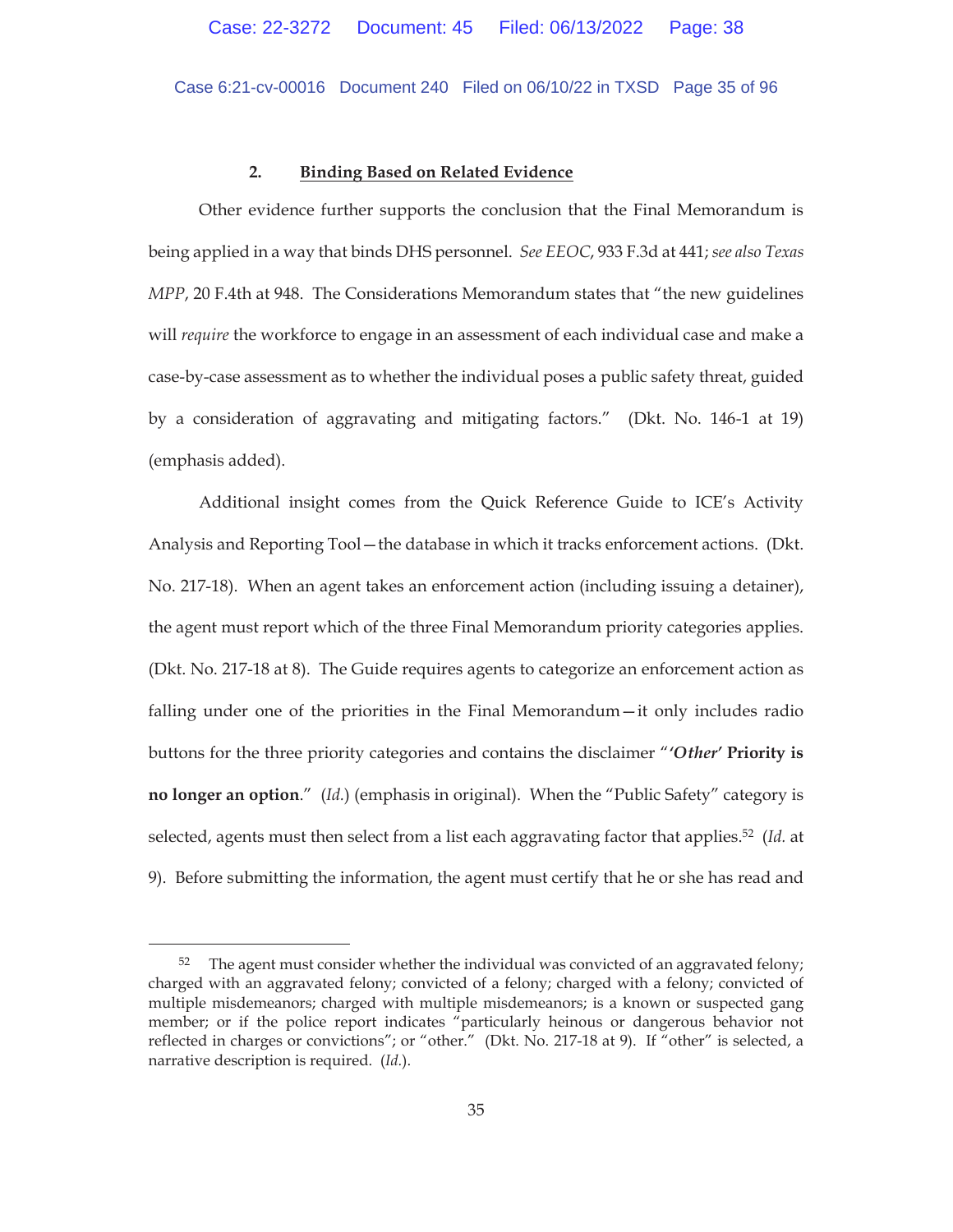# Case 6:21-cv-00016 Document 240 Filed on 06/10/22 in TXSD Page 36 of 96

complied with the directive to "consider[] all relevant case specific information" available at the time of the enforcement action "which may include but is not limited to the nature and degree of harm to any victim(s), the significance and the sophistication of the offense, the length of the resulting sentence, and the duration of time that has elapsed since the offense and or release." (*Id.* at 12). Submissions are reviewed by the agent's supervisors "for review and confirmation" that "all necessary information has been provided." (*Id.*  at 4, 13).

Furthermore, the mandatory "ICE Academy" training webinar on the Final Memorandum for DHS personnel reiterates that agents should apply the Final Memorandum's priorities and factors in decision-tree fashion. (Dkt. No. 217-26 at 18). The training webinar details the inquiries officers are expected to make. (Dkt. No. 217- 16). For instance, before an ICE officer takes an enforcement action under the "Threats to Public Safety" priority category, the officer should examine the following aggravating factors:

> Gravity of the offense of conviction and the sentence imposed; Nature and degree of harm caused by the criminal offense: [] both societal harm caused by a violent offense and other harms (e.g., victim impact, exploitation of vulnerable individuals); Sophistication of the criminal offense; Use, or threatened use, of a firearm or dangerous weapon; [and] a serious prior criminal record.

(*Id.* at 55). The ICE officer should also examine the following mitigating factors:

Advanced or tender age; Lengthy presence in the United States; A mental condition that may have contributed to the criminal conduct, or a physical or mental condition requiring care or treatment; Status as a victim of crime or victim, witness, or party in legal proceedings; Impact of removal on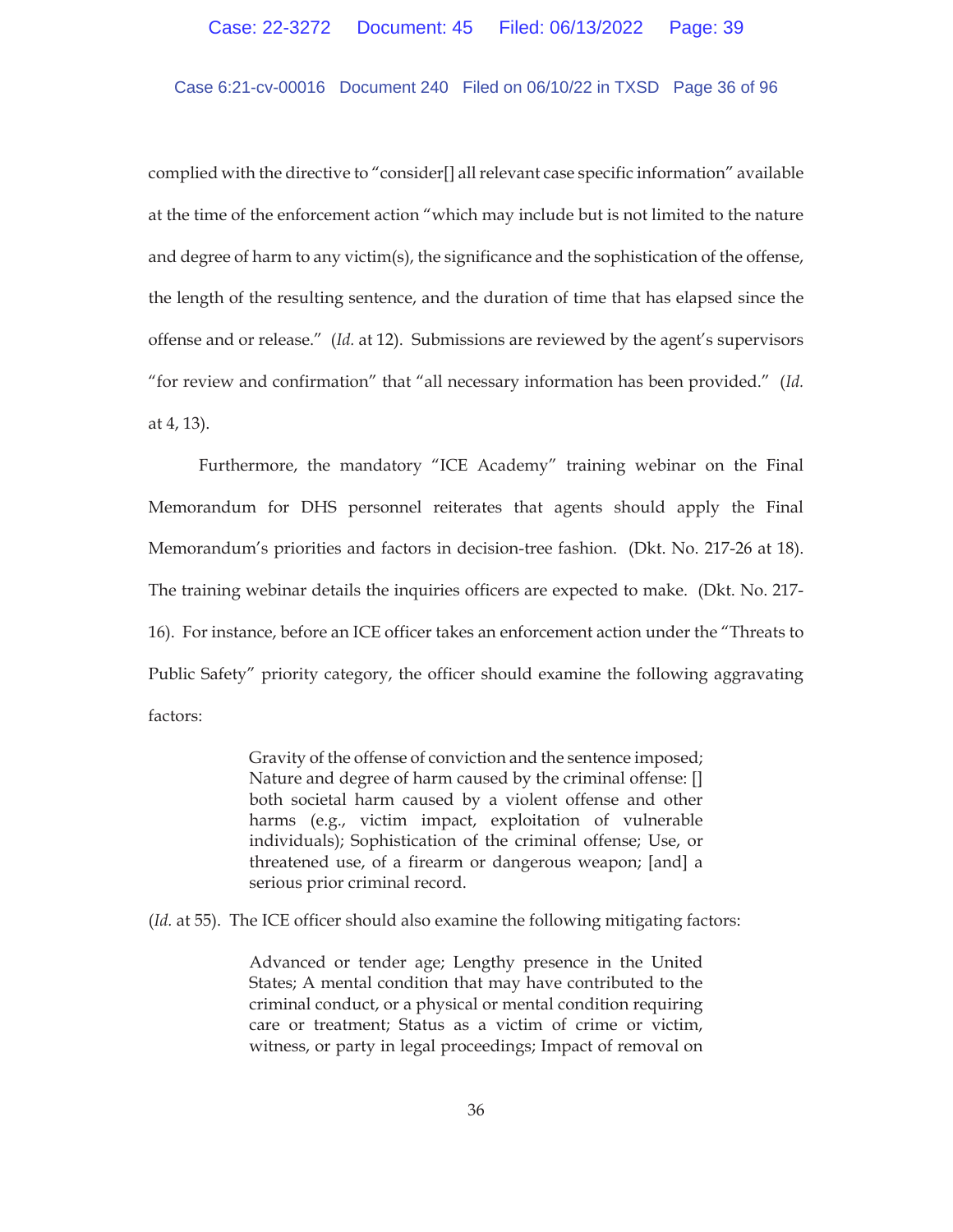Case 6:21-cv-00016 Document 240 Filed on 06/10/22 in TXSD Page 37 of 96

family in the United States, such as loss of provider or caregiver; Whether the noncitizen may be eligible for humanitarian protection or other immigration relief; Military or other public service of the noncitizen or their immediate family; Time since an offense and evidence of rehabilitation; [and whether the] [c]onviction was vacated or expunged.

(*Id.* at 57). The officer is then instructed that consideration of the totality of the facts and

circumstances includes:

- x Reviewing "the noncitizen's record and any specific aggravating factors." (*Id.* at 61).
- Completing and understanding "the profile of the individual by identifying mitigating factors as well." (*Id.*).
- Reviewing "the noncitizen's entire known criminal and administrative record, and other investigative information, before making a decision" and directing questions to "their colleagues [as to] how they might handle the case." (*Id.*).
- Conducting "an investigation to identify the aggravating and mitigating factors that might be present and inform the assessment of the individual." (*Id.*).
- Potentially going "beyond the contents of the record" and pursuing "interviews of individuals with relevant information," especially where "the noncitizen is not represented by counsel." (*Id.*).
- Noting that the "record could include a range of official and unofficial documents with relevant information." (*Id.*).

The Considerations Memorandum, the Quick Reference Guide to ICE's Activity

Analysis and Reporting Tool, and the "ICE Academy" training webinar all demonstrate

that the Final Memorandum is being applied in a way that is binding on DHS personnel.

*See EEOC*, 933 F.3d at 441–42; *see also Texas MPP*, 20 F.4th at 948–49. The result is that an

ostensibly permissive Final Memorandum is effectively mandatory at the most important

level: the agents and officers who are tasked with enforcing the law. (F.F. No. 99).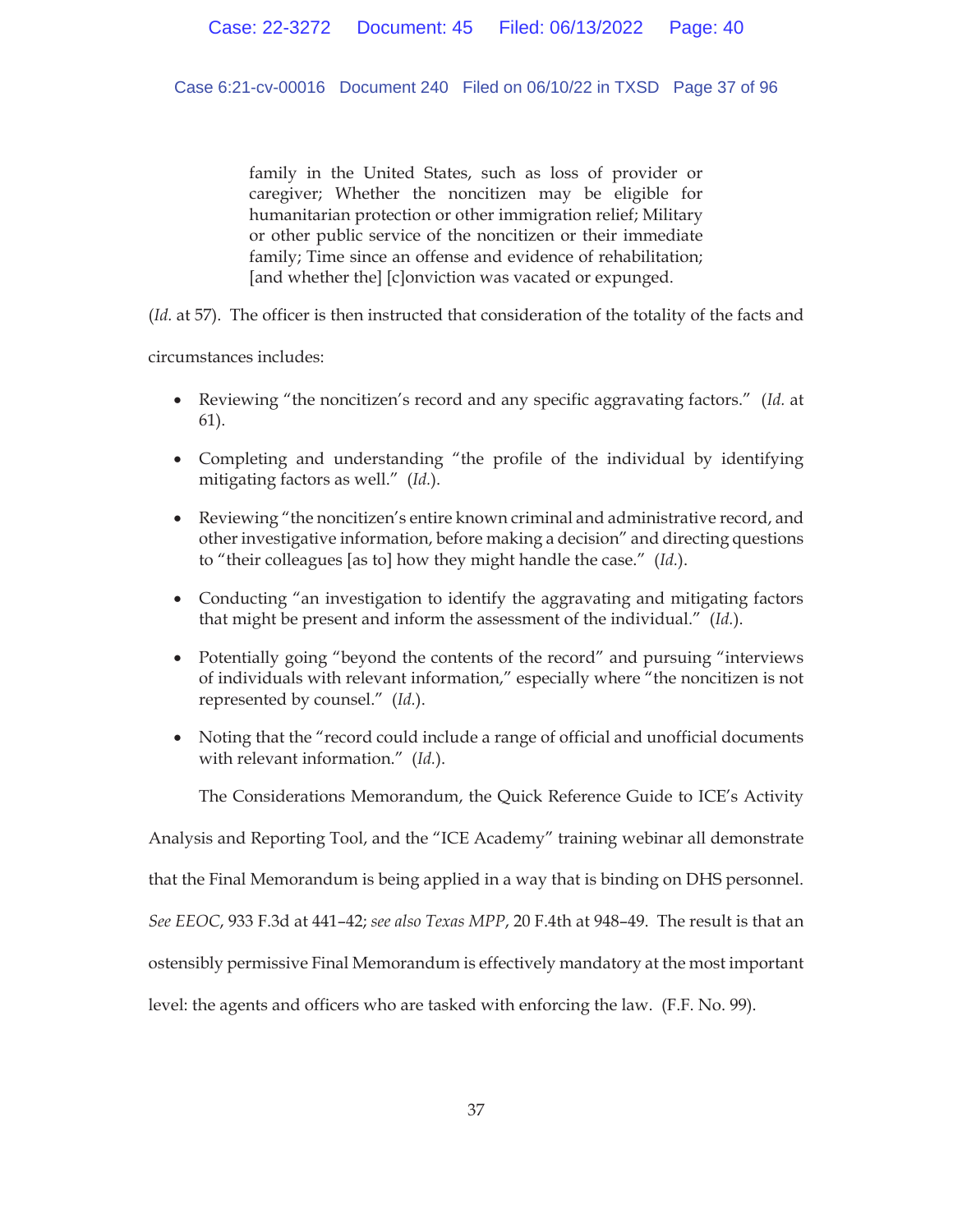Case 6:21-cv-00016 Document 240 Filed on 06/10/22 in TXSD Page 38 of 96

#### **3. Binding Based on Detention Data**

Data on ICE's detention practices for aliens with criminal convictions further demonstrate that the Final Memorandum is being applied by the agency in a way that makes it binding. *See EEOC*, 933 F.3d at 441; *see also Texas MPP*, 20 F.4th at 948. DHS has detained significantly fewer aliens with criminal convictions or pending criminal charges since the January Memorandum was issued. (F.F. No. 92). This same pattern continued unabated through the issuance of the Final Memorandum and has continued since. (*Id.*). Further, the States' witnesses testified that since the Final Memorandum was implemented, DHS has continued to rescind detainers, and DHS officials attribute those rescissions to the Final Memorandum. (F.F. No. 83); (F.F. No. 100).

# **4. Creates Rights or Obligations**

In addition to being binding on DHS and its employees, the Final Memorandum also confers rights on aliens subject to enforcement and is therefore an agency action "by which rights or obligations have been determined, or from which legal consequences will flow." *See Bennett*, 520 U.S. at 177–78, 117 S.Ct. at 1168. The Final Memorandum states that DHS will "work to establish a fair and equitable case review process to afford noncitizens and their representatives the opportunity to obtain expeditious review of the enforcement actions taken." (Dkt. No. 109-5 at 7). That case review process has been implemented, and it allows aliens to challenge an enforcement action if they believe it does not comply with the Final Memorandum. (F.F. No. 67).

Not only does this process demonstrate that the Government's characterization of the Final Memorandum as mere "guidance" is categorically false, it also shows that the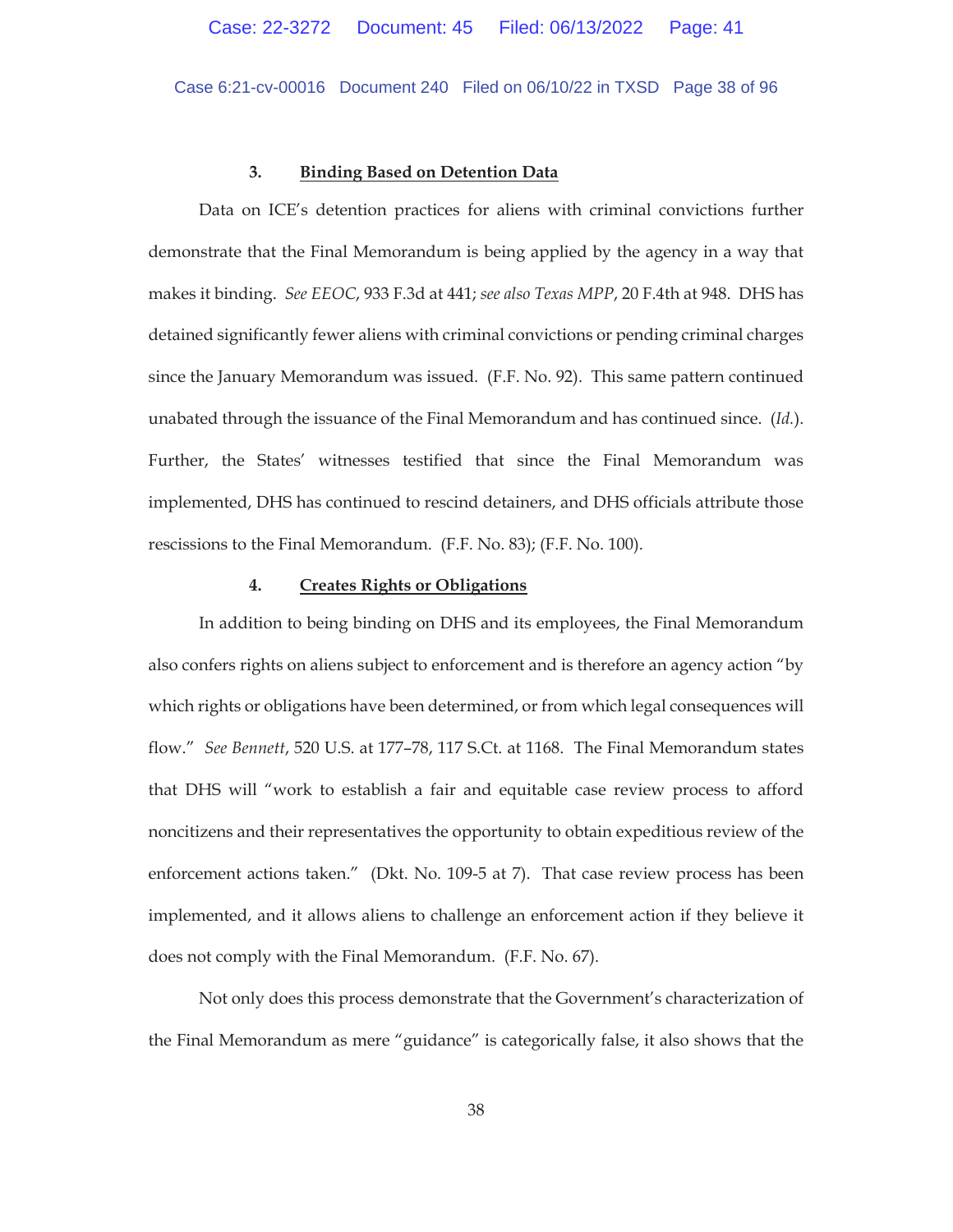# Case 6:21-cv-00016 Document 240 Filed on 06/10/22 in TXSD Page 39 of 96

Final Memorandum provides a new basis on which aliens may avoid being subject to the enforcement of immigration law. This creates new "rights or obligations," and it provides an additional basis on which the Court finds that the Final Memorandum is final agency action. *See Bennett*, 520 U.S. at 177–78, 117 S.Ct. at 1168.

\*\*\*

In sum, the Final Memorandum is final agency action. It is facially binding on DHS and its staff because it uses mandatory language that requires DHS personnel to consider and apply certain priorities and factors before taking enforcement action, and it expressly disallows reliance on the fact of conviction alone, which removes agents' previously held discretion. *See EEOC*, 933 F.3d at 441–42, 445; *see also Texas MPP*, 20 F.4th at 948. It is also being applied in a way that makes it binding on DHS and its staff. *See EEOC*, 933 F.3d at 441; *see also Texas MPP*, 20 F.4th at 948.And it creates rights or obligations by providing a basis on which aliens can challenge enforcement actions that they believe are inconsistent with the Final Memorandum's priorities. *See Bennett*, 520 U.S. at 177–78, 117 S.Ct. at 1169.Accordingly, it is an action "by which rights or obligations have been determined, or from which legal consequences will flow," and it satisfies the second *Bennett* prong. *Id*. Because the Final Memorandum satisfies both *Bennett* prongs, the Court holds that it is final agency action under the APA.<sup>53</sup>

<sup>53</sup> Additionally, the Court holds that the Final Memorandum is a legislative rule. *See infra*  IV.C. Because legislative rules are necessarily final agency action, this holding is an alternative basis for the Court's conclusion that the Final Memorandum is final agency action. *See Cal. Cmtys. Against Toxics v. EPA*, 934 F.3d 627, 634–35 (D.C. Cir. 2019); *EEOC*, 933 F.3d at 441.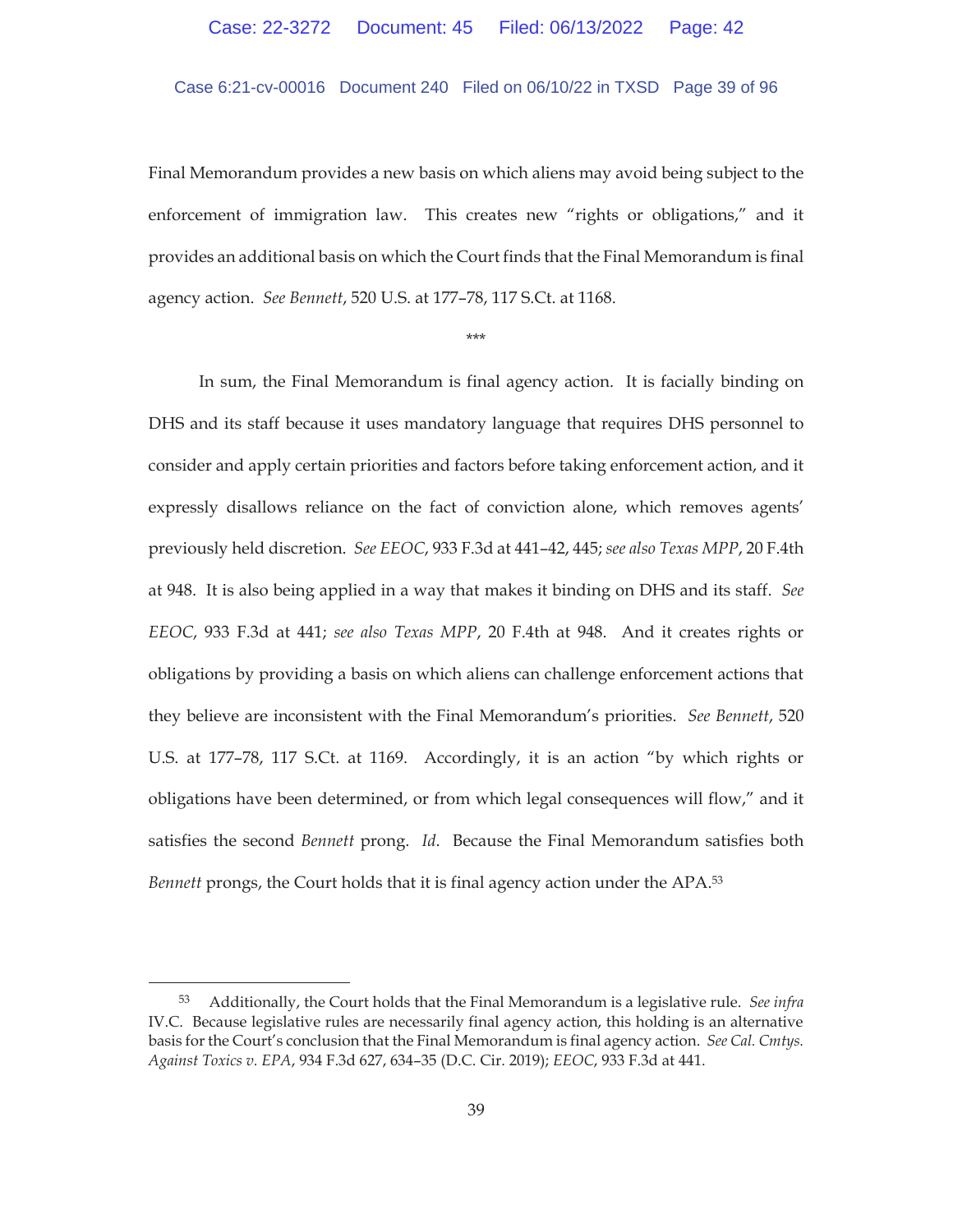Case 6:21-cv-00016 Document 240 Filed on 06/10/22 in TXSD Page 40 of 96

#### **B. STATUTORY BARS TO JUDICIAL REVIEW**

Under the APA, an action may not proceed when another statute precludes judicial review. 5 U.S.C. § 701(a)(1). The Government contends that 8 U.S.C. §§ 1252, 1226(e), and 1231(h) bar review. (Dkt. No. 122 at 37–41). None do.

As an initial matter, the Fifth Circuit has already concluded that "the entirety of the text and structure of § 1252 indicates that it operates only on denials of relief for individual aliens." *Texas MPP*, 20 F.4th at 977; *see id.* at n.11; *see also J.E.F.M. v. Lynch*, 837 F.3d 1026, 1031–32 (9th Cir. 2016). A closer review of subsections (a)(5) and (b)(9), which the Government cites, confirms that neither provision bars review.

First, Section 1252(a)(5) provides that federal courts of appeal have exclusive jurisdiction for any petition for review "filed . . . in accordance with" Section 1252 itself. 8 U.S.C. § 1252(a)(5). In plain language: an individual who has an order of removal affirmed by the Board of Immigration Appeals may appeal that decision directly to a federal circuit court. *See Martinez v. Napolitano*, 704 F.3d 620, 622 (9th Cir. 2012); *see also* 8 U.S.C. § 1252(d). The States are not challenging an order of removal or petitioning for judicial review of one. Section 1252(a)(5) is therefore inapplicable. *Texas v. United States*, 524 F. Supp. 3d 598, 640 (S.D. Tex. 2021) (hereinafter *Texas I*).

The same is true of  $8$  U.S.C.  $\frac{252(b)(9)}{9}$ . Section 1252(b)(9) provides:

Judicial review of all questions of law and fact . . . arising from any action taken or proceeding brought to remove an alien from the United States under this subchapter shall be available only in judicial review of a final order under this section.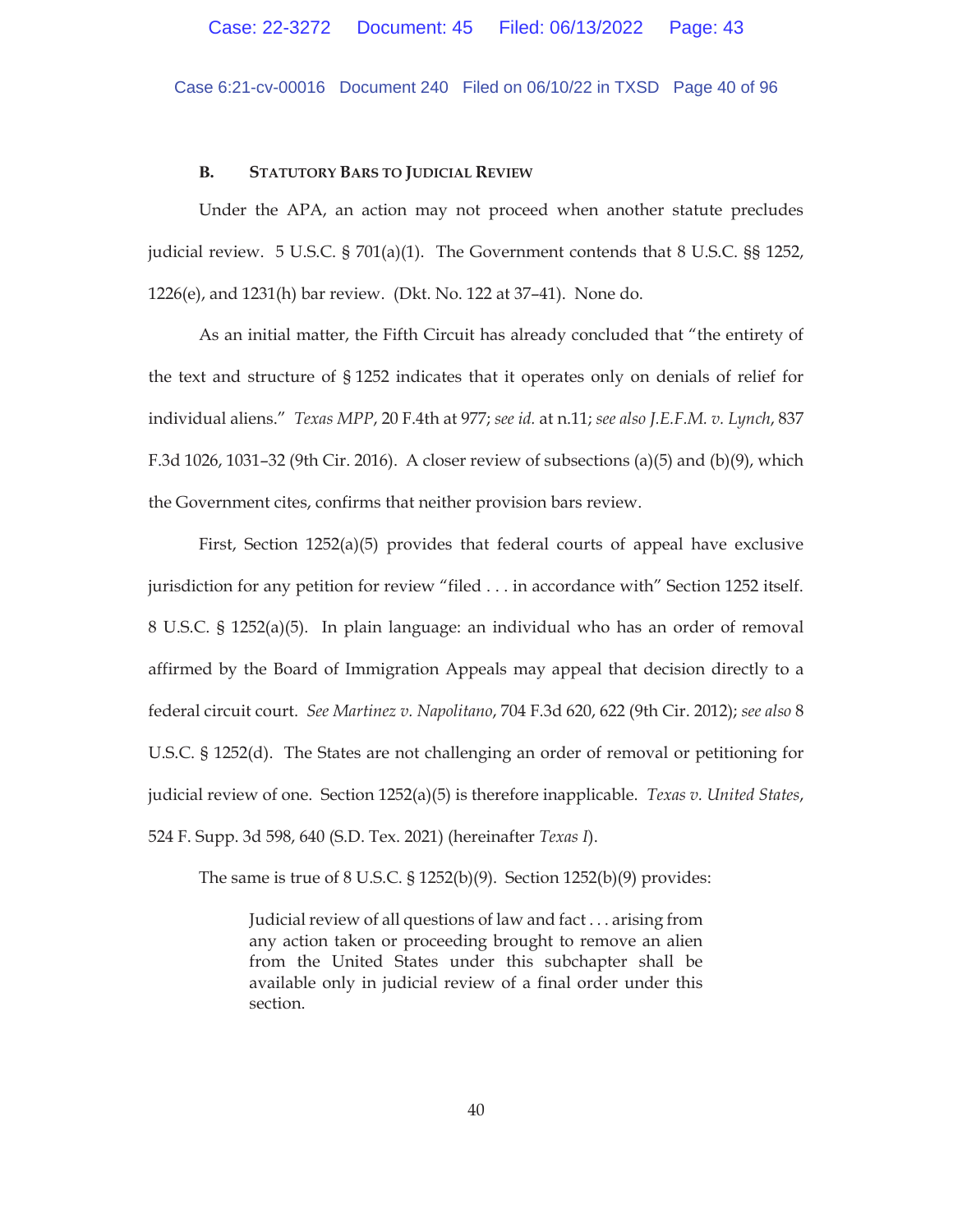Case 6:21-cv-00016 Document 240 Filed on 06/10/22 in TXSD Page 41 of 96

8 U.S.C. § 1252(b)(9). This means that an individual subject to an order of removal must consolidate judicial review of his or her immigration proceedings into one action. *I.N.S. v. St. Cyr*, 533 U.S. 289, 313–14, 121 S.Ct. 2271, 2286–87, 150 L.Ed.2d 347 (2001); *see also Reno v. Am.-Arab Anti-Discrimination Comm.*, 525 U.S. 471, 499, 119 S.Ct. 936, 951, 142 L.Ed.2d 940 (1999) (Stevens, J., concurring). Again, the States are not challenging a final order of removal, nor are they challenging any aspect of a removal proceeding that an individual has undergone. So, Section 1252(b)(9) is likewise inapplicable. *Texas I*, 524 F. Supp. 3d at 640–41; *see also Dep't of Homeland Sec. v. Regents of the Univ. of California*, \_\_\_\_ U.S. \_\_\_\_, \_\_\_\_, 140 S.Ct. 1891, 1907, 207 L.Ed.2d 353 (2020) ("§ 1252(b)(9) does not present a jurisdictional bar where those bringing suit are not asking for review of an order of removal, the decision to seek removal, or the process by which removability will be determined." (cleaned up)).

Next, the Government contends that Section 1226(e) bars the States' claims as they relate to Section 1226(c). Section 1226(e) provides:

> The Attorney General's discretionary judgment regarding the application of this section shall not be subject to review. No court may set aside any action or decision by the Attorney General under this section regarding the detention or release of any alien or the grant, revocation, or denial of bond or parole.

8 U.S.C. § 1226(e). The Supreme Court has found that Subsection (e)'s limitation "applies only to discretionary decisions about the application of § 1226 *to particular cases*." *Nielsen v. Preap*, \_\_\_\_ U.S. \_\_\_\_, \_\_\_\_, 139 S.Ct. 954, 962, 203 L.Ed.2d 333 (2019) (internal quotations omitted) (emphasis added). Section 1226(e), therefore, "does not block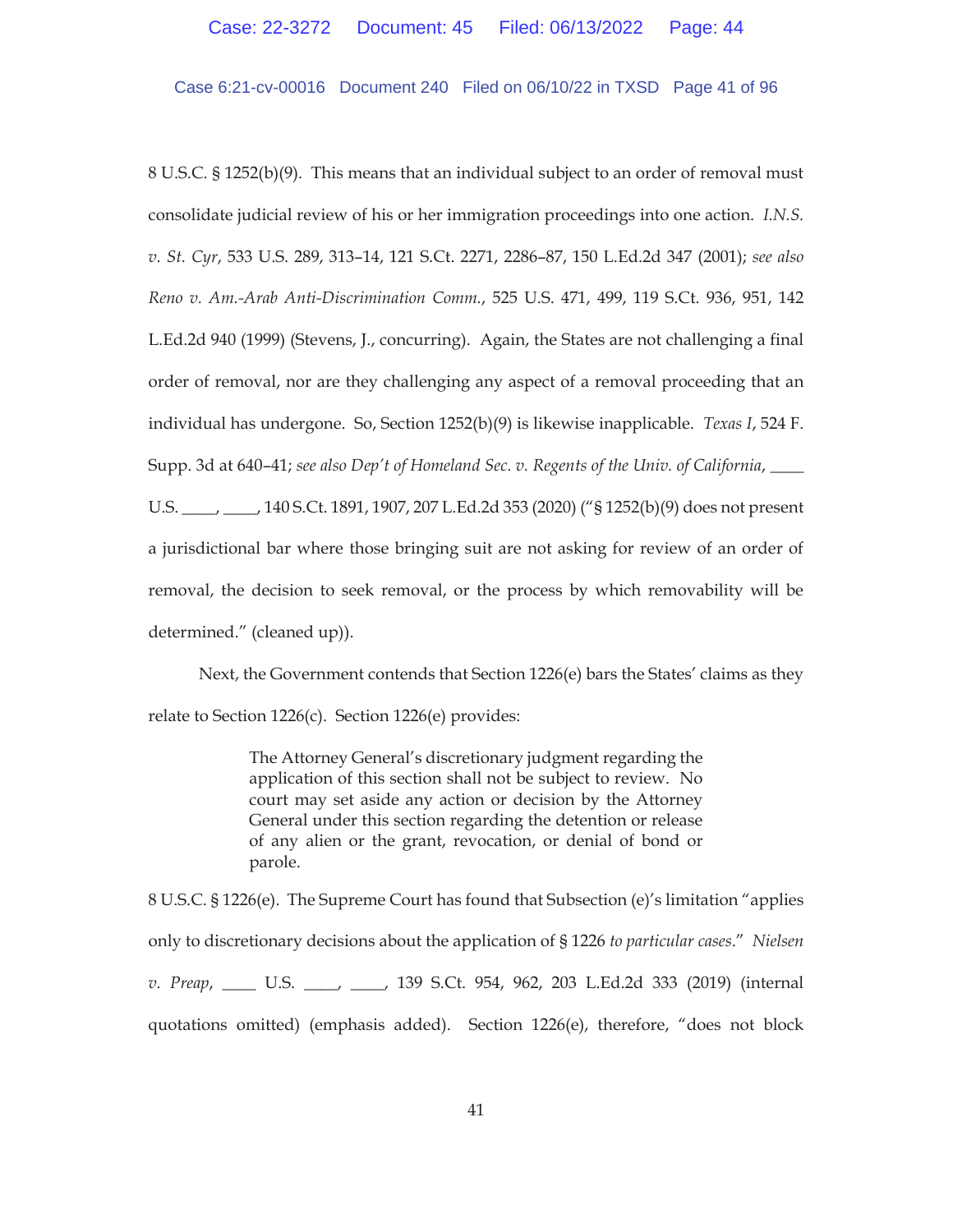Case 6:21-cv-00016 Document 240 Filed on 06/10/22 in TXSD Page 42 of 96

lawsuits over the extent of the Government's detention authority under the statutory framework as a whole." *Id.* (internal quotations omitted); *see Parra v. Perryman*, 172 F.3d 954, 957 (7th Cir. 1999); *see also Demore v. Kim*, 538 U.S. 510, 517, 123 S.Ct. 1708, 1714, 155 L.Ed.2d 724 (2003); *Jennings v. Rodriguez*, \_\_\_\_ U.S. \_\_\_\_, \_\_\_\_, 138 S.Ct. 830, 839–41, 200 L.Ed.2d 122 (2018). Further, Subsection (e) does not prevent plaintiffs from questioning the meaning of Section 1226(c). *Preap*, \_\_\_\_ U.S. at \_\_\_\_, 139 S.Ct. at 961–62.

Here, the States' claims against the Government "dispute the extent of the statutory authority that the Government claims." *See id.* at \_\_\_, 139 S.Ct. at 962. In effect, "the general extent of the Government's authority under  $\S$  1226(c) is precisely the issue here." *See id.*; *see also Jennings*, \_\_\_\_ U.S. at \_\_\_\_, 138 S.Ct. at 841. Section 1226(e) does not bar review. *Texas II*, 555 F. Supp. 3d at 387–88.

Finally, the Government argues that Section 1231(h) bars any claim pertaining to Section 1231(a)(2). Section 1231(h) provides in full:

> Nothing in this section shall be construed to create any substantive or procedural right or benefit that is legally enforceable by any party against the United States or its agencies or officers or any other person.

8 U.S.C. § 1231(h). This Court, after conducting an extensive analysis, previously held that Section 1231(h) does not bar the States from challenging a rule under the APA that is purportedly contrary to Section 1231. *Texas I*, 524 F. Supp. 3d at 633–39; *see also Texas II*, 555 F. Supp. 3d at 386–87. The Government merely re-urges its previously rejected arguments. The Court is not persuaded.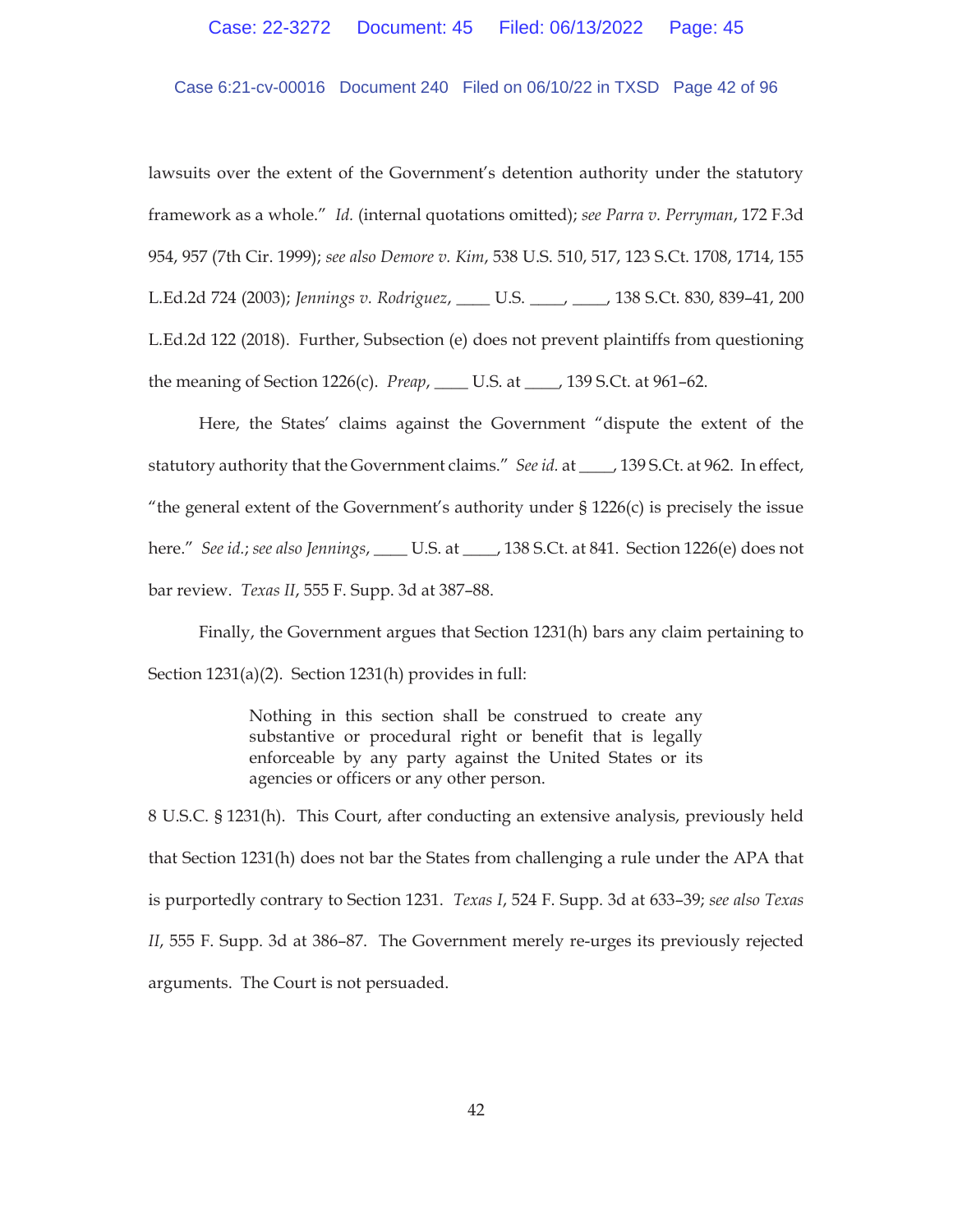Case 6:21-cv-00016 Document 240 Filed on 06/10/22 in TXSD Page 43 of 96

As a last resort, the Government argues that review is barred because there is a detailed scheme for claims pertaining to the INA. Yet each of the limiting provisions that the Government cites is within a statutory section that deals with judicial review of an individualized decision in a suit brought by an alien him or herself. *See* 8 U.S.C. §§ 1226, 1231, 1252. None of these provisions bar review. *Texas I*, 524 F. Supp. 3d at 641–42.

\*\*\*

The Court holds that there are no statutory bars to review.

# **C. COMMITTED TO AGENCY DISCRETION**

The APA embodies a "basic presumption of judicial review." *Lincoln v. Vigil*, 508 U.S. 182, 190, 113 S.Ct. 2024, 2030, 124 L.Ed.2d 101 (1993) (citation omitted). An agency action, however, is not reviewable if it "is committed to agency discretion by law." 5 U.S.C. § 701(a)(2). This exception to judicial review is narrow and confined "to those *rare* administrative decisions traditionally left to agency discretion." *Regents*, \_\_\_\_ U.S. at, \_\_\_\_, 140 S.Ct. at 1905 (emphasis added) (cleaned up). The exception is also limited to "those *rare* circumstances where the relevant statute is drawn so that a court would have no meaningful standard against which to judge the agency's exercise of discretion." *Weyerhaeuser Co. v. U.S. Fish & Wildlife Serv.*, \_\_\_\_ U.S. \_\_\_\_, \_\_\_\_, 139 S.Ct. 361, 370, 202 L.Ed.2d 269 (2018) (citation omitted) (emphasis added). Here, the agency action is not committed to discretion by law. To understand why, the Court begins with the applicable statutes.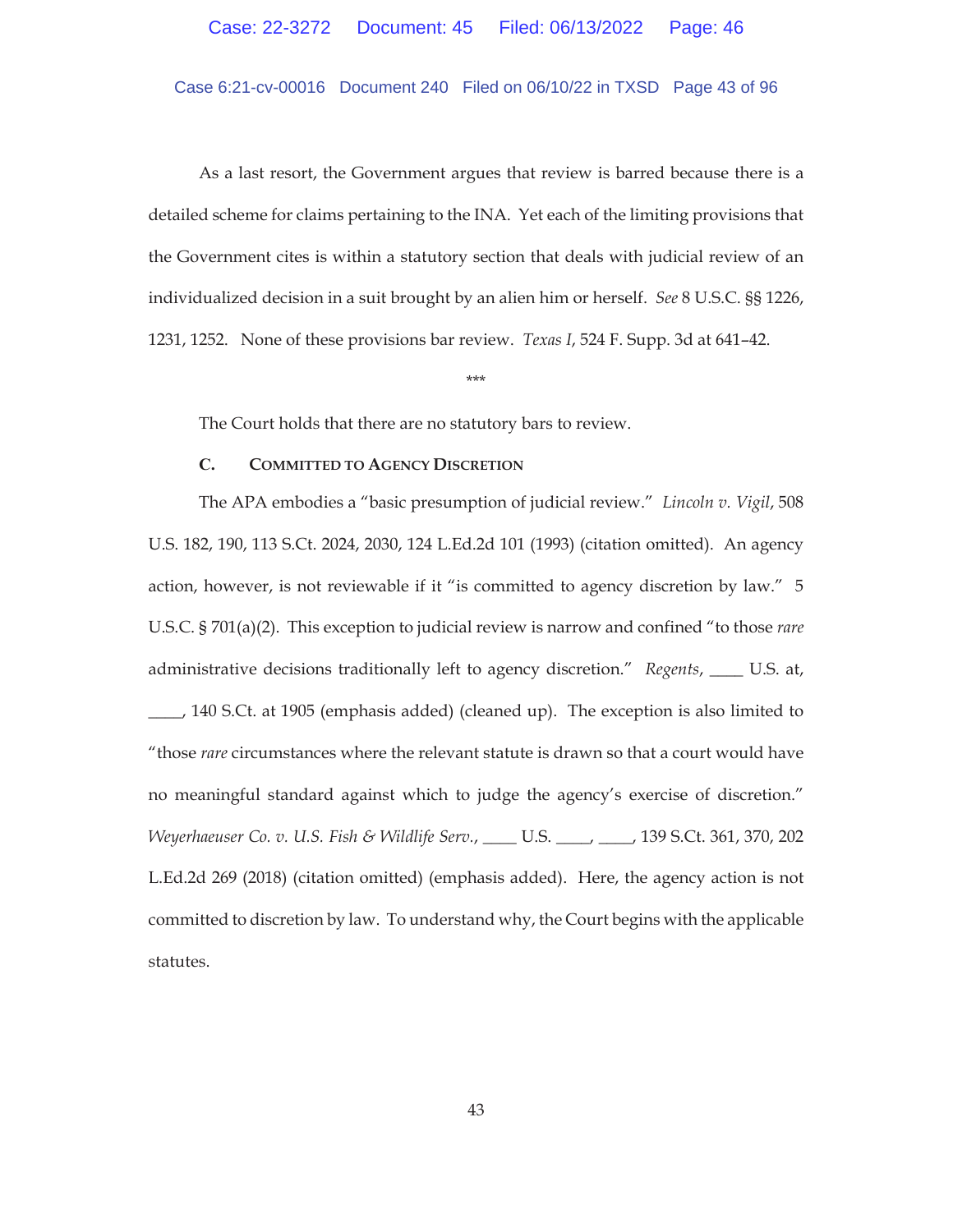Case 6:21-cv-00016 Document 240 Filed on 06/10/22 in TXSD Page 44 of 96

### **1. Mandatory Duties under Sections 1226(c) and 1231(a)(2)**

The two relevant statutes are 8 U.S.C. §§ 1226(c) and 1231(a)(2). Under Section 1226(c), "[t]he Attorney General shall take into custody" certain aliens when "released" from state or local custody.  $8 \text{ U.S.C. } §$  1226(c). Likewise, Section 1231(a)(2) provides: "During the removal period, the Attorney General shall detain the alien." 8 U.S.C. § 1231(a)(2). Statutory interpretation, precedent, and more demonstrate that Sections 1226(c) and  $1231(a)(2)$  impose mandatory duties to detain.

### a. Statutory Interpretation

Words matter, so the Court begins by examining the text of the statute. *Artis v. Dist. of Columbia*, \_\_\_\_ U.S. \_\_\_\_, \_\_\_\_, 138 S.Ct. 594, 603, 199 L.Ed.2d 473 (2018). A court gives those words their ordinary meaning when they are not defined. *Taniguchi v. Kan Pac. Saipan, Ltd.*, 566 U.S. 560, 566, 132 S.Ct. 1997, 2002, 182 L.Ed.2d 903 (2012). The words have "meaning only in context." G*raham Cnty. Soil & Water Conservation Dist. v. U.S. ex rel. Wilson*, 545 U.S. 409, 415, 125 S.Ct. 2444, 2449, 162 L.Ed.2d 390 (2005). And "identical words and phrases within the same statute should normally be given the same meaning." *Powerex Corp. v. Reliant Energy Servs., Inc.*, 551 U.S. 224, 232, 127 S.Ct. 2411, 2417, 168 L.Ed.2d 112 (2007). Finally, "policy concerns cannot trump the best interpretation of the statutory text." *Patel v. Garland*, \_\_\_\_ U.S. \_\_\_\_, \_\_\_\_, 142 S.Ct. 1614, 1627, \_\_\_\_ L.Ed.2d  $\frac{2022}{.}$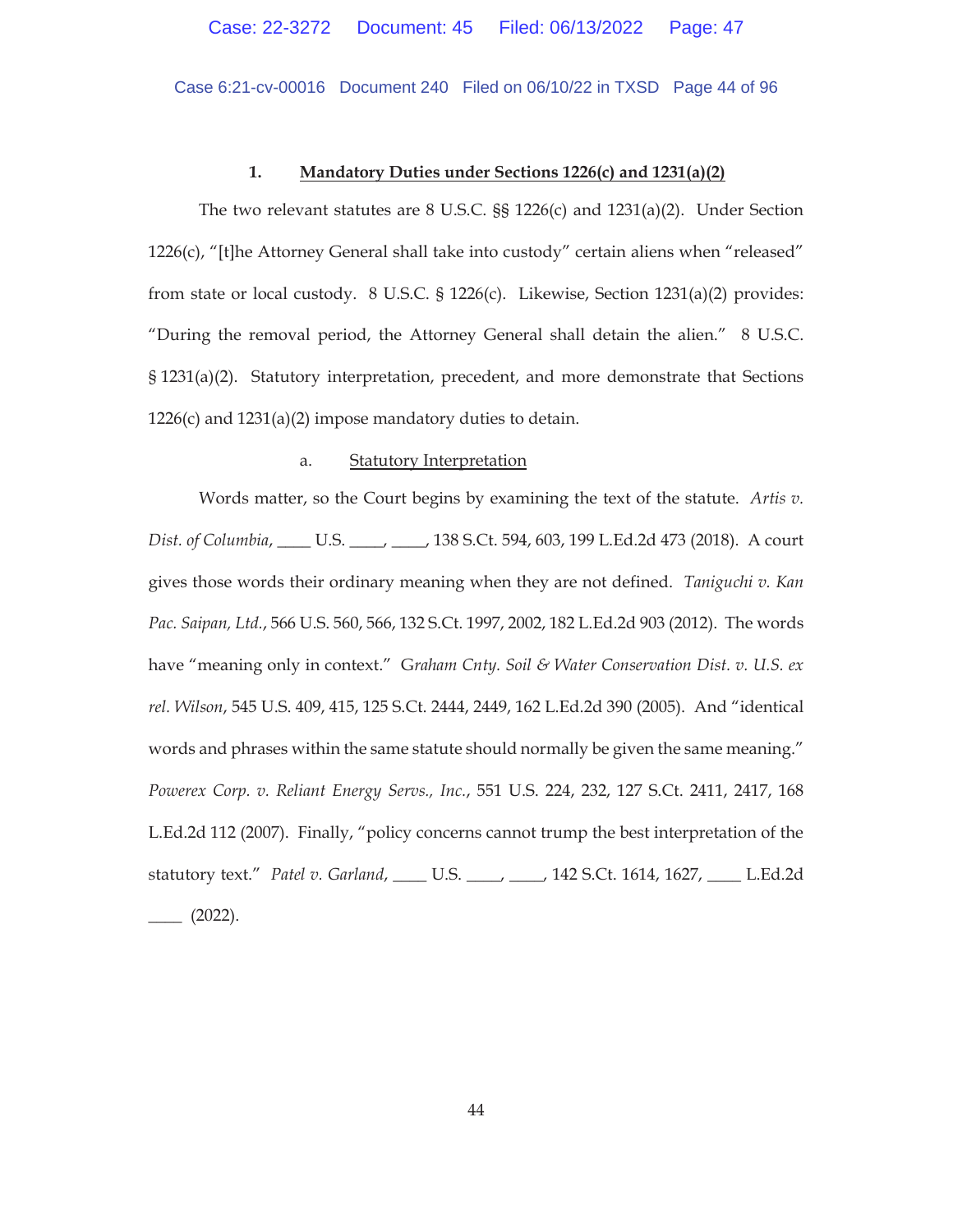Case 6:21-cv-00016 Document 240 Filed on 06/10/22 in TXSD Page 45 of 96

To begin, Section 1226 governs the apprehension and detention of aliens.54 Section

1226(a) provides as follows: "On a warrant issued by the Attorney General, an alien *may*

be arrested and detained pending a decision on whether the alien is to be removed from

the United States." 8 U.S.C. § 1226(a) (emphasis added). The statute continues on:

*Except as provided in subsection (c)* and pending such decision, the Attorney General—

(1) may continue to detain the arrested alien; and

(2) may release the alien on  $-$ 

(A) bond of at least \$1,500 with security approved by, and containing conditions prescribed by, the Attorney General; or

(B) conditional parole; but

(3) may not provide the alien with work authorization (including an "employment authorized" endorsement or other appropriate work permit), unless the alien is lawfully admitted for permanent residence or otherwise would (without regard to removal proceedings) be provided such authorization.

*Id.* (emphasis added). Put simply, Section 1226(a) provides the default rule: the Executive Branch has general discretion to detain aliens. But there are limits to that discretion, as evidenced by the language "except as provided in subsection (c)." Section 1226(c) thus cabins the general grant of discretion under Section 1226(a). *Preap*, \_\_\_\_ U.S. \_\_\_\_, 139 S.Ct. at 966.

 Section 1226(c), titled "Detention of criminal aliens," lists those limitations to the general discretion to detain:

<sup>54 &</sup>quot;Section 1226 applies before an alien proceeds through the removal proceedings and obtains a decision; § 1231 applies after." *Guzman Chavez*, \_\_\_\_ U.S. at \_\_\_\_, 141 S.Ct. at 2290; *see also Texas I*, 524 F. Supp. 3d at 611–17 (detailing the immigration removal process).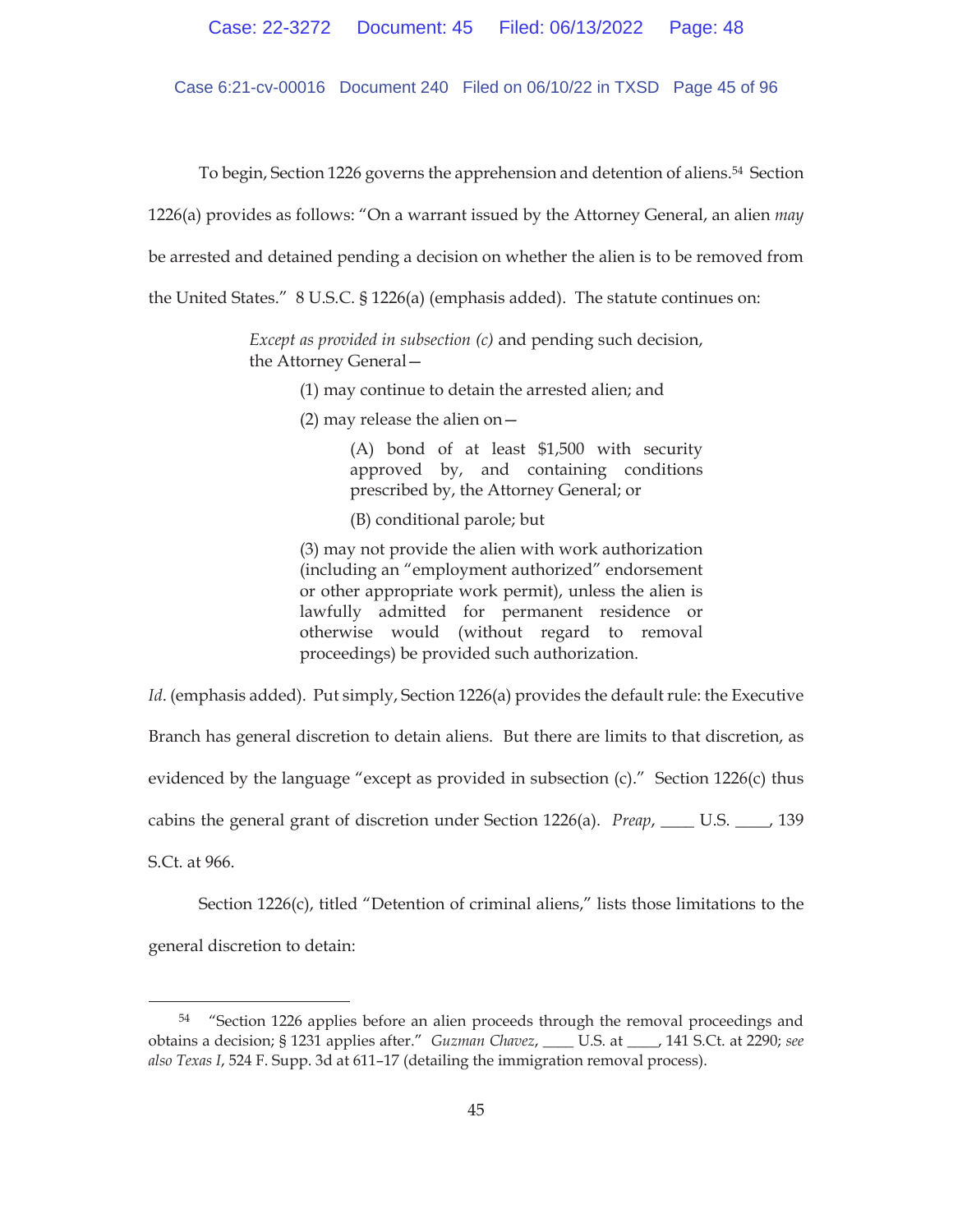Case 6:21-cv-00016 Document 240 Filed on 06/10/22 in TXSD Page 46 of 96

The Attorney General *shall* take into custody any alien who—

(A) is inadmissible by reason of having committed any offense covered in section 1182(a)(2) of this title,

(B) is deportable by reason of having committed any offense covered in section  $1227(a)(2)(A)(ii)$ ,  $(A)(iii)$ ,  $(B)$ , (C), or (D) of this title,

(C) is deportable under section  $1227(a)(2)(A)(i)$  of this title on the basis of an offense for which the alien has been sentence[d] to a term of imprisonment of at least 1 year, or

(D) is inadmissible under section  $1182(a)(3)(B)$  of this title or deportable under section  $1227(a)(4)(B)$  of this title,

*when the alien is released*, without regard to whether the alien is released on parole, supervised release, or probation, and without regard to whether the alien may be arrested or imprisoned again for the same offense.

8 U.S.C. § 1226(c)(1) (emphases added). Section  $1226(c)(2)$  continues on to list circumstances in which aliens described under Section  $1226(c)(1)$  may be released: the Attorney General "may" release aliens described in Subsection (c)(1) "only if" certain circumstances are present. *Id.* § 1226(c)(2).

The contrast between "may" under Section 1226(a) and "shall" under Section 1226(c) is important. "The word 'shall' usually connotes a requirement." *Maine Cmty. Health Options v. United States*, \_\_\_\_ U.S. \_\_\_\_, \_\_\_\_, 140 S.Ct. 1308, 1320, 206 L.Ed.2d 764 (2020) (citation omitted). The word "may," by contrast, "customarily connotes discretion," particularly where "may" is juxtaposed with "shall." *Jama v. Immigr. & Customs Enf't*, 543 U.S. 335, 346, 125 S.Ct. 694, 703, 160 L.Ed.2d 708 (2005). Also note that Section  $1226(c)(1)$  includes a temporal requirement: "when the alien is released." The temporal requirement provides a trigger for when discretion must yield to a mandate.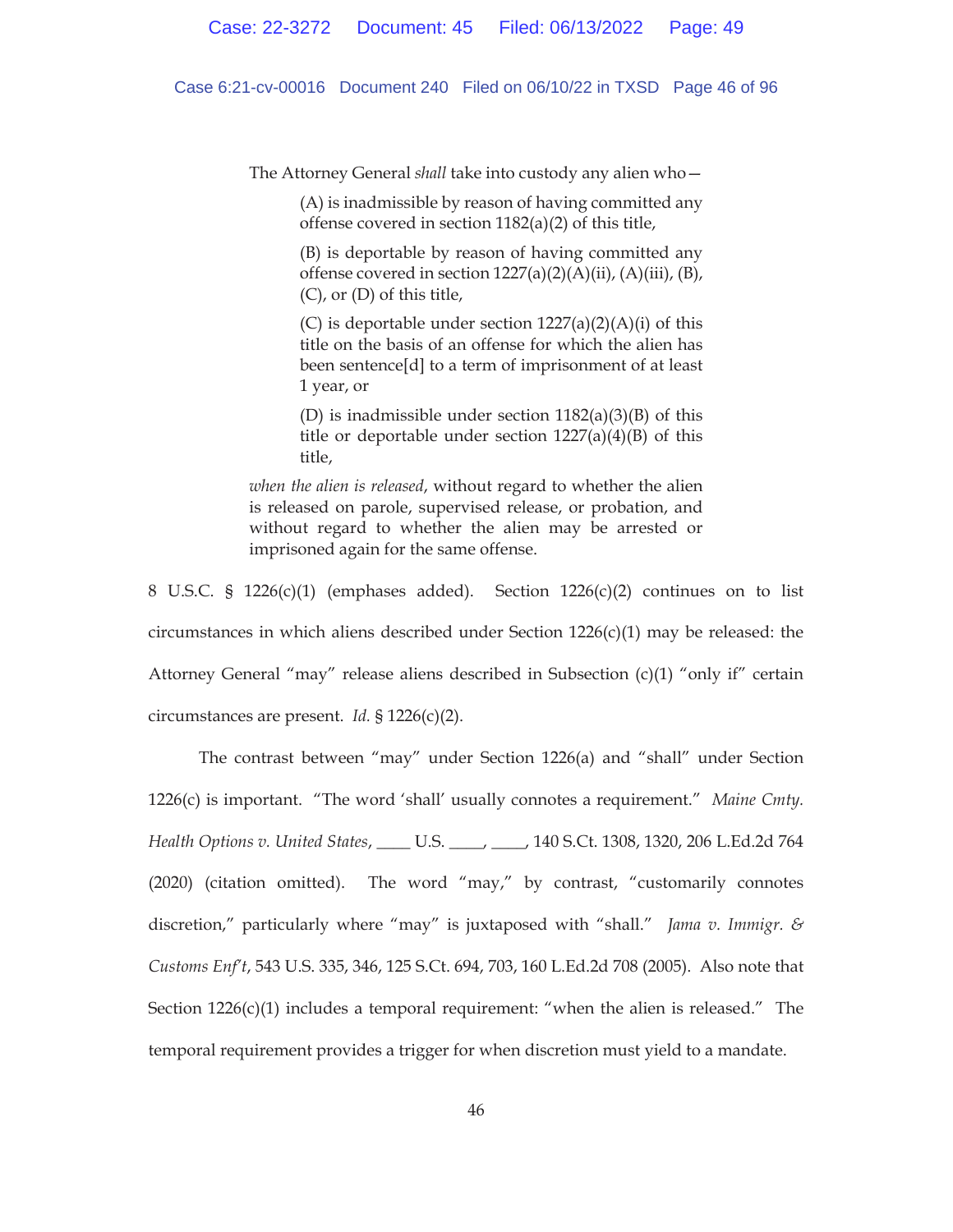Case 6:21-cv-00016 Document 240 Filed on 06/10/22 in TXSD Page 47 of 96

For Section 1226(c)(2) to have any meaning, Section 1226(c)(1) must be a mandate: the Attorney General must detain aliens when released from state or local custody, and these aliens may then be released from detention *only if* certain situations call for it. If Subsection  $(c)(1)$  is not interpreted in this way, then Subsection  $(c)(2)$  loses its significance. It would be superfluous for Congress to state the only circumstances in which certain aliens may be released – per Subsection  $(c)(2)$  – if the Government was meant to initially have the discretion to decide which criminal aliens to detain in the first place. The Government could free itself from a requirement to detain merely by *choosing* not to detain in the first place. *Cf. Preap*, \_\_\_\_ U.S. at \_\_\_\_, 139 S.Ct. at 970. Reading a mandatory detention statute as actually meaning that the Government "has to detain" only when it "decides to detain" makes the statute inoperative. A mandate that the Government can ignore at its own discretion is no mandate at all.

Now Section 1231. Section 1231(a)(2) also contains the word "shall":

During the removal period, the Attorney General *shall* detain the alien. Under no circumstance during the removal period shall the Attorney General release an alien who has been found inadmissible under section  $1182(a)(2)$  or  $1182(a)(3)(B)$ of this title or deportable under section 1227(a)(2) or  $1227(a)(4)(B)$  of this title.

8 U.S.C. § 1231(a)(2) (emphasis added). Like Section 1226, Section 1231 contains a temporal requirement: during the removal period*.* The "removal period" is defined as a period of 90 days when an alien is ordered removed. *Id.* § 1231(a)(1)–(2). The statute further provides that the removal period "shall" be extended beyond 90 days if certain circumstances arise, and the alien "may" remain in detention during that extended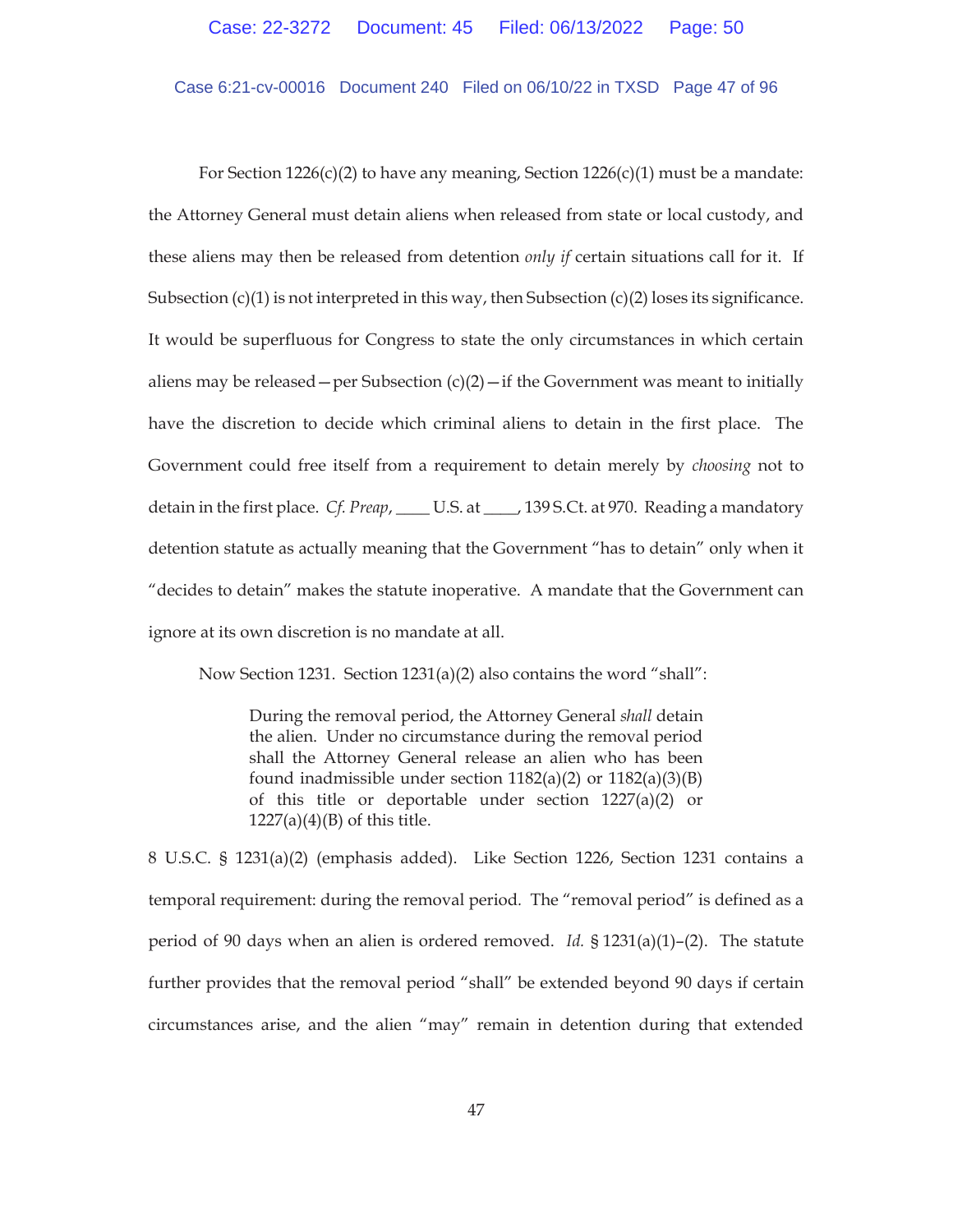### Case 6:21-cv-00016 Document 240 Filed on 06/10/22 in TXSD Page 48 of 96

period. *Id.* § 1231(a)(1)(C). It would be odd to read "shall detain" during the removal period as providing discretion when the statute also specifies discretion to detain—"may remain in detention"— *after* the initial 90-day removal period. *See id.* There would be no need to confer discretion to detain after the 90-day removal period expires if discretion was already built into this language—"During the removal period, the Attorney General shall detain the alien."

All of this makes even more sense considering that a court should interpret a "statute as a symmetrical and coherent regulatory scheme[.]" *Food & Drug Admin. v. Brown & Williamson Tobacco Corp.*, 529 U.S. 120, 133, 120 S.Ct. 1291, 1301, 146 L.Ed.2d 121 (2000) (quotations and citations omitted). Section 1225, a companion statute to Section 1226, includes the same "may" versus "shall" juxtaposition and imposes a mandatory duty. *Texas MPP*, 20 F.4th at 993–96. "Shall" under Sections 1226(c) and 1231(a)(2), then, also mandates detention.

The Government offers a different reading. In the Government's view, "shall" in both statutes means "may."55 This makes little sense. Section 1226(a) provides discretion to detain aliens. Section 1226(c), by contrast, lists certain criminal aliens that "shall" be

<sup>55</sup> At no point has the Government invoked *Chevron, U.S.A., Inc. v. Nat. Res. Def. Council, Inc.*, 467 U.S. 837, 104 S.Ct. 2778, 81 L.Ed.2d 694 (1984). Therefore, the Court does not pass "*Chevron* Step Zero." *See generally* Cass R. Sunstein, *Chevron Step Zero*, 92 Va. L. Rev. 187 (2006). The Government could have argued that "shall" is ambiguous and that the Court should defer to the Government's interpretation. The Government may have declined to pursue this route because it has interpreted Section 1226(c) as mandatory for decades. *See* Brief for Petitioners, *Albence v. Guzman Chavez*, 2020 WL 4938065, at \*5; Reply Brief for Petitioners, *Albence v. Guzman Chavez*, 2020 WL 3124376, at \*7; Oral Argument, *Nielsen v. Preap*, 2018 WL 4922082, at \*9; Brief for Petitioners, *Reno v. Ma*, 2000 WL 1784982, at \*26–28; *Matter of Garvin-Noble*, 21 I. & N. Dec. 672, 678 (BIA 1997). It has also argued that other INA provisions impose mandates. Brief for Petitioners, *Jennings v. Rodriguez*, 2016 WL 5404637, at \*16–17 (8 U.S.C. § 1225(b)).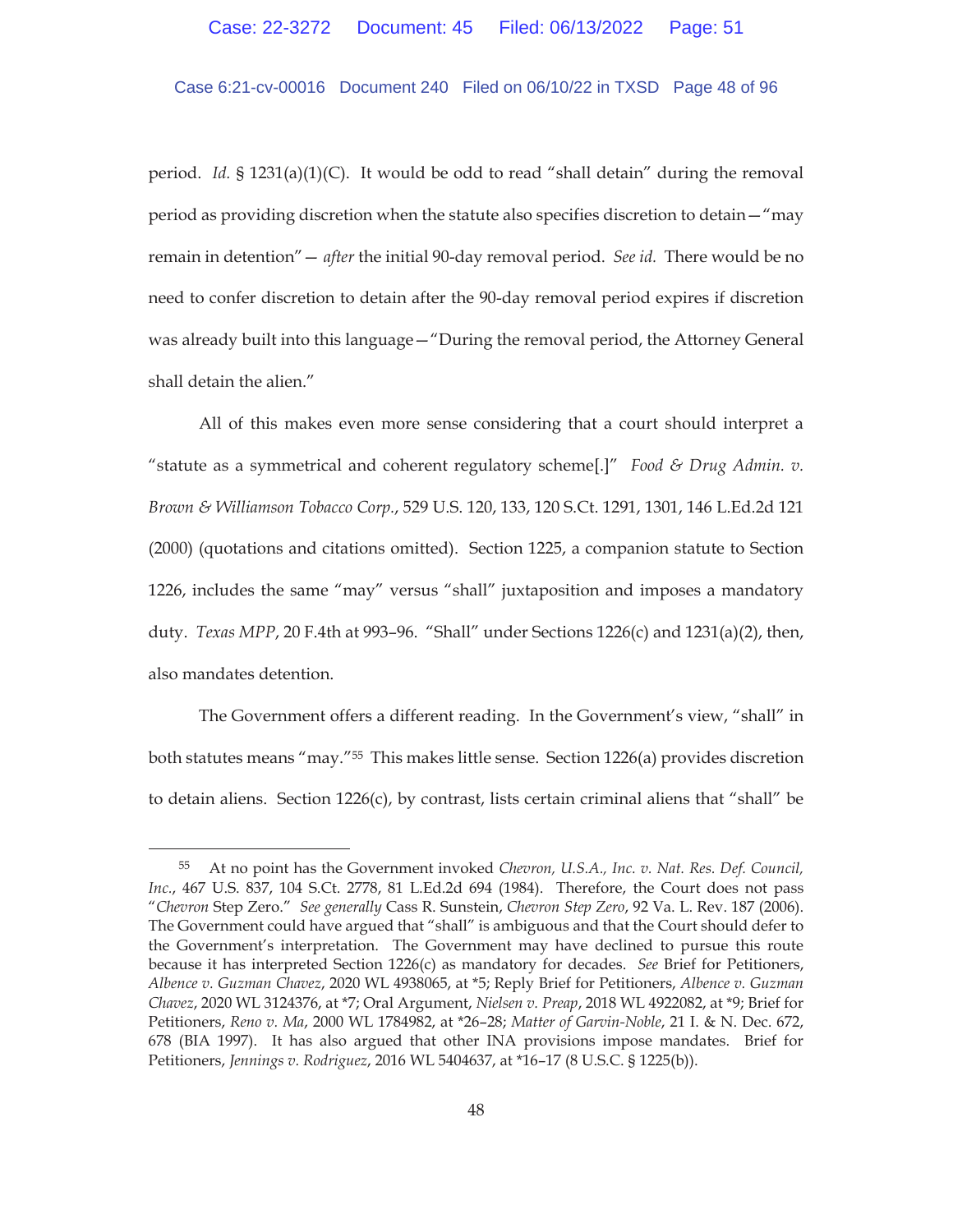Case 6:21-cv-00016 Document 240 Filed on 06/10/22 in TXSD Page 49 of 96

detained. A similar structure exists in Section  $1231(a)(2)$ . Section  $1231(a)(2)$  mandates detention during the removal period. It also *prohibits* the release of certain individuals if DHS *actually* detains those individuals. None of these limitations in the statute would make sense if they were discretionary. The Government's reading would invite the Court to erase the limitations under the INA, all in violation of "the cardinal principle of interpretation that courts must give effect, if possible, to every clause and word of a statute." *Parker Drilling Mgmt. Servs., Ltd. v. Newton*, \_\_\_\_ U.S. \_\_\_\_, \_\_\_\_, 139 S.Ct. 1881, 1890, 204 L.Ed.2d 165 (2019) (internal quotations omitted). The Government's interpretation would mean that it "can take the powers given to it by Congress" but "ignor[e] the limits Congress placed on those powers"—a dangerous result. *Texas MPP*, 20 F.4th at 997. Congress could have drafted a statute that gives general authority to detain. But it was more specific. And deliberately so.

 The Government does not dispute that Congress *can* mandate detention. In fact, the Government concedes that Congress *has* limited discretion by using the phrase "only if" under Section 1226(c) and "under no circumstance" under Section  $1231(a)(2)$ . This language, so the Government reasons, is sufficiently clear to demonstrate a congressional mandate. (Dkt. No. 211 at 103–04); (Dkt. No. 223 at 23).

But what about "shall"? Section 1226, for example, does not include the same language "under no circumstance." Section 1226, instead, contrasts "may" with "shall." If "may" provides discretion and "shall" also provides discretion, the entire statutory scheme becomes redundant at best or nonsensical at worst. Moreover, Section  $1226(c)(1)$ would be superfluous. *See Duncan v. Walker*, 533 U.S. 167, 174, 121 S.Ct. 2120, 2125, 150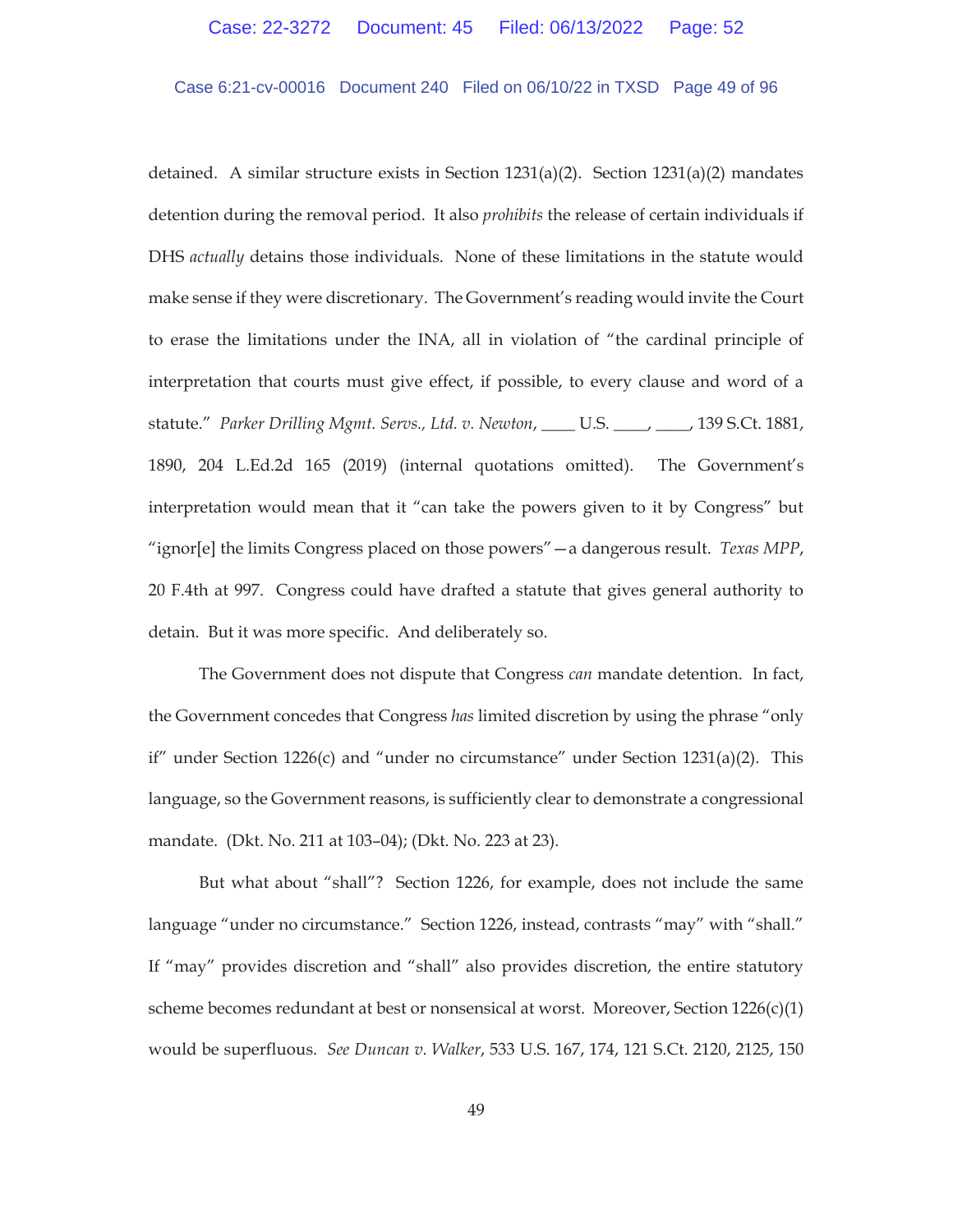Case 6:21-cv-00016 Document 240 Filed on 06/10/22 in TXSD Page 50 of 96

L.Ed.2d 251 (2001). Congress would not have enacted Section 1226(c) to be discretionary because Section 1226(a) already is. Indeed, the Supreme Court has noted that "it would be very strange for Congress to forbid the release of aliens who need not be arrested in the first place." *Preap*, \_\_\_\_ U.S. at \_\_\_\_, 139 S.Ct. at 970.

The Government's contention that the "only if" clause in Section 1226(c) and the "under no circumstance" clause in Section  $1231(a)(2)$  are mandatory, but the "shall" clauses are not, is untenable. Of course, "only if" and "under no circumstance" are different words than "shall," just as "shall" and "may" are different words. But the mayversus-shall distinction is not important just because they are different words; it is important because they are commonly used as antonyms. Thus, their juxtaposition in the statutes accentuates their different meanings. Unlike "shall" and "may," "shall" and "only if" or "under no circumstance" are commonly used as synonyms—even complements. And they are used as complements here. *See Kirtsaeng v. John Wiley & Sons, Inc.*, 568 U.S. 519, 540, 133 S.Ct. 1351, 1364, 185 L.Ed.2d 392 (2013) ("We are not aware . . . of any canon of interpretation that forbids interpreting different words used in different parts of the same statute to mean roughly the same thing."). Indeed, federal courts remain mindful that "respect for Congress's prerogatives as policymaker means carefully attending to the words it chose rather than replacing them with others of our own." *Murphy v. Smith*, \_\_\_\_ U.S. \_\_\_\_, \_\_\_\_, 138 S.Ct. 784, 788, 200 L.Ed.2d 75 (2018); *see also Util. Air Regul. Grp. v. EPA*, 573 U.S. 302, 328, 134 S.Ct. 2427, 2446, 189 L.Ed.2d 372 (2014) ("Agencies are not free to adopt unreasonable interpretations of statutory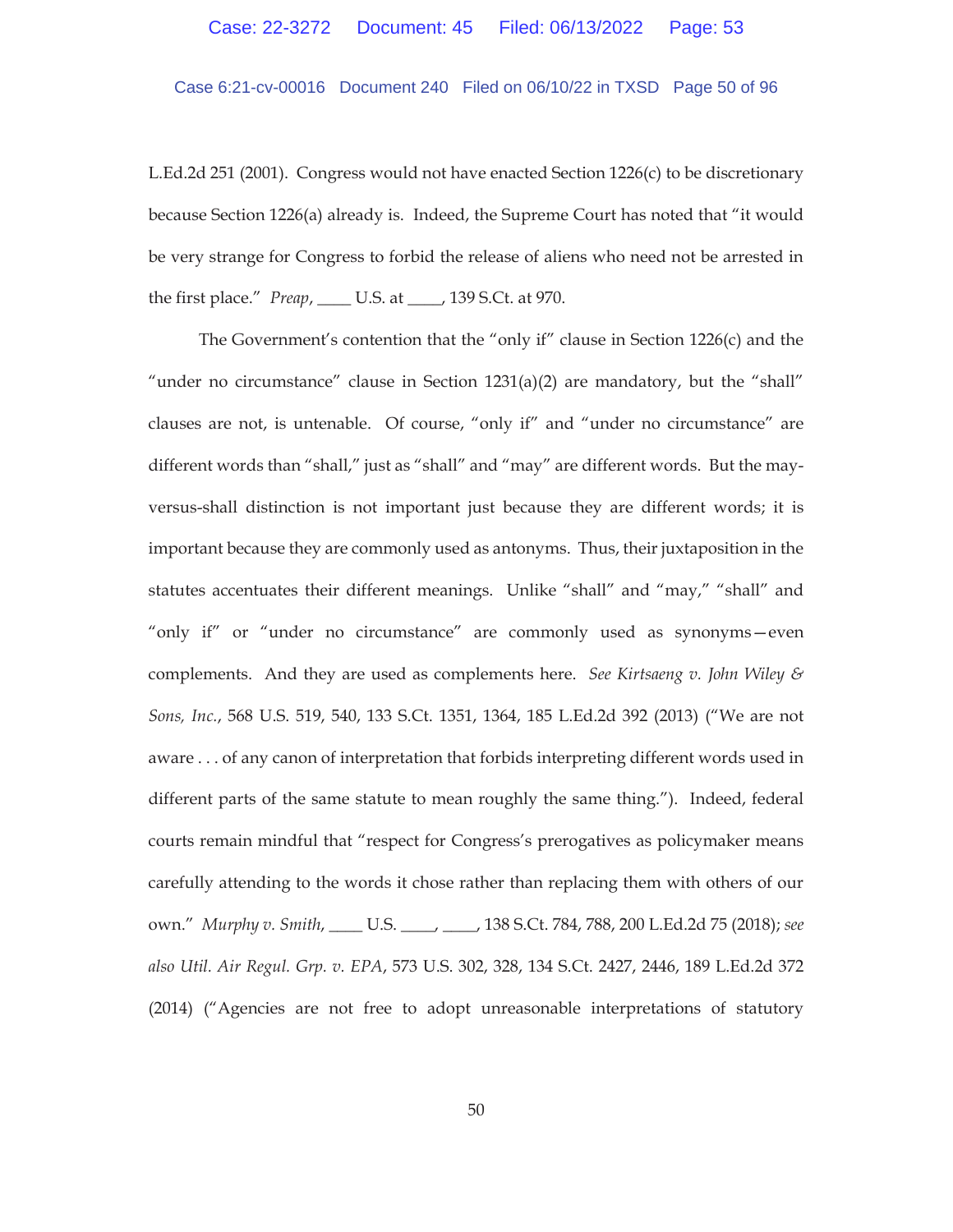Case 6:21-cv-00016 Document 240 Filed on 06/10/22 in TXSD Page 51 of 96

provisions and then edit other statutory provisions to mitigate the unreasonableness." (cleaned up)).

# b. Precedent

Lest any doubt remain, the Supreme Court has interpreted both Sections 1226(c) and 1231(a)(2) as mandatory. In *Johnson v. Guzman Chavez*, the Supreme Court noted "detention is mandatory" during an alien's removal period, as prescribed by Section 1231(a)(2). \_\_\_\_ U.S. \_\_\_\_, \_\_\_\_, 141 S.Ct. 2271, 2281, 210 L.Ed.2d 656 (2021). And under Section 1226(c), "detention is mandatory and release is permitted in very limited circumstances" for "certain criminal aliens and aliens who have connections to terrorism." *Id.* at \_\_\_\_ n.2, 141 S.Ct. at 2280 n.2. Other Supreme Court cases read the statutes similarly. *Preap*, \_\_\_\_ U.S. at \_\_\_\_, 139 S.Ct. at 959 (Section 1226(c)); *Jennings*, \_\_\_\_ U.S. at \_\_\_\_, 138 S.Ct. at 846 (Section 1226(c)); *Zadvydas v. Davis*, 533 U.S. 678, 683, 121 S.Ct. 2491, 2495, 150 L.Ed.2d 653 (2001) (Section 1231(a)(2)); *Demore*, 538 U.S. at 521, 123 S.Ct. at 1716 (Section 1226(c)).

The Government nevertheless argues that this precedent does not control because those cases did not address whether DHS, through a "rule" under the APA, has discretion to detain under those statutes. This distinction in unpersuasive.

*Guzman Chavez*, for example, considered whether certain aliens could be released on bond while petitioning for relief from removal. There, the Supreme Court analyzed Sections 1226(c) and 1231(a)(2). It held that Section 1231 applied to these aliens because they had effectively been ordered removed through the reinstatement of their previous orders of removal. *Guzman Chavez*, \_\_\_\_ U.S. at \_\_\_\_, 141 S.Ct. at 2287–91.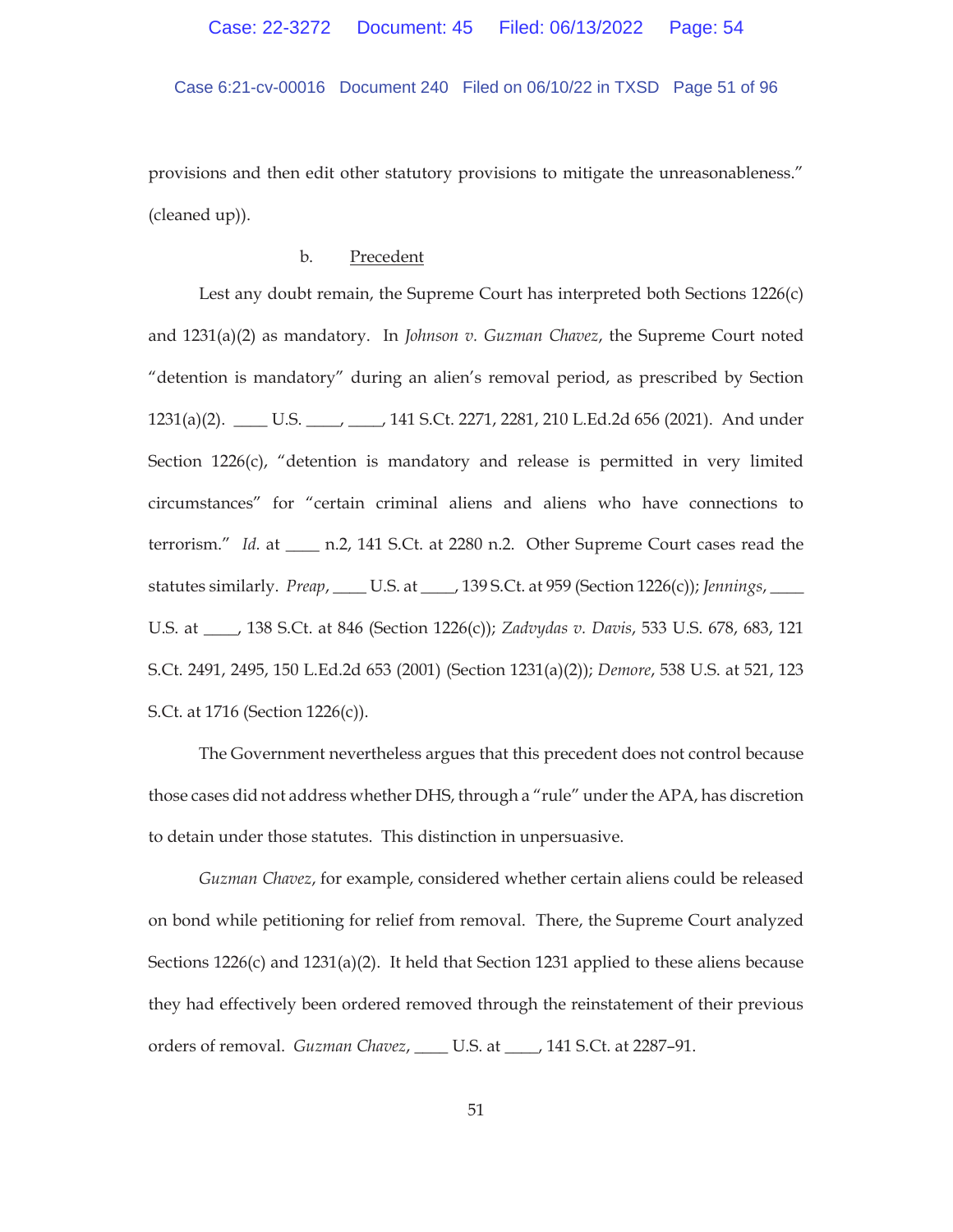### Case 6:21-cv-00016 Document 240 Filed on 06/10/22 in TXSD Page 52 of 96

In reaching this conclusion, the Supreme Court compared Section 1226, which applies to the arrest and detention of an alien "pending a decision on whether the alien is to be removed from the United States," with Section 1231, which applies to an alien ordered removed. *Id.* at \_\_\_\_, 141 S.Ct. at 2280–81. The Supreme Court noted that "DHS," under Section 1226(a), "may arrest and detain the alien" pending that alien's removal decision. *Id.* Such an alien "may generally apply for release on bond or conditional parole." *Id.* Nevertheless, the Supreme Court stated "there is one exception" to this general rule: for certain criminal aliens, "detention is mandatory" under Section 1226(c). *Id.* at \_\_\_\_ n.2, 141 S.Ct. at 2280 n.2. Like Section 1226(c), the Supreme Court stated detention under Section 1231 is "mandatory" precisely because of Section 1231(a)(2). *Id.* at \_\_\_\_, 141 S.Ct. at 2281. As this analysis of the statutes makes clear, interpreting Sections 1226(c) and 1231(a)(2) was essential to the holding in *Guzman Chavez*. Because the reasoning was essential to the holding, it is binding. *Seminole Tribe of Florida v. Florida*, 517 U.S. 44, 67, 116 S.Ct. 1114, 1129, 134 L.Ed.2d 252 (1996). This is unsurprising. Other circuits have agreed that the INA mandates detention. *See*, *e.g.*, *Sylvain v. Attorney Gen. of U.S.*, 714 F.3d 150, 152, 154–55 (3d Cir. 2013).

#### c. Castle Rock

The Government reads the statutes differently in light of *Town of Castle Rock v. Gonzales*. There, the Supreme Court explained "the presence of seemingly mandatory legislative commands" like "shall" do not automatically impose a mandate against law enforcement. *Town of Castle Rock v. Gonzales*, 545 U.S. 748, 760–61, 125 S.Ct. 2796, 2805– 06, 162 L.Ed.2d 658 (2005). Instead, a mandate is found when there is "some stronger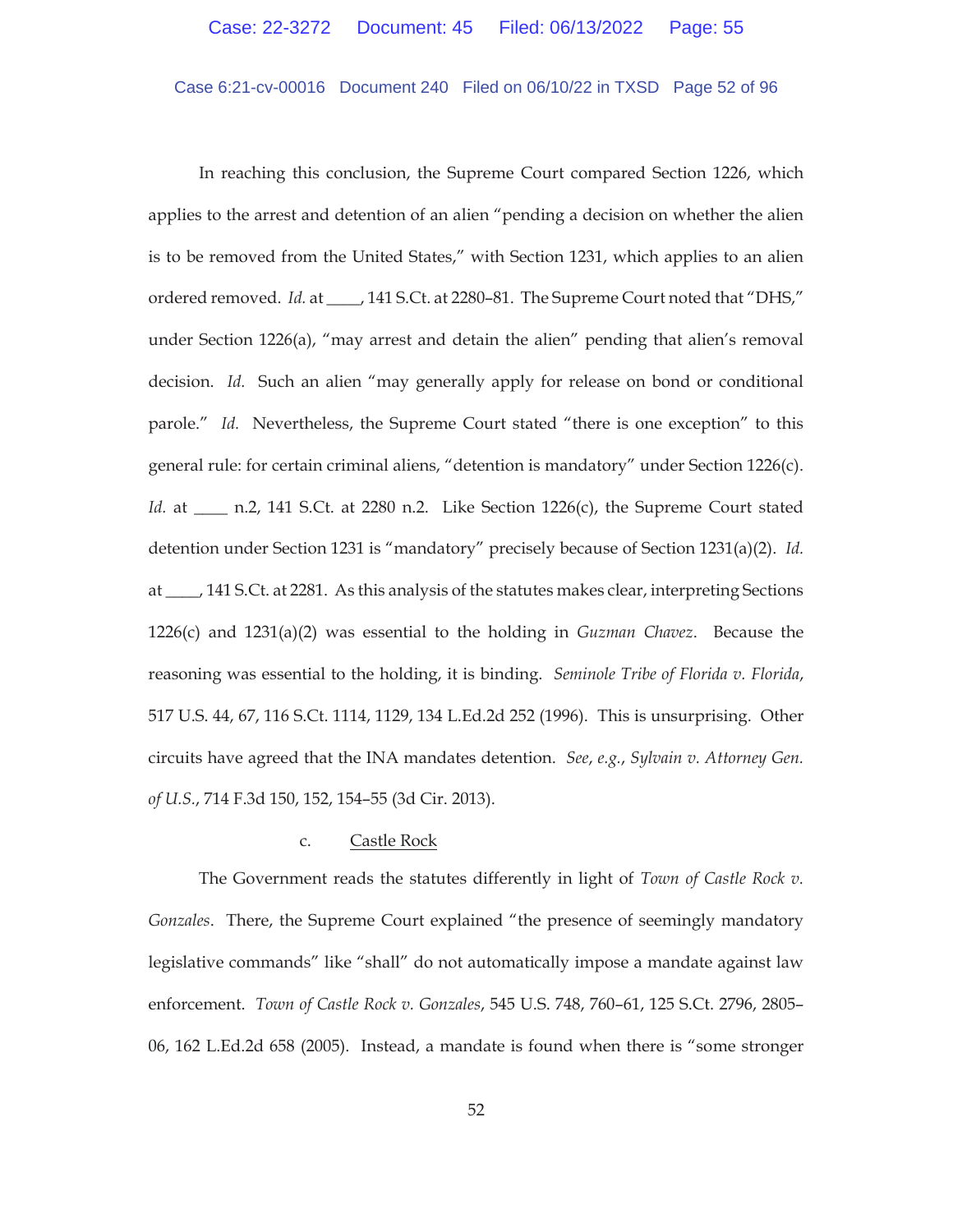# Case 6:21-cv-00016 Document 240 Filed on 06/10/22 in TXSD Page 53 of 96

indication" from the legislature. *Id.* at 761, 125 S.Ct. at 2806. *Castle Rock*, however, is distinguishable. In *Castle Rock*, the question presented was "whether an individual who has obtained a state-law restraining order has a constitutionally protected property interest in having the police enforce the restraining order when they have probable cause to believe it has been violated." *Id.* at 750–51, 125 S.Ct. at 2800. This case, by contrast, involves a "contrary to law" claim under the APA against a federal agency that promulgated a rule. *See Texas MPP*, 20 F.4th at 982–83. In addition, "*Castle Rock* is relevant only where an official makes a nonenforcement decision." *Id.* at 997. That is, *Castle Rock* applies to individual decisions. *Castle Rock* is irrelevant when DHS engages in "misenforcement" or suspension of the INA by issuing a rule under the APA, as it has done here.

And even if *Castle Rock* does apply, the Court finds that there *is* "some stronger indication" that Sections  $1226(c)$  and  $1231(a)(2)$  impose a mandate. First, Congress included a grace period in the INA to provide time for the agency to make the change from a discretionary to a mandatory detention regime. Second, the context surrounding the enactment of Sections  $1226(c)$  and  $1231(a)(2)$  shows that they are mandatory.

### i. Transition Period Custody Rules

In 1996, President Clinton signed the Illegal Immigration Reform and Immigrant Responsibility Act (IIRIRA). *Matter of Garvin-Noble*, 21 I. & N. Dec. 672, 674 (BIA 1997). Included in the IIRIRA are the Transition Period Custody Rules. *Id.* at 675. Enacted alongside the 1996 amendments to federal immigration law, the Transition Period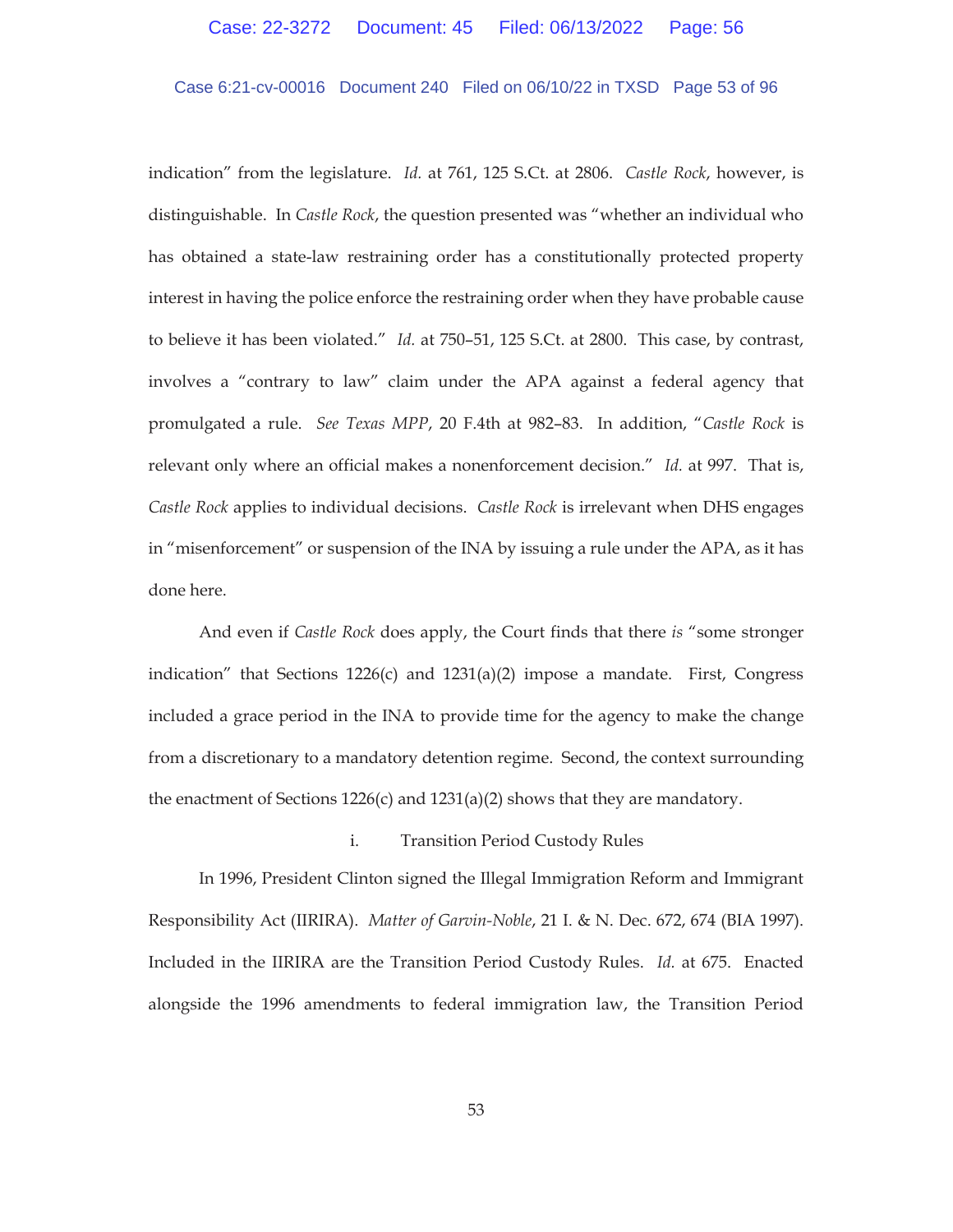Case 6:21-cv-00016 Document 240 Filed on 06/10/22 in TXSD Page 54 of 96

Custody Rules demonstrate that Sections  $1226(c)$  and  $1231(a)(2)$  mandate detention. *Compare* Act of Sept. 30, 1996, Pub. L. No. 104–208 § 303(a) *with id.* § 303(b)(3).

The Transition Rules were "designed to give the Attorney General a 1-year grace period, which [could] be extended for an additional year, during which mandatory detention of criminal aliens [under Section 1226(c)] would not be the general rule." *Matter of Garvin-Noble*, 21 I. & N. Dec. at 675*.* Congress included the Transition Rules because it knew that it could be difficult for the Attorney General (who oversaw the enforcement of immigration law before the creation of DHS) to immediately comply with its detention mandate. *See Preap*, \_\_\_\_ U.S. at \_\_\_\_, 139 S.Ct. at 969; *Matter of Garvin-Noble*, 21 I & N Dec. at 681 ("While practical constraints temporarily necessitated some flexibility, Congress, in keeping with prior concerns, enacted the transition rules with some restrictions on the release of criminal aliens pending removal, such as keeping those aliens dangerous to the community in detention.").

The Transition Rules themselves are found in Section 303(b)(3) of Public Law No. 104–208. Section 303(b)(2) contains the provision that allows the Attorney General to optin to the Transition Rules:

> If the Attorney General, not later than 10 days after the date of the enactment of this Act [i.e., September 30, 1996], notifies in writing [Congress] that there is *insufficient detention space* and [] *personnel* available to carry out section 236(c) of the Immigration and Nationality Act [codified at 8 U.S.C. § 1226(c)], [] the [Transition Period Custody Rules] shall be in effect for a 1-year period beginning on the date of such notification, instead of [8 U.S.C. § 1226(c)].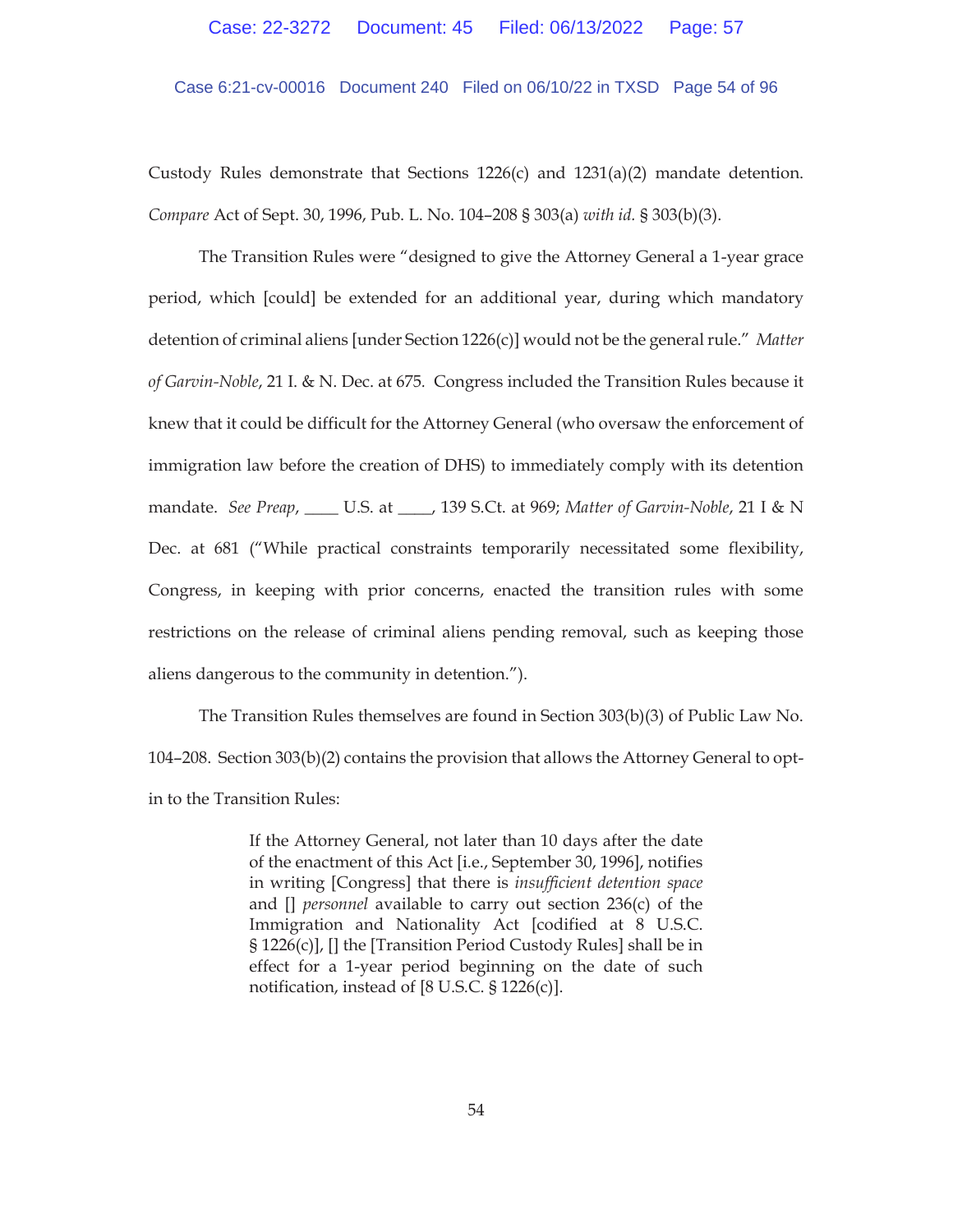#### Case 6:21-cv-00016 Document 240 Filed on 06/10/22 in TXSD Page 55 of 96

Pub. Law. No. 104–208 § 303(b)(2) (emphases added). The Attorney General took advantage of the Transition Rules within the opt-in period. *Matter of Garvin-Noble*, 21 I & N Dec. at 674. But the Transition Rules had a maximum two-year lifespan. *Id.* at 675; Pub. Law. No. 104–208 § 303(b)(2). After invoking the Transition Rules for the full twoyear period, INS asked Congress to extend the grace period further, but Congress refused. *INS Issues Detention Guidelines After Expiration of TPCR*, 75 No. 42 Interpreter Releases 1508, 1508 (Westlaw Nov. 2, 1998). Thus, as the INS recognized, the mandate under 8 U.S.C. § 1226 became the law of the land in October 1998. *See id.*; *see also Saysana v. Gillen*, 590 F.3d 7, 10 n.2 (1st Cir. 2009); *Galvez v. Lewis*, 56 F. Supp. 2d 637, 641 (E.D. Va. 1999).

Two salient points about the Transition Rules. First, Congress contemplated the precise situation the Government complains of in this case: a lack of resources and personnel. Accordingly, Congress gave the Executive Branch a grace period as it transitioned to mandatory detention. But a grace period is not a license to permanently disregard the law. Congress expected that after two years, the Executive Branch would comply. *Matter of Garvin-Noble*, 21 I & N Dec. at 681; *see also Matter of Valdez-Valdez*, 21 I. & N. Dec. 703, 719 (BIA 1997). Indeed, the INS requested an extension of the grace period in the Transition Rules and Congress rejected that request. The Transition Rules demonstrate, and the Constitution demands, that when it is difficult for the Executive Branch to comply with Congress's instructions, the proper course is to ask for more support or for the law to be changed. *Cf. Alabama Dep't of Revenue v. CSX Transp., Inc.*,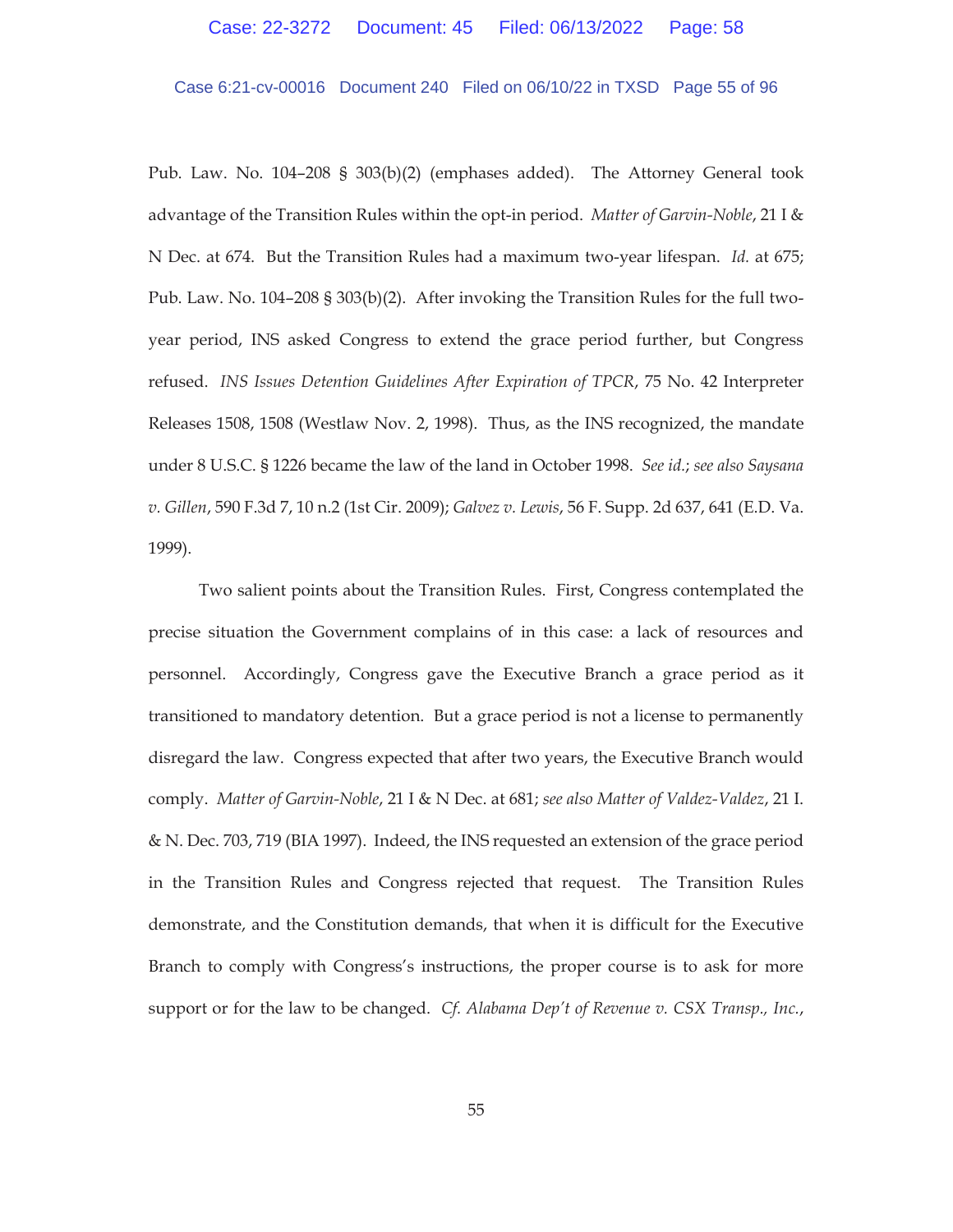Case 6:21-cv-00016 Document 240 Filed on 06/10/22 in TXSD Page 56 of 96

575 U.S. 21, 31, 135 S.Ct. 1136, 1144, 191 L.Ed.2d 113 (2015) ("If the task . . . is 'Sisyphean,' . . . it is a Sisyphean task that the statute imposes.").

And on this point about insufficient resources and limited detention capacity, the Court finds that the Government has not acted in good faith. Throughout this case, the Government has trumpeted the fact that it does not have enough resources to detain those aliens it is required by law to detain. The Government blames Congress for this deficiency. At the same time, however, the Government has submitted two budget requests in which it asks Congress *to cut* those very resources and capacity by 26%. (F.F. No. 16). Additionally, the Government has persistently underutilized existing detention facilities. (F.F. No. 17). To say that this is incongruous is to say the least.

Second, the Government's position "flouts the interpretive canon against surplusage—the idea that every word and every provision is to be given effect and that none should needlessly be given an interpretation that causes it to duplicate another provision or to have no consequence." *See Preap*, \_\_\_\_ U.S. at \_\_\_\_, 139 S.Ct. at 969 (cleaned up). As we have seen, the Government's reading violates this canon because it renders the word "shall" meaningless. *See supra* III.C.1.a. Now we see that the Government's reading doubly violates the canon, because it also makes the Transition Rules surplusage. The Transition Rules were an intricate and thoughtful statutory regime that governed the detention of aliens in this country for the two years that they were in effect. Pub. Law. No. 104–208 § 303(b). The Government's reading is incorrect.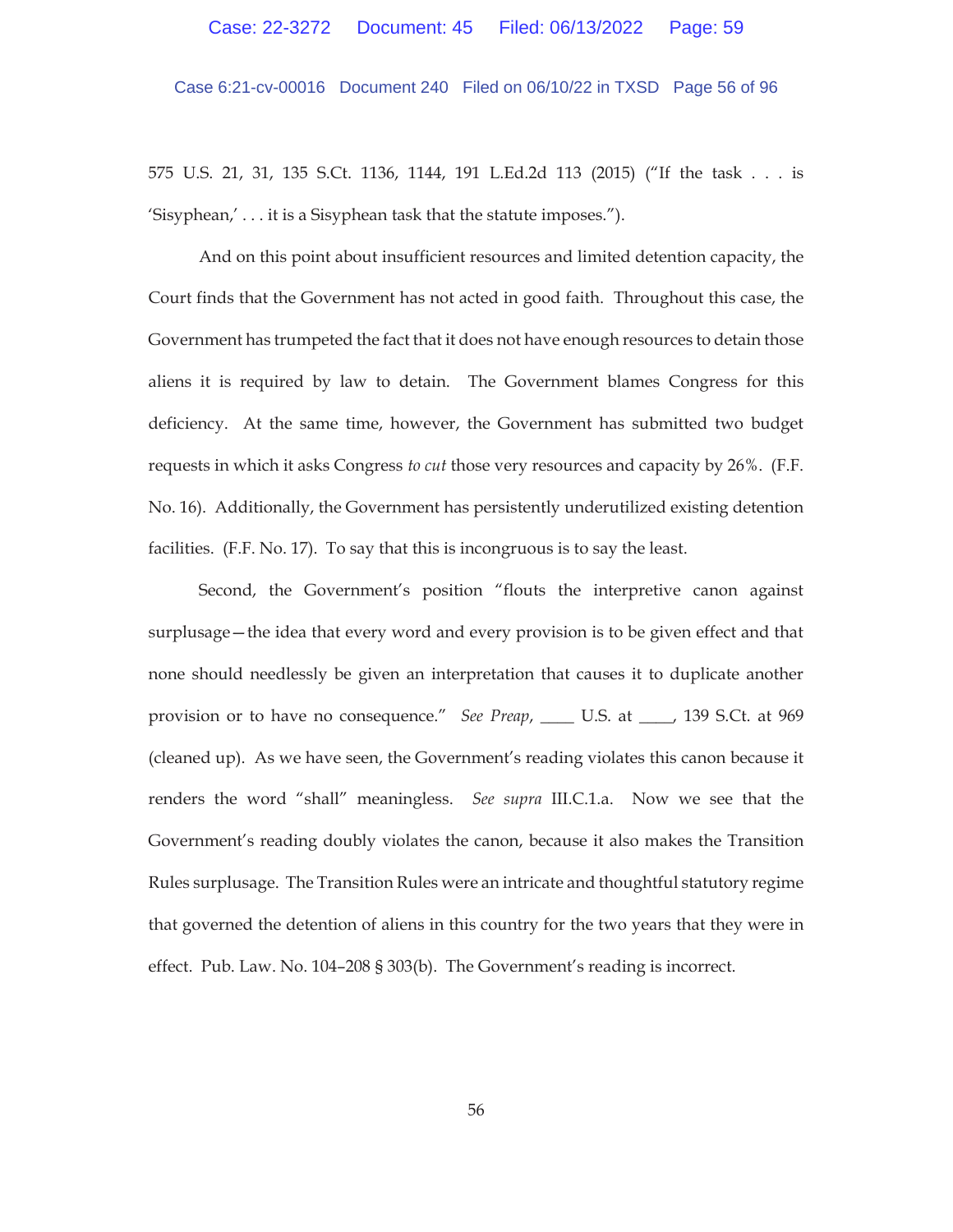## Case 6:21-cv-00016 Document 240 Filed on 06/10/22 in TXSD Page 57 of 96

# ii. IIRIRA was passed, in part, to take away the Government's general discretion in this context

The context of the IIRIRA amendments to the INA is a separate reason that *Castle Rock*'s call for "some stronger indication" is met here. To the extent that *Castle Rock* applies, the Supreme Court recognized that when the word "shall" is used in a statute and applied to law enforcement, there must be "some stronger indication" from the legislature that it is a mandate. *Castle Rock,* 545 U.S. at 761, 125 S.Ct. at 2806. The word "shall" alone might not be sufficient. In this case, however, one of the specific reasons that the statutes in question were amended was to take away the Government's discretion in this context. It is difficult to envision a stronger indication.

Section 1226(c) was enacted "against a backdrop of wholesale failure by the INS to deal with increasing rates of criminal activity by aliens." *Demore*, 538 U.S. at 518, 123 S.Ct. at 1714. The failure "to remove deportable criminal aliens" resulted in overpopulated prisons, monetary costs, and increased crime. *Id.* at 518–20, 123 S.Ct. at 1714–15. Crucially, "Congress also had before it evidence that one of the major causes of the INS' failure to remove deportable criminal aliens *was the agency's failure to detain those aliens* during their deportation proceedings." *Id.* at 519, 123 S.Ct. at 1715 (emphasis added). Before Section 1226(c) was enacted, the Attorney General had broad discretion on whether to detain aliens in this context. *Id.* Later, *and in response to these concerns*, Congress amended the law *to require* the Attorney General to detain a subset of deportable criminal aliens who committed the most serious crimes, pending a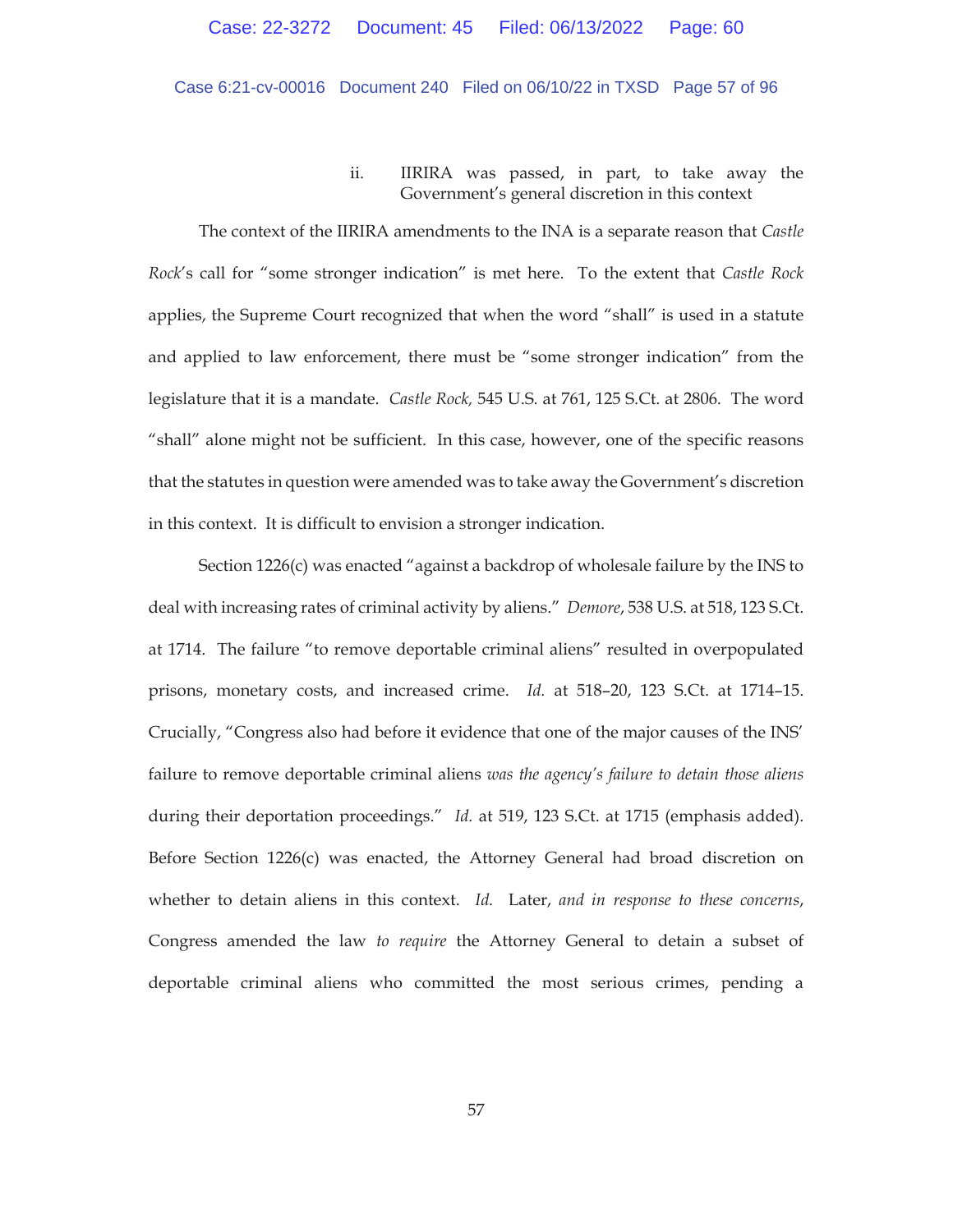Case 6:21-cv-00016 Document 240 Filed on 06/10/22 in TXSD Page 58 of 96

determination of their removability. *Id.* at 521, 123 S.Ct. at 1716. In the Court's view, this is direct evidence of the stronger indication envisioned by *Castle Rock.*

Like Section 1226(c), Section 1231(a)(2) was enacted against the same backdrop. As the Supreme Court noted, "protecting the community from dangerous aliens" is a "statutory purpose" of that section. *Zadvydas*, 533 U.S. at 697, 121 S.Ct. at 2502. What is more, Section 1231 "is part of a statute that has as its basic purpose effectuating an alien's removal." *Id.* Section 1231(a)(2)'s mandatory nature is made more evident because it applies *after* an alien has proceeded through the removal proceedings and obtained a decision. *See Guzman Chavez*, \_\_\_\_ U.S. at \_\_\_\_, 141 S.Ct. at 2290.

The Court holds that "shall" under Sections  $1226(c)$  and  $1231(a)(2)$  unambiguously means "must."

### **2. Whether Congress Can Mandate Detention**

Sections 1226(c) and 1231(a)(2) mandate detention. But *can* Congress require the Executive to detain? Yes, it can. "It is undisputed that Congress may mandate that the Executive Branch detain certain noncitizens during removal proceedings or before removal."56 *Preap*, \_\_\_\_ U.S. at \_\_\_\_, 139 S.Ct. at 973 (Kavanaugh, J., concurring).

That Congress can mandate detention makes sense when considering the broader scheme of immigration law. The Constitution provides that "Congress shall have Power . . . To establish an uniform Rule of Naturalization[.]" U.S. Const. art. I, § 8, cl. 4. The

<sup>56</sup> Indeed, even the Government concedes that Congress *can* mandate detention but argues that Congress did not in Sections 1226(c) and 1231(a)(2). (Dkt. No. 211 at 103–04); (Dkt. No. 223 at 23).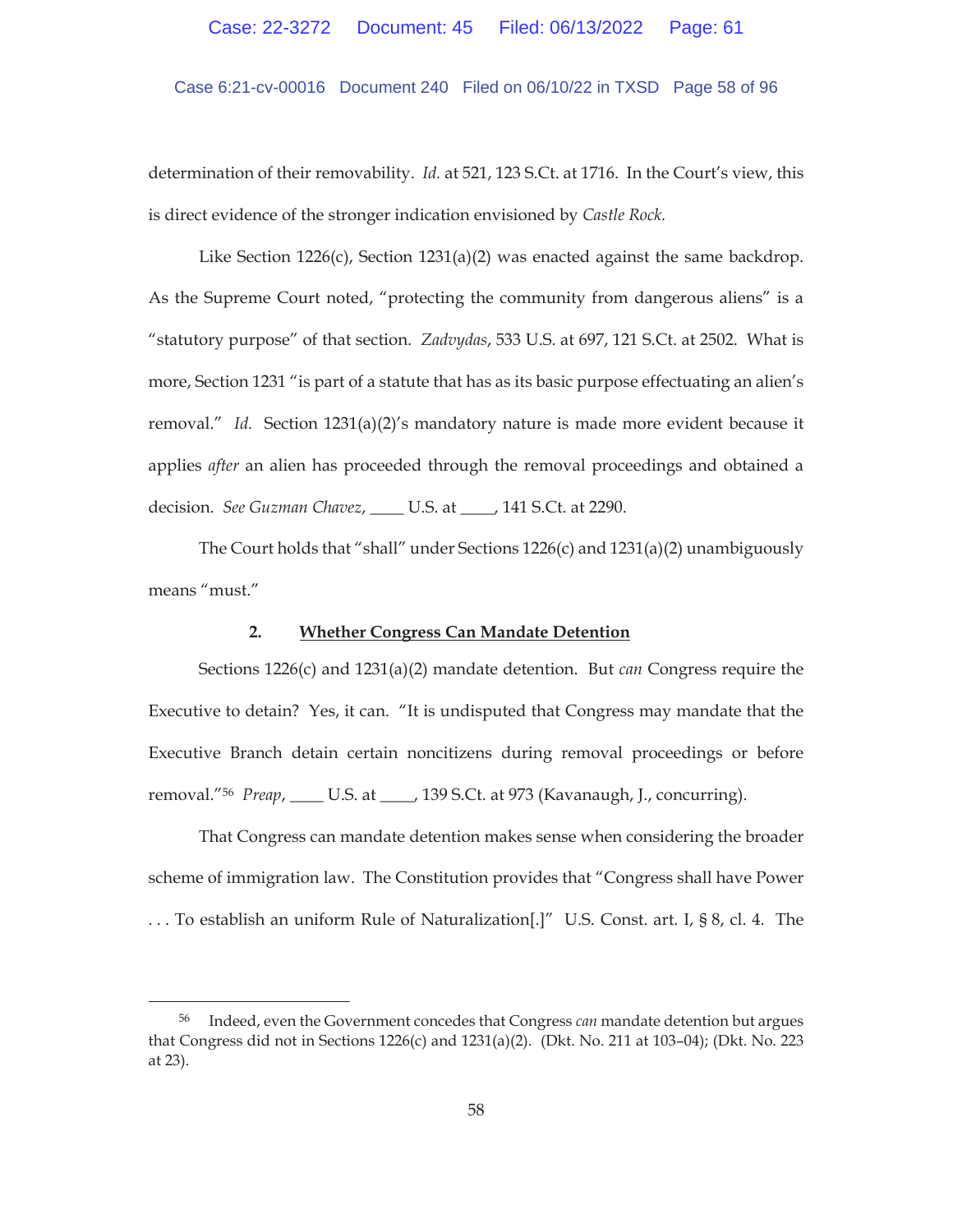Case 6:21-cv-00016 Document 240 Filed on 06/10/22 in TXSD Page 59 of 96

Supreme Court has long recognized that the power of naturalization is exclusively vested in Congress. *Chirac v. Lessee of Chirac*, 2 Wheat. 259, 269, 4 L.Ed. 234 (1817). Congress's exclusive power extends "to the entry of aliens and their right to remain here[.]" *Galvan v. Press*, 347 U.S. 522, 531, 74 S.Ct. 737, 743, 98 L.Ed. 911 (1954). "[P]lenary congressional power to make policies and rules for exclusion of aliens has long been firmly established." *Kleindienst v. Mandel*, 408 U.S. 753, 769–70, 92 S.Ct. 2576, 2585, 33 L.Ed.2d 683 (1972). Congress, exercising its authority vested by the Constitution, long ago enacted federal statutes governing immigration. In 1996, Congress charted a new course by amending federal immigration law. *Demore*, 538 U.S. at 518–21, 123 S.Ct. at 1714–16. Before, Congress provided the Executive Branch with broad general directives regarding the detention of aliens. But in 1996, to address perceived harms, Congress withdrew that discretion.

Congress had the authority to reign in this discretion. An administrative agency like DHS is a creature of statute. As such, it possesses "only the authority that Congress has provided." *Nat'l Fed'n of Indep. Bus. v. Dep't of Lab.*, \_\_\_\_ U.S. \_\_\_\_, \_\_\_\_, 142 S.Ct. 661, 665, 211 L.Ed.2d 448 (2022) (per curiam). In the APA context, "an agency literally has no power to act . . . unless and until Congress confers power upon it." *See Louisiana Pub. Serv. Comm'n v. F.C.C.*, 476 U.S. 355, 374, 106 S.Ct. 1890, 1901, 90 L.Ed.2d 369 (1986). Indeed, Congress may limit agency discretion by putting restrictions in the operative statutes. *Lincoln*, 508 U.S. at 193, 113 S.Ct. at 2032. As such, DHS "may not exercise its authority in a manner that is inconsistent with the administrative structure that Congress enacted into law." *See Brown & Williamson Tobacco Corp.*, 529 U.S. at 125, 120 S.Ct. at 1297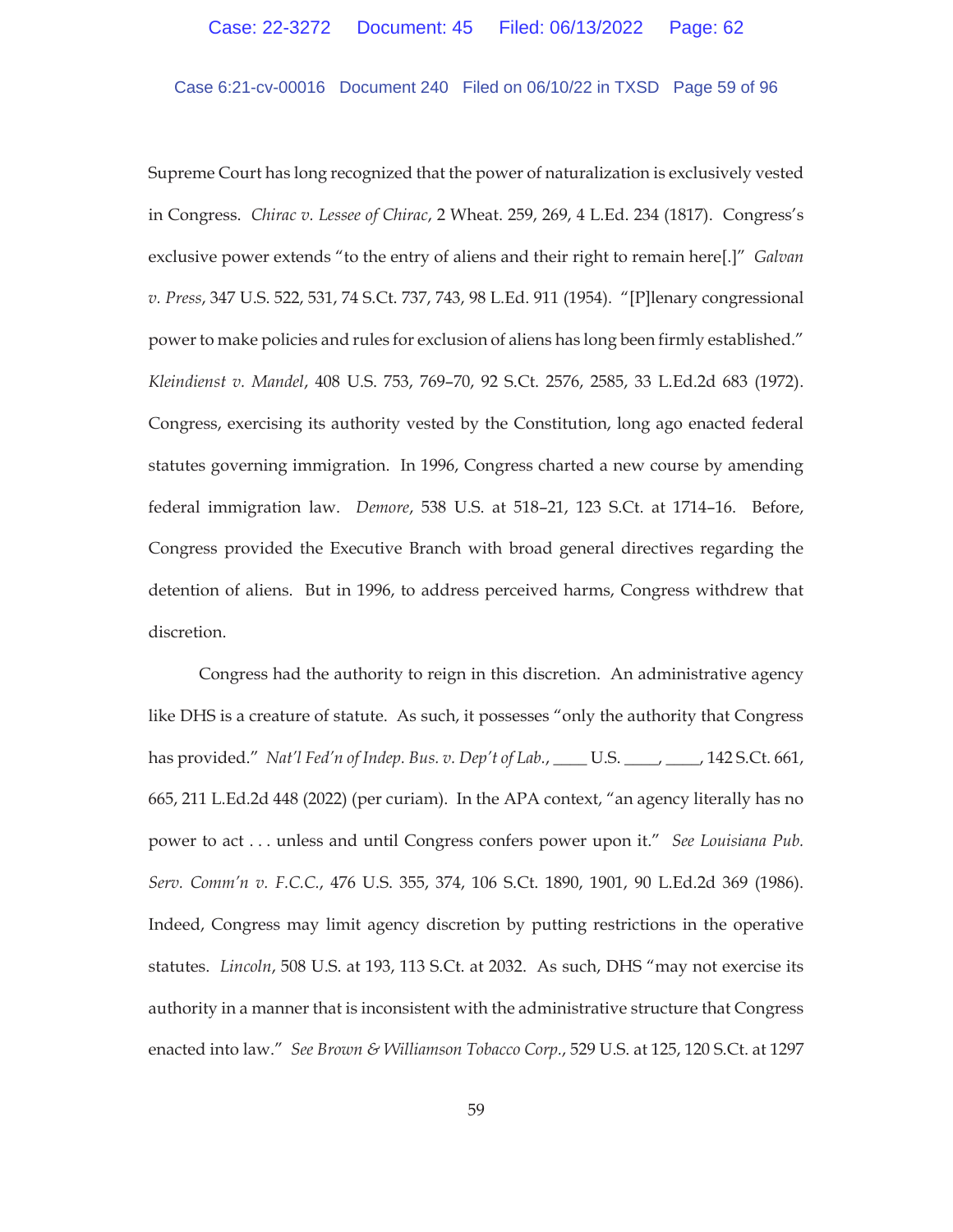### Case 6:21-cv-00016 Document 240 Filed on 06/10/22 in TXSD Page 60 of 96

(internal quotations omitted). Congress may give, and Congress may take away. *See Aviation & Gen. Ins. Co. v. United States*, 882 F.3d 1088, 1098 (Fed. Cir. 2018). In 1996, Congress did just that. *Demore*, 538 U.S. at 518–21, 123 S.Ct. at 1714–16. Sections 1226(c) and  $1231(a)(2)$  do not leave any room for agency discretion when the duty to detain is triggered.

For similar reasons, certain portions of the Final Memorandum do not fall under the Secretary of Homeland Security's general grant of authority to establish "national immigration enforcement policies and priorities." *See* 6 U.S.C. § 202(5). However broad the Secretary's authority in setting enforcement policies and priorities may be, it must be read in conjunction with statutory limits. *Regents*, \_\_\_\_ U.S. at \_\_\_\_, 140 S.Ct. at 1925 (Thomas, J., concurring in part and dissenting in part). The Government reads those limits out of the law and instead renders "shall" as a suggestion simply because Congress also delegated authority to enforce the law. DHS, however, does not have "unreviewable and unilateral discretion to ignore statutory limits imposed by Congress and to remake entire titles of the United States Code to suit the preferences of the executive branch." *Texas MPP*, 20 F.4th at 1004.

### **3.** *Heckler v. Chaney*

The Government also argues that the Final Memorandum is committed to agency discretion under *Heckler v. Chaney*. Federal courts generally presume that "an agency's decision not to take enforcement action" is committed to agency discretion by law. *Heckler v. Chaney*, 470 U.S. 821, 832, 105 S.Ct. 1649, 1656, 84 L.Ed.2d 714 (1985). This presumption does not apply "to agency actions that qualify as rules under 5 U.S.C.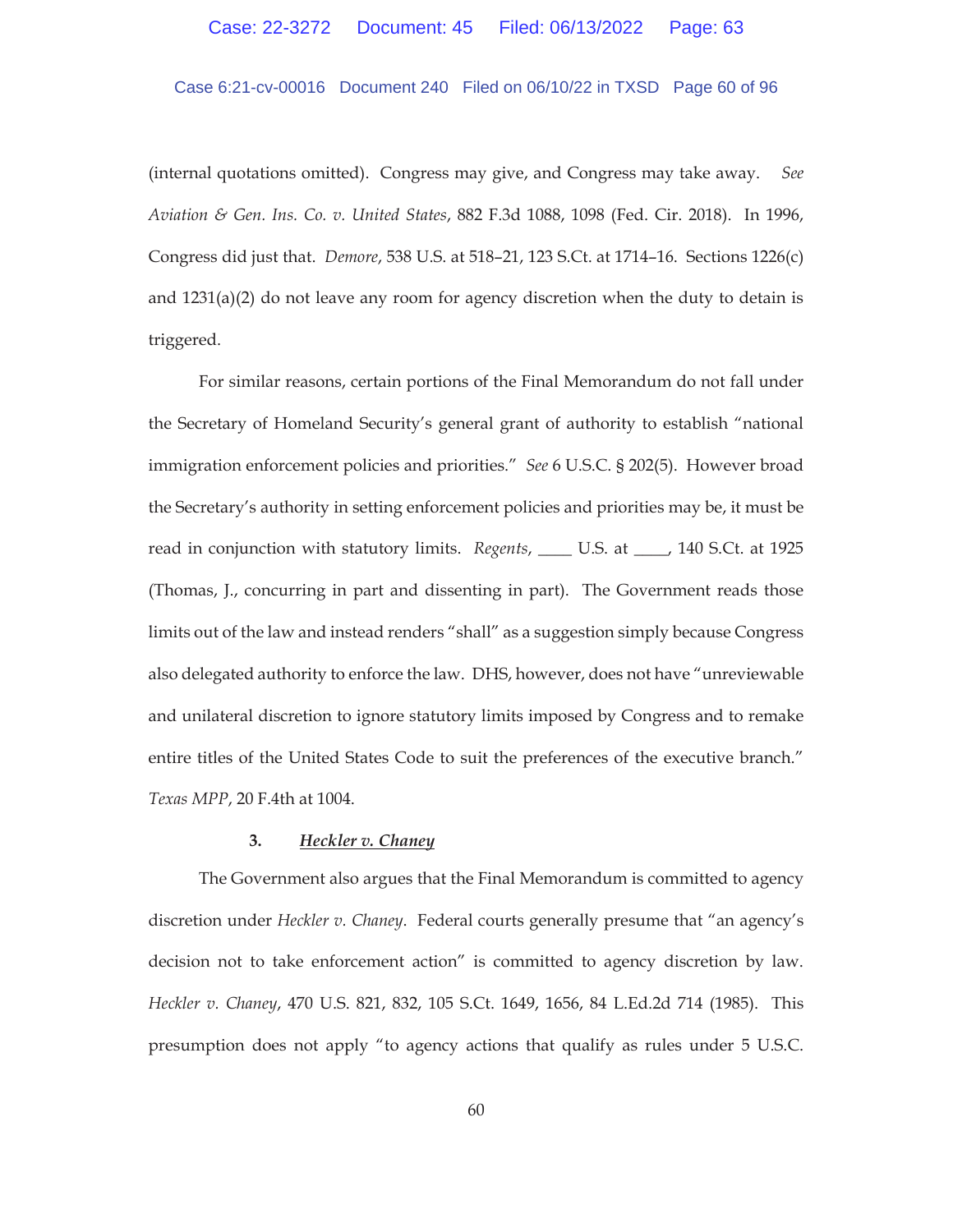Case 6:21-cv-00016 Document 240 Filed on 06/10/22 in TXSD Page 61 of 96

§ 551(4)." *Texas MPP*, 20 F.4th at 985. All parties in this case have agreed, as does the Court, that the Final Memorandum is undisputedly a rule under 5 U.S.C. § 551(4). (Dkt. No. 211 at 114). The Court therefore holds that the Final Memorandum is not committed to agency discretion under *Heckler*. 57

#### **4. The Government's Reliance on "Prosecutorial Discretion"**

An overarching theme of the Government's argument in this case is that it has "prosecutorial discretion" to make these decisions, and this precludes judicial review. Some courts have observed that prosecutorial discretion stems from Article II of the Constitution. *In re Grand Jury Subpoena, Judith Miller*, 438 F.3d 1141, 1153 (D.C. Cir. 2006); *In re Aiken County*, 725 F.3d 255, 263 (D.C. Cir. 2013) (Kavanaugh, J., writing for himself). The precise scope of prosecutorial discretion is unclear.58 *See*, *e.g.*, Kimberly L. Wehle, *"Law and" the OLC's Article II Immunity Memos*, 32 Stan. L. & Pol'y Rev. 1, 32–36 (2021). Whatever its contours, prosecutorial discretion "does not encompass the discretion not to follow a law imposing a mandate or prohibition on the Executive Branch." *In re Aiken County*, 725 F.3d at 266 (Kavanaugh, J., writing for himself). In one scholar's words: "It is well settled, after all, that in interbranch constitutional relations, the executive power whatever its inherent bounds—comes to an end in a clear Congressional command."

<sup>57</sup> In *Texas MPP*, the Fifth Circuit concluded: "Even if *Heckler* could apply in theory, the statute's text would rebut it in actuality." 20 F.4th at 988. So too here. The substantive statutes have provided parameters within which DHS must enforce the law. *Heckler*, 470 U.S. at 832–33, 105 S.Ct. at 1656.

<sup>58</sup> Courts have recognized that prosecutorial discretion includes whom to prosecute, when to charge, what charges to bring, whether to dismiss charges, and plea bargaining. *McCleskey v. Kemp*, 481 U.S. 279, 312, 107 S.Ct. 1756, 1778, 95 L.Ed.2d 262 (1987); *United States v. Batchelder*, 442 U.S. 114, 124, 99 S.Ct. 2198, 2204, 60 L.Ed.2d 755 (1979); *United States v. Fokker Servs. B.V.*, 818 F.3d 733, 737 (D.C. Cir. 2016); *Newman v. United States*, 382 F.2d 479, 480 (D.C. Cir. 1967).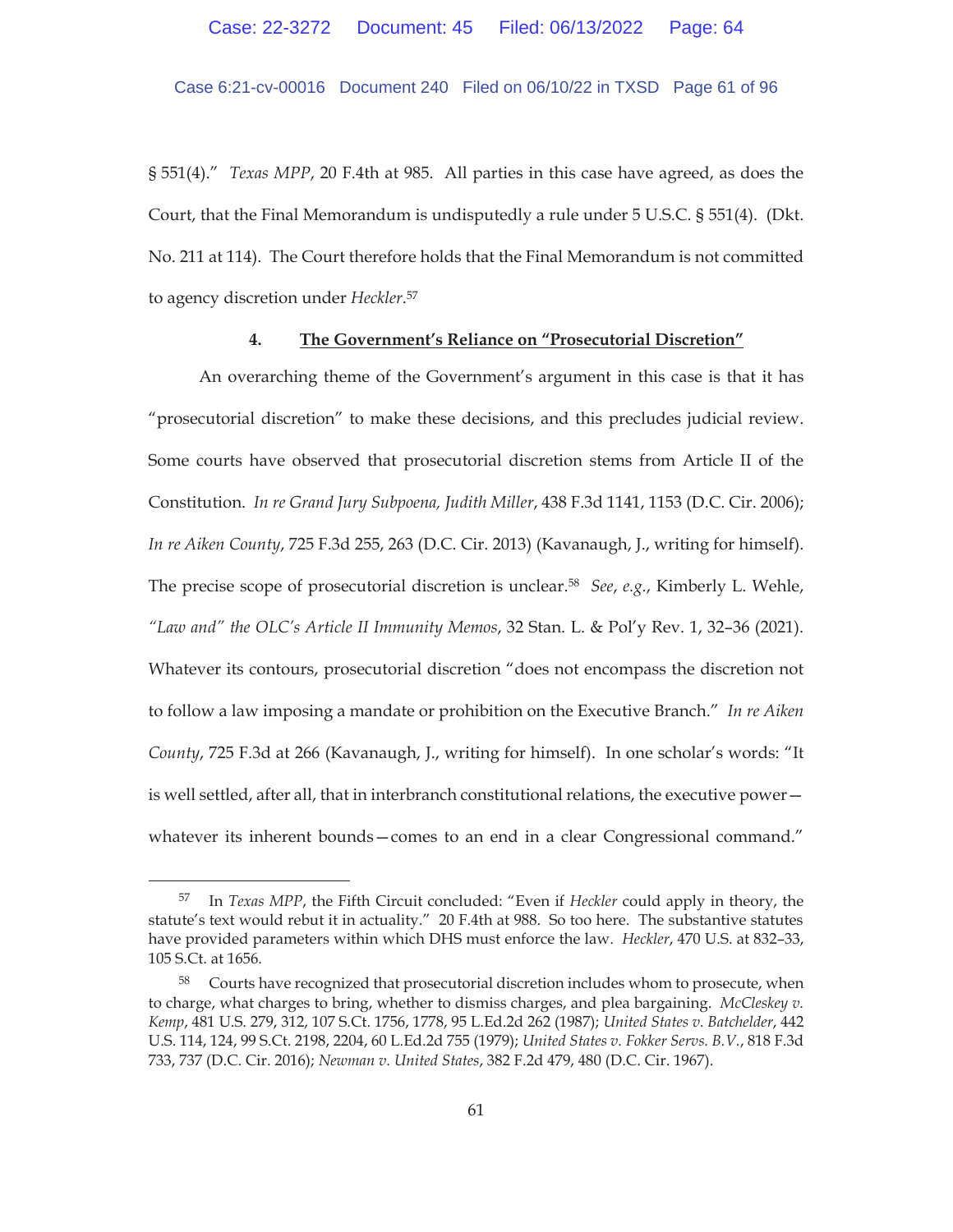### Case 6:21-cv-00016 Document 240 Filed on 06/10/22 in TXSD Page 62 of 96

Daniel E. Walters, *Symmetry's Mandate: Constraining the Politicization of American Administrative Law*, 119 Mich. L. Rev. 455, 502 (2020); *see also id.* at 500–03. The Government agrees that Congress can mandate detention of certain aliens under the INA, (Dkt. No. 211 at 103–04); (Dkt. No. 223 at 23), a point it would never have conceded if it believed this encroached upon the Executive's Article II authority. *Cf. Preap*, \_\_\_\_ U.S. at

\_\_\_\_, 139 S.Ct. at 973 (Kavanaugh, J., concurring). Otherwise, the Government would argue that any detention mandate is an unconstitutional infringement on executive power. *Cf. Zivotofsky ex rel. Zivotofsky v. Clinton*, 566 U.S. 189, 196, 132 S.Ct. 1421, 1428, 182 L.Ed.2d 423 (2012). The Government does not so argue.59

This discussion about prosecutorial discretion in the abstract falls by the wayside after recognizing the Final Memorandum is a "rule" that is subject to judicial review under the APA; it is not an exercise of prosecutorial discretion on a case-by-case basis. Individualized decisions to abandon law enforcement are outside the reach of judicial review: a litigant cannot demand that DHS enforce the law against a particular person. *Texas MPP*, 20 F.4th at 982. In contrast, a "rule" that is contrary to law is subject to judicial review. *See* 5 U.S.C. § 706(2)(A). The States here are challenging a generalized and

<sup>&</sup>lt;sup>59</sup> It is worth noting that "Congress can explicitly or implicitly cabin executive enforcement discretion, reducing it to the constitutional minimum (*Youngstown* Category 3)." Louis W. Fisher, *Executive Enforcement Discretion and the Separation of Powers: a Case Study on the Constitutionality of DACA and DAPA*, 120 W. Va. L. Rev. 131, 138 (2017). *Youngstown* Category 3 is as follows: "When the President takes measures incompatible with the expressed or implied will of Congress, his power is at its lowest ebb, for then he can rely only upon his own constitutional powers minus any constitutional powers of Congress over the matter." *Youngstown Sheet & Tube Co. v. Sawyer*, 343 U.S. 579, 637–38, 72 S.Ct. 863, 871, 96 L.Ed. 1153 (1952) (Jackson, J., concurring).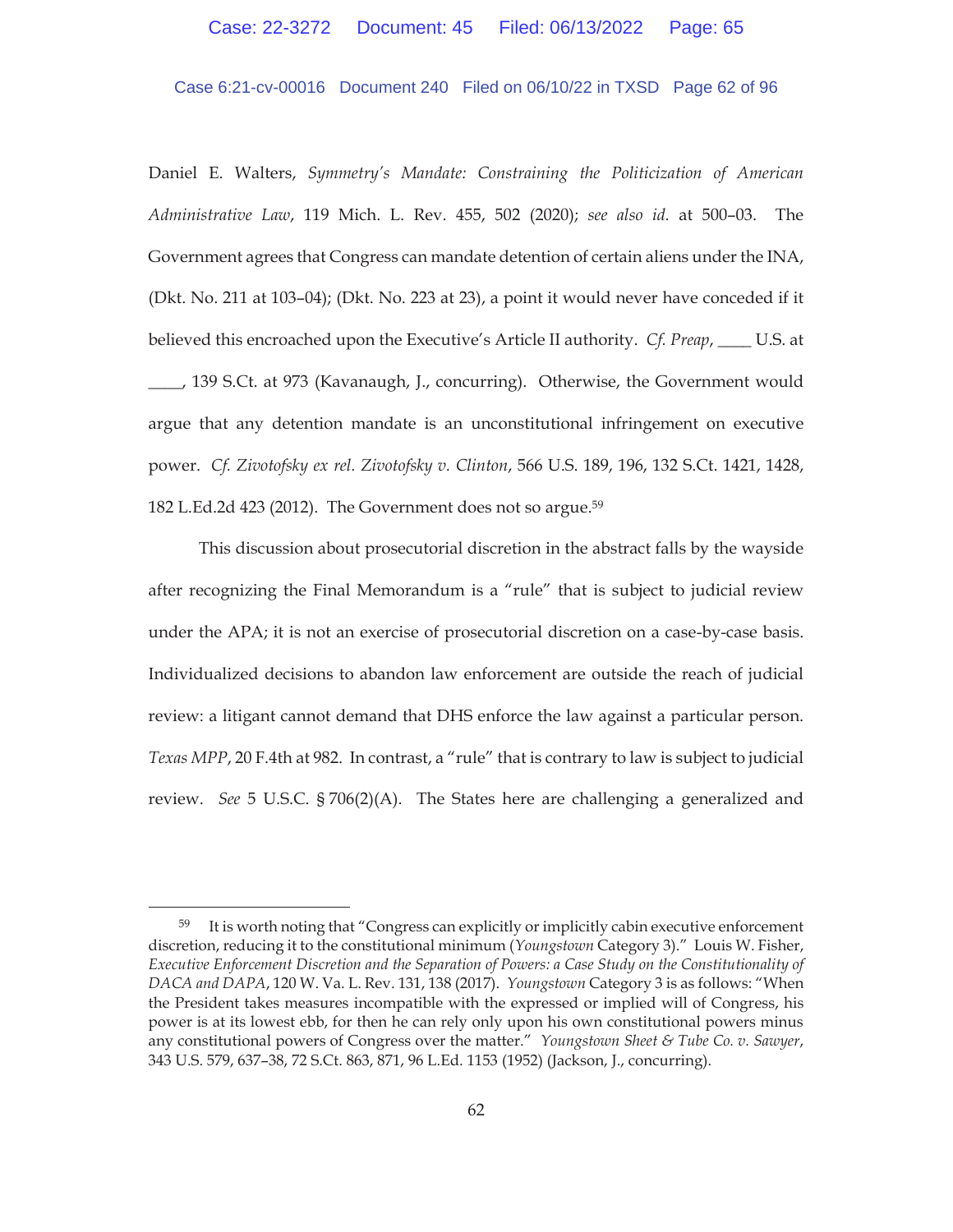Case 6:21-cv-00016 Document 240 Filed on 06/10/22 in TXSD Page 63 of 96

prospective policy in the form of a "rule" under the APA. Generally invoking prosecutorial discretion does not shield this rule from judicial review.

To hold otherwise would elevate form over substance. Under *Heckler v. Chaney*, rules under 5 U.S.C. § 551(4) are not "committed to agency discretion." *Texas MPP*, 20 F.4th at 985. This is because "the English Bill of Rights, followed by the Constitution, explicitly forbade the executive from nullifying whole statutes by refusing to enforce them on a *generalized* and *prospective* basis." *Id.* at 983 (emphasis in original). This is also because "the Supreme Court and Fifth Circuit have consistently read *Heckler* as sheltering one-off nonenforcement decisions rather than decisions to suspend entire statutes." *Id.* As such, "*Heckler*'s progeny never has allowed the executive to affirmatively enact prospective, class-wide rules without judicial review."60 *Id.* It would be odd to hold that the Final Memorandum is committed to agency discretion simply because it incants prosecutorial discretion when, in fact, the Final Memorandum is a prospective, classwide rule under 5 U.S.C. § 551(4). The Government seeks the benefit of generally invoking prosecutorial discretion without adequately explaining how the concept squarely applies to rules under 5 U.S.C. § 551(4). The Court remains unpersuaded.

\*\*\*

In sum, the statutory scheme provides bright-line rules as to the timing and identity of certain aliens who must be detained. The States are challenging the

 $60$  "If judicial involvement is based on a statutory violation by the executive, review promotes rather than undermines the separation of powers, for it helps to prevent the executive branch from ignoring congressional directives." Cass R. Sunstein, *Reviewing Agency Inaction After Heckler v. Chaney*, 52 U. Chi. L. Rev. 653, 670 (1985).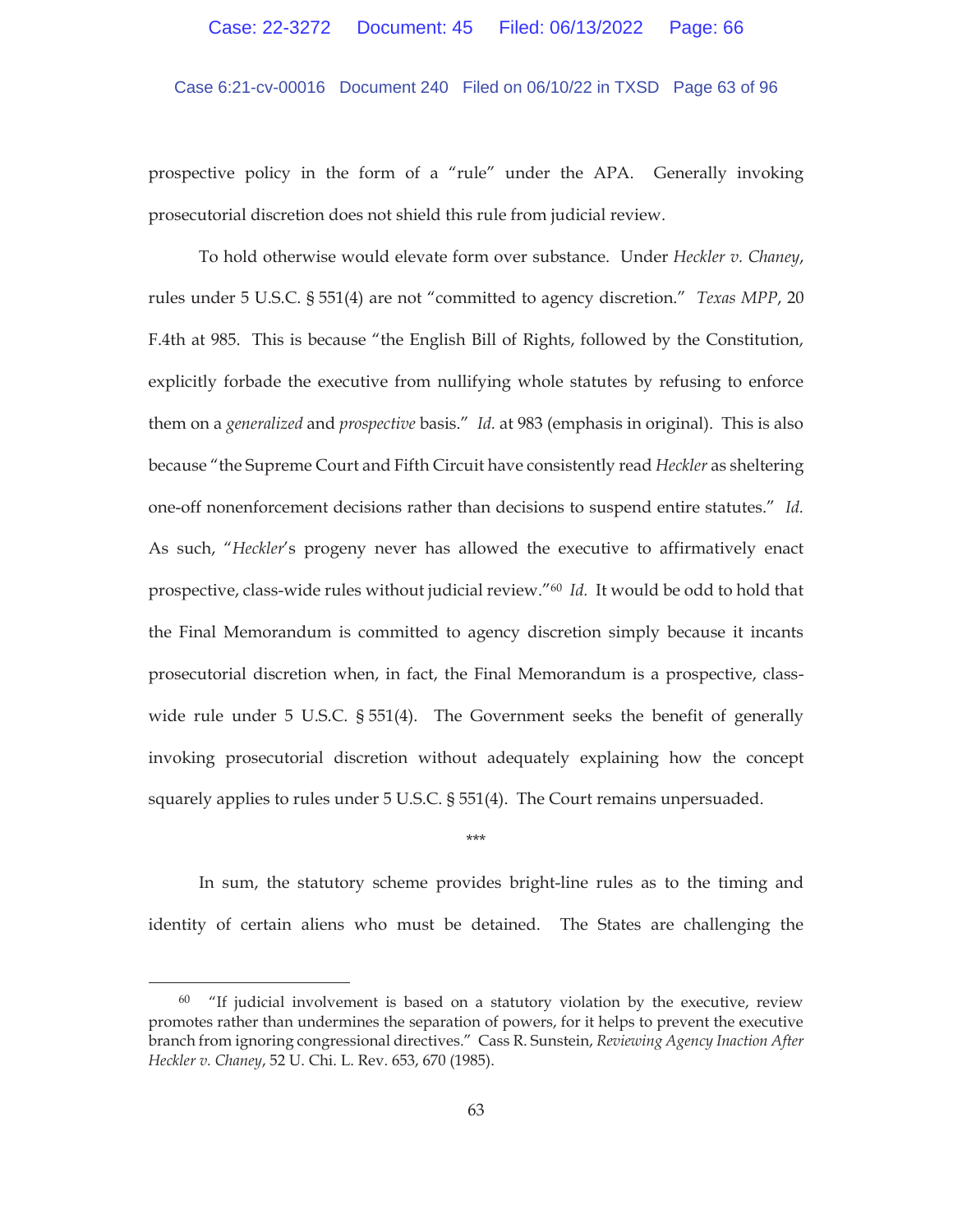Case 6:21-cv-00016 Document 240 Filed on 06/10/22 in TXSD Page 64 of 96

Government's compliance with that statutory scheme via a rule under the APA. The Court holds that the agency action is not committed to agency discretion.

#### **D. ZONE OF INTERESTS**

Congress, through the APA, has provided a cause of action for those seeking redress against the federal government for violations of other federal laws. *See* 5 U.S.C. §§ 702, 706. But Congress has limited the availability of an APA cause of action to those who allege an injury that is "arguably" within the "zone of interests" for which the statutes exist to protect. *Collins v. Mnuchin*, 938 F.3d 553, 573–74 (5th Cir. 2019), *aff'd in part, vacated in part, rev'd in part sub nom. Collins v. Yellen*, \_\_\_\_ U.S. \_\_\_\_, 141 S.Ct. 1761, 210 L.Ed.2d 432 (2021).

The zone of interests test is not "especially demanding." *Id.* at 574. Indeed, "the benefit of any doubt goes to the plaintiff[.]" *Lexmark Int'l, Inc. v. Static Control Components, Inc.*, 572 U.S. 118, 130, 134 S.Ct. 1377, 1389, 188 L.Ed.2d 392 (2014). The zone of interests test "forecloses suit only when a plaintiff's interests are so marginally related to or inconsistent with the purposes implicit in the statute that it cannot reasonably be assumed that Congress authorized that plaintiff to sue." *Collins*, 938 F.3d at 574 (internal quotations omitted). Importantly, the relevant statute in whose zone of interests the plaintiff's injury must reside "is to be determined not by reference to the overall purpose of the Act in question," but, rather, "by reference to the particular provision of law upon which the plaintiff relies." *Bennett*, 520 U.S. at 175–77, 117 S.Ct. at 1167. In other words, a court must review those "substantive provisions" of law that the plaintiff relies on for "the gravamen" of its complaint. *Id.* at 175, 117 S.Ct. at 1167.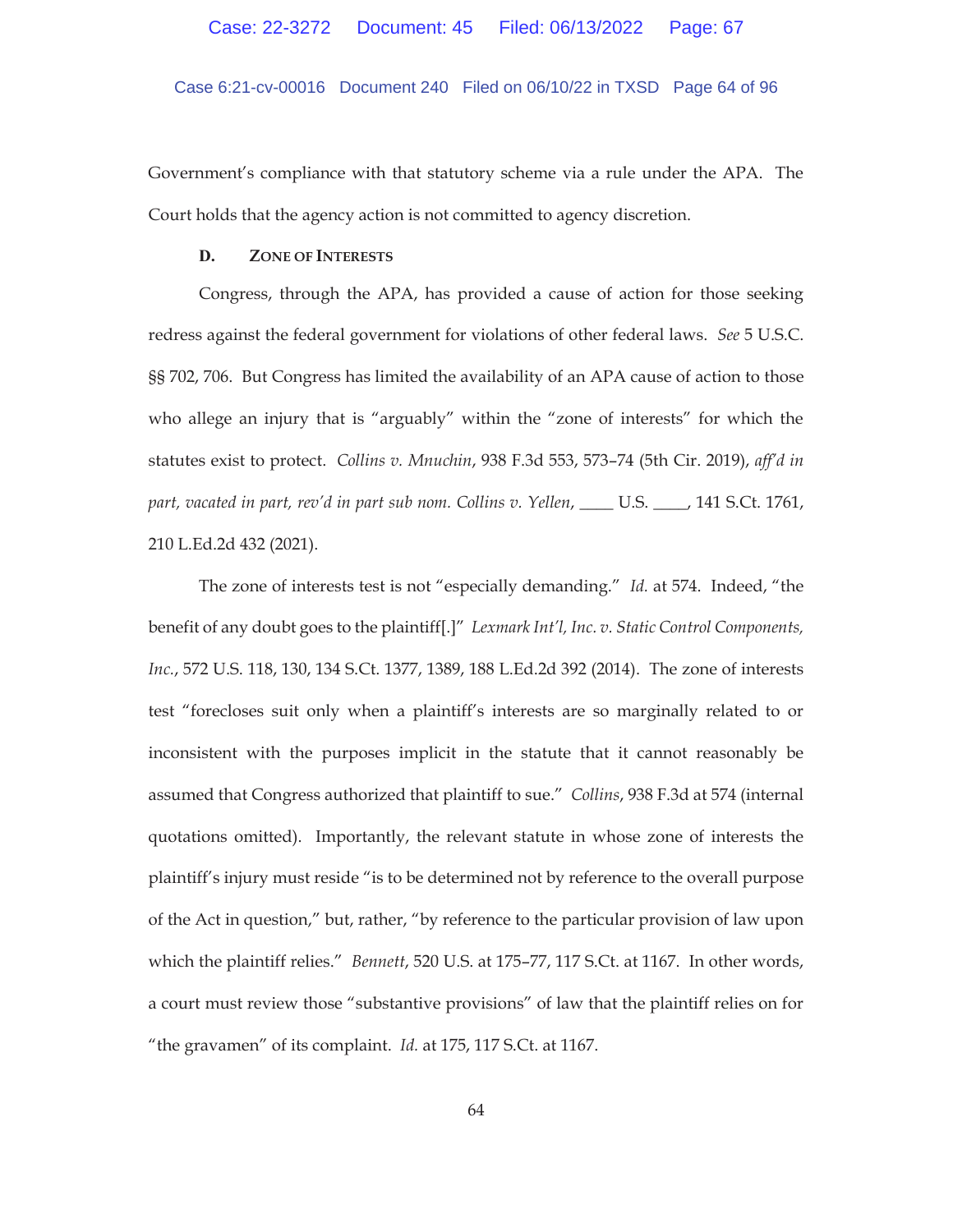# Case 6:21-cv-00016 Document 240 Filed on 06/10/22 in TXSD Page 65 of 96

The Government solely argues that the States do not fall within the zone of interests because no entity can enforce Section 1231 in light of subsection (h). (Dkt. No. 122 at 40–42). As an initial matter, the States' injuries are within the zone of interests of Sections 1226(c) and 1231(a)(2) based on the Court's discussion of *Demore* and other Supreme Court precedent regarding the development and purpose of those statutes. The statutes were enacted to protect and benefit the states, citizens, and legal immigrants. Indeed, the INA was enacted for this exact purpose. *See Texas DAPA*, 809 F.3d at 163 & n.80. As such, the injuries the States suffer due to the Final Memorandum fall within the relevant statutes' zone of interests. *See id.* at 163. Moreover, as the Court explained, the Government is mistaken that Section 1231(h) bars relief. *See supra* III.B. Thus, the sole argument that the Government offers fails.

The Court holds that the States' injuries fall within the zone of interests of Sections 1226(c) and 1231(a)(2).

#### **IV. CLAIMS**

## **A. CONTRARY TO LAW (COUNTS I AND II)**

Because shall means must, the Government generally must detain aliens subject to Sections  $1226(c)$  and  $1231(a)(2)$  at specific points in time: when released from custody under Section 1226(c) and during the removal period under Section 1231(a)(2). The Court now considers whether the Final Memorandum is contrary to law.

By its terms, the Final Memorandum provides "Guidelines for the Enforcement of Civil Immigration Law." (Dkt. No. 109-5 at 2). It begins by discussing prosecutorial discretion. (*Id.* at 3). The Final Memorandum then acknowledges that DHS does "not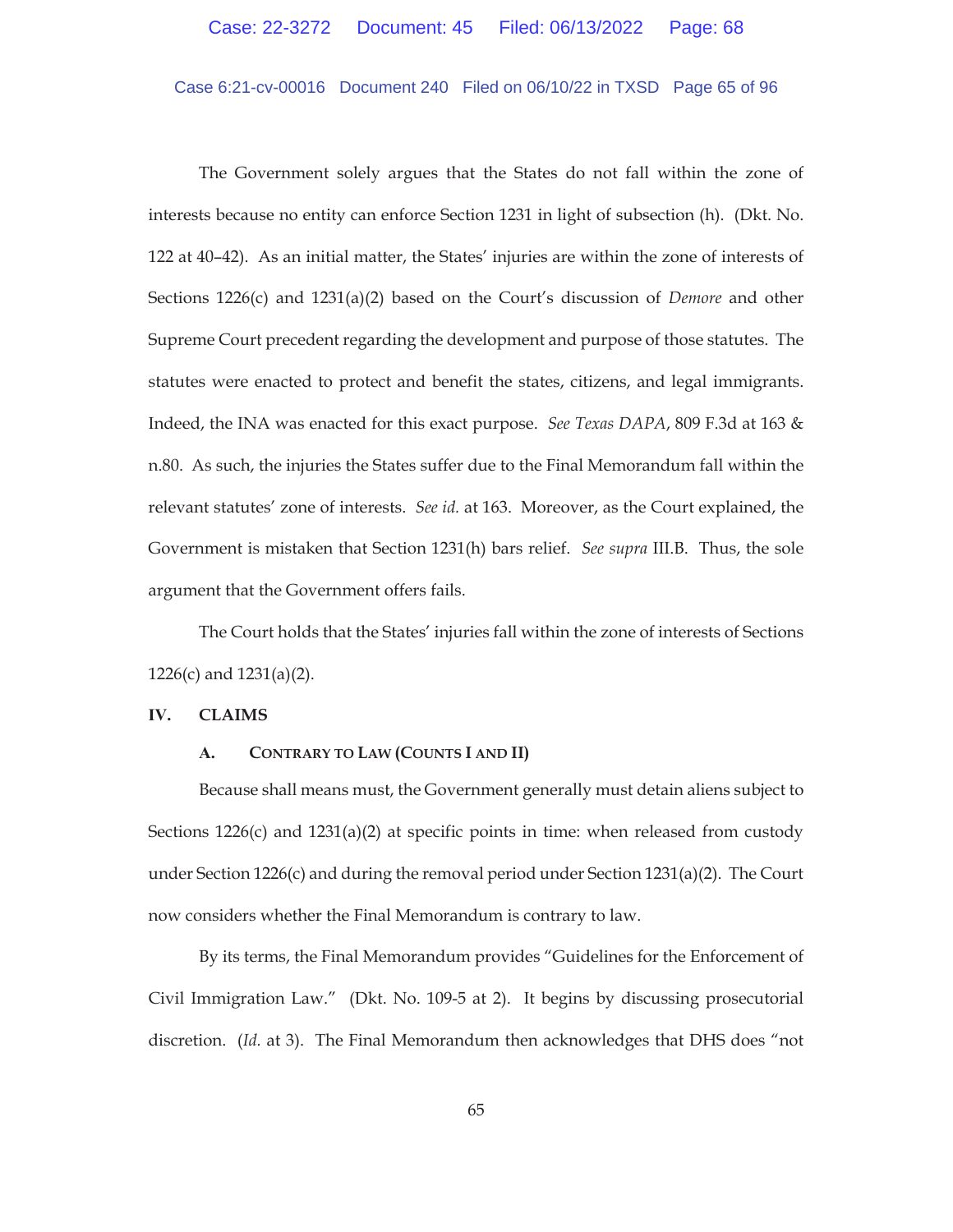# Case 6:21-cv-00016 Document 240 Filed on 06/10/22 in TXSD Page 66 of 96

have the resources to apprehend and seek the removal of every" removable noncitizen. (*Id.*). Thus, DHS must "determine whom to prioritize for immigration enforcement action." (*Id.*). These priorities do not discuss mandatory detention obligations. Instead, they focus on three categories that have distinct definitions under the Final Memorandum: national security, public safety, and border security. (*Id.* at 3–5). The Final Memorandum states, "[t]he fact an individual is a removable noncitizen therefore should not alone be the basis of an enforcement action against them." (*Id.* at 3). It continues: "We will prioritize for apprehension and removal noncitizens who are a threat to our national security, public safety, and border security." (*Id.* at 4).

The Final Memorandum defines "public safety" as follows: "A noncitizen who poses a current threat to public safety, typically because of serious criminal conduct, is a priority for apprehension and removal." (*Id.*). But it clarifies that "a current threat to public safety is not to be determined according to bright lines or categories. It instead requires an assessment of the individual and the totality of the facts and circumstances." (*Id.*). The Final Memorandum continues on by listing "aggravating factors that militate in favor of enforcement action" and "mitigating factors that militate in favor of declining enforcement action." (*Id.*). Later, it instructs personnel that they "must evaluate the individual and the totality of the facts and circumstances and exercise their judgment accordingly." (*Id.* at 5). Whatever that discretion looks like, however, "personnel should not rely on the fact of conviction or the result of a database search alone." (*Id.*). "Rather, [DHS] personnel should, to the fullest extent possible, obtain and review the entire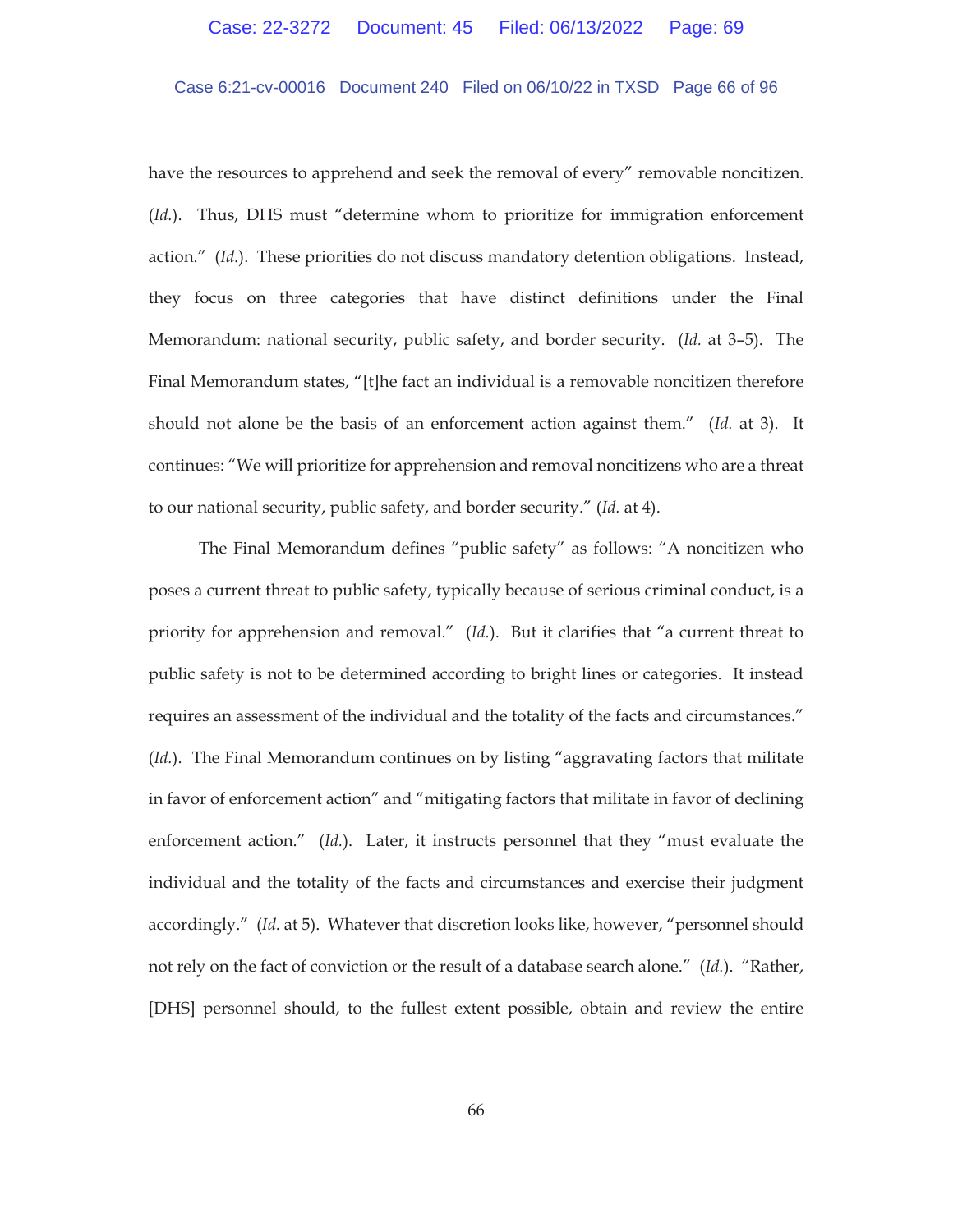# Case 6:21-cv-00016 Document 240 Filed on 06/10/22 in TXSD Page 67 of 96

criminal and administrative record and other investigative information to learn of the totality of the facts and circumstances of the conduct at issue." (*Id.*).

The Final Memorandum flatly contradicts the detention mandates under Sections  $1226(c)$  and  $1231(a)(2)$ . It replaces those statutes by conferring discretion to independently decide who will be detained and when—if ever. And it clearly provides that a conviction alone cannot be the basis for placing an alien in removal proceedings. This plainly contradicts the language of the statutes and removes the discretion of agents and officers. The result? Agents and officers do not have the discretion they once had because of the Final Memorandum. The Final Memorandum supplants Congress's clear commands with an extra-statutory balancing scheme of aggravating and mitigating factors that agency personnel must apply. At times, agents and officers on the ground are forced to make quick decisions as they encounter individuals, and this scheme ties their hands and changes the standard under which they make decisions on whom to detain and when. Recall that the statutes prescribe the timing of detention: "when the alien is released," per Section  $1226(c)$ , or "during the removal period," per Section  $1231(a)(2)$ . The release language clarifies when the duty to detain is triggered and who is covered. *See Preap*, \_\_\_\_ U.S. at \_\_\_\_, 139 S.Ct. at 969. The Final Memorandum displaces that statutory language in favor of current policy considerations.

Consider that, under the Final Memorandum, an officer who has reason to believe that an alien was convicted of one of the serious crimes implicated by Section 1226(c) can no longer detain him upon release on that basis alone. Rather, that officer must first undertake extensive research and analysis of a variety of factors before detention. So too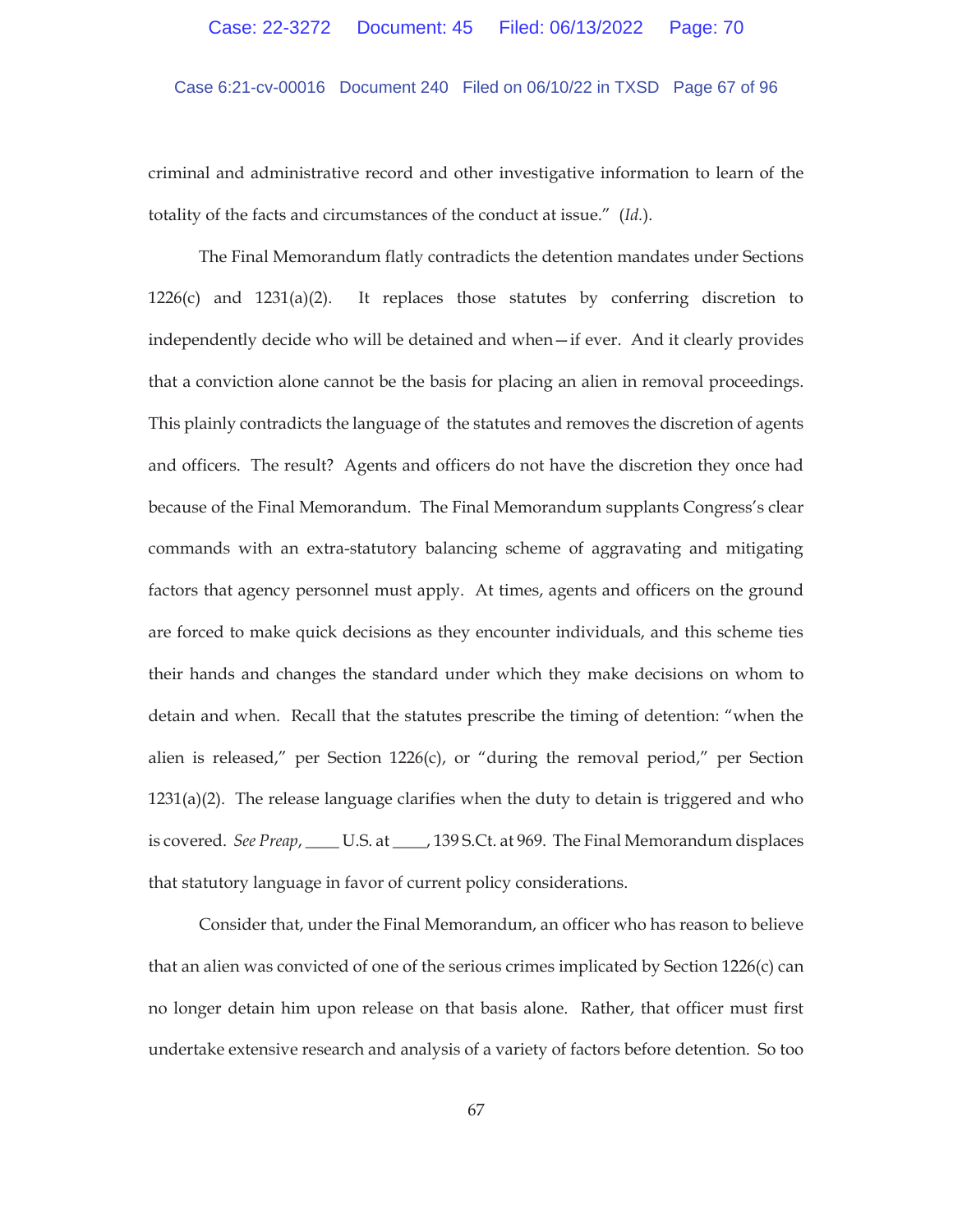### Case 6:21-cv-00016 Document 240 Filed on 06/10/22 in TXSD Page 68 of 96

for aliens with final orders of removal under Section  $1231(a)(2)$ . Perhaps most problematic is that an officer cannot "rely on the fact of conviction or the result of a database search alone." *See* (Dkt. No. 109-5 at 5). Yet that is precisely what Section 1226(c) demands: the mandatory detention of certain criminal aliens who are convicted of certain crimes. The Final Memorandum says otherwise; staff can no longer follow the statute's categorical command. This flips the presumption of detention on its head by starting from the premise than an official should *not* enforce the law. In doing so, the Government has assumed a discretionary power that Congress has explicitly foreclosed. All of this matters because the statutes contain mandates and are not generally applicable laws. *Cf. Morton v. Ruiz*, 415 U.S. 199, 230–31, 94 S.Ct. 1055, 1072, 39 L.Ed.2d 270 (1974). Simply put, the Final Memorandum is contrary to Sections  $1226(c)$  and  $1231(a)(2)$ .

The practical implications of finding the Final Memorandum contrary to law do not alter the Court's decisionmaking. "It would be dangero[u]s in the extreme, to infer from extrinsic circumstances, that a case for which the words of an instrument expressly provide, shall be exempted from its operation." *Sturges v. Crowninshield*, 4 Wheat. 122, 202, 4 L.Ed. 529 (1819) (opinion for the Court by Marshall, C.J.). Courts must not avoid their obligation to say what the law is simply because the results of that decision may pose practical difficulties. *See*, *e.g.*, *McGirt v. Oklahoma*, \_\_\_\_ U.S. \_\_\_\_, \_\_\_\_, 140 S.Ct. 2452, 2482, 207 L.Ed.2d 985 (2020). Moreover, Congress—not the judiciary or the executive—amends the Nation's laws under such circumstances. *See Barnhart v. Sigmon Coal Co.,* 534 U.S. 438, 462, 122 S.Ct. 941, 956, 151 L.Ed.2d 908 (2002).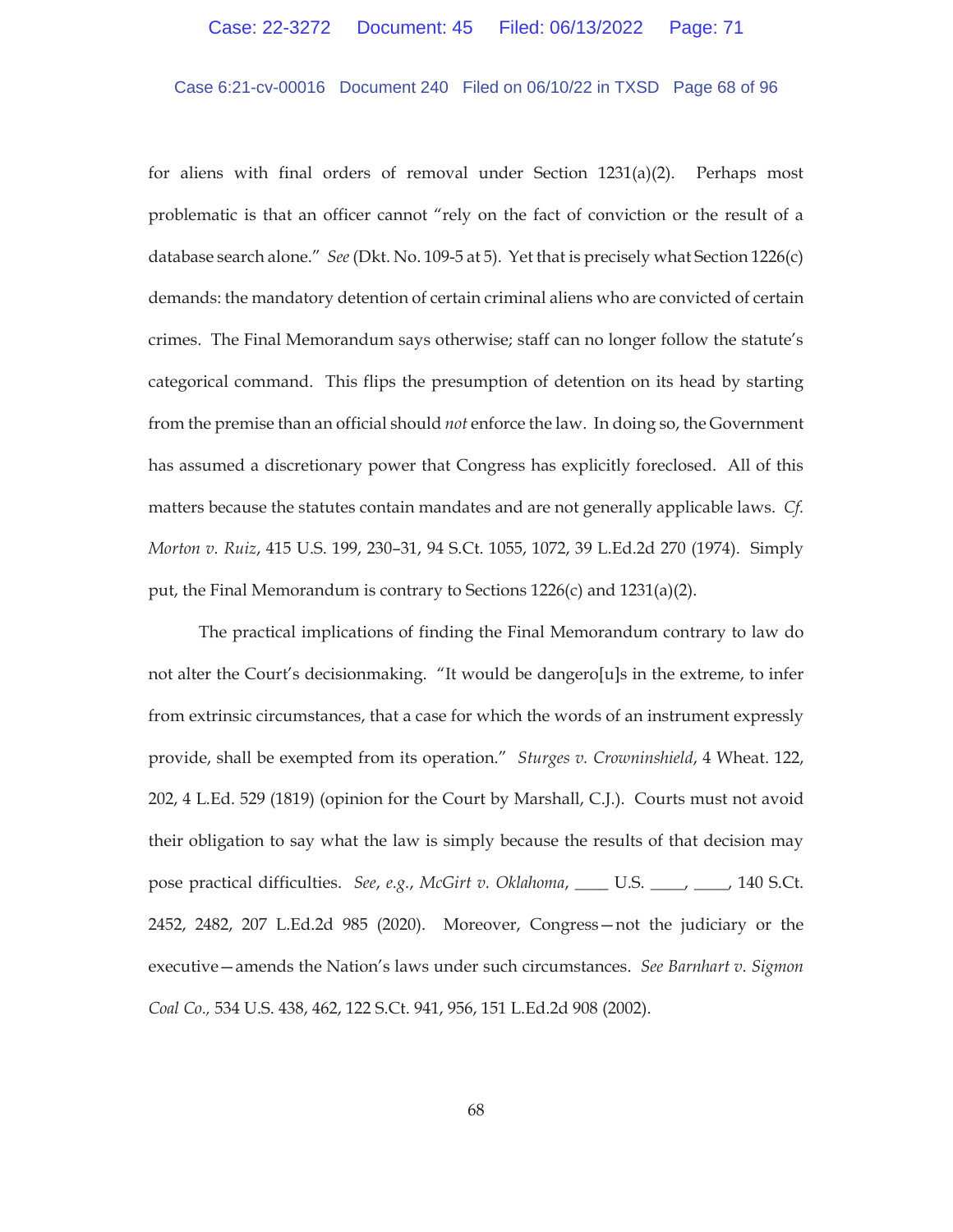Case 6:21-cv-00016 Document 240 Filed on 06/10/22 in TXSD Page 69 of 96

To be sure, DHS has limited resources.61 Thus, it "may adopt policies to prioritize its expenditures *within the bounds established by Congress*." *Util. Air Regul. Grp.*, 573 U.S. at 327, 134 S.Ct. at 2446 (emphasis in original). But DHS may not "modify unambiguous requirements imposed by a federal statute." *Id.* The Final Memorandum does not simply prioritize DHS's expenditures within the bounds of the statutes. Instead, and stated plainly, DHS has substituted its own categories for those mandated by Sections 1226(c) and  $1231(a)(2)$ . For instance, Section  $1226(c)(1)(B)$  mandates that the Attorney General take into custody any alien who has committed an aggravated felony. 8 U.S.C.  $\S$ § 1226(c)(1)(B), 1227(a)(2)(A)(iii). But in its Considerations Memorandum, DHS explained that it removed the category of "aggravated felonies" from the Final Memorandum because it found the category "both over- and under-inclusive." (Dkt. No. 146-1 at 12). But that is not its decision to make. The language included in the statutes was passed by both the House of Representatives and the Senate and signed into law by the President after extensive investigation, hearings, review, and negotiations—DHS is not free to cavalierly toss that aside. DHS further found that the "aggravated felony definition can be challenging to administer in many instances; its various elements are subject to evolving definition by the Board of Immigration Appeals and the federal

 $61$  DHS chiefly relies on enforcement discretion, not resource constraints, to justify the Final Memorandum. In fact, as noted above, DHS requested that Congress appropriate funding for 26% *fewer* beds as compared to August 2021—not more. (F.F. No. 16). In effect, the Government is making it harder to comply with the statutory mandate it complains it doesn't have the resources to comply with. It then asks this Court to re-fashion the law to accommodate that behavior.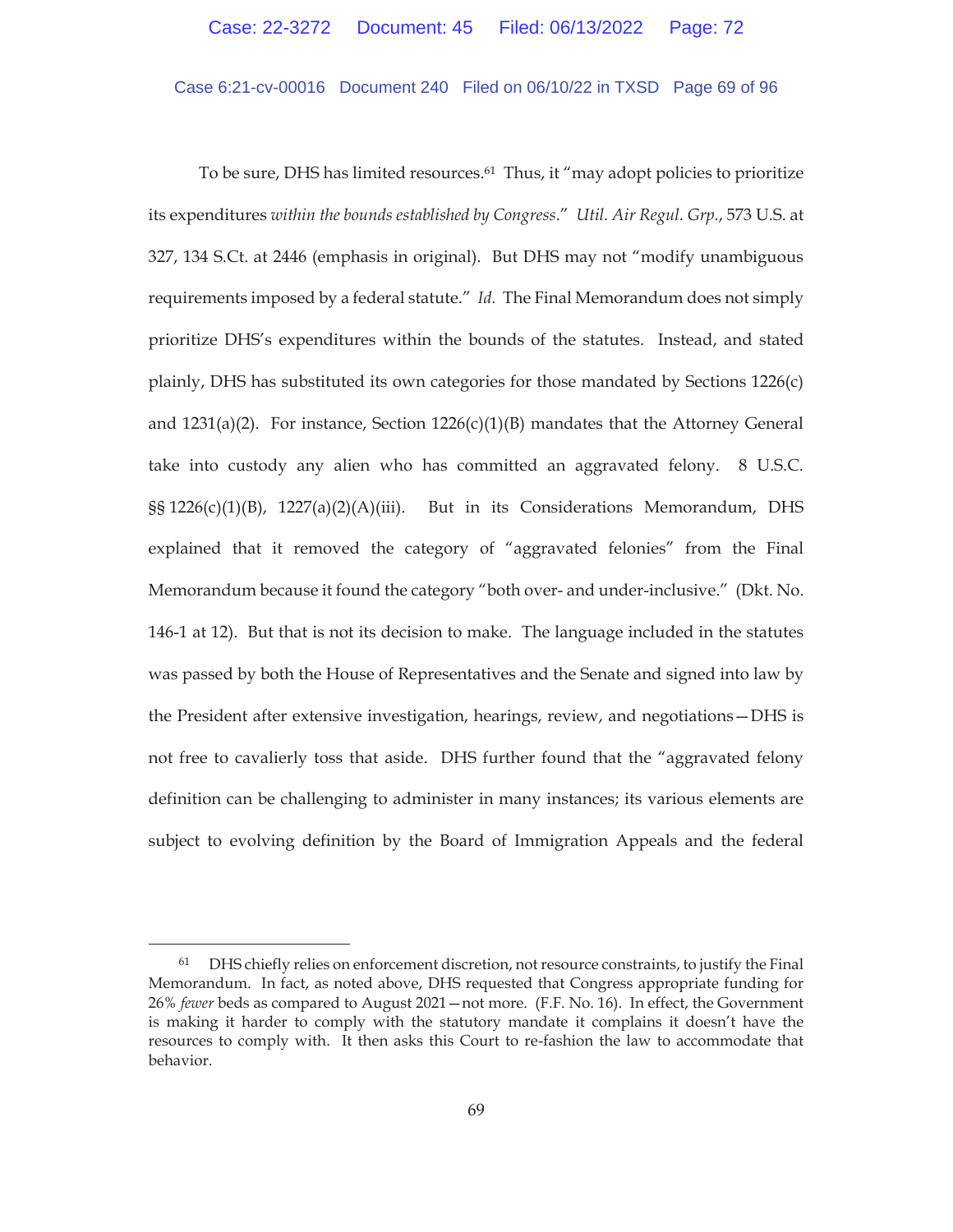## Case 6:21-cv-00016 Document 240 Filed on 06/10/22 in TXSD Page 70 of 96

courts" and also that "the 'aggravated felony' category is an imperfect proxy for severity of offense." (*Id.*).

That does not just prioritize the statutory categories; it alters them. To conclude otherwise would allow resource constraints to displace statutory mandates—an impermissible result. *See In re Aiken*, 725 F.3d at 260–61. The inability to fully comply is not a license to ignore the boundaries imposed by law. Indeed, as the Supreme Court has stated, an agency has no "power to revise clear statutory terms that turn out not to work in practice." *Util. Air Regul. Grp.*, 573 U.S. at 327, 134 S.Ct. at 2446. None of this should come as a surprise. Prior administrations have made clear that their priorities do not displace "mandatory detention." (Dkt. No. 146-4 at 3); (Dkt. No. 146-6 at 5).

In sum, DHS "went well beyond the bounds of its statutory authority." *Util. Air Regul. Grp.*, 573 U.S. at 326, 134 S.Ct. at 2445 (internal quotations omitted). A plea to prioritization and discretion cannot alter this reality.

\*\*\*

The Court holds that the Final Memorandum is contrary to law under the APA. Accordingly, the Court will enter judgment in favor of the States on Counts I and II of the Amended Complaint. *See* (Dkt. No. 109 at 26–30).

### **B. ARBITRARY AND CAPRICIOUS (COUNT III)**

The APA directs courts to "hold unlawful and set aside" agency actions that are "arbitrary, capricious, an abuse of discretion, or otherwise not in accordance with law." 5 U.S.C. § 706(2). "The APA's arbitrary-and-capricious standard requires that agency action be reasonable and reasonably explained." *FCC v. Prometheus Radio Project*, \_\_\_ U.S.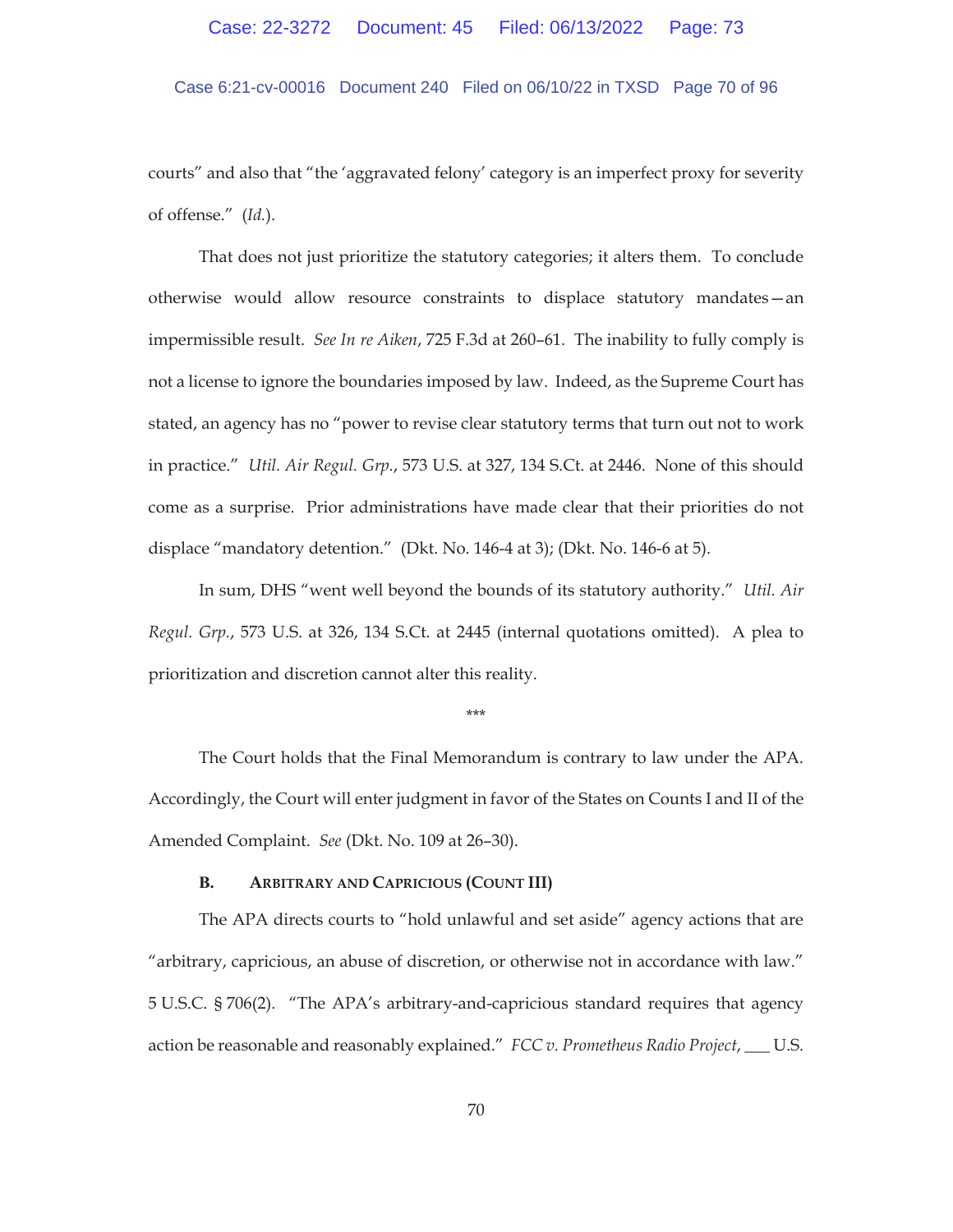Case 6:21-cv-00016 Document 240 Filed on 06/10/22 in TXSD Page 71 of 96

\_\_\_\_, \_\_\_\_, 141 S.Ct. 1150, 1158, 209 L.Ed.2d 287 (2021). This standard is "deferential." *Id.* The Court must "not substitute its own policy judgment for that of the agency." *Id.* But the Court must also ensure "that the agency has acted within a zone of reasonableness and, in particular, has reasonably considered the relevant issues and reasonably explained the decision." *Id.* 

Agency action is arbitrary and capricious

if the agency has relied on factors which Congress has not intended it to consider, entirely failed to consider an important aspect of the problem, offered an explanation for its decision that runs counter to the evidence before the agency, or is so implausible that it could not be ascribed to a difference in view or the product of agency expertise.

*Motor Vehicle Mfrs. Ass'n v. State Farm Mut. Auto. Ins. Co.*, 463 U.S. 29, 43, 103 S.Ct. 2856,

2866–67, 77 L.Ed.2d 443 (1983). Indeed, the agency action must rise or fall on the reasons

the agency gave when it acted,62 *see Regents*, \_\_\_\_ U.S. at \_\_\_\_, 140 S.Ct. at 1909, and the

Court must not consider *post hoc* rationalizations. *State Farm*, 463 U.S. at 50, 103 S.Ct. at

<sup>62</sup> Known as the "record rule," evaluation of an agency's actions are generally confined to the administrative record alone. *Medina Cnty. Envir. Action Ass'n v. Surface Transp. Bd.*, 602 F.3d 687, 706 (5th Cir. 2010). For good reason. Absent this rule, "there would be little hope that the administrative process could ever be consummated in an order that would not be subject to reopening." *Vermont Yankee Nuclear Power Corp. v. Nat. Res. Def. Council, Inc.,* 435 U.S. 519, 555, 98 S.Ct. 1197, 1217, 55 L.Ed.2d 460 (1978). While there are exceptions to the record rule, *see Medina,*  602 F.3d at 706, supplementation of the administrative record is only allowed in "unusual circumstances." *Id*. The Parties have disputed the need for extra-record evidence. *See*, *e.g.*, (Dkt. No. 189) (Government's brief in opposition); (Dkt. No. 191) (States' brief in favor). They agree that the record rule does not apply to issues such as standing or remedies. (Dkt. No. 189 at 8); (Dkt. No. 191 at 5). The Court has not based its review of the States' arbitrary and capricious claim on any evidence outside the administrative record, except where evidence is judicially noticeable.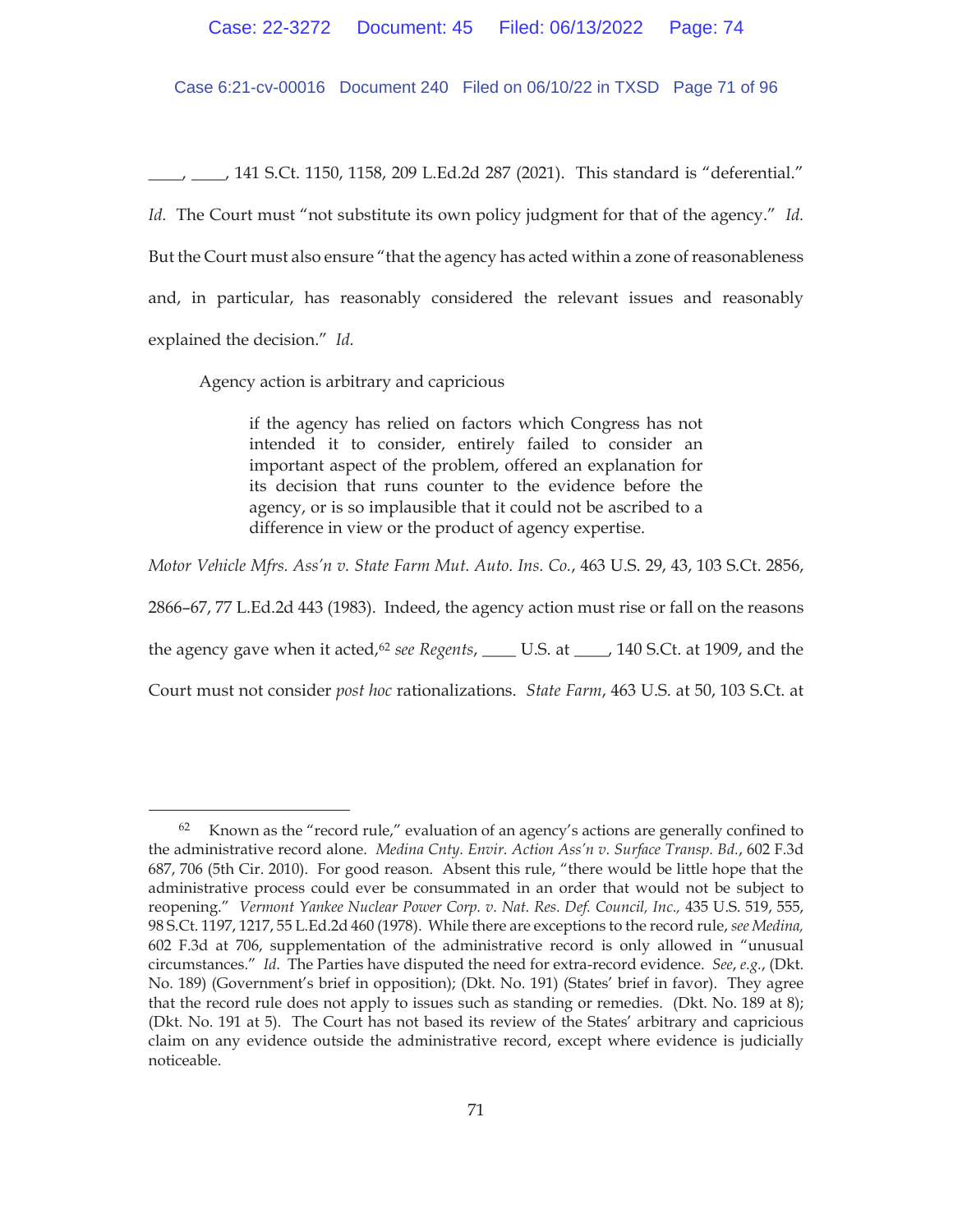Case 6:21-cv-00016 Document 240 Filed on 06/10/22 in TXSD Page 72 of 96

2870. But arbitrary and capricious review "is not toothless." *Texas MPP*, 20 F.4th at 989 (citation omitted). "In fact, after *Regents*, it has serious bite." *Id.* (citation omitted).

DHS points the Court to the Considerations Memorandum to supplement its reasoning in the Final Memorandum despite not referencing it in the Final Memorandum. (Dkt. No. 146-1). A review of the Considerations Memorandum reveals that there was important information that DHS did not consider.

#### **1. Recidivism and Abscondment**

Congress's concerns about the high rates of abscondment and recidivism among criminal aliens and aliens with final orders of removal animated the passage of IIRIRA. DHS's failure to consider recidivism and abscondment are some of the reasons why the Court enjoined the February Memorandum. The Court has gone to great pains to make clear that only a subset of aliens is implicated by the statutes at issue in this litigation: those covered by Sections  $1226(c)$  and  $1231(a)(2)$ . Those, in turn, are aliens who have been convicted of or are implicated in serious crime and aliens who have received a final order of removal. Notwithstanding, the Considerations Memorandum reveals that DHS still did not substantively consider recidivism and abscondment for these classes of aliens. The Considerations Memorandum relies on studies about criminality among all aliens, not to studies about aliens who have already been convicted of a serious crime.<sup>63</sup> (Dkt.

<sup>63</sup> The Considerations Memorandum references three sources. First, it maintains "academic literature [] points to a negative relationship between immigration and crime." (Dkt. No. 146-1 at 13). Second, it asserts "[t]hese findings are further bolstered by micro-level research that generally finds lower criminal involvement by foreign-born individuals, relative to their native-born counterparts." (*Id.*). Last, it concludes "[w]here status information has been made (continue)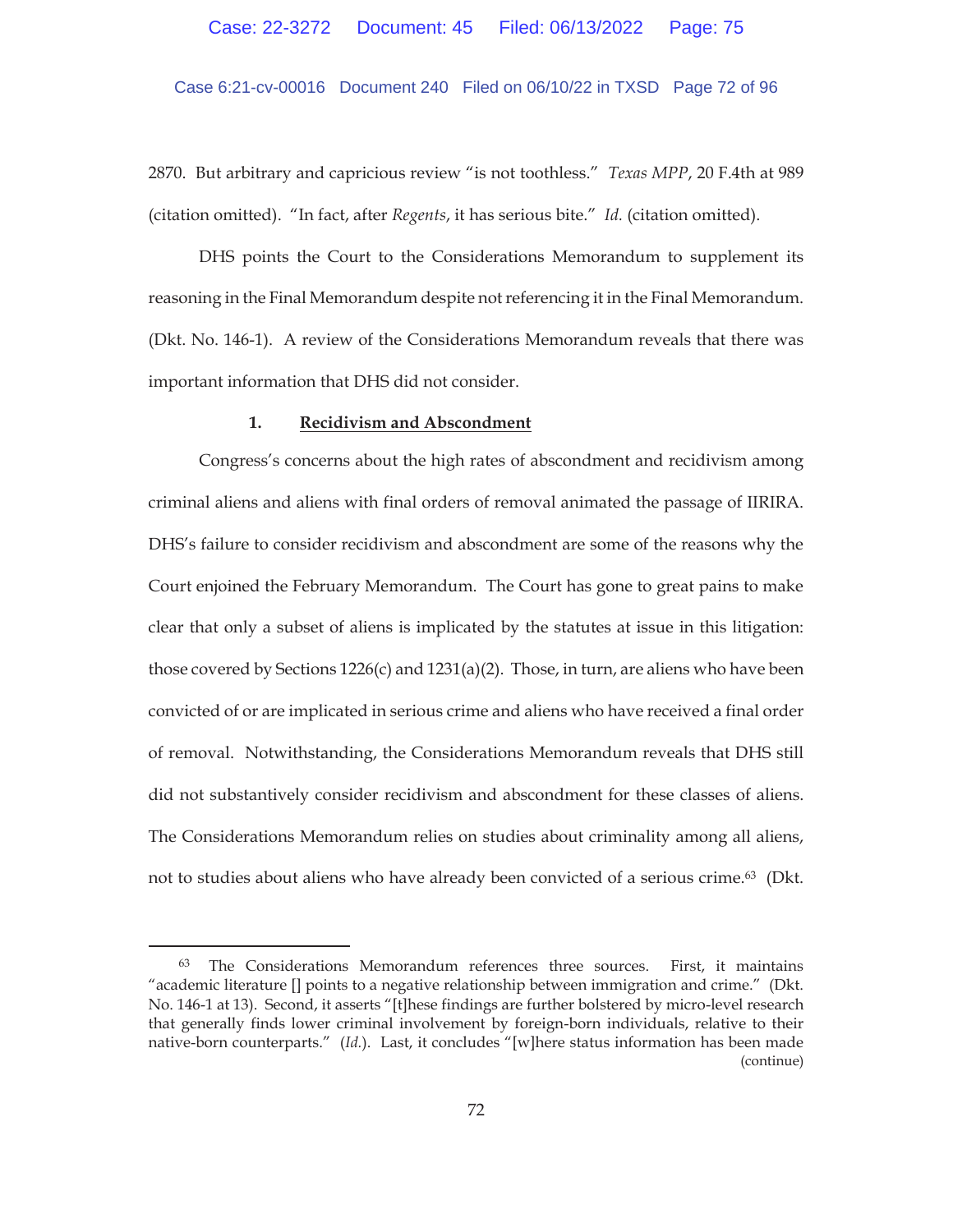Case 6:21-cv-00016 Document 240 Filed on 06/10/22 in TXSD Page 73 of 96

No. 146-1 at 13). The studies cited may indeed be correct, but DHS's analysis misunderstands its obligation.

The only study that was both cited *and* included in the record examines crime rates among U.S. citizens, legal immigrants, and illegal immigrants. (Dkt. No. 149-15). But the study does not examine recidivism at all, let alone examine recidivism specifically among aliens—again, both legal and illegal—who have already been convicted of one of the serious crimes for which Congress imposed mandatory detention upon DHS. Nor does DHS assert that the criminality of *aliens in general* has a connection to recidivism and abscondment rates of *aliens who have already been convicted of crimes*. This decision, accordingly, is not an examination of "the relevant data" and is not a "rational connection between the facts found and the choice made." *See Dep't of Com.*, \_\_\_\_ U.S. at \_\_\_\_, 139 S.Ct. at 2569 (citation omitted).

The best case for DHS's reasoning would be the inference that because aliens commit less crimes, they recidivate at lower rates. But this inference, without more, is improper because the data include *all* aliens, not just criminal aliens covered by the statute. In fact, DHS has already found that criminal aliens recidivate and abscond at alarmingly high rates. As recently as 2019, DHS found:

> Of the 123,128 ERO administrative arrests in FY 2019 with criminal convictions or pending criminal charges, the criminal history for this group represented 489,063 total

available—including in the state of Texas itself—the evidence indicates that undocumented noncitizens are *less* likely to recidivate." (*Id.*) (emphasis in the original).

As a separate matter, neither of the first two sources are actually included in the administrative record. *See* (Dkt. No. 149-12); (Dkt. No. 149-22). Moreover, the Considerations Memorandum blanket-cites both, frustrating meaningful review.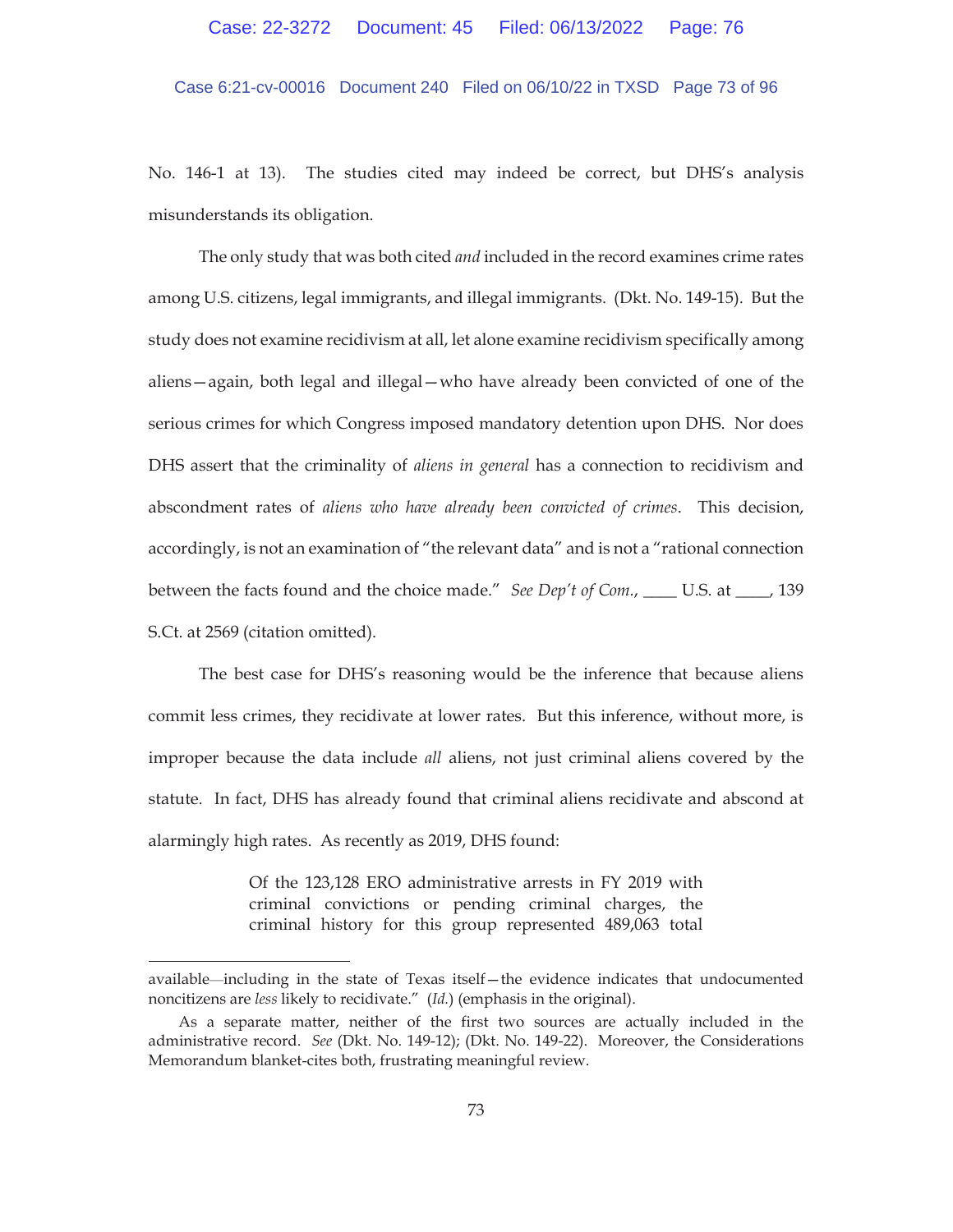## Case 6:21-cv-00016 Document 240 Filed on 06/10/22 in TXSD Page 74 of 96

criminal convictions and pending charges as of the date of arrest, which equates to *an average of four criminal arrests/convictions per alien*, highlighting the recidivist nature of the aliens that ICE arrests.

(Dkt. No. 153-10 at 15) (emphasis added). Equally relevant are DHS's findings about abscondment in the same report. DHS noted that aliens who were permitted to participate in its "alternatives to detention" program absconded at a rate of 26.9% for families and 12.3% for non-family unit participants.64 (*Id.* at 14). This was one of the primary reasons Congress *mandated* detention in this circumstance. *Demore*, 538 U.S. at 519–20, 123 S.Ct. at 1715–16. Given that aliens are only enrolled in the alternatives to detention program after they have been "thoroughly vetted" and ICE determines they are *unlikely* to abscond,65 and the abscondment rate was still that high, the onus was on DHS to carefully consider abscondment in the Final Memorandum.

 When an agency changes course, it should "ordinarily" "display awareness that it is changing position" and "show that there are good reasons for the new policy." *FCC v. Fox Television Stations, Inc.*, 556 U.S. 502, 515–16, 129 S.Ct. 1800, 1811, 173 L.Ed.2d 738 (2009). DHS does neither and fails to offer "a reasoned explanation" "for disregarding

 $64$  ICE's website describes the alternatives to detention program as follows: "On a case by case basis, local ICE ERO Deportation Officers determine the type and manner of monitoring that is appropriate for each participant, including the specific type of technology – global positioning system (GPS) tracking devices, telephonic reporting (TR), or a smartphone application (SmartLINK) – and case management levels, which include frequency of office or home visits." *Detention Management*, U.S. Immigration and Customs Enforcement, https://www.ice. gov/detain/detention-management (last visited June 8, 2022).

<sup>65 &</sup>quot;Adults age 18 and over may be eligible for participation in ATD but must be thoroughly vetted by ERO officers, who review an alien's criminal, immigration, and supervision history, family and/or community ties, status as a caregiver or provider, and humanitarian or medical considerations when making enrollment determinations in order to determine whether a candidate is likely to comply with the terms of the program." (Dkt. No. 153-10 at 14).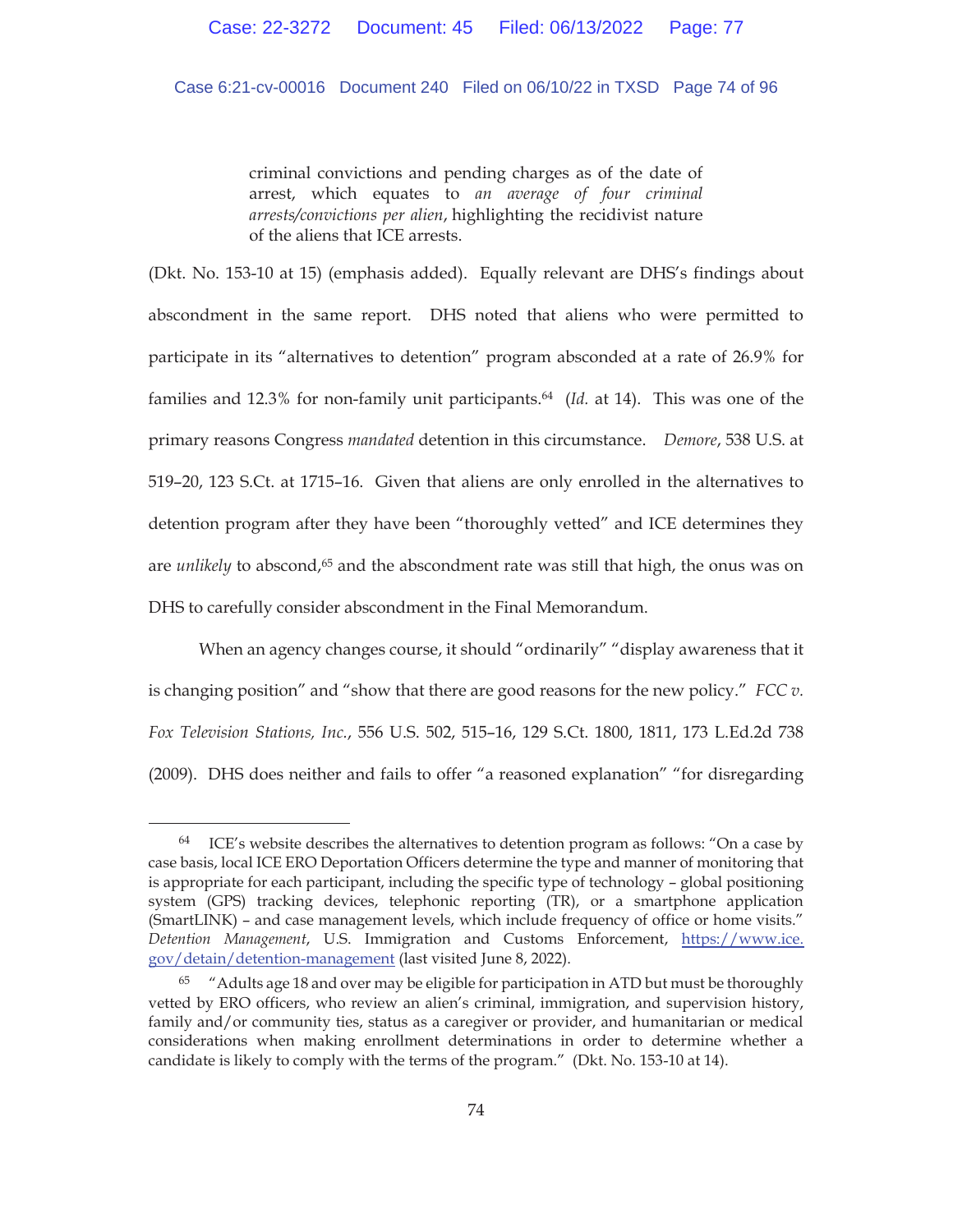### Case 6:21-cv-00016 Document 240 Filed on 06/10/22 in TXSD Page 75 of 96

facts and circumstances that underlay or were endangered by the prior policy." *See id.* at 516, 129 S.Ct. at 1811. DHS was required to consider criminal alien recidivism and abscondment *and* to show its work. It either failed or refused to do so. This was arbitrary and capricious. *Texas MPP*, 20 F.4th at 991 ("DHS nonetheless failed to discuss *any* of its prior factual findings—much less explain why they were wrong. That failure provides another basis for our conclusion that the [decision] was arbitrary and capricious." (emphasis in original)).

#### **2. Costs to the States and Reliance Interests**

"When an agency changes course it must be cognizant that longstanding policies may have engendered serious reliance interests that must be taken into account." *Texas MPP*, 20 F.4th at 990 (cleaned up). But DHS does not demonstrate that it actually considered the costs its decision imposes on the States, nor their reliance interests on mandatory detention. "That alone is fatal." *Id*. at 989.

The Final Memorandum itself has no discussion of the harms to the States that may be implicated by its directives. DHS purports to address those concerns in the Considerations Memorandum. (Dkt. No. 146-1 at 14–17). But DHS only pays lip service to the States' concerns. DHS undersells the States' interests as being concerned with "indirect" and "downstream" effects, in contrast to the "predictable (and measurable) impacts" that DHS "endeavors to consider." (*Id.* at 14). In place of a good-faith attempt to measure costs and benefits, DHS points the Court to a single study and argues that it is *difficult* to measure the fiscal cost of its policy—therefore, DHS doesn't have to. (*Id.* at 15). Further, DHS conjectures "there is good reason to believe that any effects from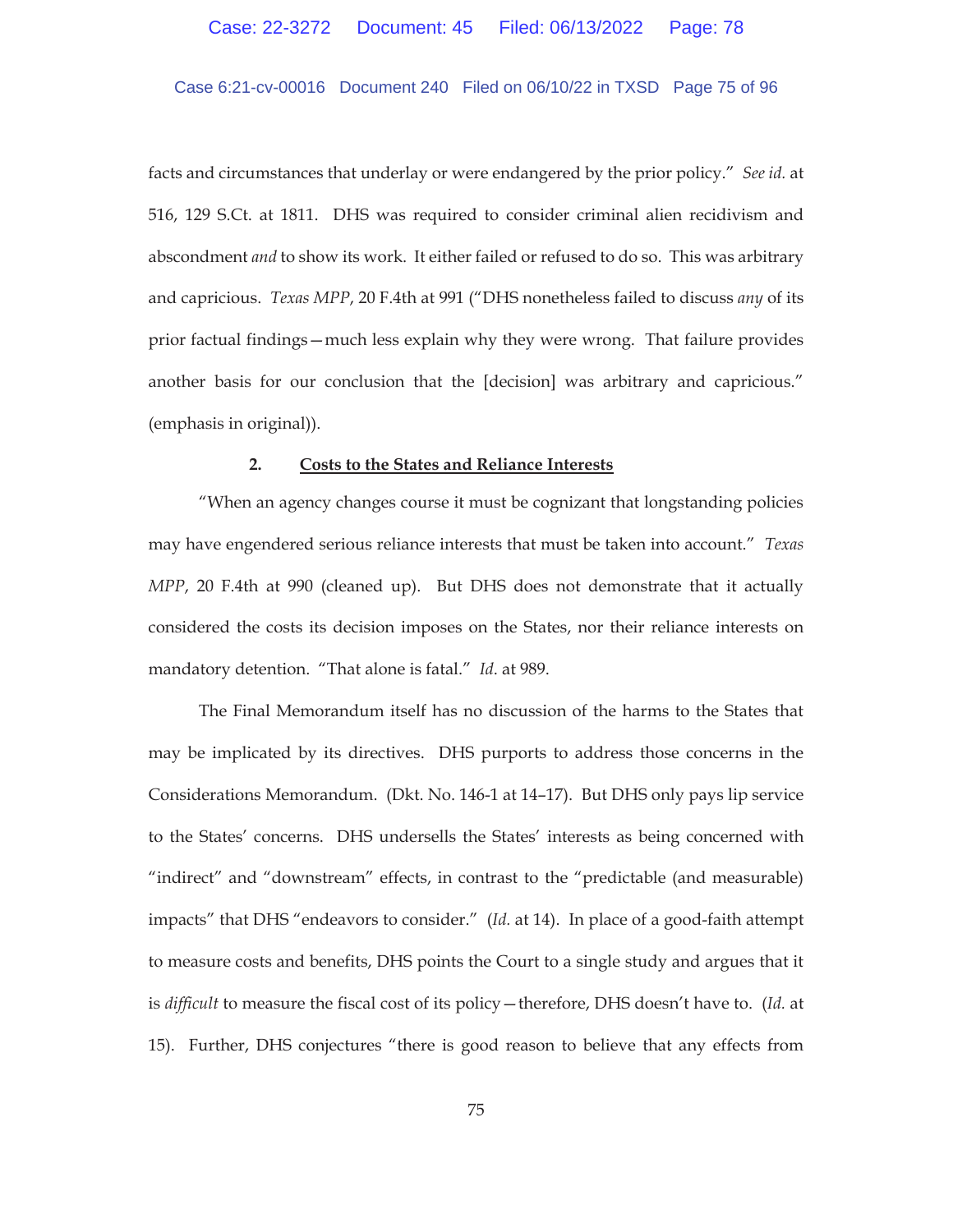# Case 6:21-cv-00016 Document 240 Filed on 06/10/22 in TXSD Page 76 of 96

implementation of priorities guidance are unlikely to be significant, and could have a net positive effect," (*id.*), such as increasing compliance with U.S. labor laws by encouraging illegal immigrants to come forward with violations, (*id.* at 14) ("It does not serve the public interest when [worker] rights go unvindicated or when crimes go unprosecuted."), or decreasing COVID-19 vaccine hesitancy among illegal immigrants, (*id.* at 16).

The same goes for reliance interests. In the section of the Considerations Memorandum devoted to reliance interests, DHS writes that it "has considered" reliance interests, but that "no such reasonable reliance interests exist" because DHS "is unaware of any State that has materially changed its position to its detriment" in reliance and because "any such change by any party would be unreasonable[.]" (*Id.*). Further, as with costs imposed on the States, DHS maintains that it is "extremely difficult to quantify" the reliance interests of the States. Therefore, DHS does not have to. (*Id*.). This cannot be true. Litigation (in which DHS is a party) has demonstrated that there are quantifiable reliance interests. *See*, *e.g.*, *Texas v. Biden*, 554 F. Supp. 3d 818, 848–49 (N.D. Tex. 2021), *aff'd*, *Texas MPP*, 20 F.4th at 928, *cert. granted*, 142 S.Ct. 1098, 212 L.Ed.2d 1 (2022). Moreover, the contention that DHS had no obligation to consider the States' reliance interests "is squarely foreclosed by *Regents*." *Texas MPP*, 20 F.4th at 990 (citation omitted).

Thus, DHS's cursory acknowledgement of various concerns violates a foundational principle of administrative law: "[s]tating that a factor was considered . . . is not a substitute for considering it." *Getty v. Fed. Sav. & Loan Ins. Corp.*, 805 F.2d 1050, 1055 (D.C. Cir. 1986); *see also Texas MPP*, 20 F.4th at 993 ("As an overarching matter, the June 1 Memorandum sometimes baldly asserted that DHS considered this or that factor—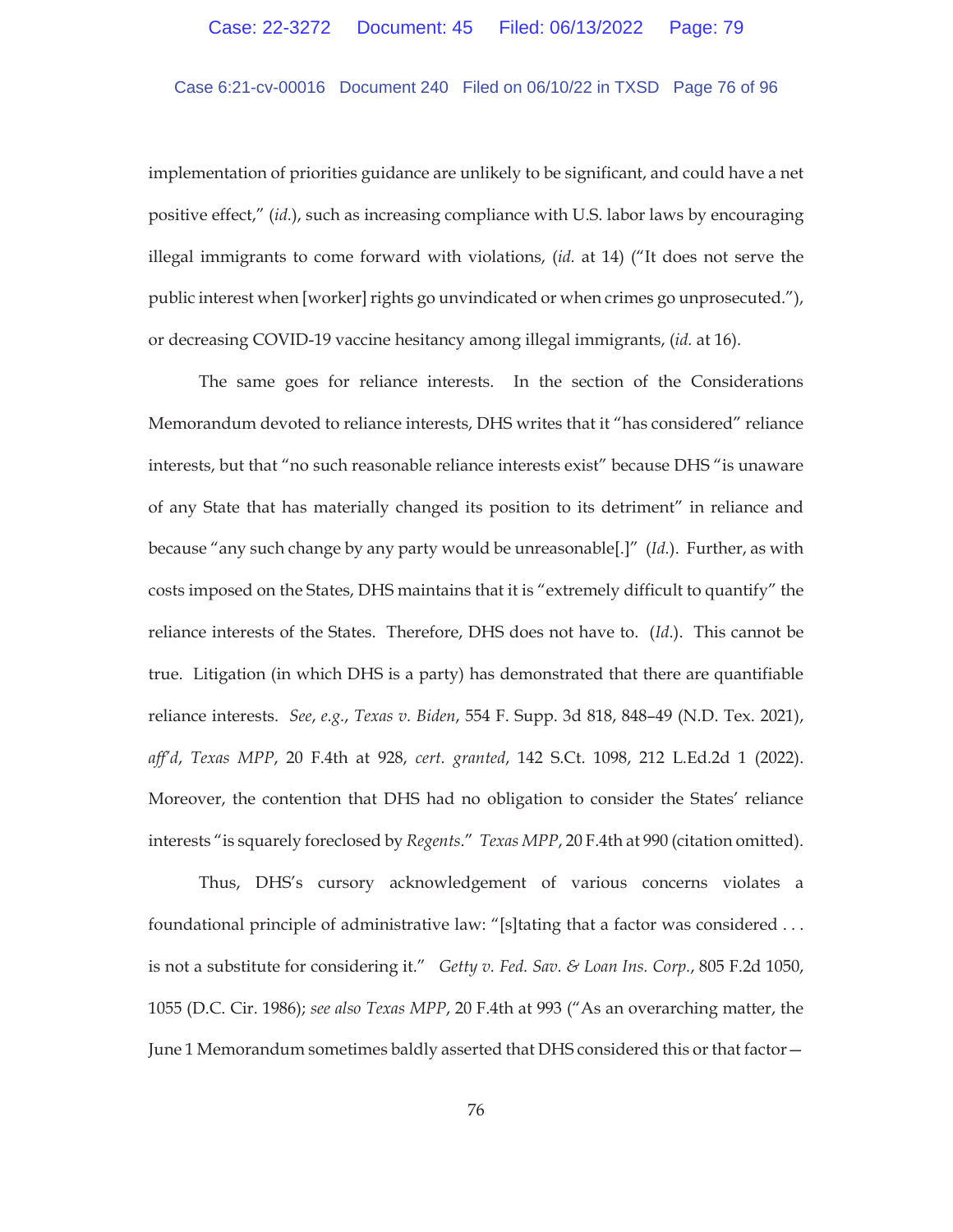# Case 6:21-cv-00016 Document 240 Filed on 06/10/22 in TXSD Page 77 of 96

in lieu of showing its work and actually considering the factor on paper . . . . [T]o the extent they rely on substituting DHS's *assertions about explanations* with *explanations*  themselves, we reject those arguments with redoubled vigor." (emphasis in original)). Here, DHS did not meet its obligation to consider reliance interests by simply citing to one study that asserts that measuring the fiscal effects of a policy is just too difficult. *See* (Dkt. No. 146-1 at 14–16); *cf. Dep't of Com.*, \_\_\_\_ U.S. at \_\_\_\_, 139 S.Ct. at 2576 ("Accepting contrived reasons would defeat the purpose of the enterprise. If judicial review is to be more than an empty ritual, it must demand something better than the explanation offered for the action taken in this case.").

In light of *Regents*, DHS had a duty to consider the reliance interests of the States *and* to show its work. *Texas MPP*, 20 F.4th at 990 ("[A]gencies must consider reliance interests, and [the] failure to do so is arbitrary and capricious."). It failed to do so.

\*\*\*

 The Court holds that the Final Memorandum is arbitrary and capricious. Accordingly, the Court will enter judgment in favor of the States on Count IV of the Amended Complaint. *See* (Dkt. No. 109 at 30–32).

### **C. NOTICE AND COMMENT (COUNT IV)**

The last APA claim raised by the States is that the Final Memorandum had to undergo the notice and comment requirements of the APA. *See* 5 U.S.C. § 553. The APA's notice and comment requirements apply to "substantive" or "legislative" rules, but the APA makes exceptions for certain categories of "non-legislative" rules, to which the notice and comment requirements do not apply. *Texas DAPA*, 809 F.3d at 170–71; *Dep't.*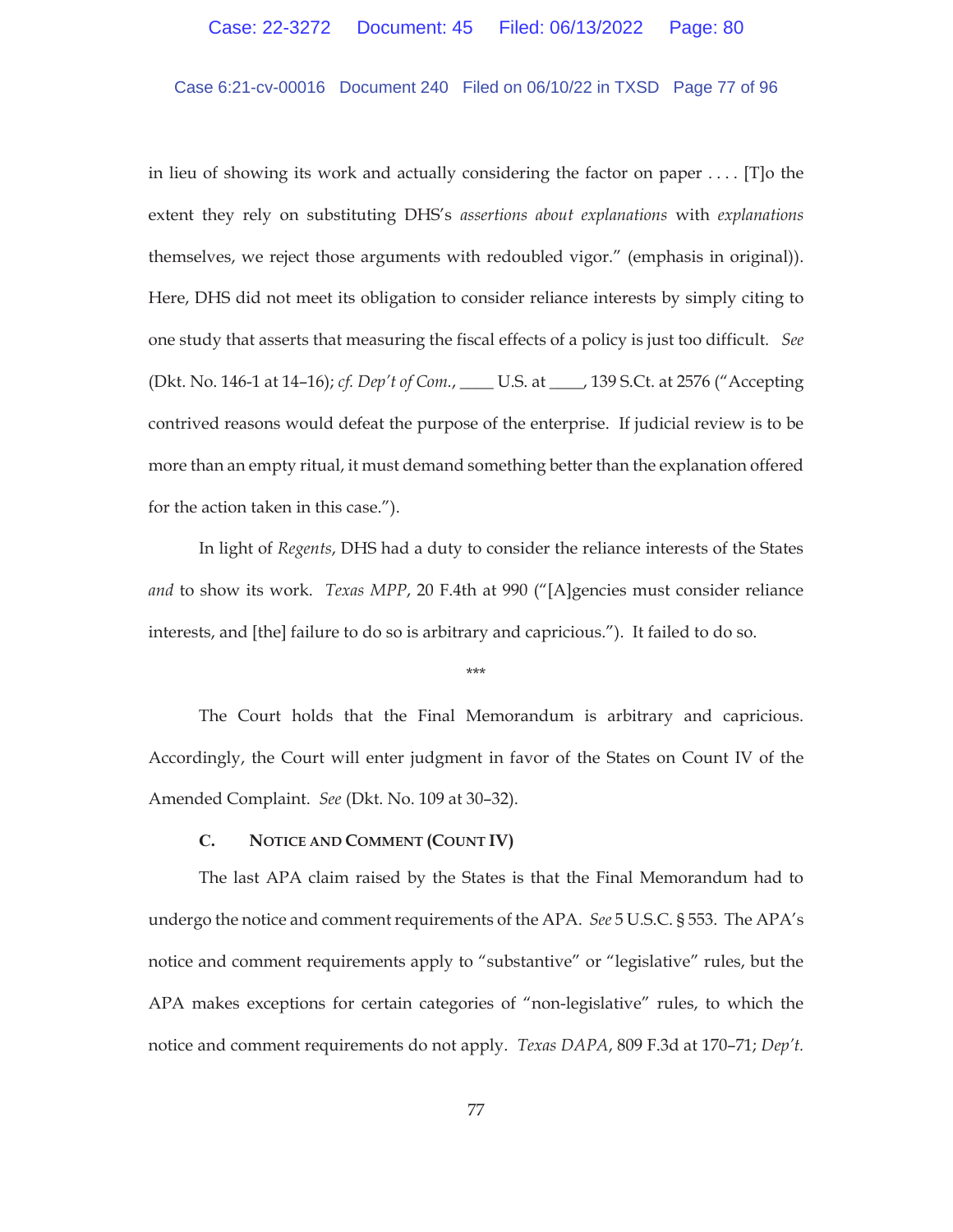Case 6:21-cv-00016 Document 240 Filed on 06/10/22 in TXSD Page 78 of 96

*of Lab. v. Kast Metals Corp.*, 744 F.2d 1145, 1152 (5th Cir. 1984). "[I]f a rule is 'substantive,' the exemption is inapplicable, and the full panoply of notice-and-comment requirements must be adhered to scrupulously." *Texas DAPA*, 809 F.3d at 171. Importantly, "the APA's notice and comment exemptions must be narrowly construed." *Id.* (cleaned up).

The Government does not dispute that the Final Memorandum is an APA rule under 5 U.S.C. § 551(4), nor does it claim to have complied with the APA's notice and comment requirements. Rather, the Government contends that the Final Memorandum is not a legislative rule, invoking two of the exceptions to the notice and comment requirement. *See* 5 U.S.C. § 553(b)(A). First, the Government claims the Final Memorandum is a general statement of policy. Alternatively, it claims the Final Memorandum is a rule of agency procedure, or "procedural rule."

#### **1. General Statement of Policy**

A general statement of policy advises "the public prospectively of the manner in which the agency proposes to exercise a discretionary power." *Lincoln*, 508 U.S. at 197, 113 S.Ct. at 2034 (citation omitted). The Fifth Circuit distinguishes general statements of policy from legislative rules using two criteria: "whether the rule (1) imposes any rights and obligations and (2) genuinely leaves the agency and its decision-makers free to exercise discretion." *Texas DAPA*, 809 F.3d at 171 (cleaned up). Courts should note that there "is some overlap in the analysis of those prongs" and also be "mindful but suspicious of the agency's own characterization" of its action. *Id.* (citations omitted). But most importantly, the Court should focus "primarily on whether the rule has binding effect on agency discretion or severely restricts it." *Id.* (citation omitted). "An agency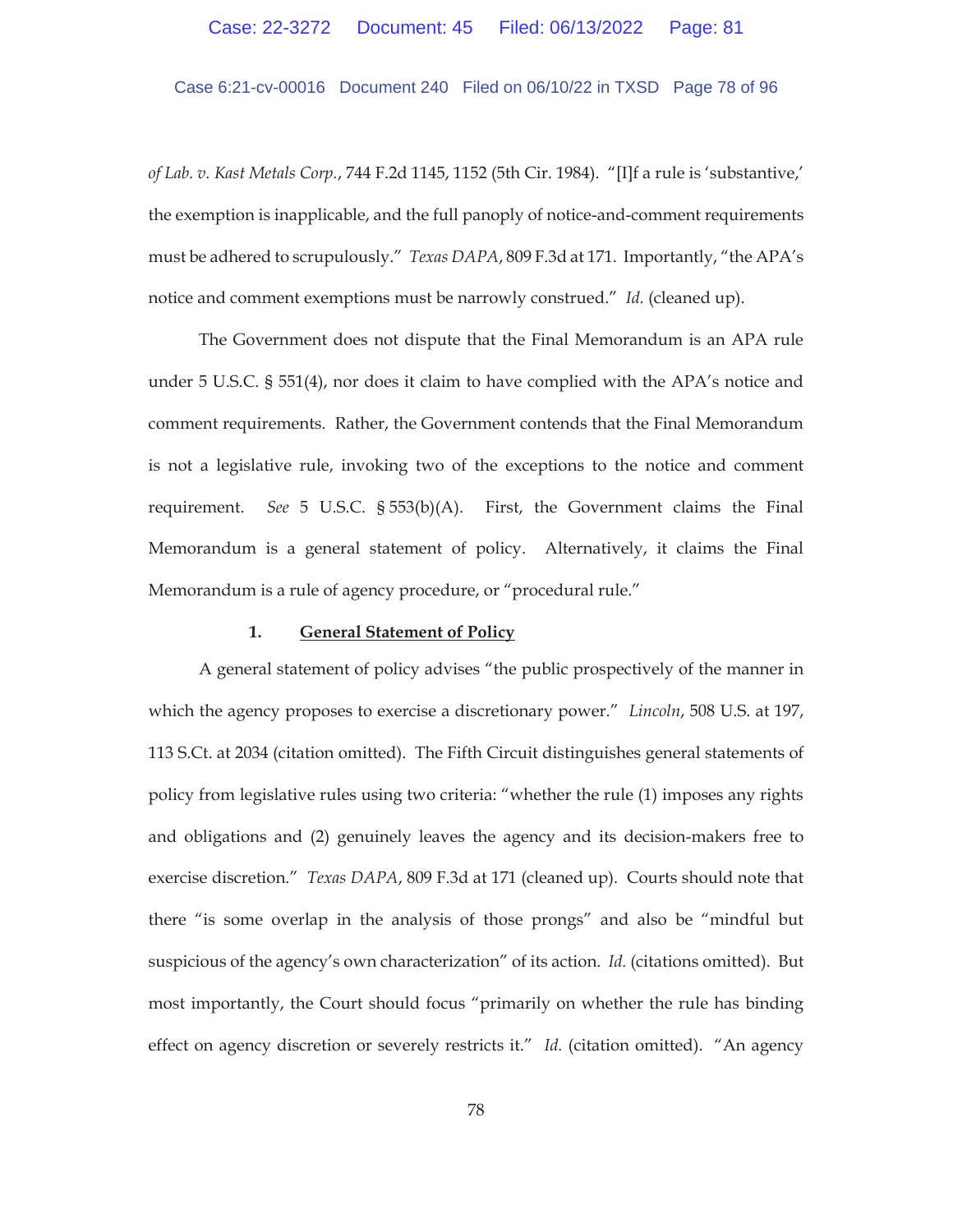Case 6:21-cv-00016 Document 240 Filed on 06/10/22 in TXSD Page 79 of 96

pronouncement will be considered binding as a practical matter if it either appears on its face to be binding, or is applied by the agency in a way that indicates it is binding." *Id.*  (cleaned up).

That should sound familiar. As discussed above, the Fifth Circuit also uses this inquiry to determine whether an agency action is final. *See supra* III.A. The Court has already determined that the Final Memorandum is facially binding and being applied by DHS in a way that makes it binding in its final agency action analysis above. *See supra* III.A. Recall that the Final Memorandum binds DHS personnel to consider and apply certain priorities and factors and forecloses reliance on the fact of conviction or a database search alone when taking enforcement action. *See generally* (Dkt. No. 109-5). DHS personnel do not have discretion to ignore the Final Memorandum's priority categories, and but for the Final Memorandum, DHS personnel would have discretion to take enforcement action based on the fact of conviction alone without considering additional factors and priorities. Put simply, the Final Memorandum is both facially binding and applied in a way that demonstrates it is binding. *See Texas DAPA*, 809 F.3d at 171. Furthermore, the Final Memorandum imposes rights and obligations by allowing aliens to challenge enforcement actions taken against them if they believe they do not fall within the Final Memorandum's priorities. (F.F. No. 67).66

<sup>66</sup> The Court recognizes that this is extra-record evidence. The Government contends that extra-record evidence cannot be considered for the States' APA merits claims, including their notice and comment claim. (Dkt. No. 189 at 8). But the Court concludes that consideration of extra-record evidence for the States' notice and comment claim is proper. First, the Fifth Circuit's tests for determining whether an agency rule is covered by the APA's exceptions to the notice and comment requirements make evaluation of the rule's *effects* necessary. *See Texas DAPA*, 809 (continue)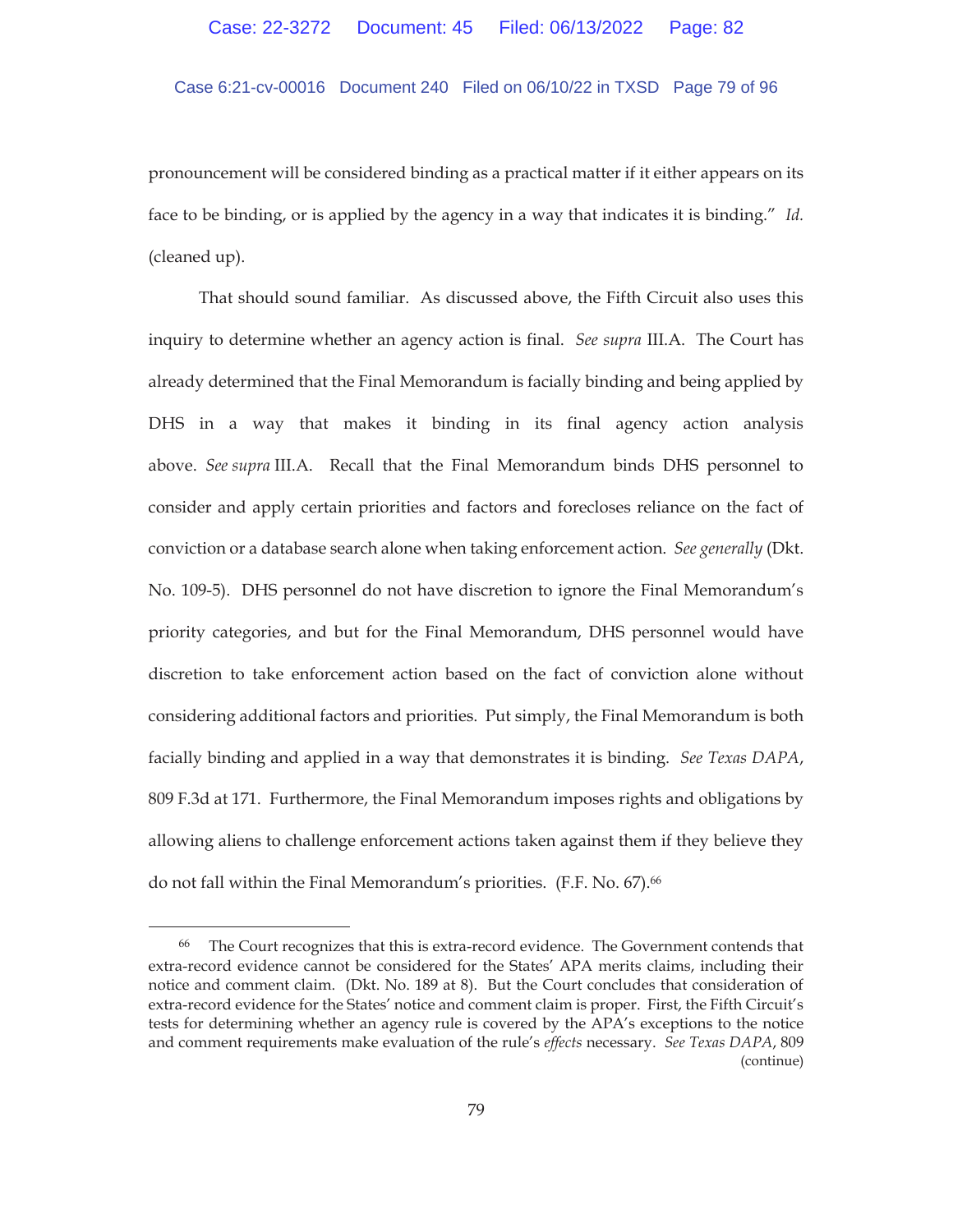Case 6:21-cv-00016 Document 240 Filed on 06/10/22 in TXSD Page 80 of 96

This is consistent with the Fifth Circuit's holding in *Texas DAPA*. 809 F.3d at 171– 76. There, the Fifth Circuit held that the DAPA Memo did not "genuinely leave the agency and its employees free to exercise discretion." *Id.* at 176. This holding was based on the Fifth Circuit's determination that even though the DAPA Memo purportedly conferred discretion on DHS personnel, that "discretionary language was pretextual." *Id.* at 171–76. Similarly here, the ostensibly discretionary language in the Final Memorandum does not change the effect. As explained above, *see supra* III.A., the smattering of discretionary language in the Final Memorandum is inconsistent with the mandatory language throughout the document, making clear that the priorities and factors are not optional. This makes the Final Memorandum binding on DHS personnel. Because the Final Memorandum has a binding effect on agency discretion and severely restricts it, the exception to the APA's notice and comment requirement for general statements of policy does not apply. *See Texas DAPA*, 809 F.3d at 171.

## **2. Procedural Rule**

Even if an agency rule is binding and therefore not a general statement of policy, it can still be exempt from the notice and comment requirement "if it is one 'of agency organization, procedure, or practice.'" *Texas DAPA*, 809 F.3d at 176 (quoting 5 U.S.C.

F.3d at 171 (explaining that whether a rule is a general statement of policy turns on whether it "has binding effect"); *Id.* at 176 (whether a rule is procedural turns on whether it has a "substantial impact"). Thus, the rule against extra-record evidence cannot apply. Alternatively, the third *Medina* exception allows for consideration of extra-record evidence when "the agency failed to explain administrative action so as to frustrate judicial review." *Medina Cnty.*, 602 F.3d at 706. Because consideration of the effects of the Final Memorandum is necessary to determine whether the Final Memorandum is a general statement of policy or a procedural rule, *see Texas DAPA*, 809 F.3d at 171–76, excluding that evidence would "frustrate judicial review"; thus, it is admissible under the third *Medina* exception. *See Medina Cnty.*, 602 F.3d at 706.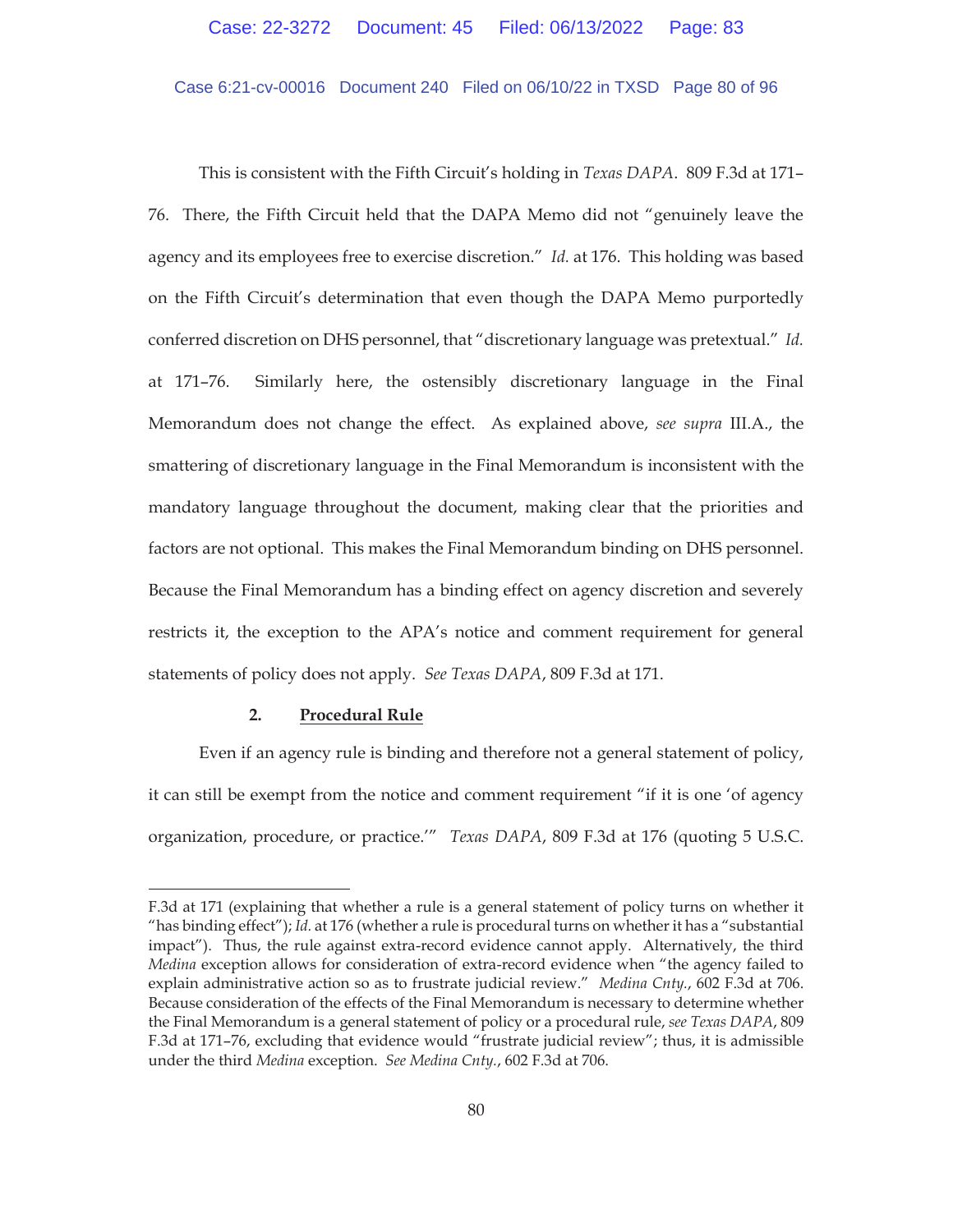Case 6:21-cv-00016 Document 240 Filed on 06/10/22 in TXSD Page 81 of 96

§ 553(b)(A)). In the Fifth Circuit, this exception is governed by the "substantial impact test." *Id.*; *Phillips Petroleum Co. v. Johnson*, 22 F.3d 616, 620 (5th Cir. 1994). This test "is the primary means by which [the court] look[s] beyond the label 'procedural' to determine whether a rule is of the type Congress thought appropriate for public participation." *Texas DAPA*, 809 F.3d at 176 (citation omitted). Under this test, an agency rule is actually legislative and not procedural when it "has a *substantial* impact on the regulated industry, or an important class of the members or the products of that industry[.]" *Phillips Petroleum Co.*, 22 F.3d at 620 (emphasis in original). To determine if an agency rule has a substantial impact on the regulated industry, the Court asks whether the agency rule "modifies substantive rights and interests." *Texas DAPA*, 809 F.3d at 176. "An agency rule that modifies substantive rights and interests can only be nominally procedural, and the exemption for such rules of agency procedure cannot apply." *Id.* (citation omitted).

In *Texas DAPA*, the Fifth Circuit applied the substantial impact test to DHS's DAPA Memo, which conferred "lawful presence" on a particular class of illegal aliens. *Id.* The Fifth Circuit held that the DAPA Memo had a substantial impact because, by granting lawful presence to the covered class of illegal aliens, the DAPA Memo forced Texas "to choose between spending millions of dollars to subsidize driver's licenses and amending its statutes." *Id.* Accordingly, the DAPA Memo was not a procedural rule. *Id.* 

In *Phillips Petroleum Co.*, the Fifth Circuit applied the substantial impact test to an action by the Department of Interior. 22 F.3d at 618. That action created "new criteria for valuing natural gas liquid products" used to calculate royalties owed to the government by oil and gas lessees. *Id.* Instead of calculating values using "the range of the various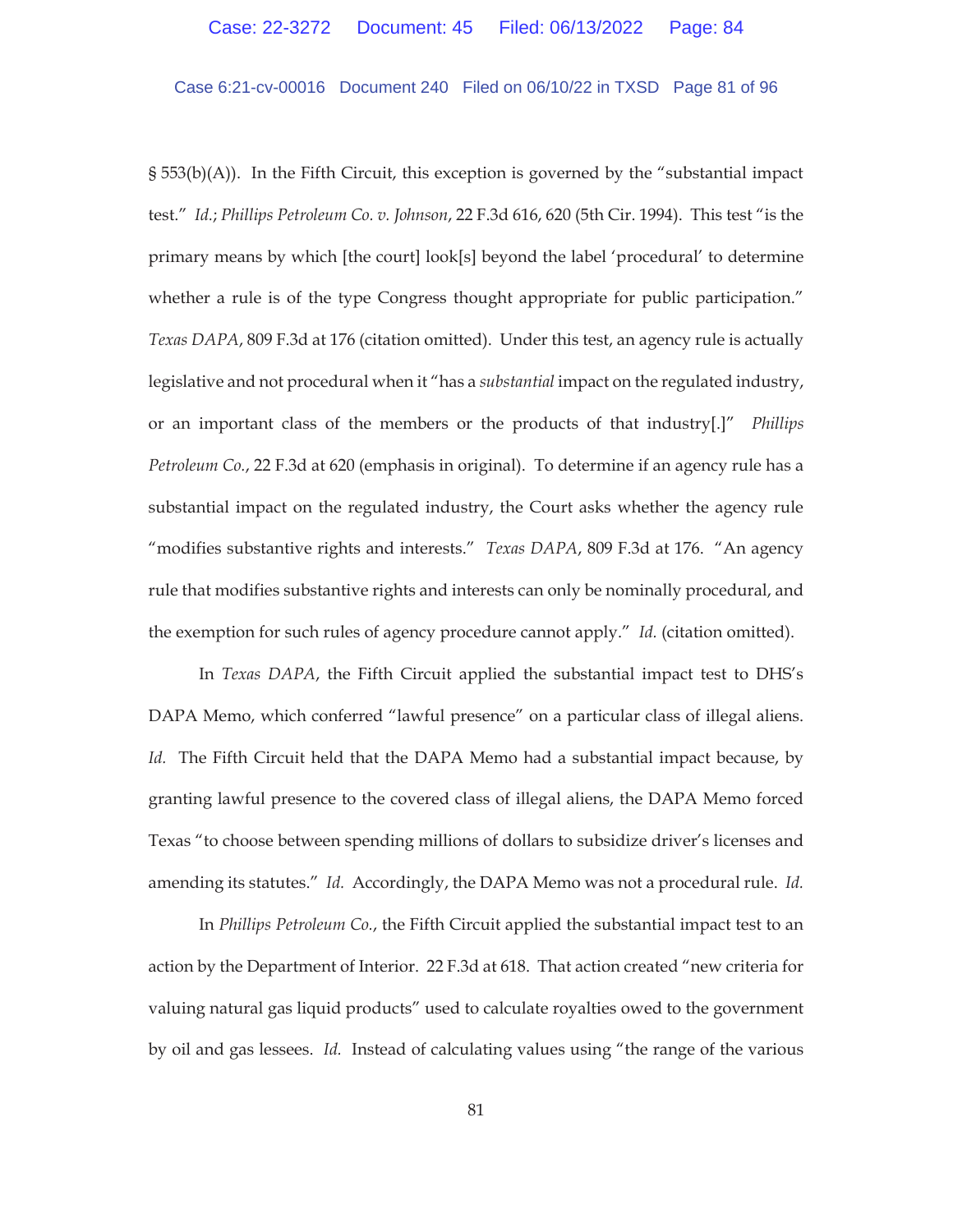### Case 6:21-cv-00016 Document 240 Filed on 06/10/22 in TXSD Page 82 of 96

types of prices prescribed in the governing regulation," the Department's action directed its personnel to rely on only "one type of price, the spot market price." *Id.* The Fifth Circuit held that the action was not a procedural rule because, even though it "plainly relate[d] to the internal practices" of the agency, the action had "a substantial impact on those regulated in the industry." *Id.* at 620.The Fifth Circuit reasoned that the action "narrowly restricts the discretion of [agency] officials in determining the value of" natural gas liquid products and, consequently, it "dramatically affects the royalty values of all oil and gas leases." *Id.* at 620–21. The Fifth Circuit also noted that the valuation criteria in the agency action required the use of different criteria than what the governing regulation required*. Id.* 

The Final Memorandum also modifies substantive rights and interests such that it has a substantial impact. It modifies the substantive rights and interests of criminal aliens as demonstrated by the significant decrease in ICE's detention of aliens with criminal convictions under the Final Memorandum and its precursors. (F.F. No. 92); (F.F. No. 102). The Final Memorandum's impact on criminal aliens' rights and interests is further manifest by the fact that the Texas Board of Pardons and Paroles has revoked parole for some aliens with criminal convictions whom ICE does not detain, leading to continued custody in the Texas criminal justice system. (F.F. No. 105). Plus, as has been discussed, the Final Memorandum modifies aliens' substantive rights and interests by giving them the right to challenge enforcement actions taken against them by invoking their nonpriority status. (F.F. No. 67). And just as the DAPA Memo forced Texas to "choose between spending millions of dollars to subsidize driver's licenses and amending its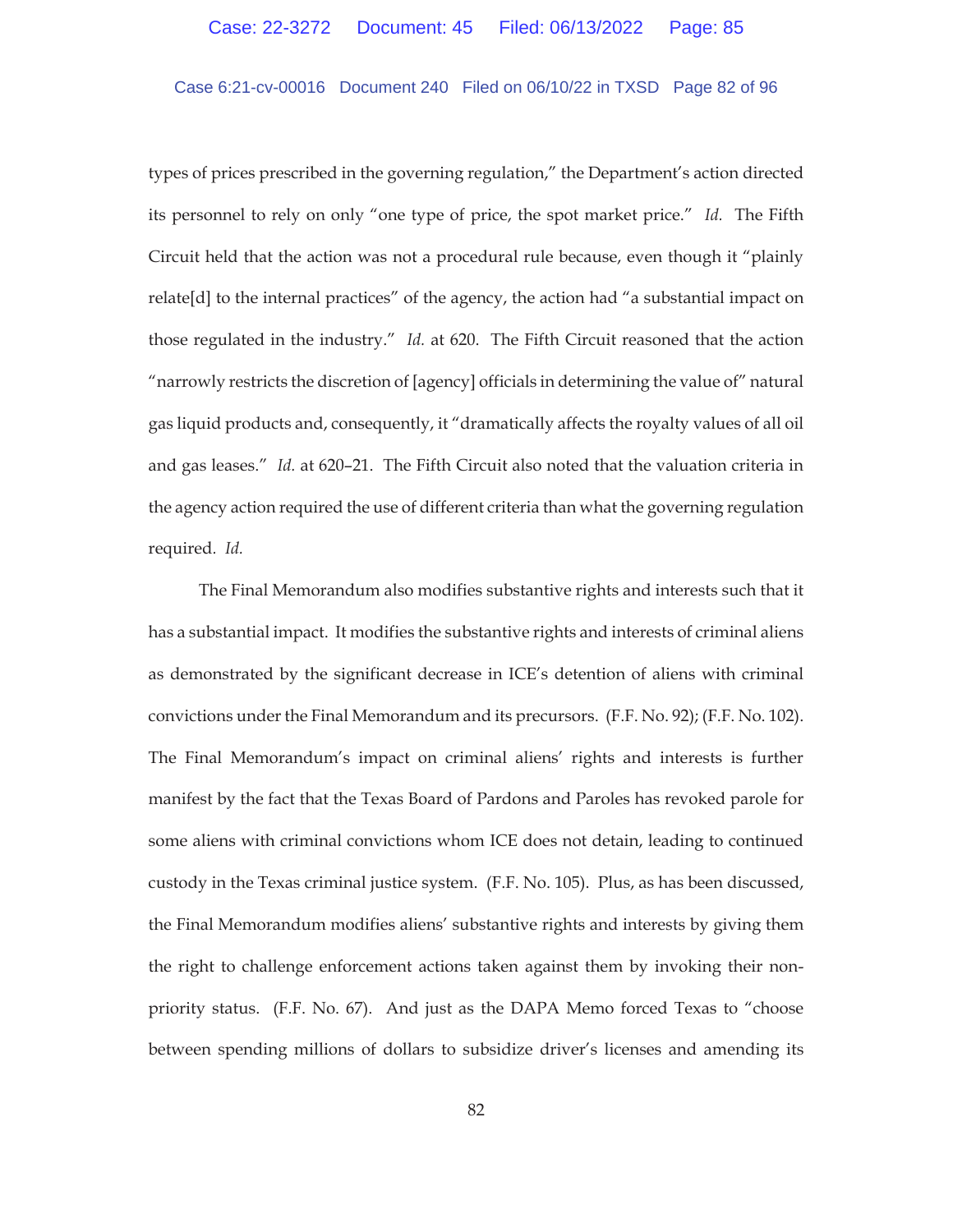# Case 6:21-cv-00016 Document 240 Filed on 06/10/22 in TXSD Page 83 of 96

statutes," *Texas DAPA*, 809 F.3d at 176, the Final Memorandum has forced the States to incur significant costs to the tune of millions of dollars. (F.F. Nos. 103–04); (F.F. No. 107); (F.F. No. 118); (F.F. Nos. 128–29). Additionally, just as in *Phillips Petroleum Co.*, the Final Memorandum "narrowly restricts the discretion of [agency] officials" (as has been discussed at length) and similarly deviates from the requirements of Sections 1226(c) and 1231(a)(2). *See Phillips Petroleum Co.*, 22 F.3d at 620–21. Because the Final Memorandum satisfies the substantial impact test, it is not a procedural rule.

\*\*\*

The Final Memorandum is neither a general statement of policy nor a procedural rule. *See* 5 U.S.C. § 553(b)(A). It is a legislative rule. This holding is consistent with some of the central purposes of notice of comment, including "to subject agency decisionmaking to public input and to obligate the agency to consider and respond to the material comments and concerns that are voiced," and "to ensure the parties develop a record for judicial review." *See, e.g.*, *Make the Road New York v. Wolf*, 962 F.3d 612, 634 (D.C. Cir. 2020) (citations omitted). Accordingly, the Court holds that the Final Memorandum was required to comply with the APA's notice and comment provisions. *See Texas DAPA*, 809 F.3d at 171. Thus, the Court will enter judgment in favor of the States on Count IV of the Amended Complaint. *See* (Dkt. No. 109 at 32).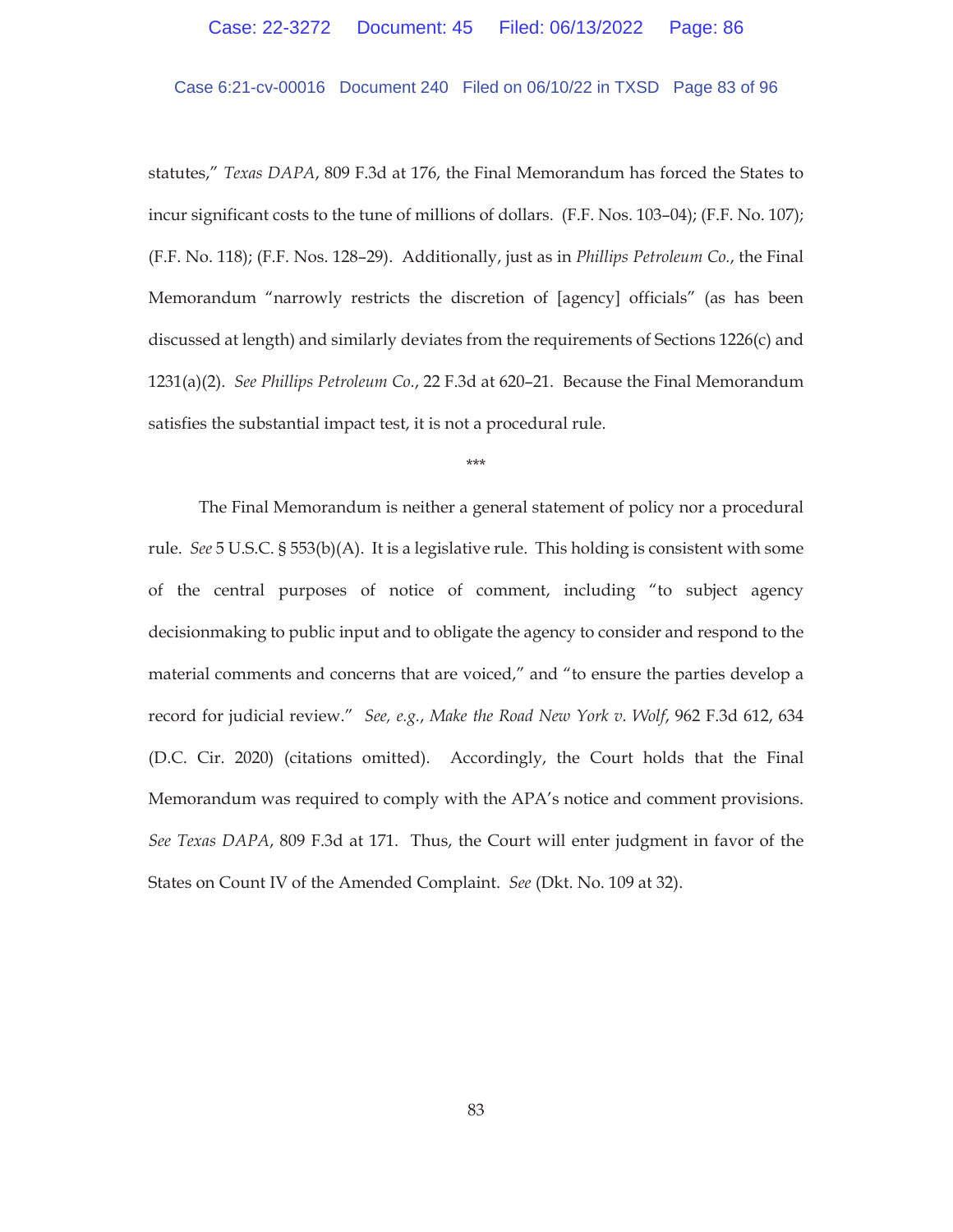Case 6:21-cv-00016 Document 240 Filed on 06/10/22 in TXSD Page 84 of 96

### **D. AGREEMENTS BETWEEN THE STATES AND GOVERNMENT (COUNT V)**

Louisiana raises an additional claim based on its January 8, 2021 agreement with DHS.<sup>67</sup> Louisiana claims that DHS violated the terms of the agreement by failing to consult Louisiana and consider its views before issuing the Final Memorandum. *See* (Dkt. No. 153-8 at 56); (Dkt. No. 153-9 at 1). It appears that Louisiana's claim is not one for breach-of-contract,<sup>68</sup> rather, Louisiana contends the Government's failure to comply with the terms of the agreement is an additional basis on which the Court should find the Final Memorandum arbitrary and capricious and contrary to law under the APA. Louisiana's claim turns on whether the agreement is valid, and Louisiana has failed to show that it is.

This agreement is a new phenomenon. Despite Louisiana's assurances that this agreement takes nothing away from the federal government's authority, Louisiana understates the magnitude of what it asks the Court to find. Establishing the Nation's immigration laws is a power of Congress, and enforcing those laws is a power vested in the Executive Branch. U.S. Const. art. I, § 8, cl. 4; U.S. Const. art. II, § 1, cl. 1; *Arizona*, 567 U.S. at 396–97, 132 S.Ct. at 2499. Louisiana would have the Court hold that an outgoing DHS official from a lame-duck administration can significantly constrain the incoming administration by giving individual states an enforceable right to weigh in before the

Texas concedes that its nearly identical agreement with DHS was terminated before the Final Memorandum was issued. (Dkt. No. 109 at ¶ 76); (Dkt. No. 231 at 11).

Louisiana states that it is not seeking monetary damages or "specific performance to affirmatively require DHS to provide notice and follow the procedures in the Agreement. Rather, it seeks the standard remedies for unlawful agency action, holding unlawful and setting aside the challenged memoranda." (Dkt. No. 231 at 15); *see also* (Dkt. No. 109 at ¶ 139). Because Louisiana's claim is an APA claim, not a breach of contract claim, the Court does not address the Parties' arguments concerning the Tucker Act and sovereign immunity. *See* (Dkt. No. 223 at 31–33); (Dkt. No. 231 at 14–15).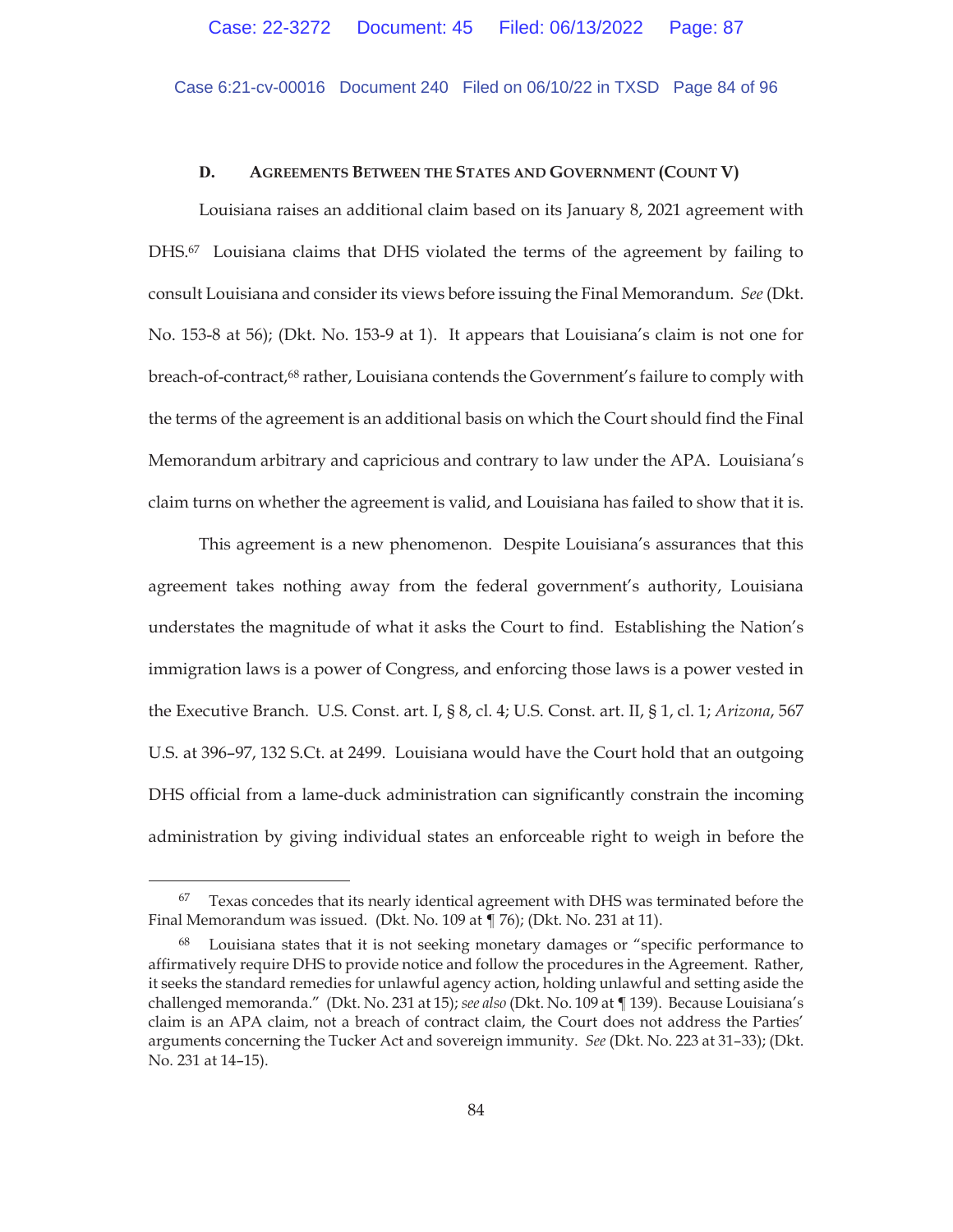Case 6:21-cv-00016 Document 240 Filed on 06/10/22 in TXSD Page 85 of 96

incoming administration makes changes. Such a holding would have profound constitutional implications. Louisiana has provided insufficient support for its claim to an enforceable right of such consequence.

First, Louisiana points to statutes that direct DHS to develop processes for receiving input from states and empower DHS to perform acts necessary to carrying out its responsibilities. *See* 6 U.S.C. § 361(b)(4); 8 U.S.C. § 1103(a)(3). To be sure, these statutes authorize DHS to *seek* Louisiana's input. But they do not permit DHS to *surrender* power to Louisiana by subjecting itself to an enforceable consultation requirement. In the Court's view, reading these statutes as authorizing this type of surrender of authority is a bridge too far. *See Whitman v. Am. Trucking Ass'n*, 531 U.S. 457, 468, 121 S.Ct. 903, 909– 10, 149 L.Ed.2d 1 (2001) ("Congress . . . does not alter the fundamental details of a regulatory scheme in vague terms or ancillary provisions—it does not, one might say, hide elephants in mouseholes.").

The caselaw Louisiana relies on is not sufficient to support its position. Louisiana cites three cases for the proposition that agencies can choose to commit themselves to "more rigorous" procedures such as a consultation requirement with Louisiana and that such a commitment is enforceable in court. Two of Louisiana's cases stand for, at most, the proposition that agencies must follow their own internal procedures. *See Morton*, 415 U.S. at 235, 94 S.Ct. at 1074; *Singh v. U.S. Dep't of Justice*, 461 F.3d 290, 295 (2d Cir. 2006). Neither addresses the question of whether an agency may subject its decision-making to consultation with an outside party.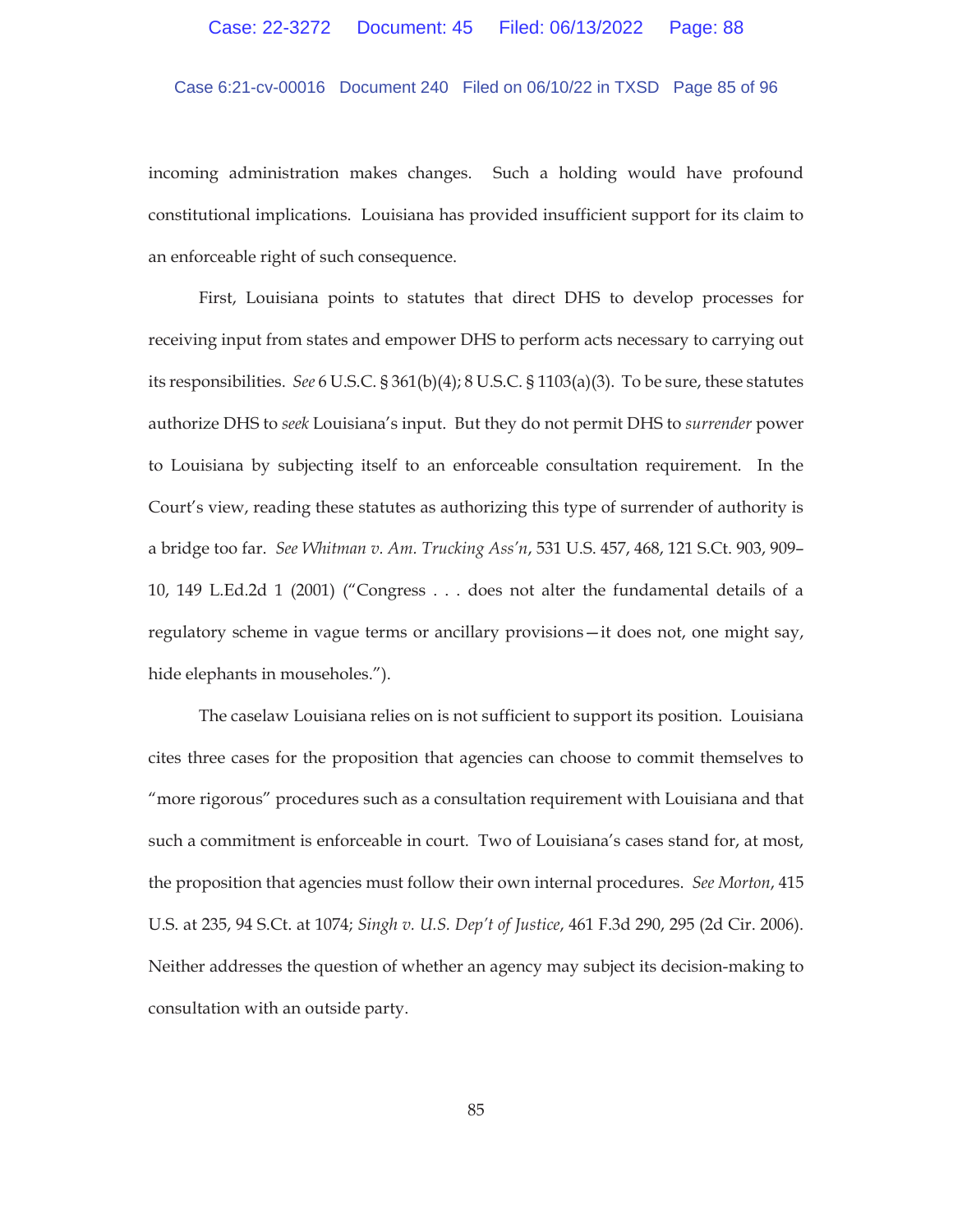Case 6:21-cv-00016 Document 240 Filed on 06/10/22 in TXSD Page 86 of 96

Louisiana's strongest case is *Oglala Sioux Tribe of Indians v. Andrus*, 603 F.2d 707 (8th Cir. 1979). There, the Court held that an action taken by the Bureau of Indian Affairs violated the APA because it did not to comply with the Bureau's internal requirement of consulting the Tribe before making Bureau employment decisions. *Id.* at 721. But the DHS agreement requiring consultation with Louisiana before making nearly *any* immigration enforcement decision, *see* (Dkt. No. 153-8 at 54–56); (Dkt. No. 153-9 at 1–6), is on a completely different scale than the Bureau of Indian Affairs' internal policy of consulting the tribes before making its own employment decisions. *See Andrus*, 603 F.3d at 717–18. This is particularly true given the Bureau's longstanding preference for hiring tribal members—a preference expressly authorized by Congress and unanimously approved by the Supreme Court. *See Morton v. Mancari*, 417 U.S. 535, 94 S.Ct. 2474, 41 L.Ed.2d 290 (1974).

DHS's alleged failure to comply with this agreement cannot provide a basis for finding that the Final Memorandum violated the APA. *Cf. Biodiversity Assocs. v. Cables*, 357 F.3d 1152, 1172 (10th Cir. 2004) ("The executive branch does not have authority to contract away the enumerated constitutional powers of Congress or its own successors[.]"). In reaching this conclusion, the Court does not downplay Louisiana's considerable interest in the enforcement of immigration law, but that interest cannot circumvent the fact that the Constitution vests the enactment and enforcement of immigration law in the federal government. *Arizona*, 567 U.S. at 394, 132 S.Ct. at 2498 ("The Government of the United States has broad, undoubted power over the subject of immigration and the status of aliens."); *Chy v. Freeman*, 92 U.S. 275, 280, 23 L.Ed. 550 (1875)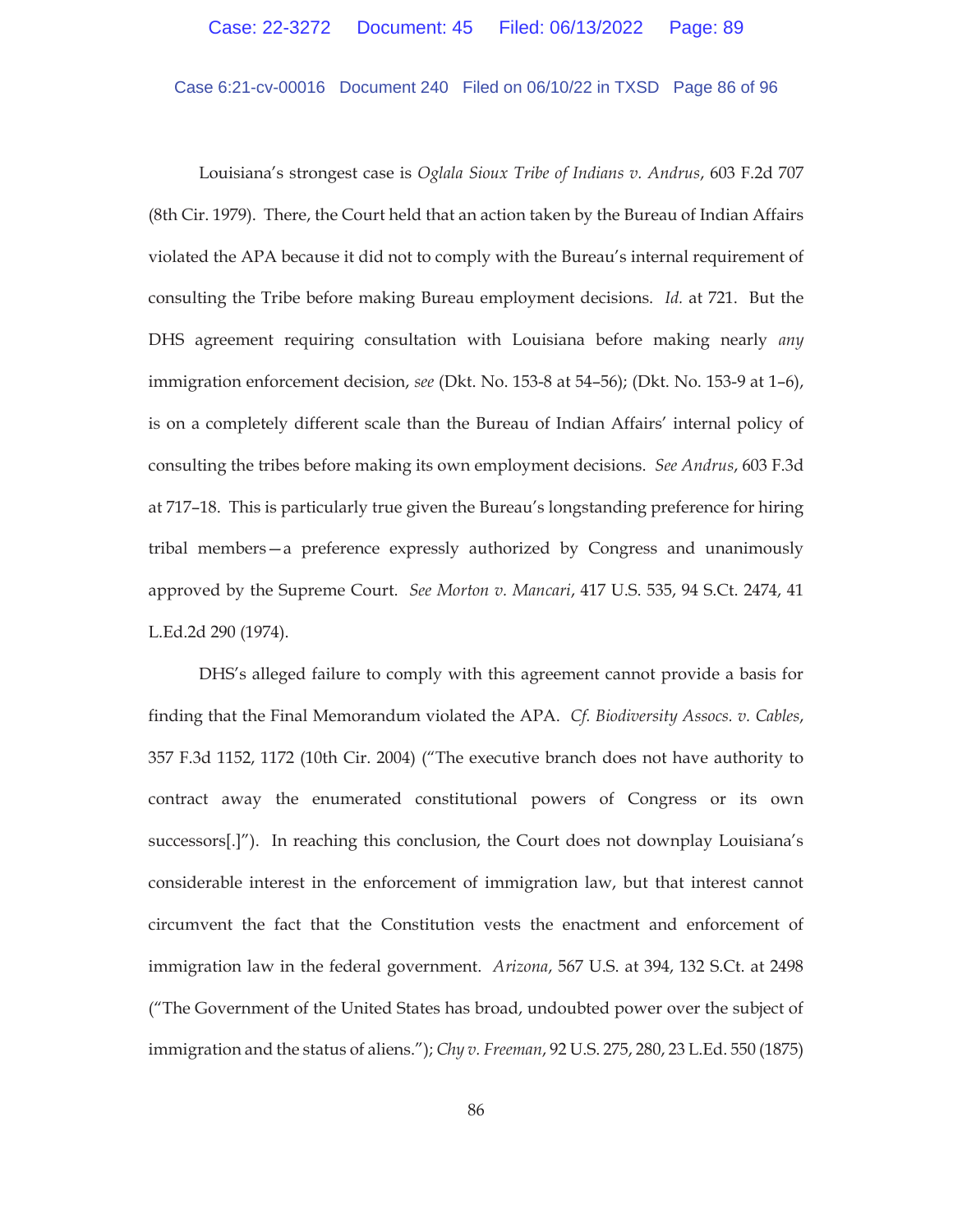## Case 6:21-cv-00016 Document 240 Filed on 06/10/22 in TXSD Page 87 of 96

("The passage of laws which concern the admission of citizens and subjects of foreign nations to our shores belongs to Congress, and not to the States. . . . [T]he responsibility for the character of those regulations, and for the manner of their execution, belongs solely to the national government."). But despite Louisiana's important interest, immigration law remains a federal prerogative. *Cf. Arizona*, 567 U.S. at 416, 132 S.Ct. at 2510 ("Arizona may have understandable frustrations with the problems caused by illegal immigration while that process continues, but the State may not pursue policies that undermine federal law.").

The Court holds that DHS's alleged failure to comply with the agreement cannot provide a basis for finding that the Final Memorandum violated the APA. Accordingly, the Court will enter judgment in favor of the Government on Count V of the Amended Complaint. *See* (Dkt. No. 109 at 32–33).

#### **E. TAKE CARE CLAUSE (COUNT VI)**

The States assert a claim under the Take Care Clause of the Constitution. *See* U.S. Const. art. II, § 3 ("he shall take Care that the Laws be faithfully executed"). A federal court normally does not reach a constitutional question if it can dispose of the case on another ground. *Nw. Austin Mun. Util. Dist. No. One v. Holder*, 557 U.S. 193, 205, 129 S.Ct. 2504, 2513, 174 L.Ed.2d 140 (2009); *United States v. Johnson*, 956 F.3d 740, 743 (5th Cir. 2020). Indeed, courts "ought not to pass on questions of constitutionality unless such adjudication is unavoidable." *Matal v. Tam*, \_\_\_\_ U.S. \_\_\_\_, \_\_\_\_, 137 S.Ct. 1744, 1755, 198 L.Ed.2d 366 (2017) (cleaned up). Accordingly, the Court will not reach Count VI of the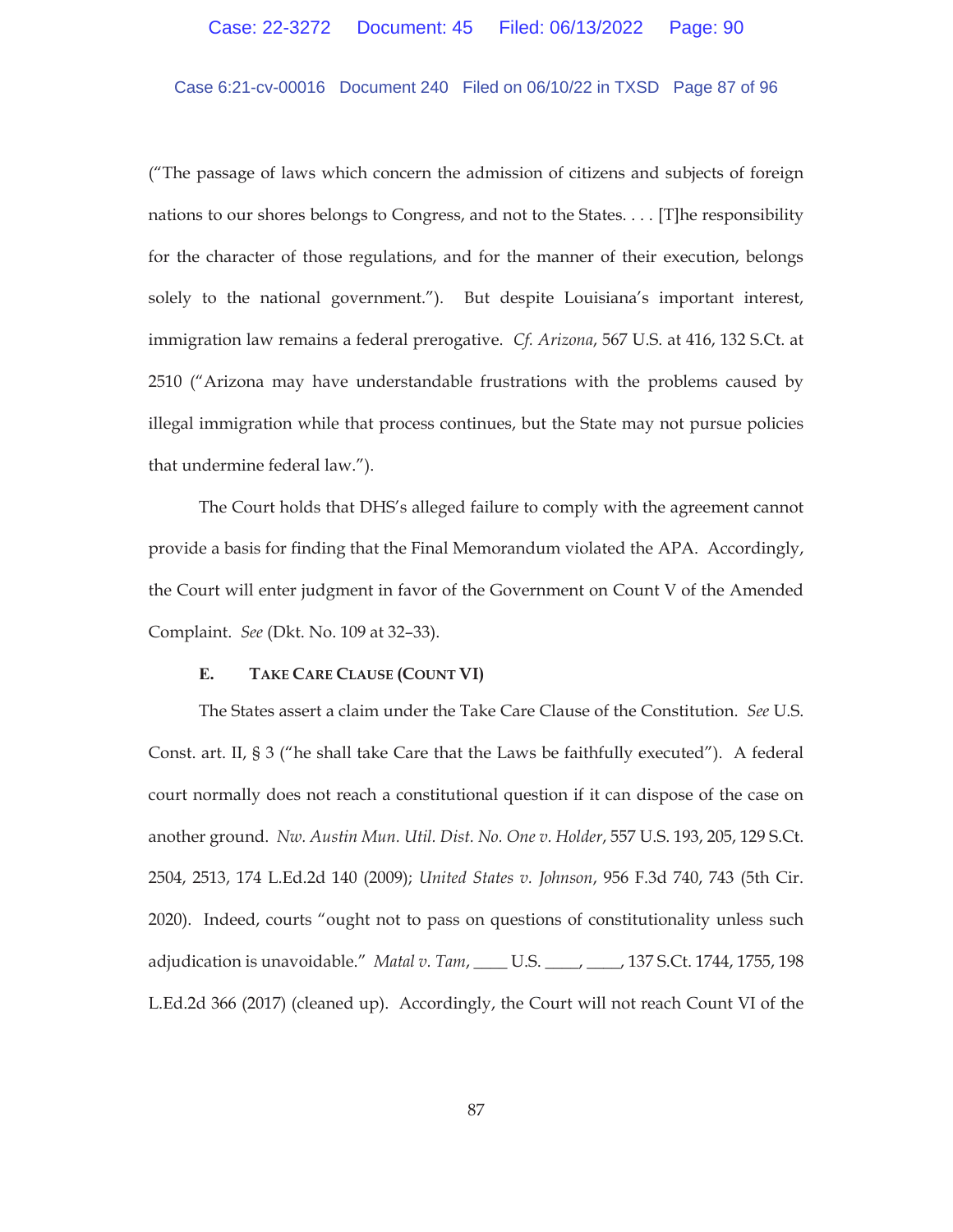Case 6:21-cv-00016 Document 240 Filed on 06/10/22 in TXSD Page 88 of 96

Amended Complaint raising the States' Take Care Clause claim in this case. *See* (Dkt. No. 109 at 33–34); *Texas*, 549 F. Supp. 3d at 622; *see also Texas DAPA*, 809 F.3d at 146 n.3.

## **V. REMEDY**

The States ask the Court to hold unlawful and set aside the Final Memorandum, issue a permanent injunction, and award declaratory relief.

## **A. HOLD UNLAWFUL AND SET ASIDE**

The States ask the Court to vacate the Final Memorandum in its entirety. Under the APA, a court "shall . . . hold unlawful and set aside agency action" that is contrary to law, arbitrary and capricious, or without observance of procedure. 5 U.S.C. § 706(2). "Agency action" includes a "rule." 5 U.S.C. § 551(13). Again, it is undisputed that the Final Memorandum is a "rule" under the APA. Thus, the Court must decide to what extent it will set aside the Final Memorandum.

Under existing precedent, there are two options when awarding relief under Section 706(2): remand with vacatur or remand without vacatur. The default approach is to remand the agency action *with* vacatur. *Texas MPP*, 20 F.4th at 1000; *Allina Health Servs. v. Sebelius*, 746 F.3d 1102, 1110 (D.C. Cir. 2014). This is especially true when there is a procedural violation. *See Nat. Res. Def. Council v. Wheeler*, 955 F.3d 68, 85 (D.C. Cir. 2020). Remand with vacatur "restores the status quo before the invalid rule took effect," leaving the agency free to consider the problem anew. *Envtl. Def. v. Leavitt*, 329 F. Supp. 2d 55, 64 (D.D.C. 2004).

Unlike remand with vacatur, remand *without* vacatur leaves the rule in place during remand. *Am. Forest Res. Council v. Ashe*, 946 F. Supp. 2d 1, 43 (D.D.C. 2013). For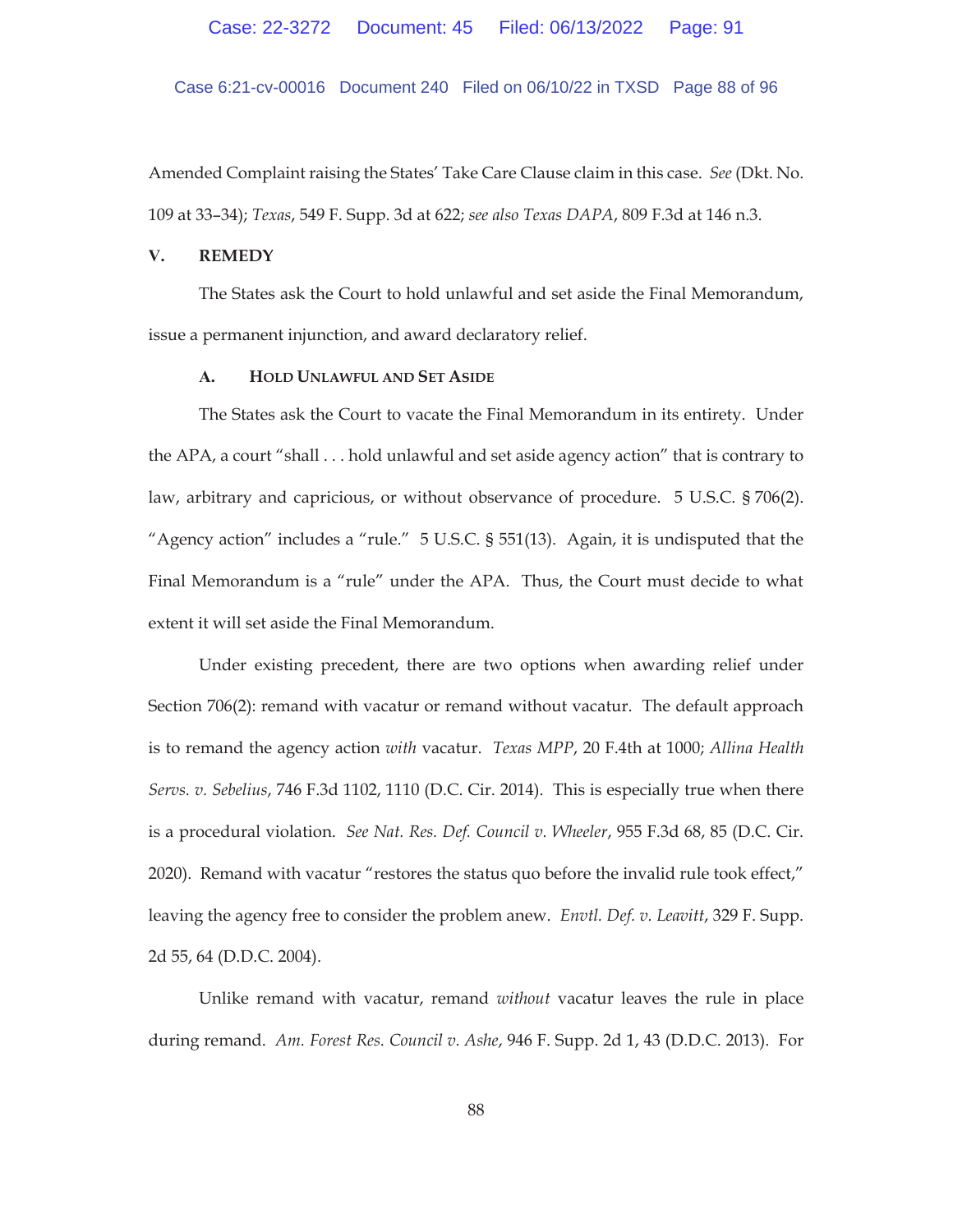### Case 6:21-cv-00016 Document 240 Filed on 06/10/22 in TXSD Page 89 of 96

this reason, "remand without vacatur creates a risk that an agency may drag its feet and keep in place an unlawful agency rule." *EME Homer City Generation, L.P. v. E.P.A.*, 795 F.3d 118, 132 (D.C. Cir. 2015). Remand without vacatur is "generally appropriate when there is at least a serious possibility that the agency will be able to substantiate its decision given an opportunity to do so." *Texas MPP*, 20 F.4th at 1000 (citation omitted). It is an "exceptional remedy." *Am. Great Lakes Ports Ass'n v. Schultz*, 962 F.3d 510, 519 (D.C. Cir. 2020).

### **1. Remand with Vacatur**

When deciding whether to remand *with* vacatur, a federal court considers two factors. First, "the seriousness of the deficiencies of the action, that is, how likely it is the agency will be able to justify its decision on remand." *Texas MPP*, 20 F.4th at 1000. Second, "the disruptive consequences of vacatur." *Id.* "A strong showing of one factor may obviate the need to find a similar showing of the other." *Am. Bankers Ass'n v. Nat'l Credit Union Admin.*, 934 F.3d 649, 674 (D.C. Cir. 2019).

Regarding the first factor, the Final Memorandum is deficient in more than one way: it is contrary to law, arbitrary and capricious, and failed to observe procedure. *See Texas MPP*, 20 F.4th at 1000. DHS knew of these failings when it issued the Final Memorandum. For almost a year and a half, the Government has litigated three separate memoranda but has failed to cure fundamental defects in its civil immigration enforcement priorities. Each of this Court's opinions placed the Government on notice about the problems with its decisionmaking. "And it still failed to correct them." *See id.*  Moreover, any post-remand memorandum may constitute "an impermissible *post hoc*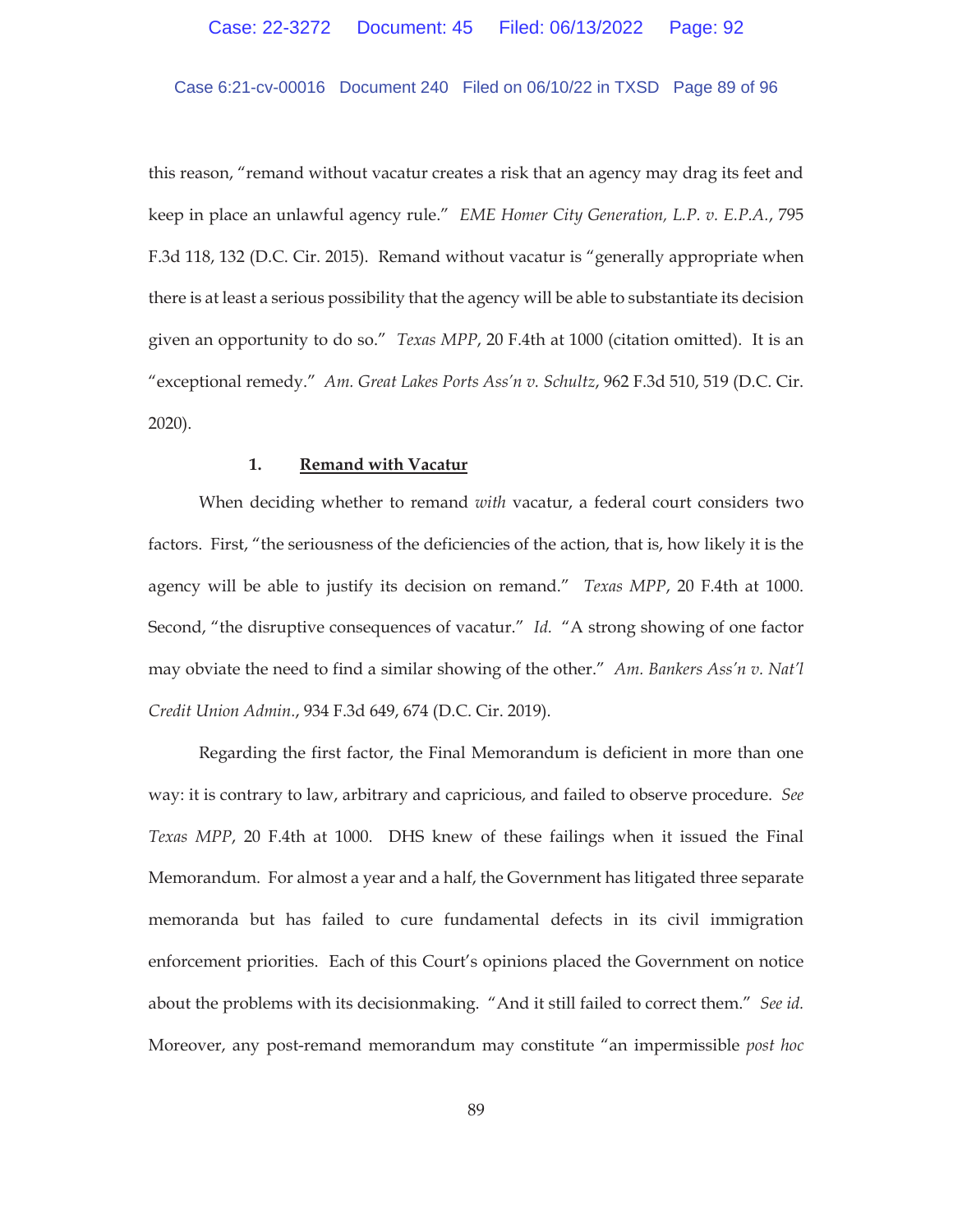Case 6:21-cv-00016 Document 240 Filed on 06/10/22 in TXSD Page 90 of 96

rationalization under *Regents*." *See id.* at 1001. This factor alone warrants remand with vacatur.

Regarding the second factor, vacatur is disruptive to the extent that DHS will no longer have nationwide immigration enforcement guidance. But "disruptive consequences matter only insofar as the agency may be able to rehabilitate its rationale." *Long Island Power Auth. v. FERC*, 27 F.4th 705, 717 (D.C. Cir. 2022) (internal quotations omitted). It is doubtful that an agency can offer a post-hoc rationalization following remand when the rule itself is arbitrary and capricious. *See Texas MPP*, 20 F.4th at 1000- 01.

Nonetheless, the second factor does not warrant remand without vacatur either. The disruption to DHS is largely the "uncertainty that typically attends vacatur of any rule." *See Wheeler*, 955 F.3d at 85. To be sure, the most compelling argument is that DHS has already trained its agents on the Final Memorandum. But that training is premised on a fundamental misunderstanding of federal law. For over a year, DHS has not treated "shall" as mandatory under Sections  $1226(c)$  and  $1231(a)(2)$ . And that interpretation has resulted in irreparable harm to the States. *Cf. Sierra Club v. Van Antwerp*, 719 F. Supp. 2d 77, 80 (D.D.C. 2010) ("[V]acatur is appropriate in order to prevent significant harm resulting from keeping the agency's decision in place."). In any event, DHS has shown the ability to refine its immigration enforcement priorities in response to litigation over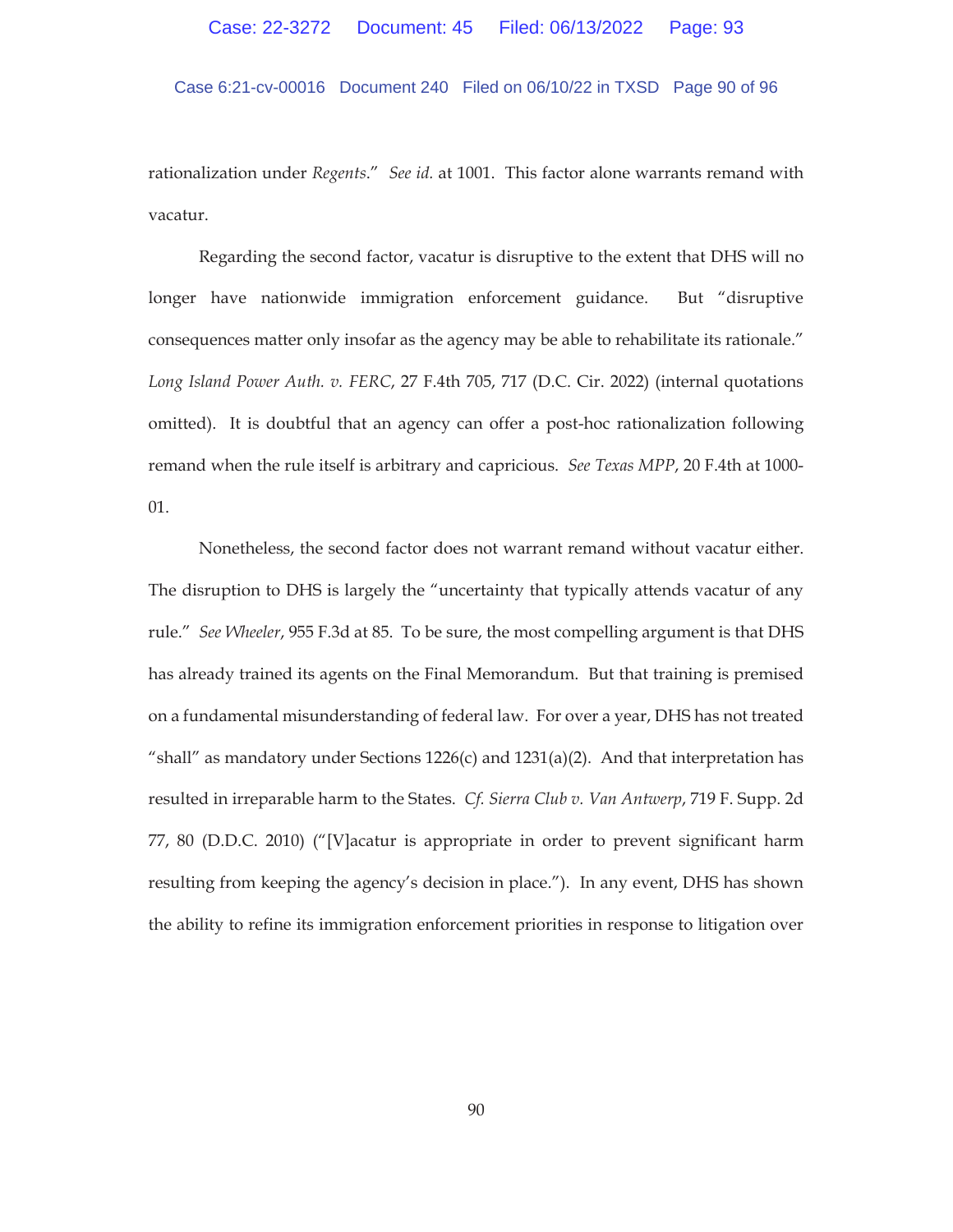## Case 6:21-cv-00016 Document 240 Filed on 06/10/22 in TXSD Page 91 of 96

the last year. DHS can, for example, draw upon its prior immigration enforcement priorities that contemplate mandatory detention.<sup>69</sup>

In sum, the "limited circumstances" in which remand without vacatur is the proper remedy do not apply here. *See Am. Great Lakes Ports Ass'n*, 962 F.3d at 518. Any disruption does not outweigh the seriousness of DHS's fundamental error. Accordingly, the Court takes the normal approach and remands with vacatur.

Further, vacatur applies to the entire Final Memorandum. Recall that the Final Memorandum is only self-styled as such. As the Government openly acknowledges, it is really a rule under the APA. (Dkt. No. 211 at 114). Section 706 governs the "scope of review" of agency action. A federal court "shall . . . hold unlawful and set aside agency action" that is unlawful. 5 U.S.C. § 706(2). "Agency action" includes "the whole or part of an agency rule." 5 U.S.C. § 551(4), (13). Thus, the APA contemplates wholesale vacatur of entire rules.

While the Government urges the Court to limit relief, it makes no compelling argument regarding how the Court can practically vacate and remand portions of this rule rather than the entire rule. *See Chamber of Com. v. U.S. Dep't of Lab.,* 885 F.3d 360, 388 (5th Cir. 2018). Unlike some agency rules, which may include a severability provision or "sensibly be given independent life," *Catholic Soc. Serv. v. Shalala*, 12 F.3d 1123, 1128 (D.C.

 $69$  DHS is, of course, free to either craft a memorandum that is not subject to review under the APA or cure the fundamental defects in a subsequent memorandum that is subject to review. Indeed, not all self-styled "guidance" is subject to judicial review. *See*, *e.g.*, *Texas MPP*, 20 F.4th at 986–87. And of course, DHS is not required to issue a new memorandum. This opinion should not be construed as ordering DHS to act. The only remedy is vacatur of the Final Memorandum.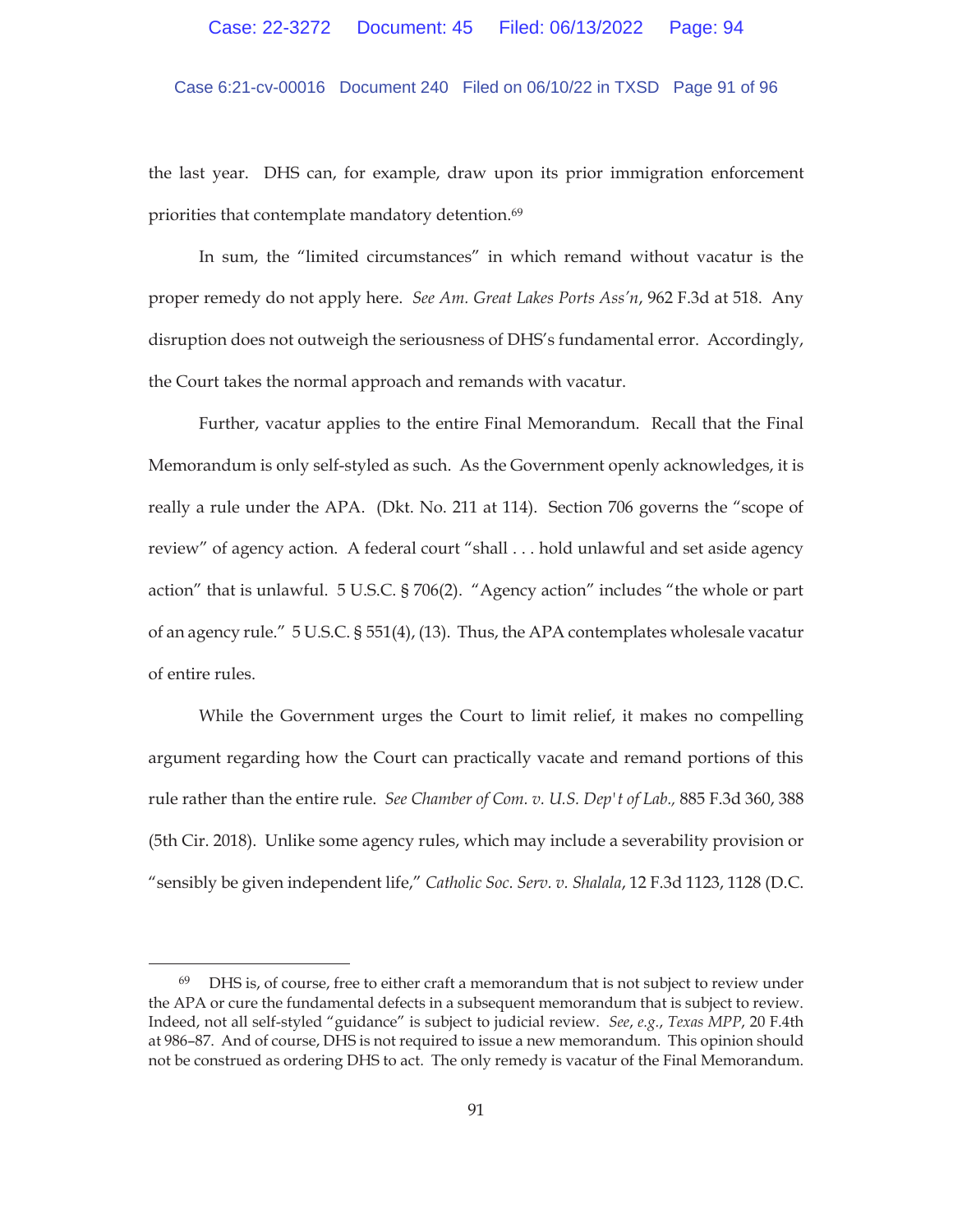## Case 6:21-cv-00016 Document 240 Filed on 06/10/22 in TXSD Page 92 of 96

Cir. 1994), the Final Memorandum is arbitrary and capricious, contains language that is contrary to law throughout the document, is being applied in a way that violates federal statutes, and failed to observe procedure. Consequently, the Final Memorandum is not like other cases in which partial vacatur was appropriate because the rules "were plainly divisible."70 *Cf. Am. Waterways Operators v. Wheeler*, 507 F. Supp. 3d 47, 78 (D.D.C. 2020). There is no workable path to afford the States meaningful relief other than setting aside the complete Final Memorandum. *Cf. Mitchell v. Robert DeMario Jewelry, Inc.*, 361 U.S. 288, 291–92, 80 S.Ct. 332, 335, 4 L.Ed.2d 323 (1960).

### **2. Scope of Relief**

Next, the scope of relief. When a federal court vacates a rule, relief is not limited to prohibiting the rule's application to the named plaintiffs. *Nat'l Min. Ass'n v. U.S. Army Corps of Eng'rs*, 145 F.3d 1399, 1409 (D.C. Cir. 1998). This means that, by necessity, vacating a rule applies universally. *Harmon v. Thornburgh*, 878 F.2d 484, 495 n.21 (D.C. Cir. 1989); *see also Texas MPP*, 20 F.4th at 985, 1000–01. The APA itself "contemplates nationwide relief from invalid agency action." *Little Sisters of the Poor Saints Peter & Paul Home v. Pennsylvania*, \_\_\_\_ U.S. \_\_\_\_, \_\_\_\_ n.28, 140 S.Ct. 2367, 2412 n.28, 207 L.Ed.2d 819 (2020) (Ginsburg, J., dissenting). Courts across the country interpret the APA the same way. *See*, *e.g.*, *Make the Rd. New York v. McAleenan*, 405 F. Supp. 3d 1, 66–72 (D.D.C. 2019) (Jackson, J.) (explaining that limited relief under Section 706 is inconsistent with text and

 $70$  The Final Memorandum could not, for instance, be vacated only as to detentions. This is because vacatur requires actual revocation of the agency's rule or portions of it. Leaving an agency rule in place but limiting its application would be enjoining its enforcement, not vacatur.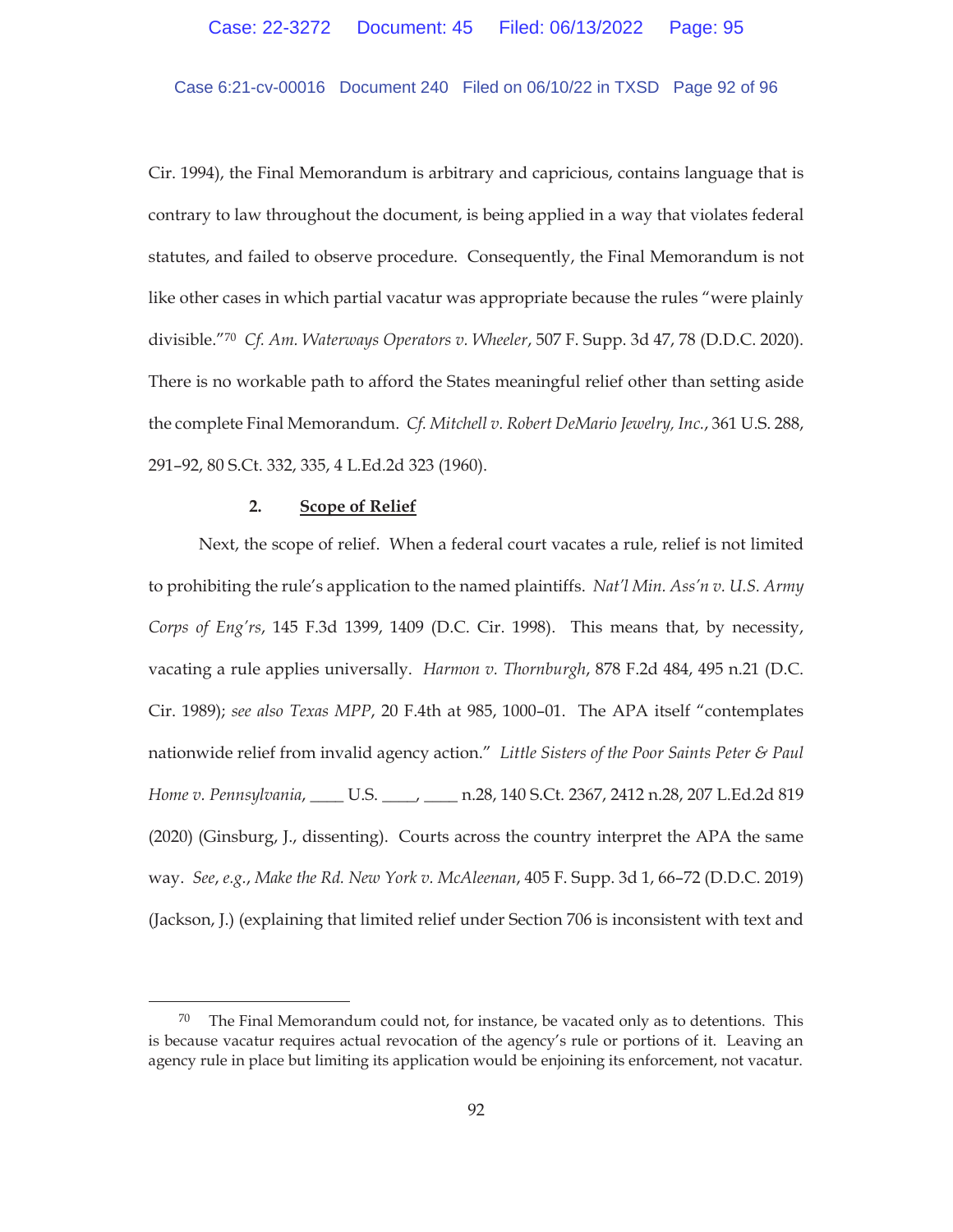# Case 6:21-cv-00016 Document 240 Filed on 06/10/22 in TXSD Page 93 of 96

precedent, would not work in practice, and reflects "a spirit of defiance of judicial authority"), *rev'd and remanded on other grounds*, 962 F.3d 612 (D.C. Cir. 2020); *New York v. Dep't of Com.*, 351 F. Supp. 3d 502, 672 (S.D.N.Y. 2019), *aff'd in part, rev'd in part on other grounds*, \_\_\_\_ U.S. \_\_\_\_, 139 S.Ct. 2551, 204 L.Ed.2d 978 (2019).

Here, the Government makes little effort at proposing an alternative path forward other than citing cases that discuss crafting injunctive relief—an entirely different exercise because this is not an injunction. *See Pennsylvania v. President United States*, 930 F.3d 543, 575–76 (3d Cir. 2019), *rev'd and remanded on other grounds*, \_\_\_\_ U.S. \_\_\_\_, 140 S.Ct. 2367, 207 L.Ed.2d 819 (2020). Simply put, the contention that vacatur should be limited to the States of Texas and Louisiana is in conflict with the overwhelming weight of authority. *O.A. v. Trump*, 404 F. Supp. 3d 109, 153–54 (D.D.C. 2019) (collecting cases); *see also* Mila Sohoni, *The Power to Vacate A Rule*, 88 Geo. Wash. L. Rev. 1121 (2020).

Universal relief when setting aside an agency action under the APA is only magnified in the immigration context. Universal relief can be appropriate to ensure uniformity in immigration policies as prescribed by federal law. *See Texas DAPA*, 809 F.3d at 187–88; *see also Trump v. Hawaii*, \_\_\_\_ U.S. \_\_\_\_, \_\_\_\_ n.13, 138 S.Ct. 2392, 2446 n.13, 201 L.Ed.2d 775 (2018) (Sotomayor, J., dissenting). The Final Memorandum governs immigration, which is designed to be uniform across the Nation. U.S. Const. art. I, § 8, cl. 4; Pub. L. No. 99-603, § 115(1). Moreover, the States are irreparably harmed when aliens with certain criminal convictions or aliens with final orders of removal inevitably move to Texas and Louisiana after those aliens are released, have detainers rescinded, or are otherwise not detained under the Final Memorandum. *See Texas DAPA*, 809 F.3d at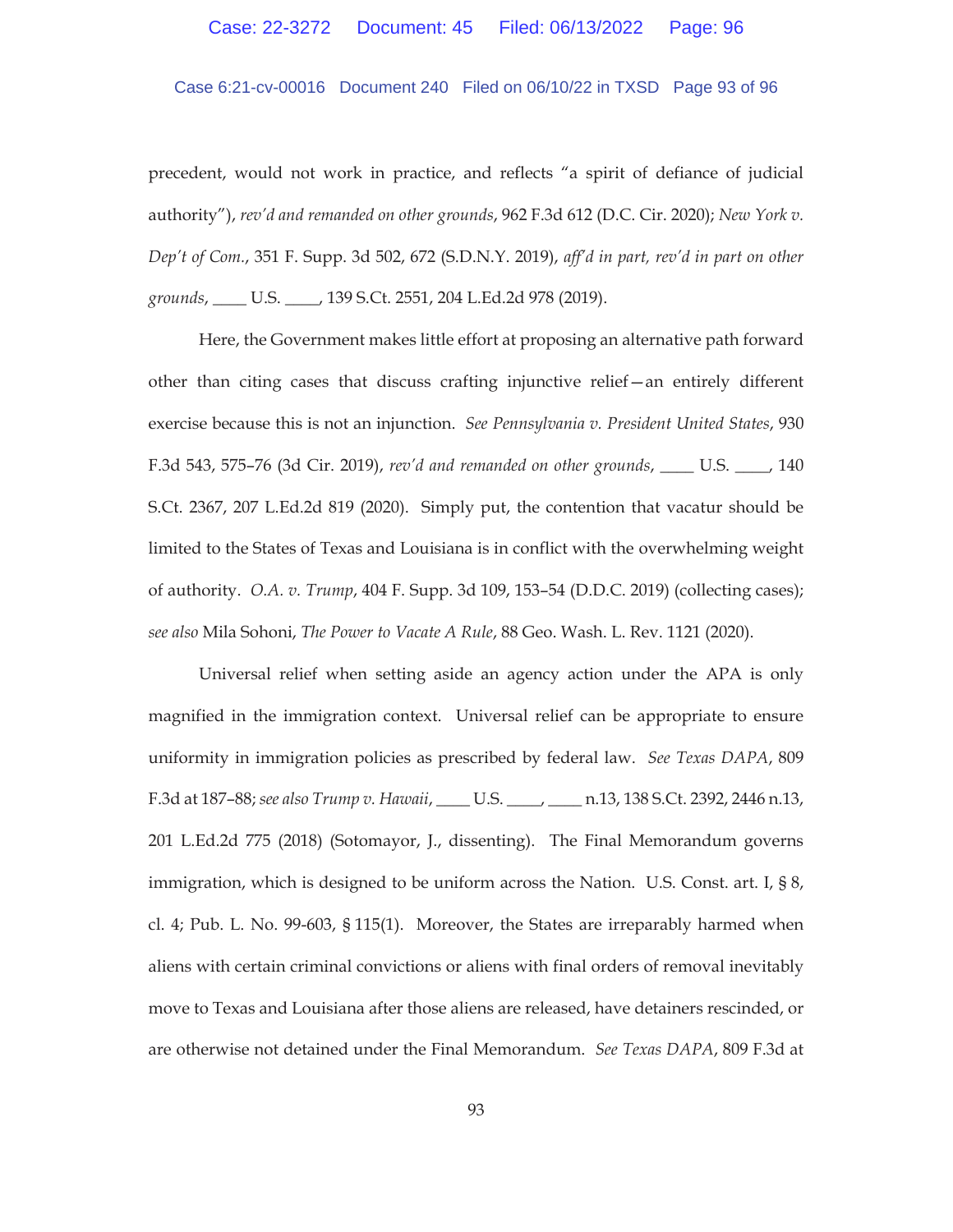Case 6:21-cv-00016 Document 240 Filed on 06/10/22 in TXSD Page 94 of 96

188; (Dkt. No. 217-12 at 5–6); (Dkt. No. 217-13 at 7); (Dkt. No. 217-15 at 2); (Dkt. No. 203 at 82).

None of this is to say that universal relief is appropriate in all cases. Unlike normal cases, in which courts determine whether the *application* of a law to the named plaintiffs is lawful, the APA tasks courts with determining whether the rule *itself* is lawful. As such, the standard debate about nationwide or universal relief under Article III is not directly implicated here; "the Court is vacating an agency action pursuant to the APA, as opposed to enjoining it as a violation of the Constitution or other applicable law." *NAACP v. Trump*, 315 F. Supp. 3d 457, 474 n.13 (D.D.C. 2018).

\*\*\*

The Court holds unlawful and sets aside the Final Memorandum.71

#### **B. INJUNCTIVE RELIEF**

The States also request a permanent injunction. If vacatur is sufficient to address the injury, it is improper to also issue an injunction. *Monsanto Co. v. Geertson Seed Farms*, 561 U.S. 139, 165–66, 130 S.Ct. 2743, 2761, 177 L.Ed.2d 461 (2010). The only justification that the States offer for granting relief other than vacatur is that vacatur does not order the Government to detain under Sections 1226(c) and 1231(a)(2). (Dkt. No. 109 at 34);

 $71$  The Court is mindful that the Supreme Court recently requested supplemental briefing on, among other issues, "Whether 8 U.S.C.  $\S$  1252(f)(1) imposes any jurisdictional or remedial limitations on the entry of injunctive relief, declaratory relief, or relief under 5 U.S.C. § 706." *Biden v. Texas*, \_\_\_\_ S.Ct. \_\_\_\_, \_\_\_, No. 21-954, 2022 WL 1299971, at \*1 (May 2, 2022). Section 1252(f) does not apply here because, among other reasons, the Court vacates a rule. *Capital Area Immigrants' Rights Coal. v. Trump*, 471 F. Supp. 3d 25, 60 (D.D.C. 2020); *see also Texas MPP*, 20 F.4th at 1003–04; *Preap*, \_\_\_ U.S. at \_\_\_\_, 139 S.Ct. at 962; *Texas I*, 524 F. Supp. 3d at 641.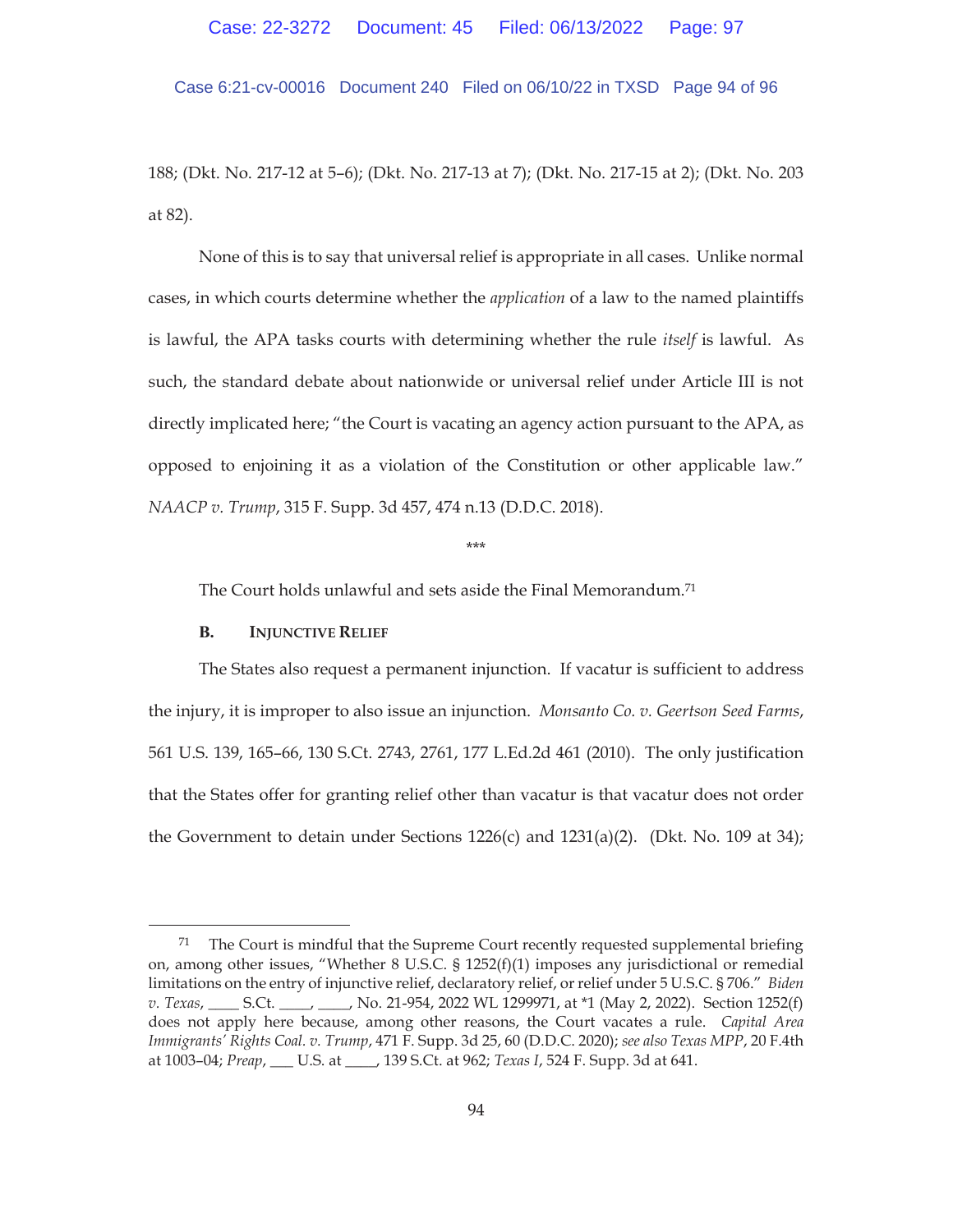Case 6:21-cv-00016 Document 240 Filed on 06/10/22 in TXSD Page 95 of 96

(Dkt. No. 231 at 16). The purported source for the Court's authority to order detentions is 5 U.S.C. § 706(1). (Dkt. No. 111 at 39).

Under Section 706, a "reviewing court shall . . . compel agency action unlawfully withheld or unreasonably delayed[.]" 5 U.S.C. § 706(1). A court can grant relief under Section 706(1) "only where a plaintiff asserts that an agency failed to take a *discrete* agency action that it is *required to take*." *Norton v. S. Utah Wilderness All.*, 542 U.S. 55, 63–64, 124 S.Ct. 2373, 2379, 159 L.Ed.2d 137 (2004) (emphases in original). As such, Section 706(a) precludes a broad programmatic attack. *Id.* at 63, 124 S.Ct. at 2379–80. The APA is designed "to protect agencies from undue judicial interference with their lawful discretion, and to avoid judicial entanglement in abstract policy disagreements which courts lack both expertise and information to resolve." *Id.* at 66, 124 S.Ct. at 2381. Moreover,

> If courts were empowered to enter general orders compelling compliance with broad statutory mandates, they would necessarily be empowered, as well, to determine whether compliance was achieved—which would mean that it would ultimately become the task of the supervising court, rather than the agency, to work out compliance with the broad statutory mandate, injecting the judge into day-to-day agency management.

*Id.* at 66–67, 124 S.Ct. at 2381. The Court declines that approach.

The States spend less than a page of briefing in support of their request for a positive injunction and do not grapple with *Norton*. In addition, district courts routinely decline to issue an injunction after vacating a rule while also leaving the door open for additional relief if future events require it. *See*, *e.g.*, *Franciscan All., Inc. v. Azar*, 414 F.